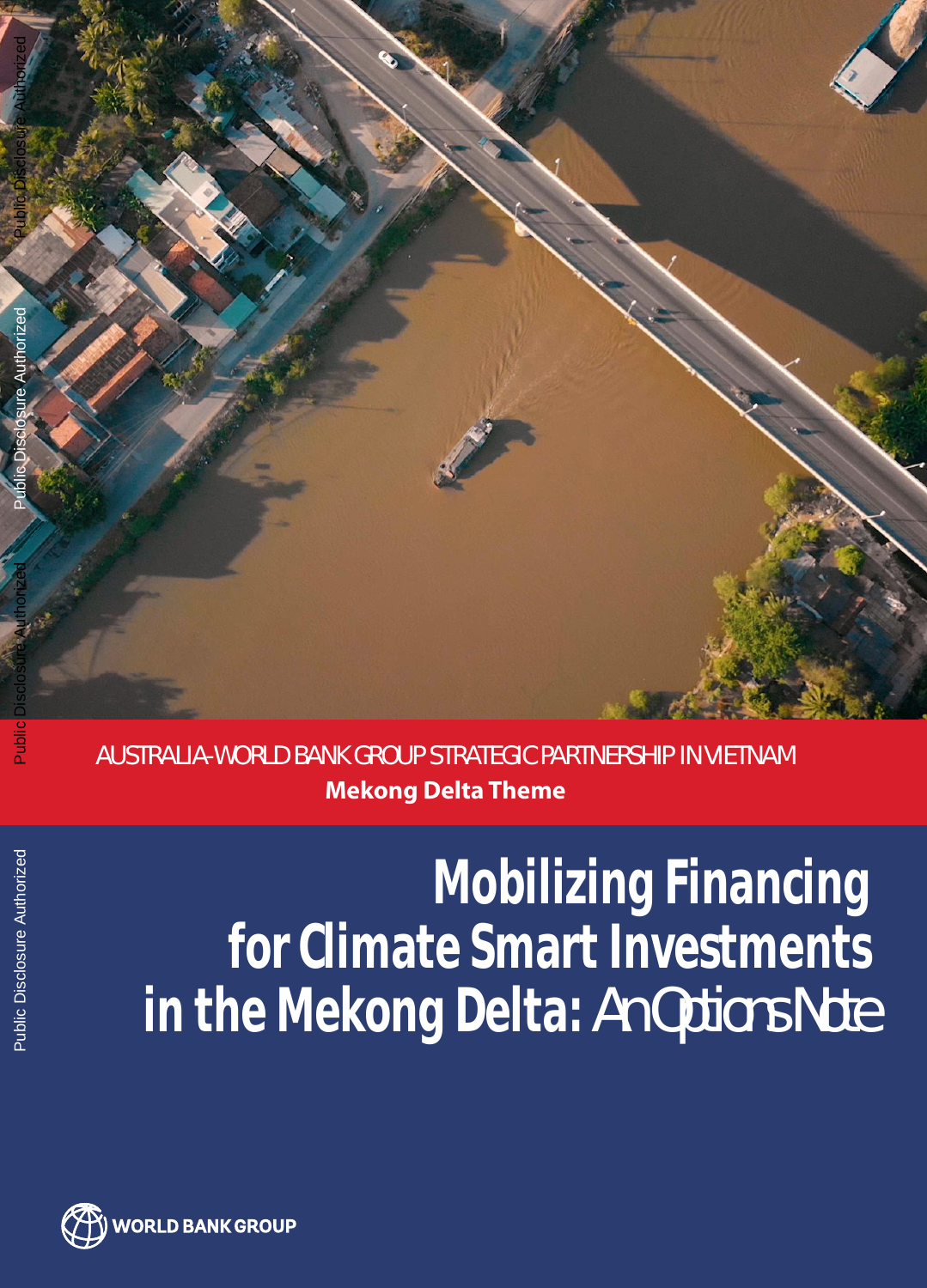# **Mobilizing Financing for Climate Smart Investments in the Mekong Delta: An Options Note**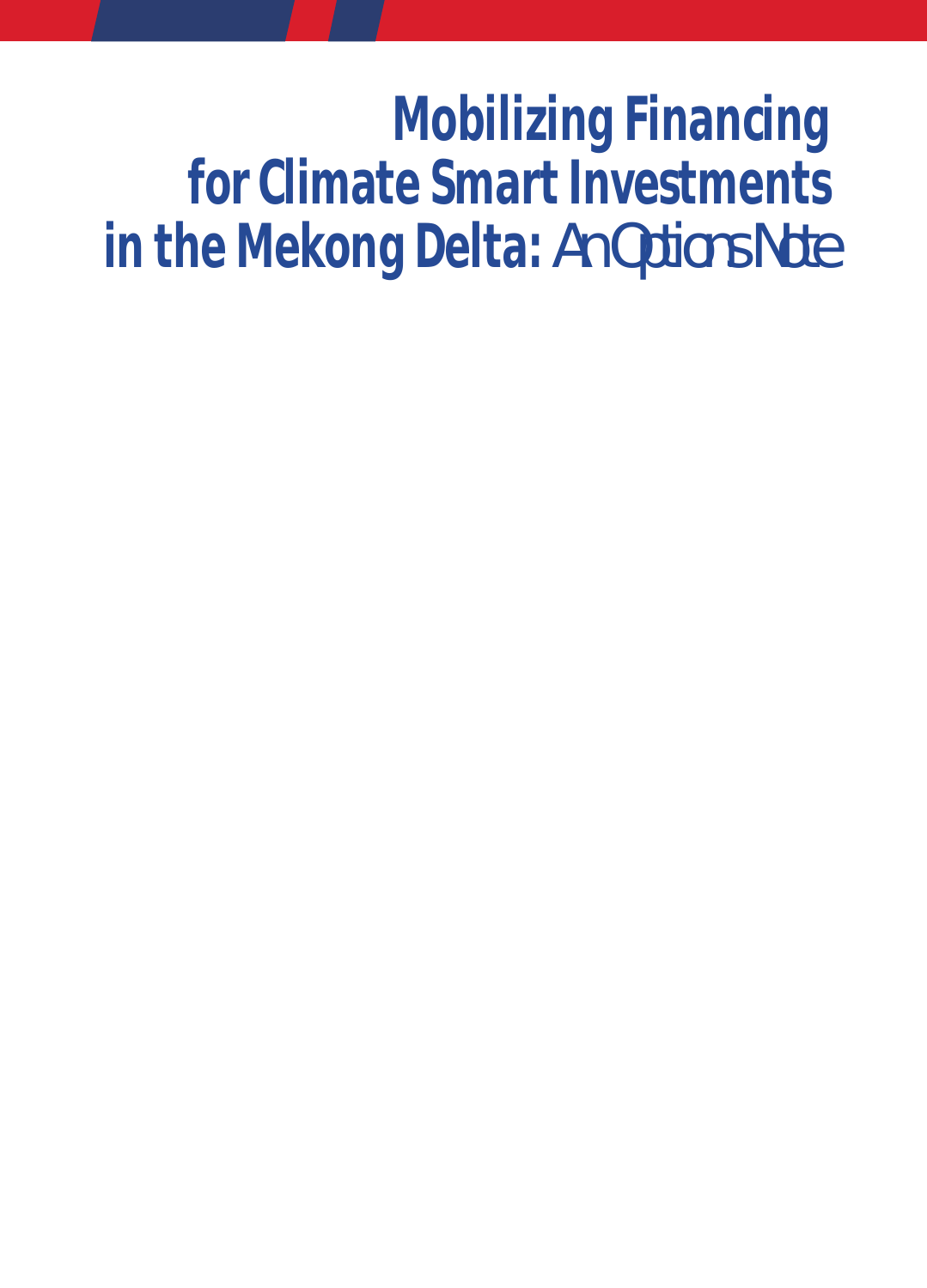This work is a product of the staff of The World Bank with external contributions. All omissions and inaccuracies in this document are the responsibility of the authors. The findings, interpretations, and views expressed in this guide do not necessarily represent those of the institutions involved, nor do they necessarily reflect the views of The World Bank, its Board of Executive Directors, or the governments they represent.

The World Bank does not guarantee the accuracy of the data included in this work. The boundaries, colors, denominations, and other information shown on any map in this work do not imply any judgment on the part of The World Bank concerning the legal status of any territory or the endorsement or acceptance of such boundaries.

© 2020 International Bank for Reconstruction and Development / The World Bank 1818 H Street NW Washington DC 20433 Telephone: 202-473-1000 Internet: www.worldbank.org

#### **Rights and Permissions**

The material in this work is subject to copyright. Because The World Bank encourages dissemination of its knowledge, this work may be reproduced, in whole or in part, for noncommercial purposes as long as full attribution to this work is given.

#### **Third-party content**

The World Bank does not necessarily own each component of the content contained within the work. The World Bank therefore does not warrant that the use of any third-party-owned individual component or part contained in the work will not infringe on the rights of those third parties. The risk of claims resulting from such infringement rests solely with you. If you wish to re-use a component of the work, it is your responsibility to determine whether permission is needed for that re-use and to obtain permission from the copyright owner. Examples of components can include, but are not limited to, tables, figures, or images.

**Photo Credit:** Linh Pham © The World Bank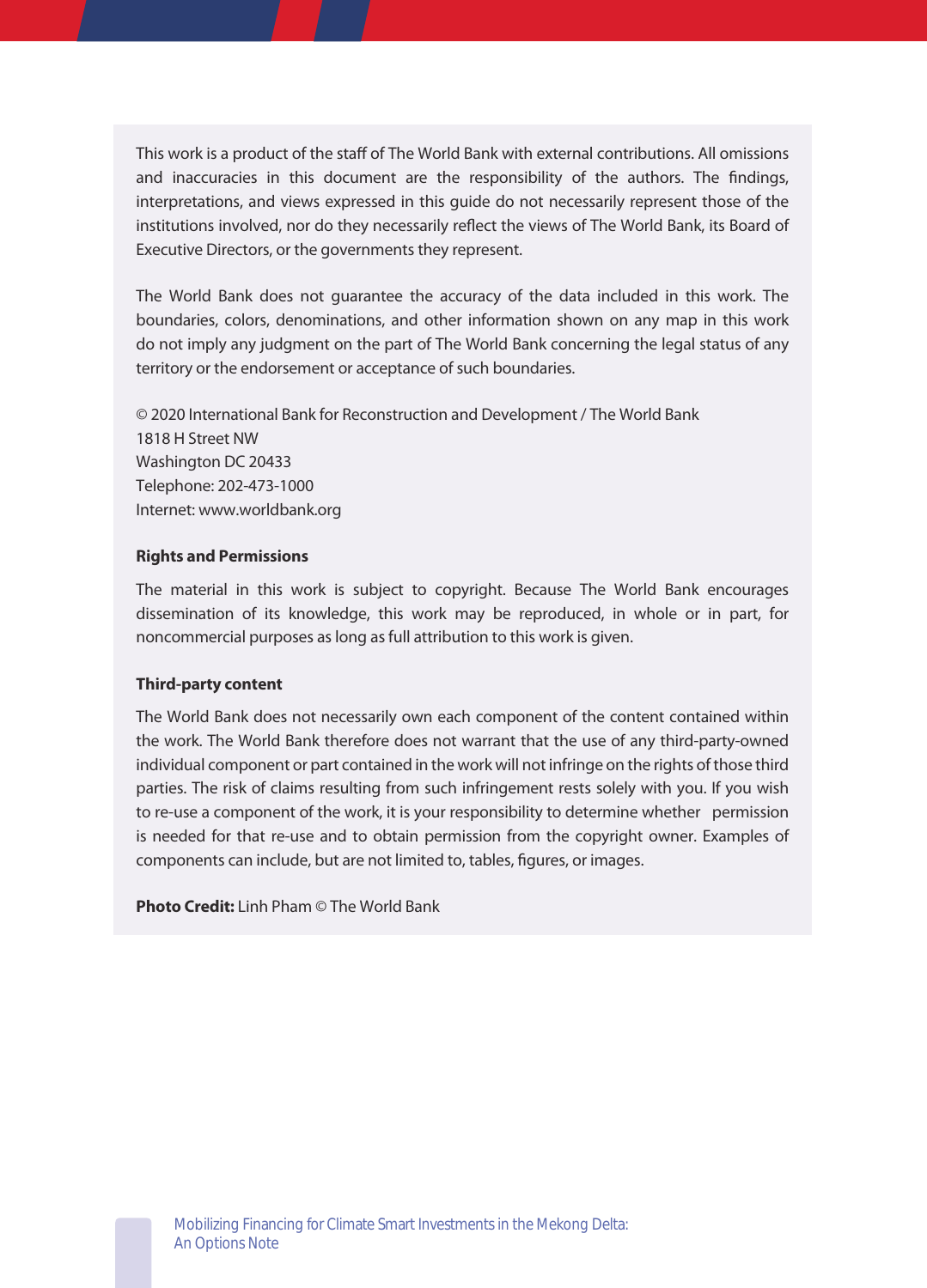# **Preface and Acknowledgments**

The Mekong Delta in Vietnam covers approximately 12 percent of the national area, and is home to approximately a fifth of Vietnam's population. The region contributes 50 percent of the rice crop, 65 percent of aquaculture, 70 percent of fruit, 95 percent of exported rice and 60 percent of exported fish. There are considerable opportunities for further development of the Mekong Delta region. Unlocking these opportunities will require addressing several existing challenges. The challenges stem from, among other things, inadequate infrastructure and market access, fluctuations in water availability, weak interprovincial coordination, climate change, pollution, and energy constraints. The Mekong Delta of Vietnam is also extremely vulnerable to climate change.

The Mekong Delta pillar of the Australia-World Bank Group Strategic Partnership in Vietnam (ABP2) aims to inform the operationalization of Prime Minister Resolution 120 on the Sustainable Development of the Mekong Delta in Response to Climate Change by bringing knowledge and informing policies and investments. The Option Note is part of a series of products and activities being carried out under ABP2. The Options Note focuses on one of the key areas for operationalizing Resolution 120 – mobilizing financing for climate smart investments in the Mekong Delta. The note is prepared by a team composed of: Diji Chandrasekharan Behr (Senior Natural Resources Economist), Alwaleed Alatabani (Lead Financial Sector Specialist), Ashraf El-Arini (Environmental Specialist), Farah Imrana Hussain (Senior Financial Officer), Shanthi Divakaran (Senior Financial Sector Specialist), Phuong Hoang Ai Nguyen (Environmental Specialist), Nguyet Hoang (Senior Finance Consultant), Pham Duc Cuong (Senior Finance Consultant, Former DG Department of Public Asset Management, MOF), Ketut Kusama (Senior Financial Sector Specialist), Tao Wang (Senior Environmental Specialist), Mohamed Rozani Bin Mohamed Osman (Senior Financial Sector Specialist), and Rachel Chi Kiu Mok (Analyst). The team benefitted from guidance from Ousmane Dione (Country Director), Stefanie Stallmeister (Portfolio and Operations Manager), Christophe Crepin (Practice Manager, SEAE2), Stephen Ling (Lead Environmental Specialist and Acting Practice Manager, SEAE2), Kellie Raab (First Secretary, Economic and Development Cooperation, Australian Embassy), and Hoai Nam Nguyen (Senior Program Manager, Australian Embassy).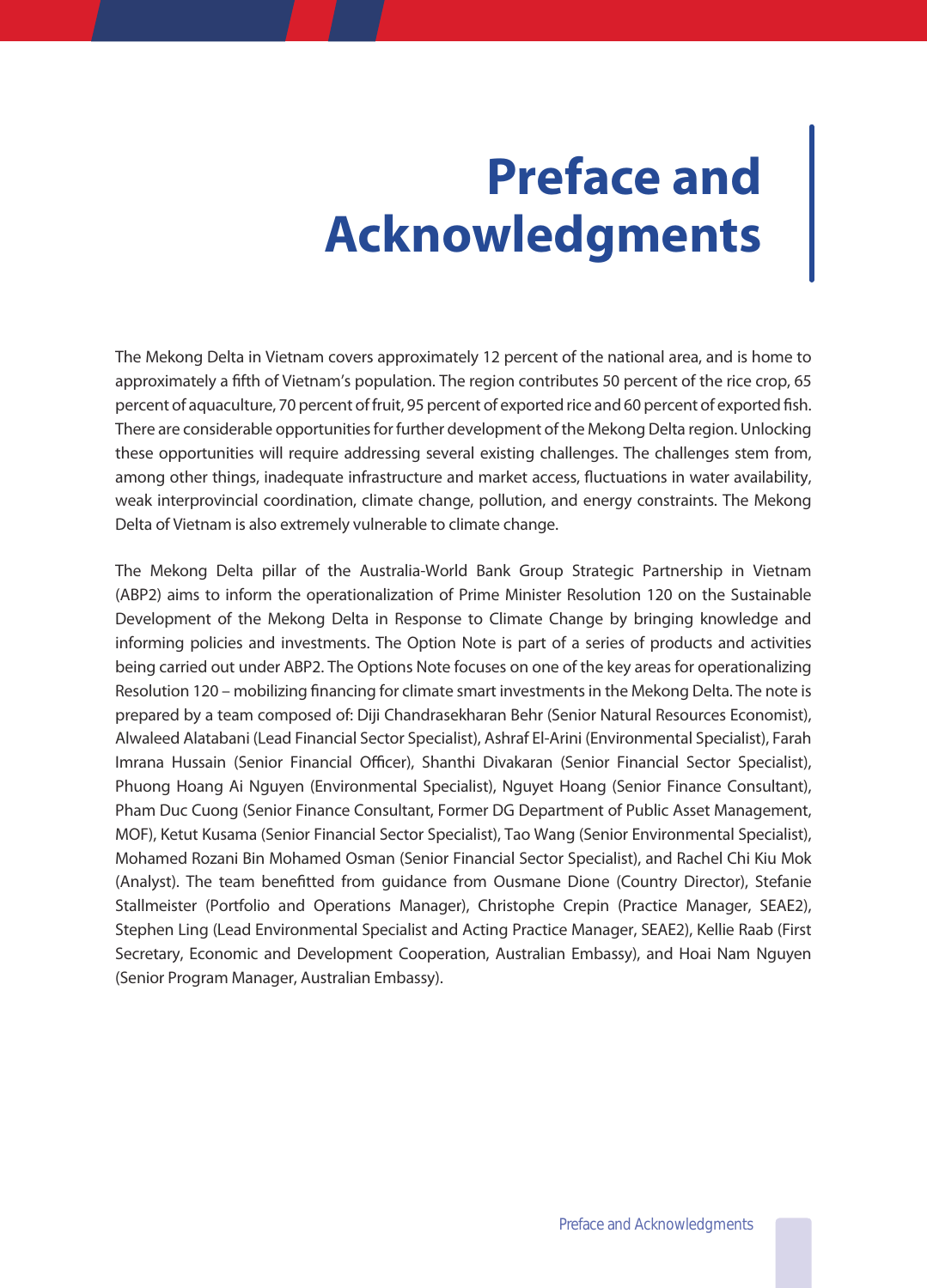# **Table of Contents**

| I. |                                                                                                                                                                                                                                      |  |
|----|--------------------------------------------------------------------------------------------------------------------------------------------------------------------------------------------------------------------------------------|--|
|    |                                                                                                                                                                                                                                      |  |
| Ш. | FINANCING CLIMATE RESILIENCE IN THE MEKONG DELTA: HOW MUCH IS NEEDED?                                                                                                                                                                |  |
|    | Financing Needs for Climate Smart Investments in MKD - What We Know from 2010-2020 14                                                                                                                                                |  |
|    |                                                                                                                                                                                                                                      |  |
|    |                                                                                                                                                                                                                                      |  |
| Ш. | <b>OPTIONS FOR FINANCING CLIMATE SMART INVESTMENTS:</b><br>LESSONS FROM INTERNATIONAL EXPERIENCES FOR VIETNAM <b>EXAMILLE SERVICE SERVICE</b>                                                                                        |  |
|    |                                                                                                                                                                                                                                      |  |
|    |                                                                                                                                                                                                                                      |  |
|    |                                                                                                                                                                                                                                      |  |
|    |                                                                                                                                                                                                                                      |  |
|    |                                                                                                                                                                                                                                      |  |
|    |                                                                                                                                                                                                                                      |  |
|    |                                                                                                                                                                                                                                      |  |
|    | <u>IV. CONCLUSION Expression and the set of the set of the set of the set of the set of the set of the set of the set of the set of the set of the set of the set of the set of the set of the set of the set of the set of the </u> |  |
|    |                                                                                                                                                                                                                                      |  |
|    |                                                                                                                                                                                                                                      |  |
|    |                                                                                                                                                                                                                                      |  |
|    | Annex C: Review of Extrabudgetary Funds in Vietnam That Have Use in MKD ______________47                                                                                                                                             |  |
|    | Annex D: Additional Information on Instruments for Incentivizing or Mobilizing Additional                                                                                                                                            |  |
|    | Annex E: Elements of MONRE's Proposal for Modifying the VEPF to Include Objectives                                                                                                                                                   |  |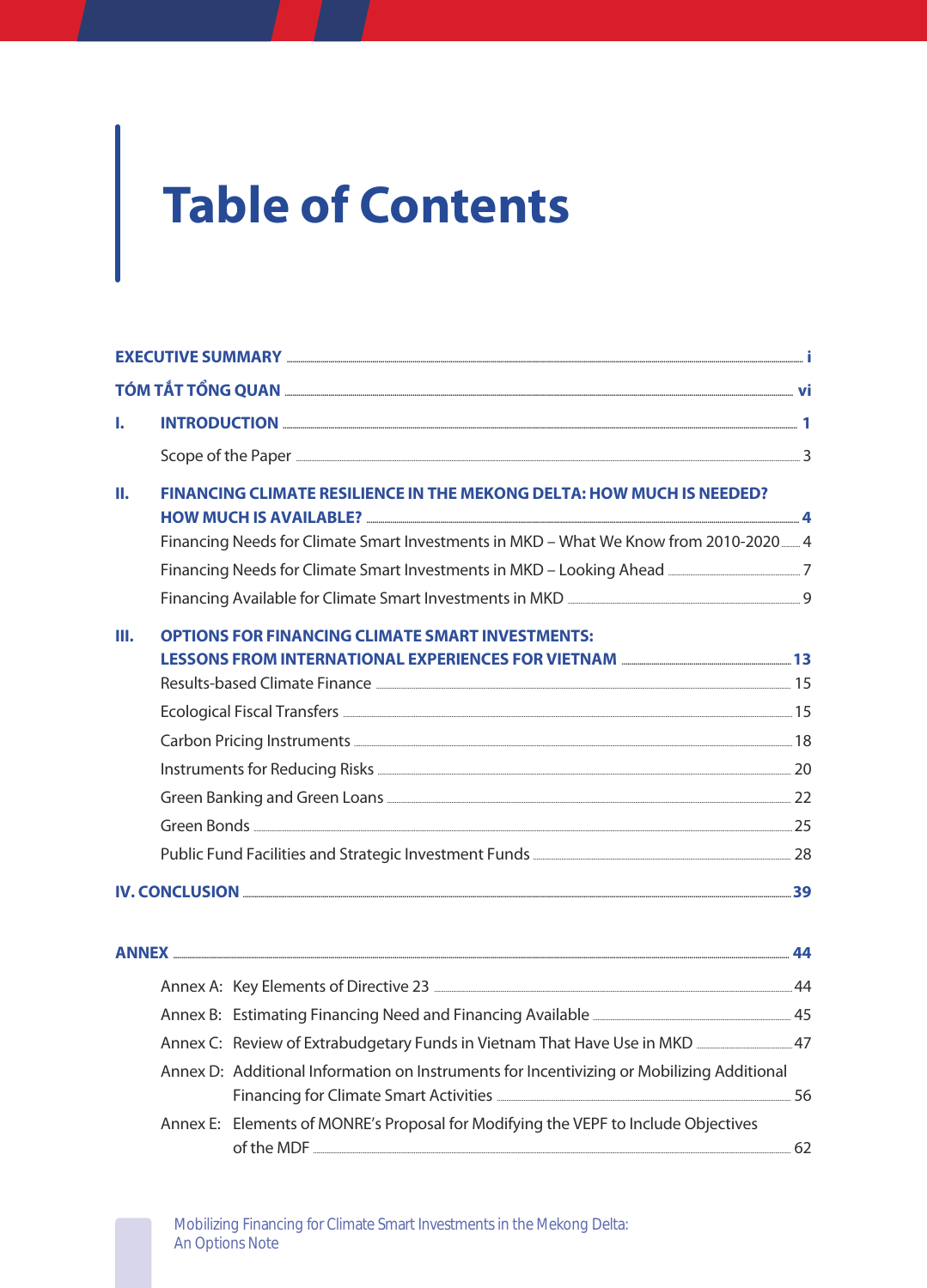# **Executive Summary**

**The Mekong Delta (MKD) of Vietnam is identified as one of the deltas in the world that is most vulnerable to climate change.** According to the 2016 climate change projections issued by the Ministry of Natural Resources and Environment (MONRE), the MKD faces high inundation risk (approximately 40 percent of the MKD is exposed to significant risk under current conditions). By 2050, as much as 60-75 percent of some provinces in the region may be inundated. Erratic rainfall and salinity intrusion into groundwater sources will also make domestic freshwater supply less reliable. In addition, infrastructure will be exposed to increased tropical storm intensity, long-term sea level rise, and rapid fluvial and coastal flooding.

**Promoting and sustaining growth in the MKD will require rethinking future development pathways for the region.** Currently, development of the region is poorly coordinated with fragmented and discordant sectoral policies (agriculture, climate change, land use, water, transport, urbanization, etc.) and investment decisions that result in inefficiencies and hidden costs including from negative environmental externalities. Going forward, policies and investments must better recognize and optimize the use of natural conditions that define the Delta to mitigate any unintended negative impact and seize opportunities created by exogenous factors such as climate change.

**The Government of Vietnam (GoV) recognizes the importance of working with the new normal created by the emerging natural and climatic conditions in the MKD.** Prime Minister Resolution 120 on the Sustainable Development of the MKD considering Climate Change, issued on November 17, 2017 (hereafter referred to as Resolution 120), charts out the government's orientation and priorities for creating a climate smart and economically prosperous MKD. Resolution 120 calls for rethinking the development path for MKD, advocating for economic transformation while "living with nature". Achieving the objectives in Resolution 120 will require addressing several fundamental challenges that exist in the MKD, one of which is the insufficient financing for innovative and climate resilient investments.

**In the MKD, efforts to promote climate smart economic transformation will need to incentivize use of available public financing for more climate smart investments and mobilize additional**  financing. The financing would be important for key sectors such as agriculture, energy, environment, erosion protection, transport, urban upgrading, and water. This could include financing for:

a. Infrastructure for restructuring agriculture in subregions of the delta (e.g., upper Delta). This includes irrigation infrastructure, energy infrastructure, secondary and tertiary level transport infrastructure (waterways and roads), infrastructure for value-addition and processing;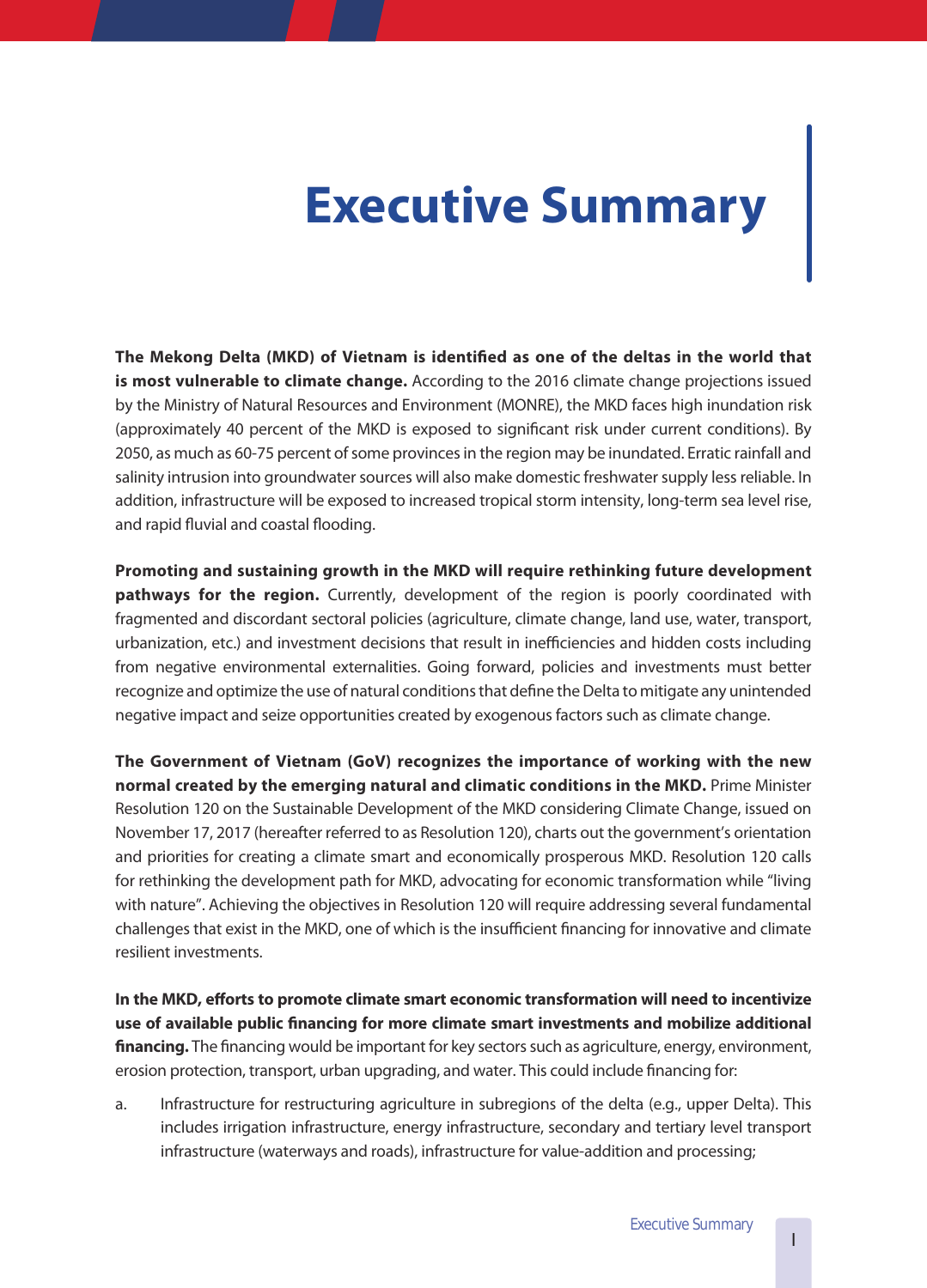- b. Flood protection infrastructure (both nature-based and grey infrastructure);
- c. Freshwater retention infrastructure;
- d. Monitoring stations both for hydrometeorological monitoring and monitoring of groundwater and surface water, sediment load monitoring, etc.;
- e. Nature-based and grey infrastructure for river and coastal area erosion protection (e.g., mangrove forests in coastal areas, dykes and embankments, mixed systems for erosion control);
- f. Port upgrades and storm shelters in coastal provinces where fisheries are a significant economic activity;
- g. Renewable energy; and
- h. Transport connectivity (both expressways and inland waterways).

**It is estimated that approximately USD 4�7 billion to USD 6�7 billion in US dollars (USD) could be needed for climate smart investments in the MKD in the next five years (2021- 2025).** This estimated financing need, although in line with financing needs of the previous planning period, is a conservative estimate. The insufficient financing for both the socioeconomic development of the MKD and climate smart development of the MKD, underscores the importance of: (i) creating synergies between the two agendas where possible (e.g., making investments related to agriculture, environment, land, natural resources, tourism, transport, urbanization, and water more climate smart) and (ii) mobilizing additional financing.

**The government could consider deploying various instruments that have been applied widely in other countries and, in some cases, as pilots in Vietnam to address the financing objective of Resolution 120.** The innovative instruments that could be considered to create incentives to use existing financing for climate smart investments include: results-based climate financing that can reward specific climate smart outcomes and is a performance-based payment; ecological fiscal transfers that are performance-oriented fiscal transfers among government levels that integrate ecological or climate-based indicators into fiscal transfer schemes; and carbon pricing instruments such as carbon taxes which can help internalize the societal cost of greenhouse gas emissions and level the playing field between polluters and non-polluters. There are also innovative instruments that can help mobilize additional resources. These include: risk sharing instruments such as guarantees where public money is blended with private capital through a risk sharing mechanism; green banking and green loans which make financing available for projects that are considered to contribute to low-carbon and climate resilient development; and green bonds which are a form of bond instrument where proceeds will be exclusively applied to finance or refinance eligible projects that contribute to mitigating or adapting to climate change. There are also aggregation vehicles that can be used to raise financing depending on the financing required and investment objectives to be met. This includes a public financing facility that is focused on sustainable development or climate, and strategic green investment funds. The feasibility of operationalizing these different instruments vary in the short, medium and long term and each require different actions to be taken by the Government of Vietnam (GoV). The table below summarizes the feasibility of operationalizing the various instruments and some key actions that GoV would need to carry out.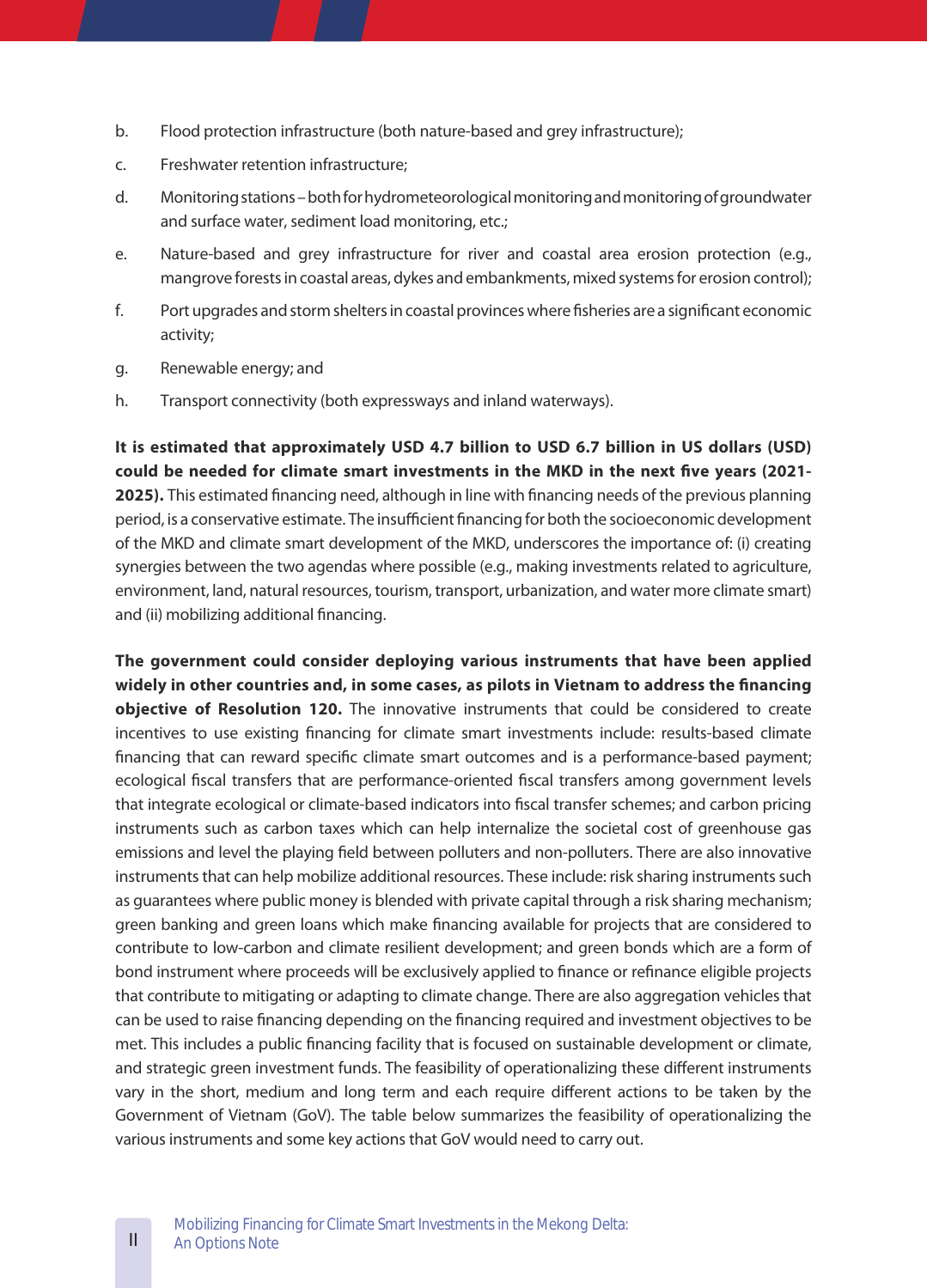| <b>Instrument</b>                                                                                            |                                            | <b>Feasibility of operationalizing the proposed</b><br>instrument for climate smart investments in<br>Mekong Delta in the short to long term /1 |                                            | Key actions by Gov't if the instrument is to<br>be operationalized                                                                                                                                                                                                                                                                                                                                                                                                                                                                                                                                                                                                                                     |  |
|--------------------------------------------------------------------------------------------------------------|--------------------------------------------|-------------------------------------------------------------------------------------------------------------------------------------------------|--------------------------------------------|--------------------------------------------------------------------------------------------------------------------------------------------------------------------------------------------------------------------------------------------------------------------------------------------------------------------------------------------------------------------------------------------------------------------------------------------------------------------------------------------------------------------------------------------------------------------------------------------------------------------------------------------------------------------------------------------------------|--|
|                                                                                                              | <b>Short Term</b><br>$(0-2 \text{ years})$ | <b>Medium Term</b><br>$(3-5 \text{ years})$                                                                                                     | <b>Long Term</b><br>$(5-10 \text{ years})$ |                                                                                                                                                                                                                                                                                                                                                                                                                                                                                                                                                                                                                                                                                                        |  |
| Results-based<br>Climate<br>Financing<br>(RBCF)                                                              | Low                                        | Medium                                                                                                                                          | High                                       | • Expand the use of RBCFs beyond forest<br>sector<br>• Determine feasibility of monitoring the<br>climate smart action, and processing of the<br>payment<br>• Develop measurement, reporting and<br>verification system (including data and<br>information needed), and conduct baseline<br>analysis for emissions                                                                                                                                                                                                                                                                                                                                                                                     |  |
| Ecological<br>Fiscal<br><b>Transfers</b>                                                                     | Low                                        | High (for<br>pilot)                                                                                                                             | High                                       | • Conduct a feasibility study to amend the<br>fiscal code<br>• Introduce measurable indices for the<br>ecological service<br>• Determine baseline and measure progress                                                                                                                                                                                                                                                                                                                                                                                                                                                                                                                                 |  |
| Carbon<br>Pricing                                                                                            | Low                                        | Low                                                                                                                                             | Medium                                     | • Complete analysis to select between carbon<br>tax or emissions trading system (ETS) -<br>includes conducting the analysis on impact<br>(distributional and financial) of carbon<br>pricing and selecting suitable carbon price<br>• Reform tax code to allow earmarking carbon<br>tax revenue for specific purposes                                                                                                                                                                                                                                                                                                                                                                                  |  |
| <b>Instruments</b><br>for Reducing<br>Risks (e.g.,<br>guarantees,<br>insurance.<br>risk sharing<br>facility) | Low                                        | Low                                                                                                                                             | Medium                                     | • Assessment of key risk constraints to private<br>financing (both domestic and foreign direct<br>investment [FDI]) in the sectors of interest<br>• For a sovereign guarantee, work with<br>Ministry of Finance (MOF) to establish a<br>credit guarantee fund. For non-sovereign<br>guarantee/ partial guarantee, a non-<br>sovereign fund would be needed. For both,<br>need to do analysis to design the fund to<br>ensure its sustainability - for example limit<br>exposure to concentrated risks<br>• For insurance - need to ensure good<br>understanding of risk in the sectors of<br>concern. Have improved targeting, design of<br>right insurance product for the target group<br>identified |  |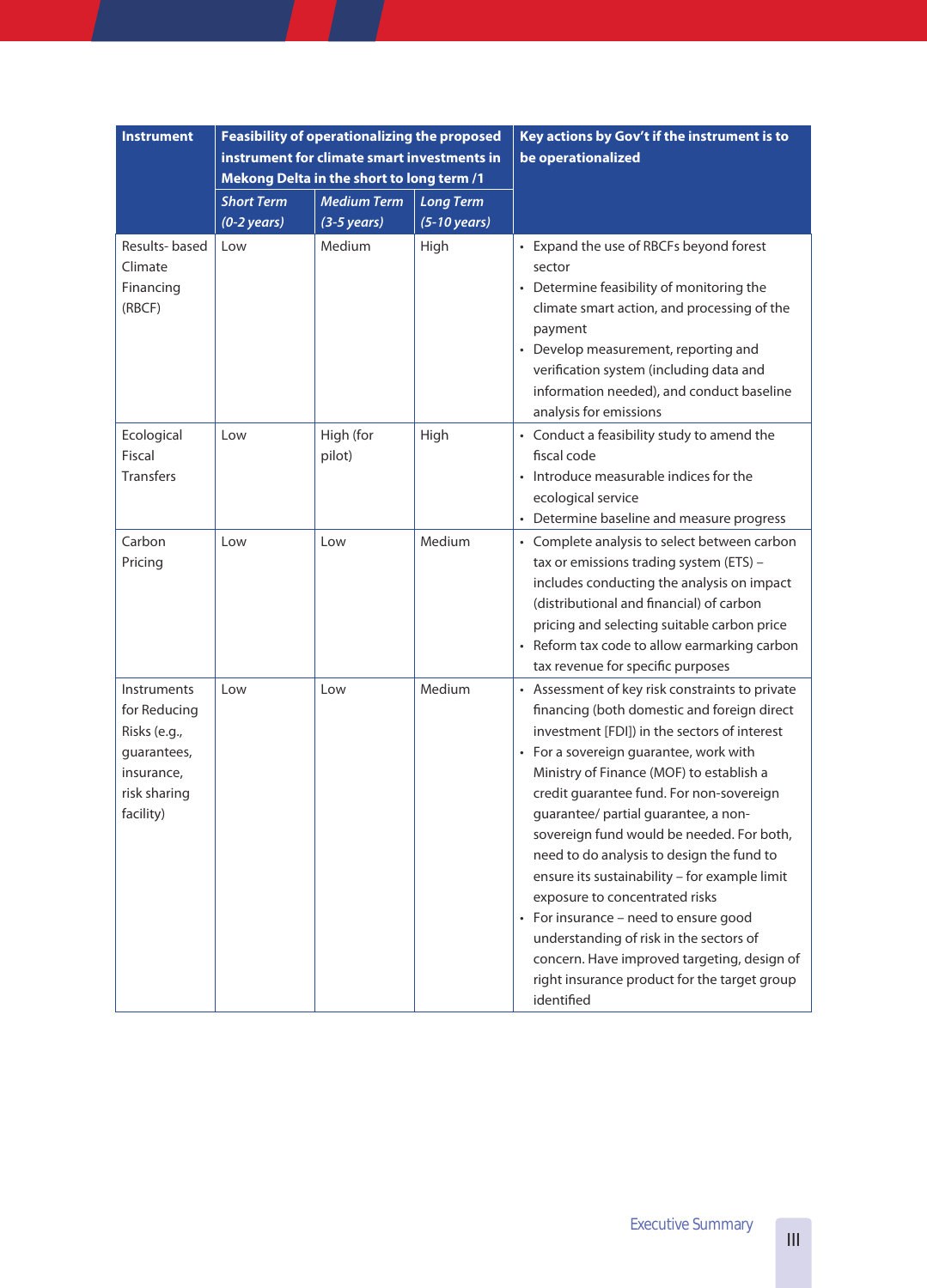| <b>Instrument</b>                                 |                                                           | <b>Feasibility of operationalizing the proposed</b><br>instrument for climate smart investments in<br>Mekong Delta in the short to long term /1 |                                                      | Key actions by Gov't if the instrument is to<br>be operationalized                                                                                                                                                                                                                                                                                                                                                                                                                                                                                                                                                                    |
|---------------------------------------------------|-----------------------------------------------------------|-------------------------------------------------------------------------------------------------------------------------------------------------|------------------------------------------------------|---------------------------------------------------------------------------------------------------------------------------------------------------------------------------------------------------------------------------------------------------------------------------------------------------------------------------------------------------------------------------------------------------------------------------------------------------------------------------------------------------------------------------------------------------------------------------------------------------------------------------------------|
|                                                   | <b>Short Term</b><br>$(0-2 \text{ years})$                | <b>Medium Term</b><br>$(3-5 \text{ years})$                                                                                                     | <b>Long Term</b><br>$(5-10 \text{ years})$           |                                                                                                                                                                                                                                                                                                                                                                                                                                                                                                                                                                                                                                       |
| Green<br>Banking and<br><b>Green Loans</b>        | Medium<br><i>(established</i><br>on a voluntary<br>basis) | Medium<br>(based on<br>issuance of<br>State Bank of<br>Vietnam [SBV]<br>regulations)                                                            | High (based<br>on issuance<br>of SBV<br>regulations) | While specific actions are listed below, it is also<br>important to address the current challenges in<br>the overall banking sector<br>• Assess demand for green financing and<br>ensure there is not unnecessary competition<br>between green financing and regular<br>financing<br>• Determine capacity building required within<br>existing commercial banks to meet SBV issue-<br>specific regulations for commercial banks on<br>green financing<br>• Leverage the sustainability-linked loan or<br>bond structure to scale up financing for MKD                                                                                 |
| <b>Green Bond</b><br>for MKD                      | Medium<br>(if Gov't<br>issuance)                          | Medium<br>(if Gov't<br>issuance)                                                                                                                | Medium (for<br>international<br>issuance)            | • Green bond framework<br>• Green project portfolio (if the sovereign<br>issued green bond is for MKD, it would<br>need to identify financially viable green<br>investments in MKD)<br>• Independent external verification of green<br>projects<br>• Annual investor reporting (on allocation<br>of proceeds and expected environmental<br>impact)                                                                                                                                                                                                                                                                                    |
| Public<br>Financing<br>Facility for<br><b>MKD</b> | Low                                                       | Medium                                                                                                                                          | High                                                 | • Conduct detailed analysis on how public<br>expenditure from a public financing facility<br>would address market failures<br>• If proceeding, consider converting the<br>Vietnam Environment Protection Fund (VEPF)<br>to a public sustainable development/ climate<br>funding facility to bring together different<br>sources of public financing targeted for the<br>Mekong Delta<br>• Review the governance regime required<br>for the public finance facility and consider<br>declaring a special mechanism ("Co chế<br>đặc thù") to allow proposed Regional<br>Coordination Council to oversee the public<br>financing facility |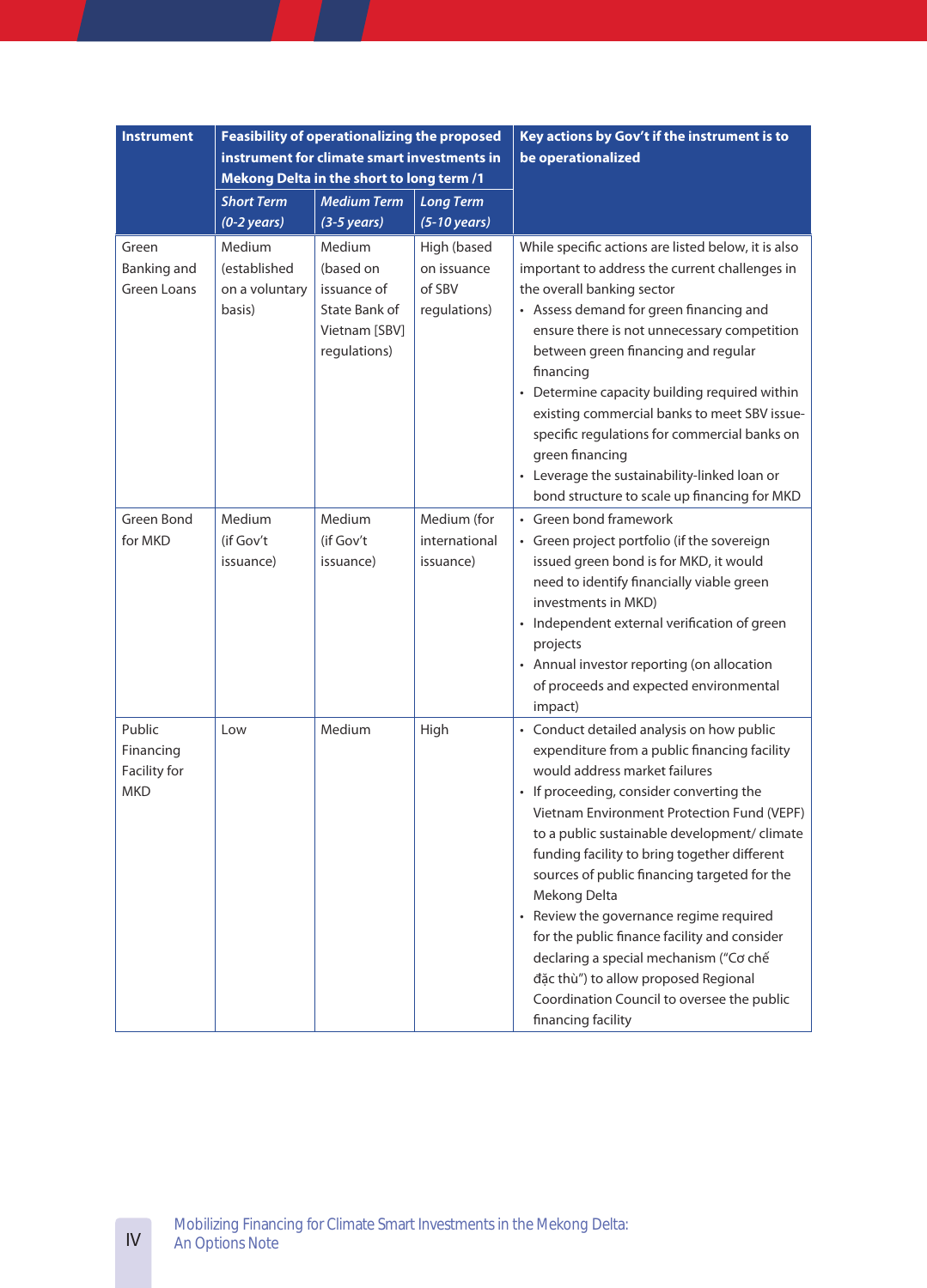| <b>Instrument</b>                                          | <b>Feasibility of operationalizing the proposed</b><br>instrument for climate smart investments in<br>Mekong Delta in the short to long term /1 |     |                                            | Key actions by Gov't if the instrument is to<br>be operationalized                                                                                                                                                                                                                                                                                                                                                                                      |
|------------------------------------------------------------|-------------------------------------------------------------------------------------------------------------------------------------------------|-----|--------------------------------------------|---------------------------------------------------------------------------------------------------------------------------------------------------------------------------------------------------------------------------------------------------------------------------------------------------------------------------------------------------------------------------------------------------------------------------------------------------------|
|                                                            | <b>Short Term</b><br><b>Medium Term</b><br>$(0-2 \text{ years})$<br>$(3-5 \text{ years})$                                                       |     | <b>Long Term</b><br>$(5-10 \text{ years})$ |                                                                                                                                                                                                                                                                                                                                                                                                                                                         |
| Strategic<br>Green<br>Investment<br>Fund (SGIF)<br>for MKD | Low                                                                                                                                             | Low | Medium                                     | • Suitable and detailed upstream analytics on<br>range of key issues<br>• Mindset change on fund management and<br>investment selection<br>• Establishment of SGIF through appropriate<br>regulation or ad hoc law<br>• Design suitable governance for SGIF<br>(government representation at the<br>ownership level and increasingly private<br>sector representation at the board and<br>management levels)<br>• Transparent project selection process |

1/ It is important to note that "feasibility" here does not include any assessment of the potential volume of financing in comparison to the needs.

**This report provides a rapid review of a set of innovative and effective instruments/options**  for mobilizing financing for the MKD. The Government's commitment to mobilizing dedicated financing for climate smart investments in the MKD and willingness to make the needed mindset shifts should inform its selection of the suitable suite of instruments it could deploy and be followed with a more in-depth analysis of the selection options and how to effectively implement them in MKD. Depending on the instrument (or combination of options) the Government selects, a more elaborate roadmap would need to be developed. Independent of the instruments selected, Vietnam, as has been done in other countries, will need to commit to a paradigm shift in how business is conducted going forward. To achieve climate smart economic transformation in the MKD, the Government will need to address key issues that inform design of financing instruments, choice of instruments, and the structure, institutions and regulations that influence the effectiveness of these instruments. It will also be imperative to improve the Government's financial management of its investment projects going forward in order to attract private capital in the future.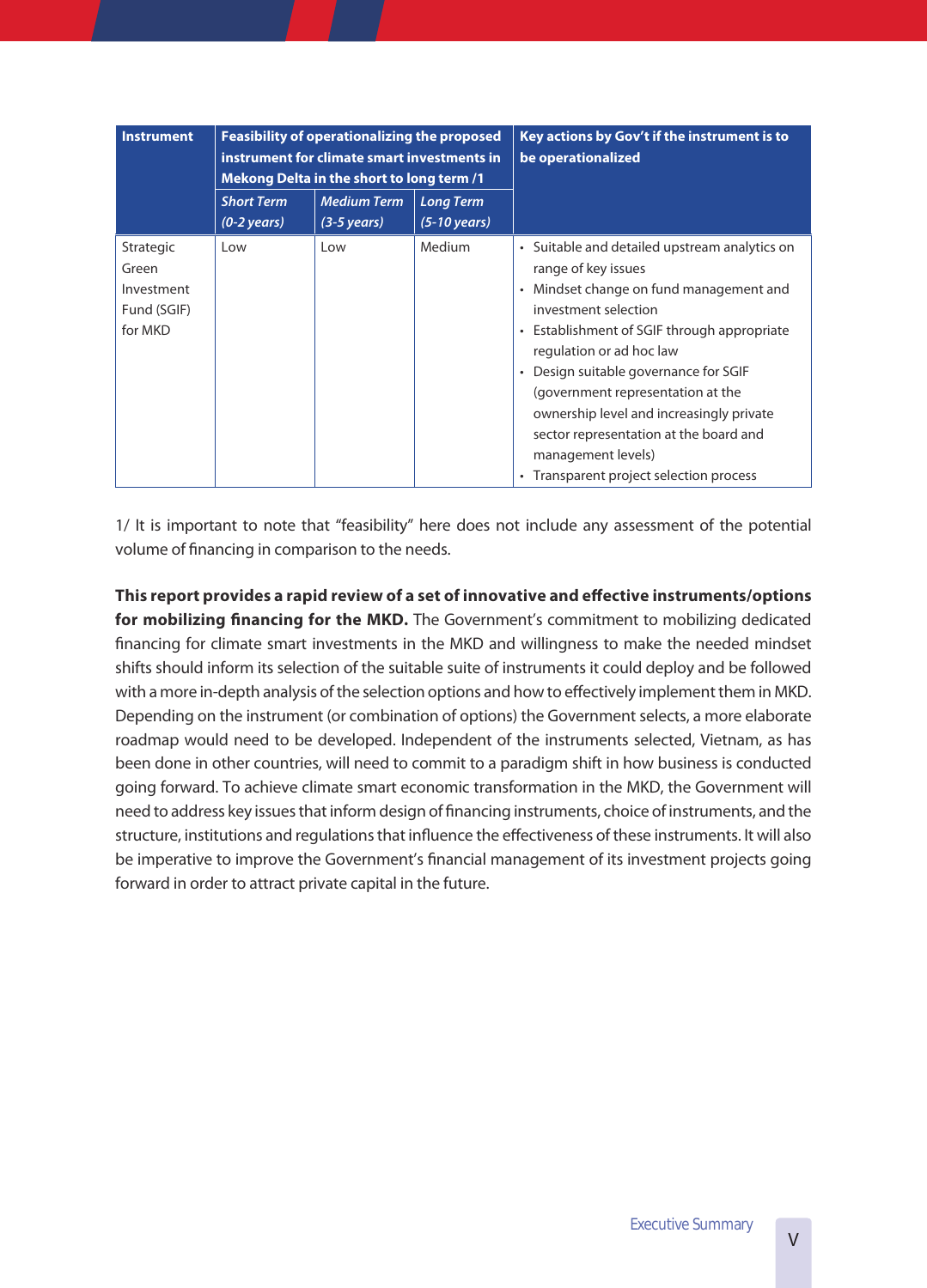# **Tóm tắt tổng quan**

**Đồng bằng sông Cửu Long (ĐBSCL) của Việt Nam được xác định là một trong những vùng đồng**  bằng trên thế giới dễ bi tổn thương nhất bởi biến đổi khí hâu. Theo dư báo về biến đổi khí hâu do Bộ Tài nguyên và Môi trường (Bộ TN&MT) công bố vào năm 2016, ĐBSCL phải đối mặt với rủi ro ngập lụt cao (trong điều kiện hiện nay, rủi ro ngập đáng kể sẽ xảy ra đối với khoảng 40% diện tích của ĐBSCL). Đến năm 2050, 60-75% diện tích của một số tỉnh trong vùng có thể bị ngập lụt. Lượng mưa thất thường và xâm nhập mặn đi sâu xuống các tầng nước ngầm cũng sẽ khiến việc cấp nước ngọt cho sinh hoạt trở nên khó khăn hơn. Ngoài ra, cơ sở hạ tầng cũng sẽ bị ảnh hưởng trước cường độ gia tăng của bão lũ, mực nước biển dâng trong dài hạn và ngập lụt diễn tiến nhanh từ ngoài sông và biển.

**Duy trì và thúc đẩy tăng trưởng tại ĐBSCL đòi hỏi phải có suy nghĩ lại về con đường phát triển trong tương lai của vùng đất này�** Hiện nay, sự phát triển của khu vực này đang được điều phối một cách kém hiệu quả với nhiều chính sách ngành phân tán và thiếu thống nhất (ví dụ như trong nông nghiệp, biến đổi khí hậu, sử dụng đất, nước sạch, giao thông, đô thị hóa, v.v), và các quyết định đầu tư tỏ ra kém hiệu quả và chưa tính hết được các chi phí, bao gồm cả những chi phí ngoại biên do các ảnh hưởng tiêu cực về môi trường. Để bước tiếp, các chính sách và đầu tư cần phải được chuẩn bị tốt hơn trong việc ghi nhận và vận dụng tối ưu các điều kiện tự nhiên vốn làm nên vùng đất này để giảm thiểu mọi tác động tiêu cực ngoài ý muốn và nắm bắt được các cơ hội do hoàn cảnh bên ngoài đem lại, chẳng hạn như biến đổi khí hậu.

**Chính phủ Việt Nam đã nhận thấy sự cần thiết phải phát triển trên một hiện trạng mới được hình**  thành bởi các điều kiên tư nhiên và khí hâu mới nổi tai ĐBSCL. Nghi quyết số 120 của Chính phủ về Phát triển bền vững ĐBSCL trong điều kiện biến đổi khí hậu ban hành ngày 17 tháng 11 năm 2017 (sau đây gọi là Nghị quyết 120) đưa ra định hướng và những ưu tiên của Chính phủ để xây dựng ĐBSCL thích ứng với khí hậu và thịnh vượng về kinh tế. Nghị quyết 120 khuyến nghị đánh giá lại con đường phát triển của ĐBSCL, đề xuất chuyển đổi kinh tế "thuận với thiên nhiên". Để đạt được các mục tiêu của Nghị quyết 120, cần giải quyết một số thách thức cơ bản hiện nay tại ĐBSCL, một trong số đó là tình trạng thiếu tài chính cho các đầu tư sáng tạo, thông minh và thích ứng với biến đổi khí hậu.

**Tại ĐBSCL, các nỗ lực thúc đẩy chuyển đổi kinh tế thích ứng thông minh với khí hậu cần khuyến khích sử dụng nguồn lực tài chính công hiện có cho nhiều đầu tư thông minh với khí hậu hơn và huy động các nguồn tài chính bổ sung�** Nguồn lực tài chính rất quan trọng trong những lĩnh vực chính như nông nghiệp, năng lượng, môi trường, bảo vệ chống sạt lở, giao thông, nâng cấp đô thị và nước sạch. Nhu cầu tài chính có thể bao gồm:

a. Cơ sở hạ tầng phục vụ tái cơ cấu ngành nông nghiệp ở các tiểu vùng của đồng bằng (ví dụ như thượng nguồn châu thổ), bao gồm cơ sở hạ tầng thủy lợi, cơ sở hạ tầng năng lượng, cơ sở hạ

VI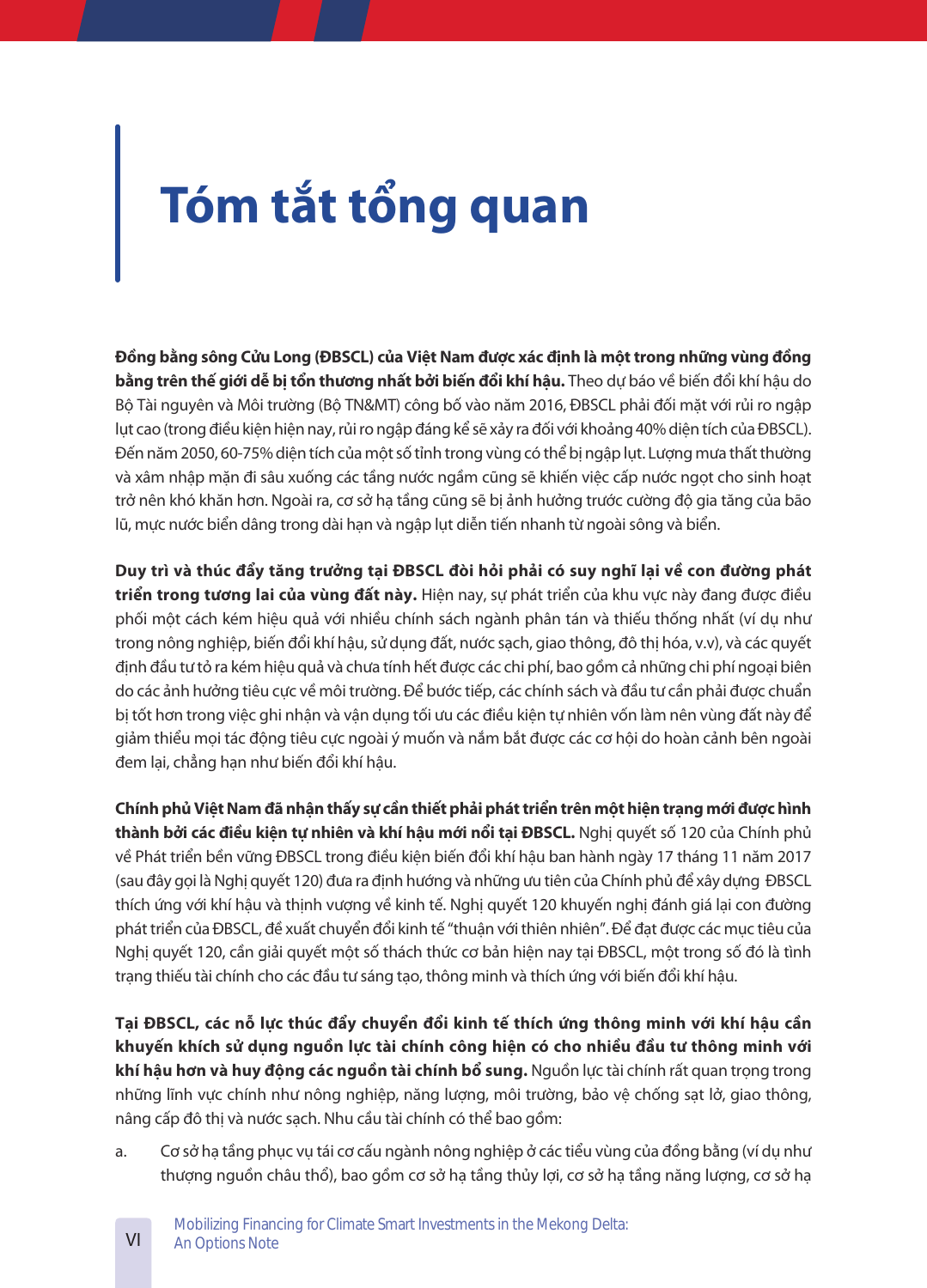tầng giao thông cấp hai và cấp ba (đường thủy và đường bộ), cơ sở hạ tầng để nâng cao giá trị gia tăng và chế biến;

- b. Cơ sở hạ tầng chống ngập (gồm cả hạ tầng xanh dựa vào thiên nhiên và hạ tầng cứng);
- c. Hạ tầng lưu trữ, giữ nước ngọt;
- d. Trạm quan trắc cả quan trắc khí tượng thủy văn và quan trắc nước ngầm và nước mặt, quan trắc tải lượng phù sa, v.v;
- e. Cơ sở hạ tầng xanh và cơ sở hạ tầng xám/cứng để bảo vệ chống sạt lở cho các vùng ven sông và ven biển (ví dụ như rừng ngập mặn ven biển, đê kè và bờ bao, các hệ thống hỗn hợp để kiểm soát sạt lở);
- f. Nâng cấp cảng và nơi tránh trú bão ở những tỉnh ven biển nơi mà thuỷ sản là một ngành kinh tế quan trong;
- g. Năng lượng tái tạo; và
- h. Kết nối giao thông (cả đường cao tốc và đường thủy nội địa).

**Ước tính có thể cần khoảng 4,7 - 6,7 tỷ USD cho các đầu tư thích ứng thông minh với khí hậu**  tai ĐBSCL trong 5 năm tới (2021-2025). Nhu cầu vốn dư kiến, mặc dù phù hợp với nhu cầu vốn của giai đoạn quy hoạch trước đó, vẫn là một ước lượng thận trọng. Sự thiếu hụt nguồn lực tài chính cho cả phát triển kinh tế-xã hội của ĐBSCL và phát triển thông minh, thích ứng với khí hậu của ĐBSCL nhấn mạnh tầm quan trọng của việc: (i) hài hòa cả hai nghị sự này nếu có thể (ví dụ đầu tư trong các lĩnh vực như nông nghiệp, môi trường, đất đai, tài nguyên thiên nhiên, du lịch, giao thông, đô thị hóa, và nước sạch cần thông minh và thích ứng hơn với khí hậu) và (ii) huy động thêm nguồn lực tài chính.

**Chính phủ có thể xem xét triển khai một số công cụ đã được áp dụng rộng rãi ở các quốc gia khác, trong một số trường hợp, như là thí điểm tại Việt Nam, để giải quyết mục tiêu về tài chính trong Nghị quyết 120�** Có thể xem xét những công cụ sáng tạo để khuyến khích sử dụng nguồn lực tài chính hiện có cho các dự án đầu tư thích ứng hơn với khí hậu bao gồm: đầu tư cho khí hậu dựa trên kết quả, theo đó có thể trao thưởng cho những kết quả đầu ra cụ thể có tính thích ứng với khí hậu và là các đầu tư mà giải ngân cũng dựa trên kết quả; phân bổ tài khóa dựa trên sinh thái, là những phân bổ tài khóa giữa các cấp từ trung ương xuống địa phương dựa trên kết quả, trong đó các chỉ số về sinh thái hoặc khí hậu được đưa vào trong cơ chế phân bổ; và các công cụ định giá carbon như thuế carbon, có thể giúp nội hóa chi phí xã hội của khí thải nhà kính và tạo sân chơi bình đẳng giữa người gây ô nhiễm và người không gây ô nhiễm. Ngoài ra còn có các công cụ sáng tạo khác có thể giúp huy động thêm vốn, bao gồm các công cụ chia sẻ rủi ro như bảo lãnh, trong đó vốn của nhà nước và tư nhân được kết hợp thông qua một cơ chế chia sẻ rủi ro; ngân hàng xanh và tín dụng xanh, trong đó cung cấp vốn cho các dự án được coi là có đóng góp cho sự phát triển carbon thấp và thích ứng với khí hậu; và trái phiếu xanh, là một loại trái phiếu để tài trợ hoặc tái cấp vốn riêng cho các dự án đủ điều kiện góp phần giảm thiểu hoặc thích ứng với biến đổi khí hậu. Bên cạnh đó, các công cụ tổng hợp có thể được sử dụng để huy động vốn tùy thuộc vào số vốn cần huy động và mục tiêu đầu tư cần đáp ứng, như quỹ đầu tư công tập trung vào phát triển bền vững hoặc khí hậu, và các quỹ đầu tư xanh chiến lược. Mức độ khả thi của việc vận hành các công cụ này trong ngắn hạn, trung hạn và dài hạn không giống nhau và mỗi công cụ yêu cầu Chính phủ có những giải pháp khác nhau. Bảng dưới đây tóm tắt tính khả thi của việc vận hành các công cụ và một số giải pháp chính mà Chính phủ cần thực hiện.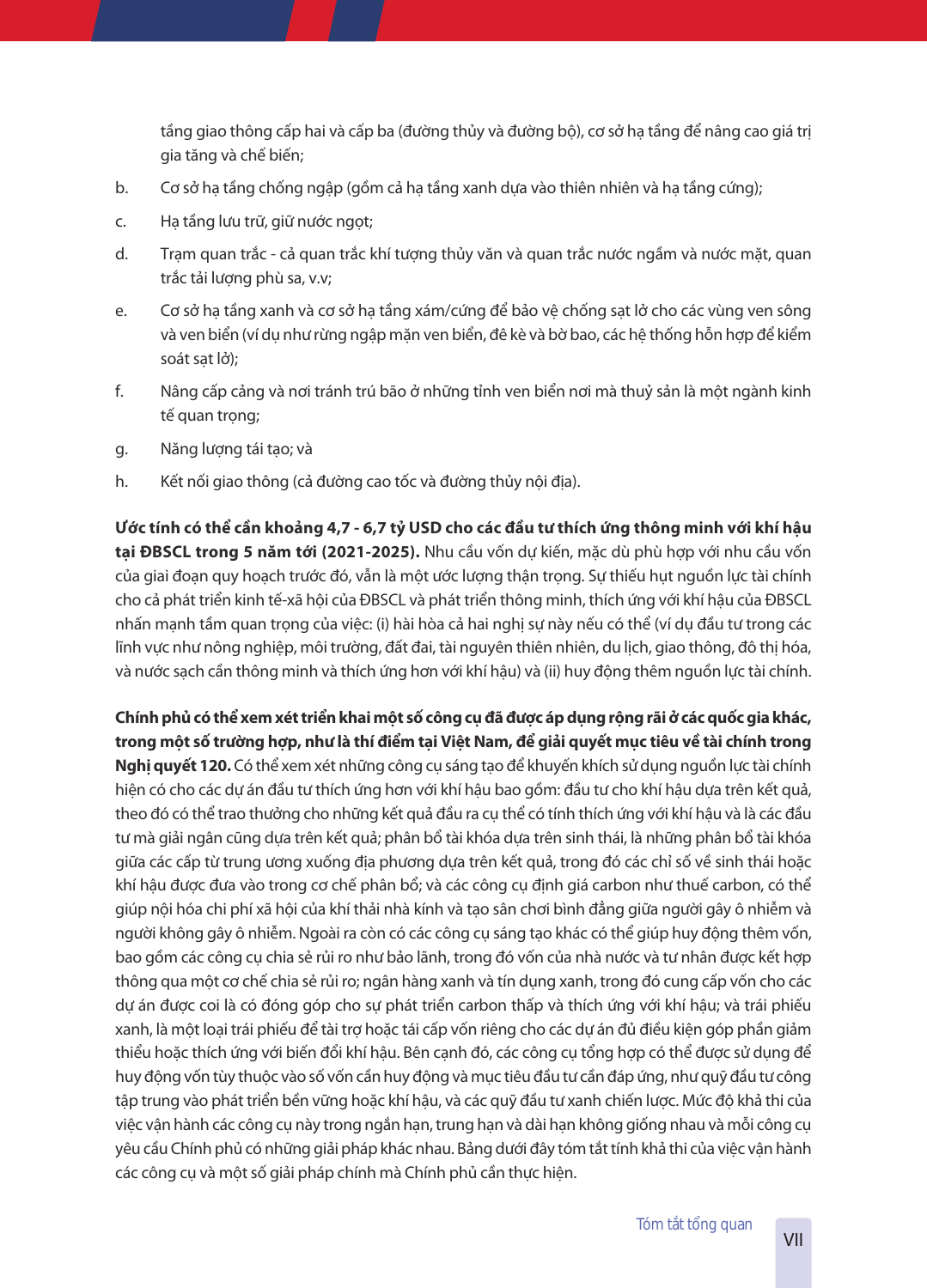| Công cụ                                                                                         |                                 | Tính khả thi của việc vận hành công cụ được<br>đề xuất cho đầu tư thích ứng với khí hậu ở<br>ĐBSCL trong ngắn hạn và dài hạn /1 |                       | Các hành động chính của Chính phủ nếu<br>công cụ này được đưa vào áp dụng                                                                                                                                                                                                                                                                                                                                                                                                                                                                                                                                                                                                                                                            |
|-------------------------------------------------------------------------------------------------|---------------------------------|---------------------------------------------------------------------------------------------------------------------------------|-----------------------|--------------------------------------------------------------------------------------------------------------------------------------------------------------------------------------------------------------------------------------------------------------------------------------------------------------------------------------------------------------------------------------------------------------------------------------------------------------------------------------------------------------------------------------------------------------------------------------------------------------------------------------------------------------------------------------------------------------------------------------|
|                                                                                                 | Ngắn hạn<br>$(0-2 n\check{a}m)$ | <b>Trung hạn</b><br>$(3-5 n\ddot{a}m)$                                                                                          | Dài hạn<br>(5-10 năm) |                                                                                                                                                                                                                                                                                                                                                                                                                                                                                                                                                                                                                                                                                                                                      |
| Đầu tư cho<br>khí hậu dựa<br>trên kết quả<br>(RBCF)                                             | Thấp                            | Trung bình                                                                                                                      | Cao                   | · Mở rộng việc áp dụng công cụ RBCF ngoài<br>ngành lâm nghiệp<br>· Xác định tính khả thi trong việc giám sát<br>hành động thích ứng với khí hậu và thực hiện<br>chi trả.<br>· Phát triển hệ thống đo đạc, báo cáo và thẩm<br>tra (bao gồm dữ liệu và thông tin cần thiết)<br>và tiến hành phân tích đường phát thải cơ<br>bản                                                                                                                                                                                                                                                                                                                                                                                                        |
| Phân bổ vốn<br>dựa vào sinh<br>thái                                                             | Thấp                            | Cao<br>(để thí điểm)                                                                                                            | Cao                   | · Thực hiện một nghiên cứu khả thi để điều<br>chỉnh mã ngân sách<br>· Giới thiệu các chỉ số đo lường đối với dịch vụ<br>sinh thái,<br>· Xác định giá trị cơ sở và đo lường tiến độ<br>thực hiện                                                                                                                                                                                                                                                                                                                                                                                                                                                                                                                                      |
| Định giá<br>carbon                                                                              | Thấp                            | Thấp                                                                                                                            | Trung bình            | · Hoàn thành một phân tích để lựa chọn giữa<br>thuế carbon hoặc hệ thống giao dịch phát<br>thải (ETS) - bao gồm phân tích về tác động<br>(phân phối và tài chính) của giá carbon và<br>chọn giá carbon phù hợp<br>· Cải cách mã số ngân sách để cho phép gắn<br>nguồn thu từ thuế carbon với những mục<br>đích cụ thể                                                                                                                                                                                                                                                                                                                                                                                                                |
| Các công cụ<br>giảm thiểu rủi<br>ro (ví dụ như<br>bảo lãnh, bảo<br>hiểm, quỹ chia<br>sẻ rủi ro) | Thấp                            | Thấp                                                                                                                            | Trung bình            | · Đánh giá những rủi ro chính đối với nguồn<br>vốn tư nhân (cả đầu tư trực tiếp trong và<br>ngoài nước [FDI]) trong các lĩnh vực quan<br>tâm<br>· Nếu Chính phủ bảo lãnh, cần phối hợp với Bộ<br>Tài chính (Bộ TC) để thành lập quỹ bảo lãnh<br>tín dụng. Đối với các khoản vay không được<br>Chính phủ bảo lãnh hoặc chỉ bảo lãnh một<br>phần, sẽ cần một quỹ không bảo lãnh. Đối<br>với cả hai loại quỹ, cần phân tích để thiết kế<br>quỹ sao cho đảm bảo tính bền vững - ví dụ<br>như hạn chế rủi ro tập trung<br>· Đối với bảo hiểm - cần đảm bảo hiểu rõ về rủi<br>ro trong các lĩnh vực quan tâm. Hoàn thiện<br>việc xác định các đối tượng mục tiêu, thiết kế<br>sản phẩm bảo hiểm phù hợp cho nhóm mục<br>tiêu được xác định |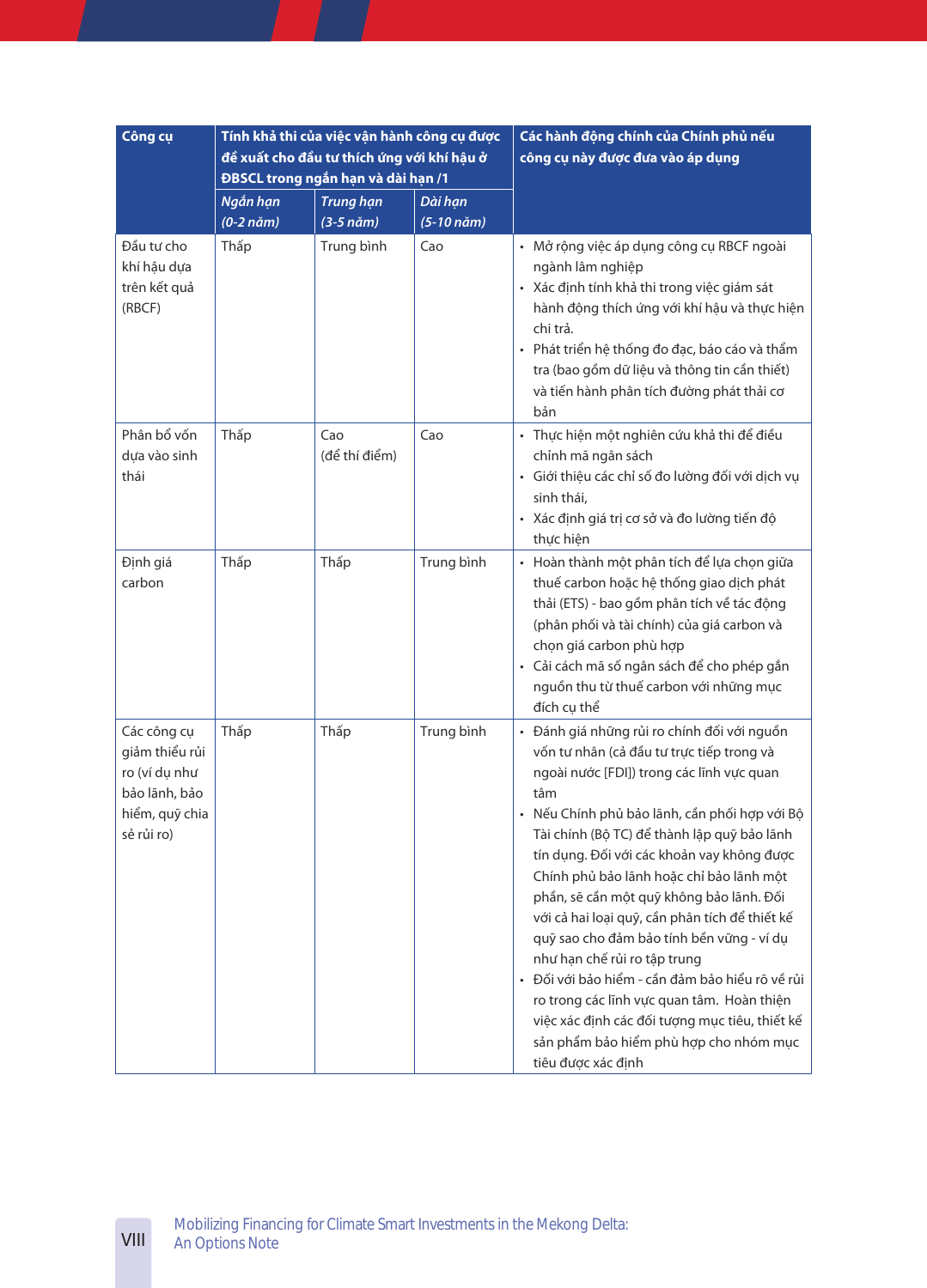| Công cụ                                |                                                           | Tính khả thi của việc vận hành công cụ được<br>đề xuất cho đầu tư thích ứng với khí hậu ở<br>ĐBSCL trong ngắn hạn và dài hạn /1 |                                                                     | Các hành động chính của Chính phủ nếu<br>công cụ này được đưa vào áp dụng                                                                                                                                                                                                                                                                                                                                                                                                                                                                                           |  |
|----------------------------------------|-----------------------------------------------------------|---------------------------------------------------------------------------------------------------------------------------------|---------------------------------------------------------------------|---------------------------------------------------------------------------------------------------------------------------------------------------------------------------------------------------------------------------------------------------------------------------------------------------------------------------------------------------------------------------------------------------------------------------------------------------------------------------------------------------------------------------------------------------------------------|--|
|                                        | Ngắn hạn<br>$(0-2 n\check{a}m)$                           | <b>Trung hạn</b><br>$(3-5 n\ddot{\text{a}}m)$                                                                                   | Dài hạn<br>(5-10 năm)                                               |                                                                                                                                                                                                                                                                                                                                                                                                                                                                                                                                                                     |  |
| Ngân hàng<br>xanh và tín<br>dụng xanh  | Trung bình<br>(được thành<br>lập trên cơ sở<br>tự nguyện) | Trung bình<br>(dựa trên các<br>đơt phát hành<br>theo quy định<br>của Ngân<br>hàng Nhà<br>nước [NHNN])                           | Cao (dựa trên<br>các đợt phát<br>hành theo<br>quy định của<br>NHNN) | Mặc dù dưới đây có nêu các giải pháp cụ thể,<br>những điều quan trọng là phải giải quyết các<br>thách thức hiện nay trong toàn ngành ngân<br>hàng.<br>· Đánh giá nhu cầu về nguồn vốn xanh và đảm<br>bảo không có sự cạnh tranh không cần thiết<br>giữa nguồn vốn xanh và nguồn vốn thông<br>thường<br>· Xác định nhu cầu nâng cao năng lực của<br>các ngân hàng thương mại hiện nay để đáp<br>ứng những quy định cụ thể của NHNN về tài<br>chính xanh<br>· Khuyến khích cấu trúc tín dụng hoặc trái<br>phiếu gắn với tính bền vững để tăng quy mô<br>vốn cho ĐBSCL |  |
| Trái phiếu<br>Xanh cho<br><b>ĐBSCL</b> | Trung bình<br>(nếu Chính<br>phủ phát<br>hành)             | Trung bình<br>(nếu Chính<br>phủ phát<br>hành)                                                                                   | Trung bình<br>(nếu phát<br>hành quốc tế)                            | Khung trái phiếu xanh<br>· Danh mục dự án xanh (nếu trái phiếu xanh<br>được Chính phủ bão lãnh phát hành cho<br>ĐBSCL, cần xác định các dự án đầu tư xanh<br>khả thi về tài chính tại ĐBSCL)<br>Xác minh độc lập đối với các dự án xanh<br>· Báo cáo hàng năm cho các nhà đầu tư (về<br>phân bổ số tiền huy động được và tác động<br>môi trường dự kiến)                                                                                                                                                                                                            |  |
| Quỹ đầu tư<br>công cho<br><b>ĐBSCL</b> | Thấp                                                      | Trung bình                                                                                                                      | Cao                                                                 | Thực hiện phân tích chi tiết về cách thức các<br>khoản chi công của một quỹ đầu tư công giải<br>quyết những thất bại của thị trường như thế<br>nào.<br>Nếu thực hiện cơ cấu này, cần xem xét<br>chuyển đổi Quỹ Bảo vệ Môi trường Việt Nam<br>(VEPF) thành quỹ đầu tư khí hậu/phát triển<br>bền vững nhà nước để tập hợp các nguồn tài<br>chính công dành cho ĐBSCL.<br>· Đánh giá cơ chế quản trị cần áp dụng đối với<br>một quỹ đầu tư công và ban hành cơ chế đặc<br>thù để cho phép Hội đồng điều phối vùng<br>giám sát quỹ đầu tư công                          |  |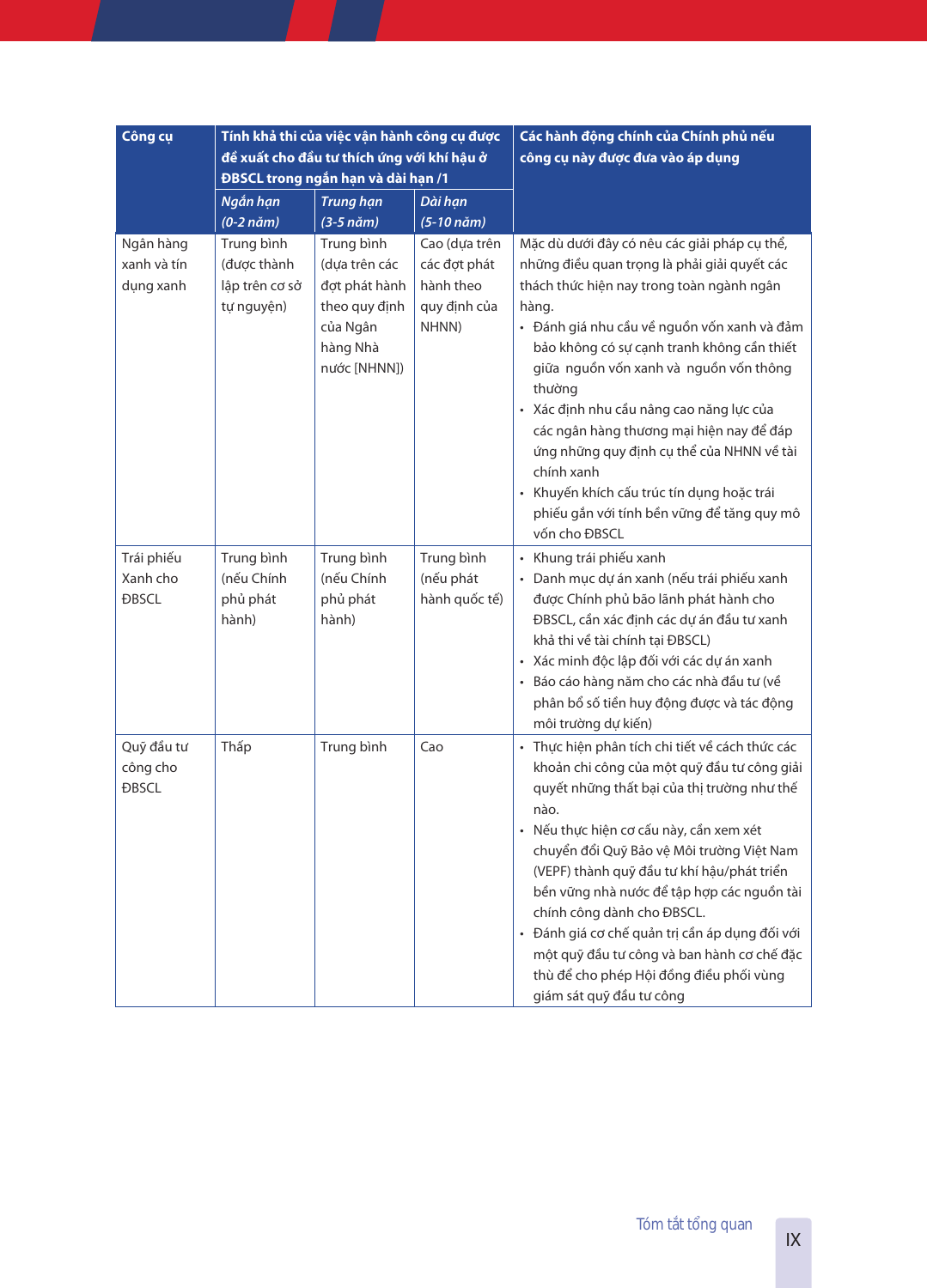| Công cụ                                                             |                       | Tính khả thi của việc vận hành công cụ được<br>đề xuất cho đầu tư thích ứng với khí hâu ở<br>ĐBSCL trong ngắn hạn và dài hạn /1 |                                             | Các hành động chính của Chính phủ nếu<br>công cụ này được đưa vào áp dụng                                                                                                                                                                                                                                                                                                                                                                                                                                        |  |
|---------------------------------------------------------------------|-----------------------|---------------------------------------------------------------------------------------------------------------------------------|---------------------------------------------|------------------------------------------------------------------------------------------------------------------------------------------------------------------------------------------------------------------------------------------------------------------------------------------------------------------------------------------------------------------------------------------------------------------------------------------------------------------------------------------------------------------|--|
|                                                                     | Ngắn hạn<br>(0-2 năm) | <b>Trung hạn</b><br>$(3-5 n\ddot{\text{a}}m)$                                                                                   | Dài han<br>$(5-10 \text{ n\ddot{\alpha}}m)$ |                                                                                                                                                                                                                                                                                                                                                                                                                                                                                                                  |  |
| Quỹ đầu tư<br>xanh chiến<br>lược (SGIF)<br>dành cho<br><b>DBSCL</b> | Thấp                  | Thấp                                                                                                                            | Trung bình                                  | • Thực hiện phân tích ngược một cách phù<br>hợp và chi tiết về những vấn đề cơ bản<br>· Thay đổi tư duy về quản lý quỹ và lựa chọn<br>dự án đầu tư<br>· Thành lập Quỹ đầu tư xanh chiến lược trên<br>cơ sở quy đinh hiện hành phù hợp hoặc quy<br>định đặc thù<br>· Thiết kế quản trị phù hợp cho Quỹ đầu tư<br>xanh chiến lược (có đại diện của nhà nước<br>trong cơ cấu sở hữu và tăng dần đại diện từ<br>khu vực tự nhân trong Hội đồng quản trị và<br>Ban điều hành)<br>• Quy trình lưa chon dư án minh bach |  |

1/ Điều quan trọng cần lưu ý là "tính khả thi" ở đây không bao gồm đánh giá về quy mô vốn tiềm năng có thể huy động so với nhu cầu.

**Báo cáo này đánh giá nhanh về một số công cụ/phương án sáng tạo và hiệu quả để huy**  động vốn cho ĐBSCL. Cam kết của Chính phủ trong việc huy động nguồn vốn riêng cho các đầu tư thích ứng với khí hậu tại ĐBSCL và với thiện chí thay đổi tư duy cần thiết hẳn sẽ giúp Chính phủ lựa chọn được công cụ phù hợp để triển khai và sau đó thực hiện các phân tích chi tiết hơn cho các phương án lựa chọn và cách thức thực hiện sao cho hiệu quả tại ĐBSCL. Tùy thuộc vào công cụ (hoặc kết hợp các phương án) được Chính phủ lựa chọn mà một lộ trình cụ thể hơn sẽ phải được xây dựng. Cho dù lựa chọn công cụ nào, Việt Nam, cũng giống như các quốc gia khác, cần cam kết thay đổi mô hình phát triển trong tương lai. Để chuyển đổi kinh tế thích ứng thông minh với biến đổi khí hậu tại ĐBSCL, Chính phủ cần giải quyết các vấn đề chính có tác động đến việc thiết kế các công cụ tài chính, lựa chọn công cụ, cùng với cơ cấu, thể chế và pháp lý có ảnh hưởng đến hiệu quả của những công cụ này. Chính phủ cũng bắt buộc phải cải thiện quản lý tài chính của các dự án đầu tư tới đây để thu hút được nguồn vốn từ khu vực tư nhân trong tương lai.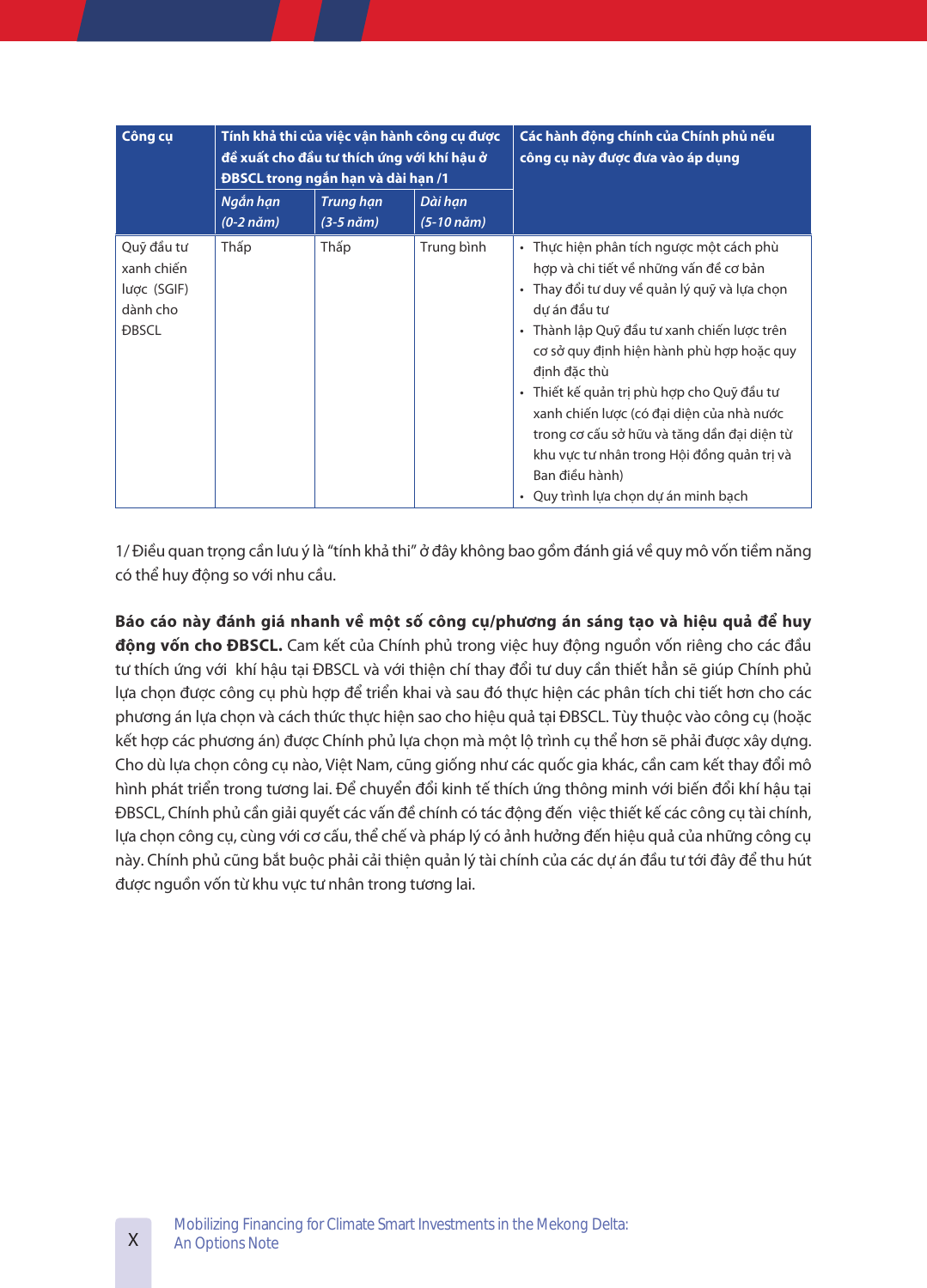# **Introduction I**

1. **The Mekong Delta (MKD) is the southernmost region of Vietnam and one of six key regions of the country.** The MKD covers approximately 12 percent of the national area and is home to approximately a fifth of Vietnam's population. It is administratively governed by one city under central authority and by 12 provincial authorities. The region contributes 50 percent of the rice crop, 65 percent of aquaculture, 70 percent of fruit, 95 percent of exported rice and 60 percent of exported fish. The regional GDP growth rate for the Mekong Delta averaged 6.95 percent during the years 2016-18, close to the national average over the same period. Considerable opportunities for further development of the MKD region exist. However, unlocking these opportunities requires overcoming several key challenges, including weak interprovincial coordination, climate change, inadequate infrastructure for market access, and mobilization of finance.

2. **The MKD is globally identified as one of the most vulnerable deltas to climate change�**A dense network of rivers and canals cut across all the provinces in the region and several MKD provinces are coastal provinces, making them vulnerable to sea level rise and changes in precipitation. According to the 2016 climate change projections issued by the Ministry of Natural Resources and Environment (MONRE), the MKD faces high inundation risk (approximately 40 percent of the area). By 2050, as much as 60-75 percent of some provinces in the region may be inundated. Salinity intrusion into the delta estuary (due to sea level rise, storm surge, and drought) will also become a significant economic constraint, especially as the MKD agricultural production systems currently are one of the largest consumers of freshwater (more than 80 percent of freshwater consumption in MKD is for agriculture). Provinces like Ca Mau can be severely affected by salinity intrusion, with 90 percent of the province area affected in dry years, followed by the delta estuary provinces of Ben Tre, Bac Lieu and Soc Trang (60-79 percent). Erratic rainfall and salinity intrusion into groundwater sources will also make domestic freshwater supply less reliable. In addition, infrastructure will be exposed to increased tropical storm intensity, long-term sea level rise, and rapid fluvial and coastal flooding.

3. **Promoting and sustaining growth in the MKD will require rethinking future development pathways for the region�** Currently, development of the region is poorly coordinated with fragmented and discordant sectoral policies (agriculture, climate change, land use, water, transport, urbanization, etc.) and investment decisions that result in inefficiencies and hidden costs including from negative environmental externalities. Over time, these factors create a drag on growth and lower investor confidence for long-term investments. Going forward, policies and investments must better recognize and optimize the use of natural conditions that define the Delta to mitigate any unintended negative impact and seize opportunities created by exogenous factors such as climate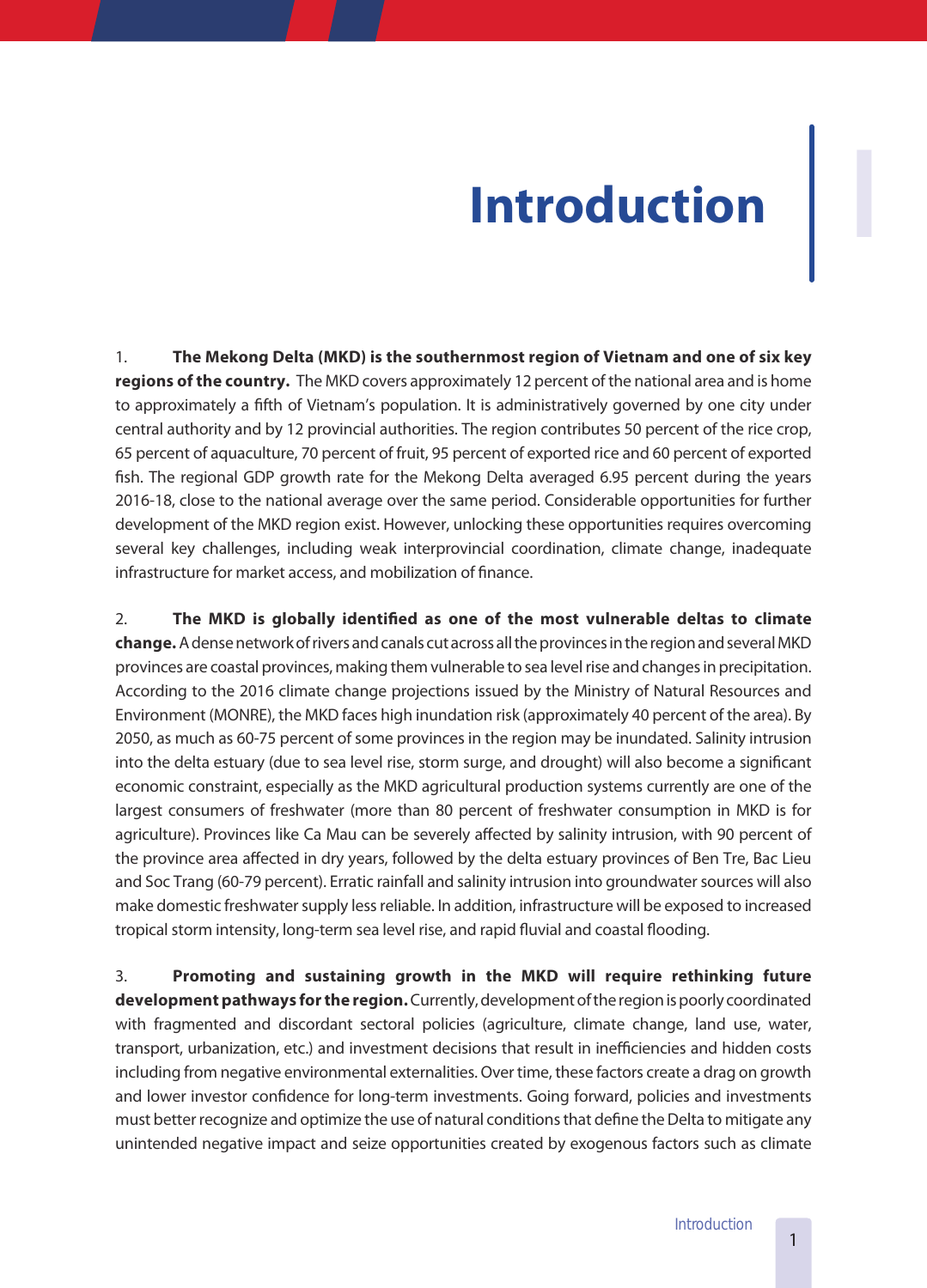change. Future development options that are more resilient, climate smart, and green would be improved by rethinking the institutions, incentives/involvement of stakeholders, information, and investments. If successful, new approaches could transform current challenges, such as saltwater intrusion, into an opportunity as has been done in other parts of the world.

4. **The Government of Vietnam (GoV) recognizes the importance of working with the new normal created by the emerging natural conditions in the MKD.** Prime Minister Resolution 120 on the Sustainable Development of the MKD considering Climate Change, issued on November 17, 2017 (hereafter referred to as Resolution 120), charts out the Government's orientation and priorities for creating a climate smart and economically prosperous MKD. Resolution 120 calls for a significant rethink on development for MKD, advocating for economic transformation while "living with nature". The directions for growth identified in Resolution 120 aim to: (a) diversify agricultural production from low-value rice to higher value-added crops; (b) strengthen linkage of commodity chains and improve participation in the global value chains; (c) develop green industries with low emissions; and (d) develop services and nature-based tourism. Achieving the objectives in Resolution 120 will require addressing several fundamental challenges that exist in the MKD, two of which are poor coordination and insufficient financing for innovative and climate resilient investments.

### 5. **Operationalizing Resolution 120 requires two key actions related to mobilizing financing: (i) addressing the insufficiency of financing, and (ii) enhancing efficiency of**

#### BOX 1: **Financing Related Solutions in Resolution 120**

One of the five solution areas in Resolution 120 relates to mobilizing financing. It calls for establishing innovative mechanisms and policies to attract non-budgetary capital sources, especially private capital, and facilitating private sector investments where profitable (hereafter referred to as the financing solution). The tasks and responsible agencies associated with the financing solution include:

- To lead and coordinate, with concerned agencies, a study that will form the basis for reporting to the Prime Minister about establishment of a MKD Sustainable Development Fund (hereafter referred to as Fund). The Fund would aim to maximize the financing, especially non-state budget financing, available for investments in water security and responding to climate change. (Responsibility: Ministry of Finance, MOF);
- To encourage and attract private enterprises to invest in agriculture and rural areas in the MKD. (Responsibility: Ministry of Agriculture and Rural Development, MARD);
- To prioritize the development of low-carbon and green industries that do not harm the natural ecosystems. (Responsibility: Ministry of Industry and Trade, MOIT); and
- To develop a mechanism for mobilizing resources and encouraging the participation of enterprises and citizens to invest in infrastructure development including infrastructure necessary for tourism. The mechanism must comply with the law, and could consider capital borrowing, issuance of bonds and investments in the form of public-private partnership (PPP), and so on. (Responsibility: Ministry of Planning and Investment, MPI).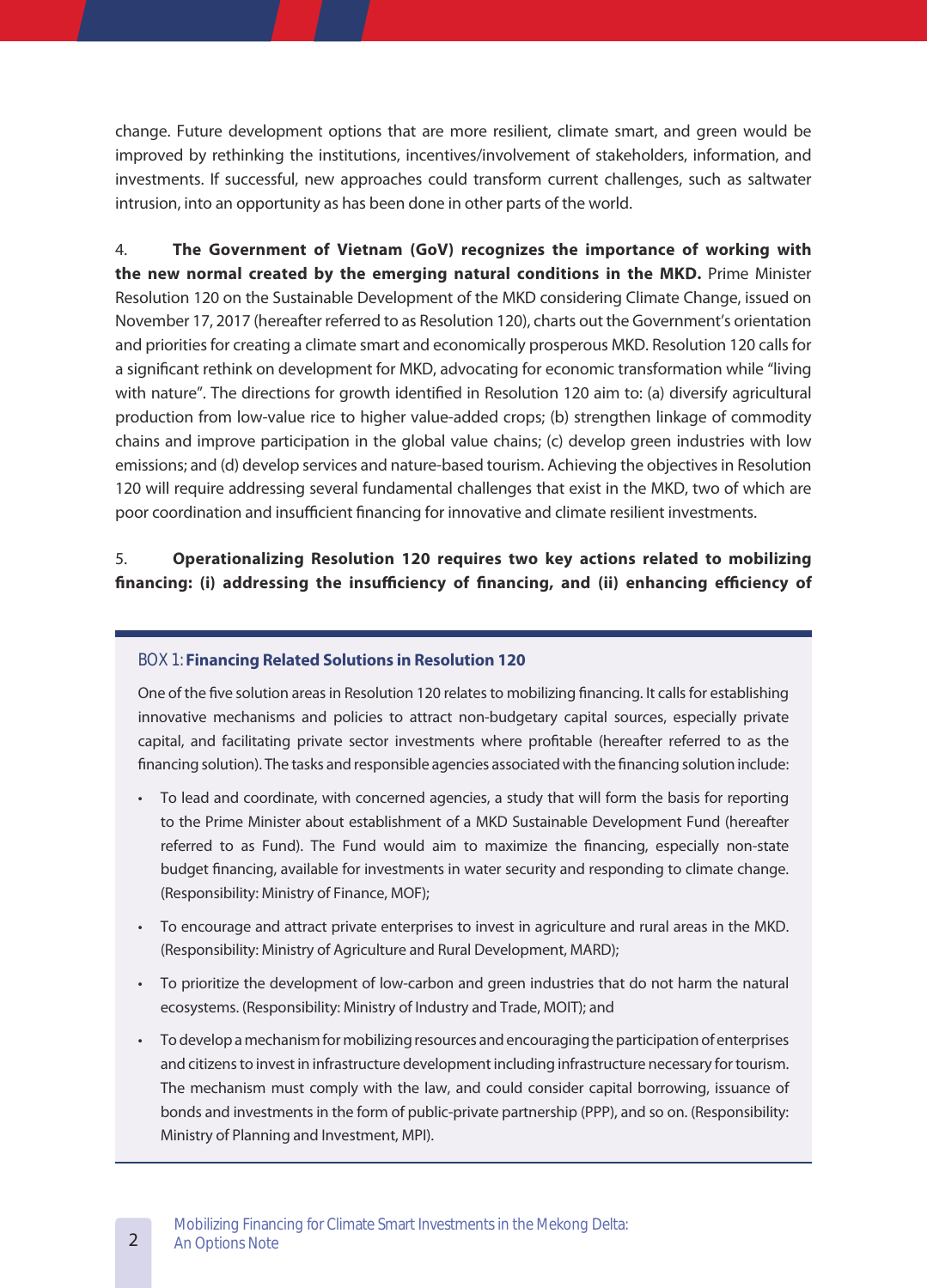**existing and proposed investments in the MKD.** This report focuses primarily on addressing the need for additional financing. It examines options for mobilizing non-state financing for investments and activities that enhance climate resilience and lower greenhouse gas (GHG) emissions. The report also reviews possible instruments that that can be used to incentivize more climate smart activities with available financing (e.g., through use of carbon pricing instruments or targeted transfers). This report does not cover the full scope of the elements on financing described in Resolution 120 (see Box 1) or the Government issued Directive 23<sup>1</sup> (see Annex A).

# **Scope of the Paper**

6. **The aim of this report is to:** (i) share information from international experiences on mobilizing financing that could be applied in the MKD; and (ii) share information on instruments that could incentivize greening of existing financing. The scope of the report was modified from the original scope presented at concept note stage (i.e., to inform the actions and decisions of MOF by providing options and sharing international experiences that could inform their approach to establishing a Mekong Delta Sustainable Development Fund). The scope of the report was modified to the current scope following MOF's decision not to establish a new extrabudgetary fund as previously envisaged in Resolution 120.

7. **The report is divided into four parts.** Following the introduction, the paper presents an indicative estimate of financing required for climate resilient development in the MKD for the next 10 years as well as an estimate of the financing available. The third section presents options for mobilizing financing for climate smart investment drawing on lessons from international experiences. The fourth section summarizes the options and assesses their feasibility.

<sup>1</sup> Directive to Accelerate the Implementation of Resolution No. 120/NQ-CP of the Government on Sustainable and Climate Resilient Development of the MKD issued in September 2019.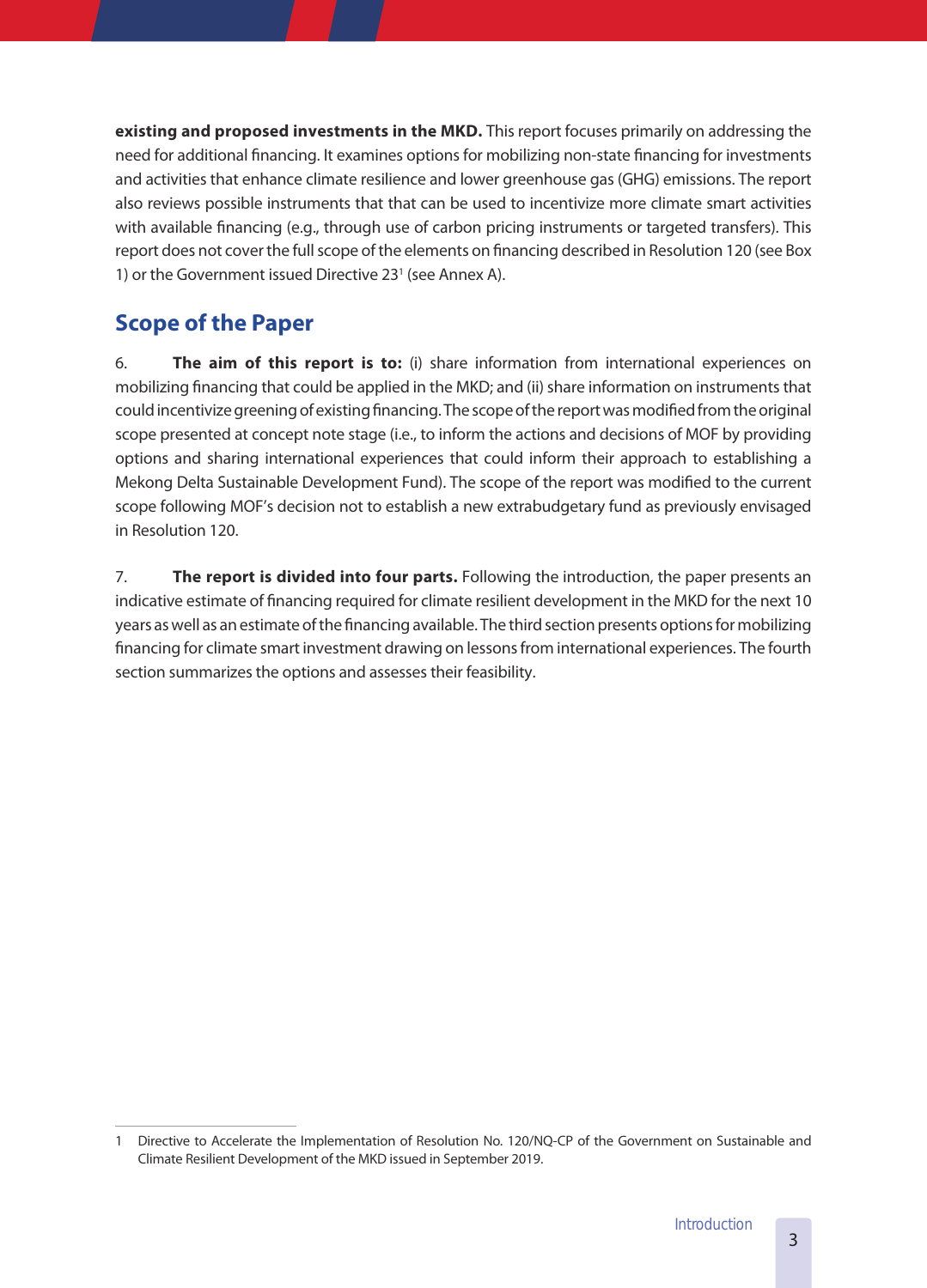# **Financing Climate Resilience In The Mekong Delta: How Much Is Needed? How Much Is Available?**

8. **Determining the most effective option for mobilizing financing for MKD requires a robust understanding of the level of financing required and what activities require financing** (i.e., whether these are activities that require long-term financing, and the financial and risk profile of the investments). Estimating the total amount of financing required for a climate smart economic transformation of the MKD is challenging for several reasons including the total estimate being, ideally, based on both growth and climate resilience targets for the MKD and an agreed approach to reach these targets. The determination of the growth and climate resilience targets is part of the ongoing formulation of the national master plans and Integrated Regional Master Plan for the MKD.

9. **In the absence of both the plans and specific targets, this section uses available information on financing required for climate smart investments, and expert opinion to**  generate estimates. These estimates are wide-ranging in value as the information available is not always specific regarding what qualifies for climate smart investments – including what qualifies in key sectors such as transportation, agriculture, water supply and irrigation, and climate change adaptation. The approach used basically uses available estimations from the current planning periods (2011-2020 and 2016-2020) as a point of reference. These estimations are compared with estimations based on available information on financing needs for a subset of investments that are priority for the upcoming planning period, World Bank investments, and government estimation of financing needs. A similar approach is used to determine how much financing may be available.

## **Financing Needs for Climate Smart Investments in MKD – What We Know from 2010-2020**

10. **For the previous planning period 2011-2020, the range of estimates for climate smart investments is from USD 5.5 billion to USD 6.74 billion.** These estimates are based on information extracted from existing plans and programs. The estimation of USD 5.5 billion is based on provincial level climate change action plans for a ten-year period (2011-2020). While the estimation of USD 6.74 billion for five years (2016-2020) is derived from analysis done by MPI's Department of Science, Environment and Natural Resources (DESENRE).

**II**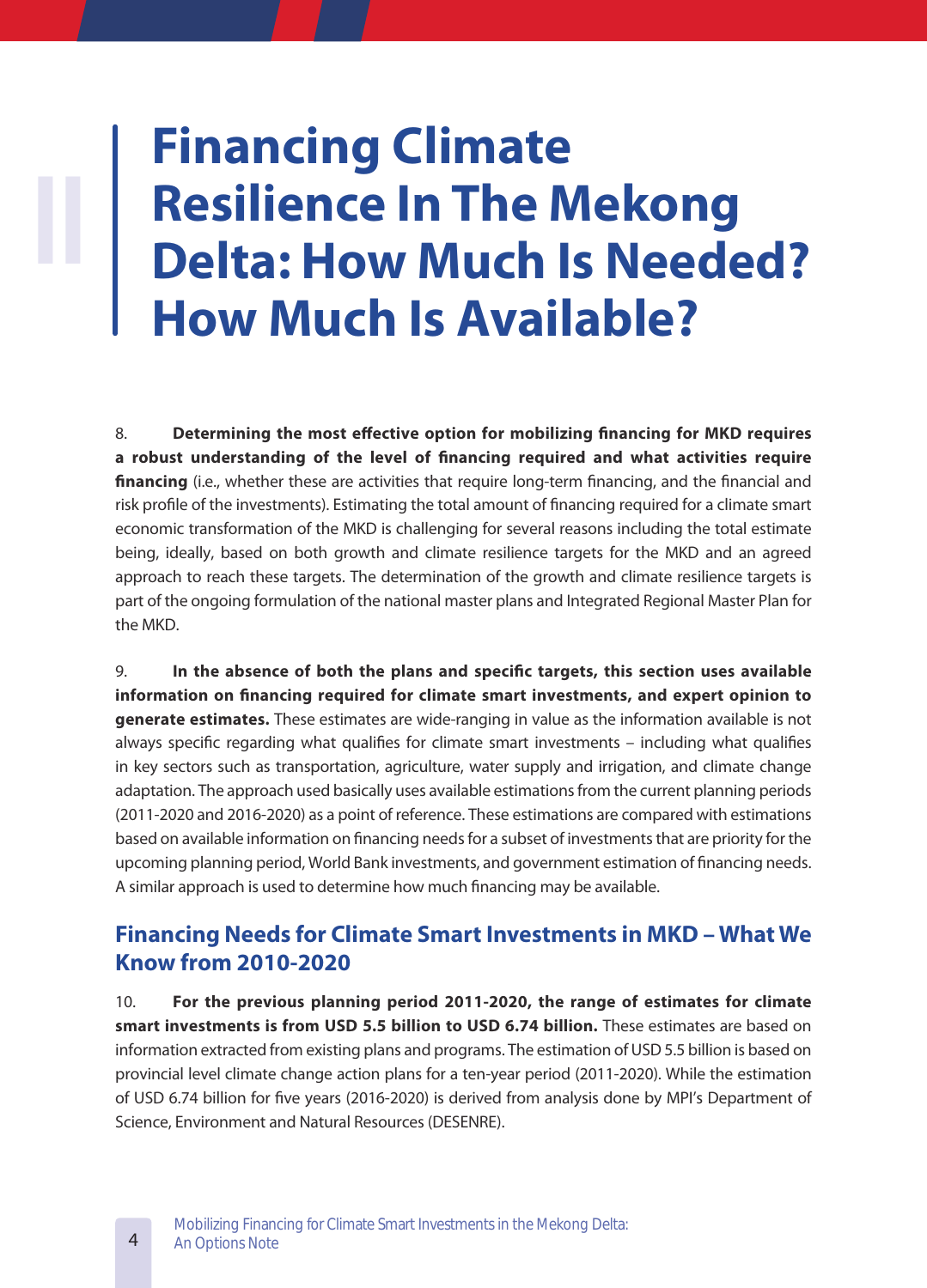11. **Several provinces have drafted climate action plans for 2010-2020, in which they**  estimated their financing needs for augmenting their climate resilience. The financing needs proposed are primarily for projects that are implemented within provincial boundaries and managed by the provinces (i.e., no multiprovincial climate resilience related measures). The investments in the provincial climate action plans are identified based on their connection to: sustainable development, sectoral and inter-sectoral coordination, gender equality, and hunger eradication and poverty reduction. The total estimated financing in the action plans was: VND 108,314.10 billion in Vietnamese dongs (VND), or approximately USD 5.5 billion using 2011 average exchange rate (see Table 1).

12. **DESENRE estimated financing required from 2016-2020 for remedying climate change consequences, improving resilience and promoting green growth in the MKD was**  approximately VND 153,000 billion (approx. USD 6.74 billion).<sup>2</sup> The DESENRE estimate involves projects for meeting the climate change resilience<sup>3</sup> including investments identified in the "no-regret investments" in the Mekong Delta Plan (prepared jointly by GoV and Government of Netherlands in 2014)<sup>4</sup> and green growth investments.<sup>5</sup> The DESENRE estimation is approximately 20 percent higher than the total estimated financing required by MKD provinces for climate resilience from 2010-2020.

| No.           | <b>Province</b> | <b>Issued</b><br>by | <b>Document</b>                                  | <b>Budget</b><br>(billion VND) <sup>6</sup> | <b>Investment capital structure</b>                                                                                                                                        |
|---------------|-----------------|---------------------|--------------------------------------------------|---------------------------------------------|----------------------------------------------------------------------------------------------------------------------------------------------------------------------------|
|               | An Giang        | 2010                | Decision No.<br>2075/OD-UBND<br>dated 4/11/2010  | 4,904.05                                    | 50 percent official development assistance<br>(ODA), 30 percent central state budget, 10<br>percent local state budget and 10 percent<br>enterprise and socialized capital |
| $\mathcal{P}$ | Bac Lieu        | 2012                | Decision No.<br>2577/OD-UBND<br>dated 26/10/2012 | 20.140.71                                   | 30 percent ODA; 50 percent central state<br>budget and 20 percent local state budget<br>and other social entities                                                          |
| 3             | Ben Tre         | 2011                | Decision No.<br>1224/OD-UBND<br>dated 27/5/2011  | 2,510.50                                    | 90 percent ODA and central state budget;<br>10 percent local state budget and other<br>economic sectors                                                                    |

TABLE 1: **Provincial Action Plans on Response to Climate Change in MKD (source: UNDP, 2019)**

<sup>2</sup> MPI presentation at MKD Conference, September 2017.

<sup>3</sup> The damage due to climate change is estimated to be in the range of two to six percent of Vietnam's GDP, and according to USAID Research, it is estimated to be three to four percent of GRDP for the whole Mekong region. It is therefore expected that the financing required to be resilient to climate change impacts is approximately equivalent to three percent of the GRDP, which for the period of 2016-2020 was estimated to be VND 105,000 billion (approximately USD 4.5 billion).

<sup>4</sup> This includes the Mekong Delta Plan recommendation using the "no-regrets" scenario, which calls for 58 no-regret investment projects focused on agriculture and irrigation and aimed at restructuring the economic orientation of the Mekong Delta. The financing required is estimated to be VND 43,000 billion (approximately USD 1.9 billion) to cover investments in water supply, sewage treatment and irrigation.

<sup>5</sup> The implementation of the Action Plan for Green Growth in the Mekong Delta provinces is estimated to require VND 5,000 billion (approximately USD 217 million) between 2016-2020.

<sup>6</sup> The total estimated budget for climate change response activities.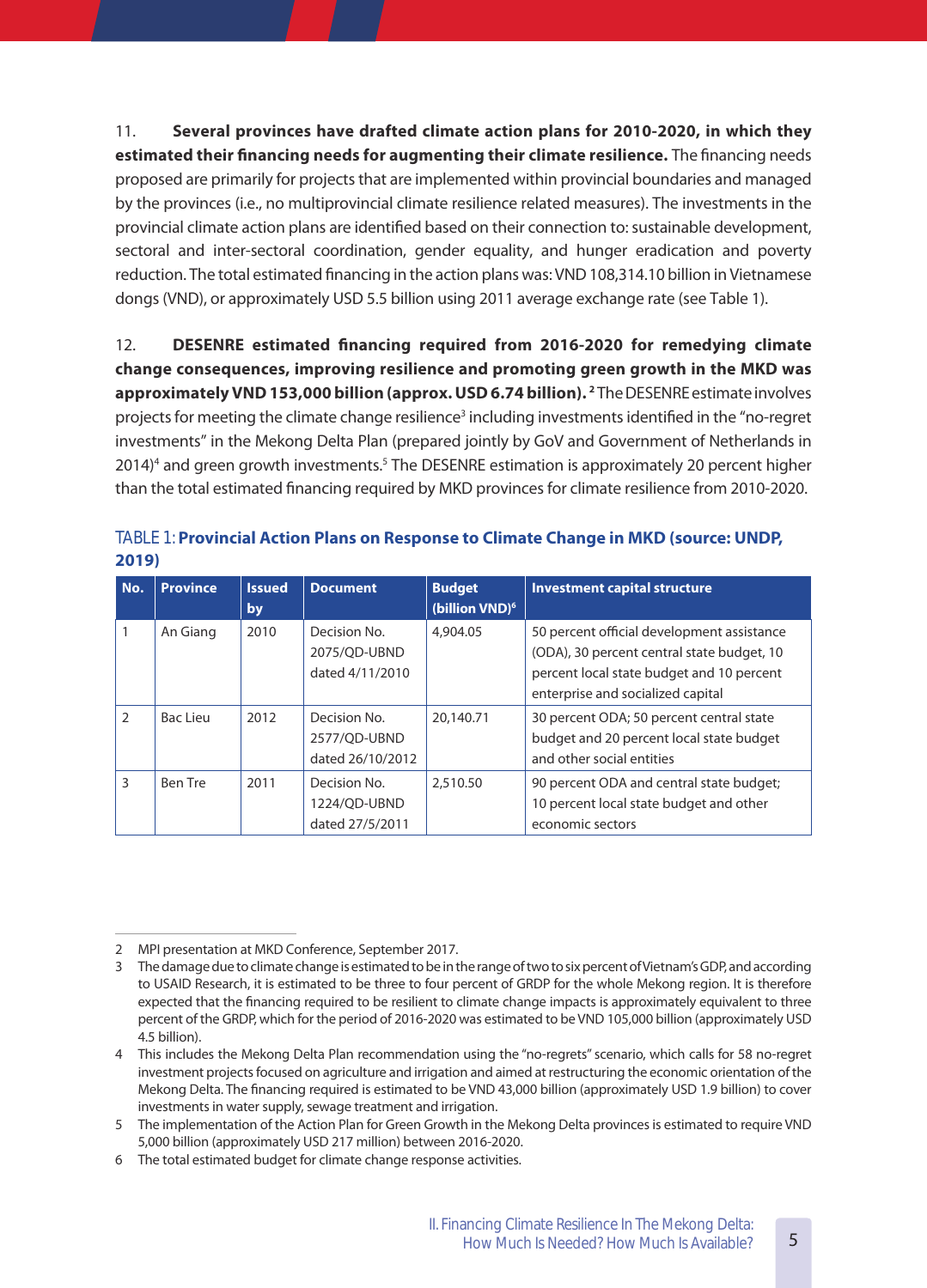## TABLE 1: **Provincial Action Plans on Response to Climate Change in MKD (source: UNDP, 2019) (Cont�)**

| No.                        | <b>Province</b>   | <b>Issued</b><br>by | <b>Document</b>                                                                                        | <b>Budget</b><br>(billion VND) | <b>Investment capital structure</b>                                                                                                                                                                                                                                 |
|----------------------------|-------------------|---------------------|--------------------------------------------------------------------------------------------------------|--------------------------------|---------------------------------------------------------------------------------------------------------------------------------------------------------------------------------------------------------------------------------------------------------------------|
| $\overline{4}$             | Ca Mau            | 2012                | Decision No.<br>1350/QD-UBND<br>dated 25/9/2012                                                        | 5,706.80                       | 98.4 percent ODA; 1.4 percent central state<br>budget and 4 percent local state budget                                                                                                                                                                              |
| 5                          | Can Tho           | 2011                |                                                                                                        | 708.01                         | This investment capital is prepared for the<br>period 2011-2015. It will be sourced from<br>the international support and central state<br>budget for use by national target programs<br>on climate change and contributions made<br>by enterprises and individuals |
| 6                          | Dong Thap         | 2011                |                                                                                                        | 2,549.55                       | Of which, VND 66.75 billion is for the period<br>2011-2015 and VND 2482.8 billion for the<br>period 2016-2020                                                                                                                                                       |
| $\overline{7}$             | Soc Trang         | 2011                | Decision No. 182/<br>QD-UBND dated<br>22/7/2011 and<br>Decision No. 242/<br>OD-UBND dated<br>2/11/2011 | 2,466.23                       | Of which, VND 2466.23 billion is for the<br>period 2011-2015 and VND 127.9 billion for<br>the period 2016-2020                                                                                                                                                      |
| 8                          | <b>Tra Vinh</b>   | 2010                | Decision No. 264/<br>QD-UBND dated<br>11/2/2010                                                        | 78.70                          | This investment capital is prepared for the<br>period 2011-2015 and does not show capital<br>structure                                                                                                                                                              |
| 9                          | Kien Giang        | 2013                | Decision No.<br>1342/QD-UBND<br>dated 30/5/2013                                                        | 17,652.60                      | 50 percent ODA; 30 percent central state<br>budget; 10 percent local state budget and<br>10 percent non-state budget sources and<br>contributions by individuals                                                                                                    |
| 10                         | Vinh Long         | 2012                |                                                                                                        | 49,340.96                      | No data                                                                                                                                                                                                                                                             |
| 11                         | Long An           | 2013                | Decision No.<br>1674/OD-UBND<br>dated 14/5/2013<br>and Decision No.<br>34/QD-UBND<br>dated 06/01/2016  | 2,256.00                       | Of which, VND 1296 billion is for the period<br>2013-2015 and VND 960 billion for period<br>after 2015                                                                                                                                                              |
| 12                         | Hau Giang         | 2011                | Decision No.<br>1489/QD-UBND<br>dated 16/9/2011                                                        | No data                        |                                                                                                                                                                                                                                                                     |
| 13                         | <b>Tien Giang</b> | 2012                | Decision No.<br>3569/QD-UBND<br>dated 31/12/2012                                                       | No data                        |                                                                                                                                                                                                                                                                     |
| <b>Total (billion VND)</b> |                   |                     |                                                                                                        |                                | 108,314.10<br>(approx. USD 5.5 billion [2011 avg. exchange rate])                                                                                                                                                                                                   |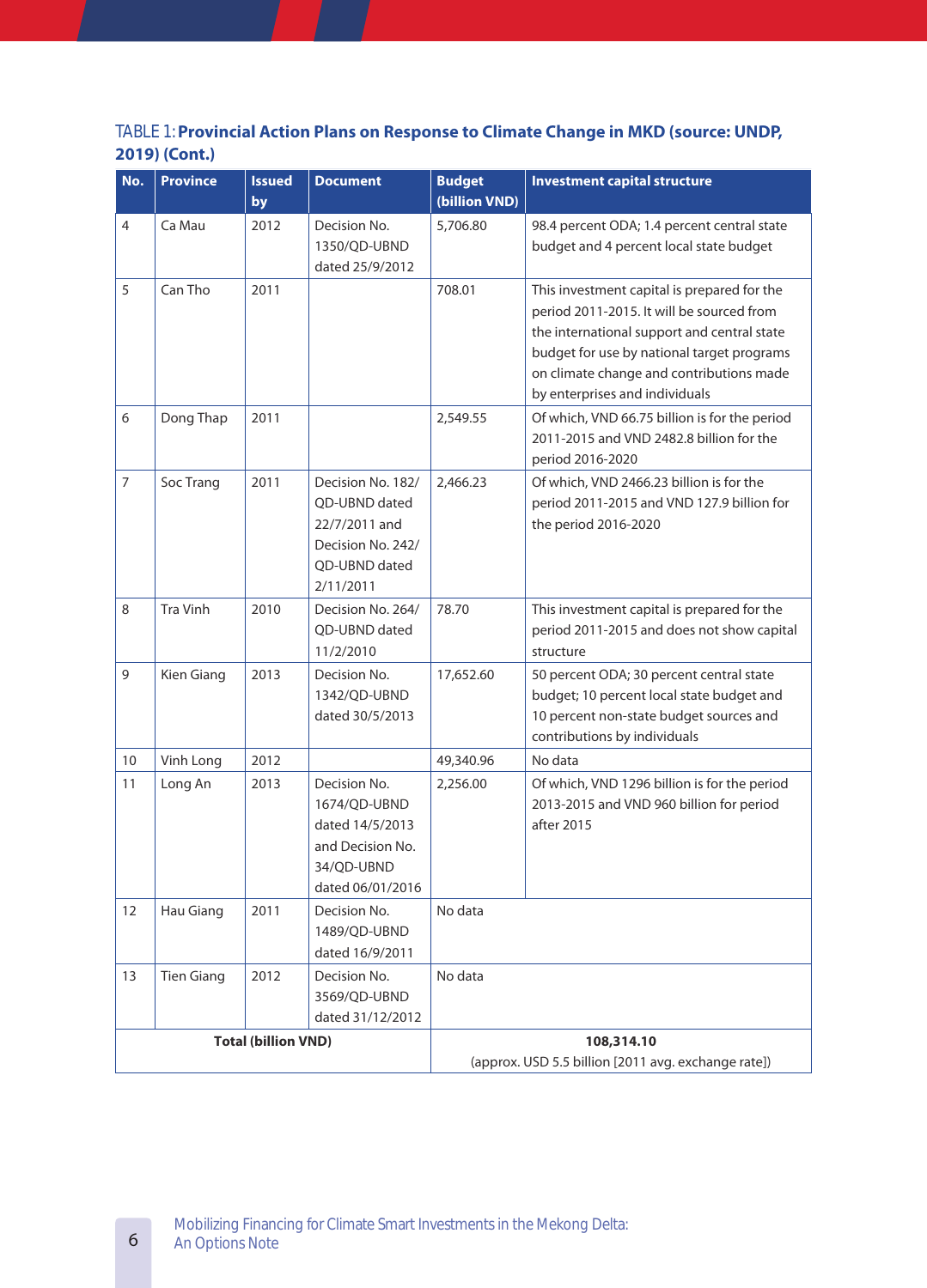13. **MPI's Department of Science Environment and Natural Resources (DESENRE) estimated financing required from 2016-2020 for remedying climate change consequences, improving resilience and promoting green growth in the MKD was approximately VND**  153,000 billion (approx. USD 6.74 billion).<sup>7</sup> The DESENRE estimate is for projects to meet the cost of recovering from climate change<sup>8</sup>, of no-regret investments identified in the Mekong Delta Plan (prepared jointly by GoV and Government of Netherlands in 2014)<sup>9</sup> and of green growth investments.<sup>10</sup> The DESENRE estimation is approximately 20 percent higher than the total estimated financing required by MKD provinces for their climate change plans from 2010-2020. However, it is challenging to obtain details on all the investments in the provincial climate change plans and compare them with the investments included in DESENRE's estimation. The DESENRE estimation is, however, considered to be a more comprehensive benchmark as it considers climate smart investments that are also administered by the central agencies.<sup>11</sup>

# **Financing Needs for Climate Smart Investments in MKD – Looking Ahead**

14. **Looking ahead to the period of 2021-2030, it is evident that the needs for the region**  are evolving. For example, investment in sustainable urban development, data systems, agriculture and fisheries experienced an increase in 2017, while investment in the areas that were previously prioritized declined. As a result, a linear extrapolation of the financing needs for 2010-2020 to 2021- 2030 may not be representative of the financing needs.

### 15. **Three sources of information offer reliable estimations on the financing needs for climate smart investments during the next planning period (2021-2025).** These are:

- a. An extrapolation of the multisectoral portfolio of climate smart investments financed by World Bank loans in the MKD, including those proposed for the upcoming planning period;
- b. DESENRE's estimation of financing required for climate smart investments for 2021-2025; and
- c. The list of interprovincial projects<sup>12</sup> submitted by line ministries and provinces to the Local Economies and Territories Department for calendar year 2020. Interprovincial projects could

<sup>7</sup> MPI presentation at MKD Conference, September 2017.

<sup>8</sup> The damage due to climate change is estimated to be in the range of two to six percent of Vietnam's GDP, and according to USAID Research, it is estimated to be 3 - 4% of GRDP for the whole Mekong region. It is therefore expected that the financing required to be resilient to climate change impacts is approximately equivalent to three percent of the GRDP, which for the period of 2016-2020 was estimated to be VND 105,000 billion (approximately USD 4.5 billion).

<sup>9</sup> This includes the Mekong Delta Plan recommendation using the "no-regrets" scenario, which calls for 58 no-regret investment projects focused on agriculture and irrigation and aimed at restructuring the economic orientation of the Mekong Delta. The financing required is estimated to be VND 43,000 billion (approximately USD 1.9 billion) to cover investments in water supply, sewage treatment and irrigation.

<sup>10</sup> The implementation of the Action Plan for Green Growth in the Mekong Delta provinces is estimated to require VND 5,000 billion (approximately USD 217 million) between 2016-2020.

<sup>11</sup> This estimation is not doubled to provide a benchmark for the value of 2011-2020 because it is assumed that both the estimations were aimed to achieve similar climate change related outcomes in line with the country's climate change strategy.

<sup>12</sup> Interprovincial projects include projects that span more than one province or have implications for provinces other than the one in which the investment is made.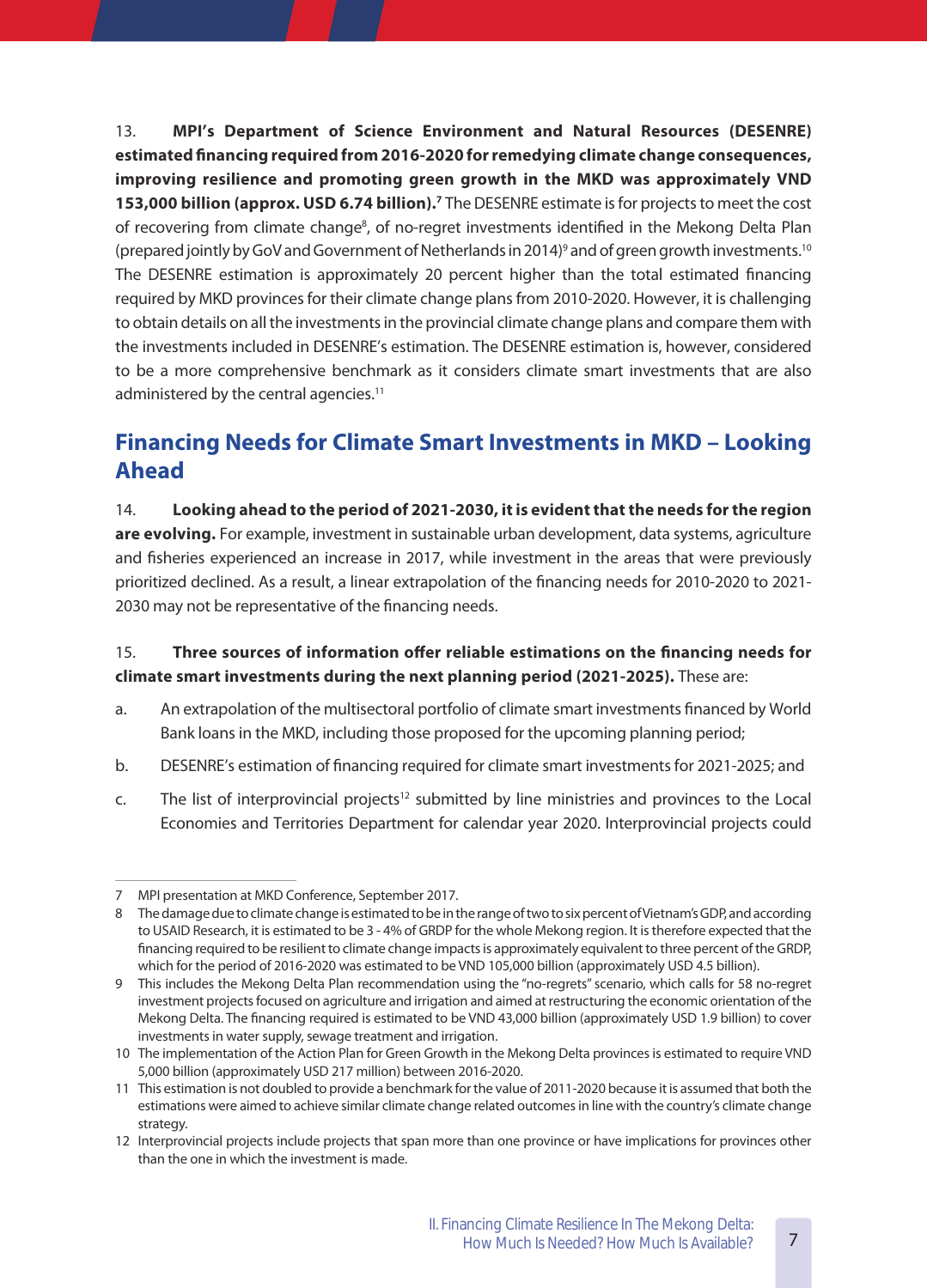enhance efficient use of financial resources and help reduce unintended negative externalities of investments (including across administrative boundaries) in the investment design,<sup>13</sup> reducing the vulnerability of the investment outcome to climate change and, in some cases, also reducing emissions. The financing required for the list of investments presents a useful reference regarding the investment financing proposed for the Mekong Delta that could be influenced to be more climate smart. A subset of the projects listed in the interprovincial projects (including those focused on agriculture, transport and natural resources) can provides a helpful indication of the financing required for climate smart investments.

16. **The bank financing required for ongoing and planned projects focused on climate smart development in the MKD provides a reliable basis for estimating the financing need for climate smart investments in the MKD from 2021-2025.** The estimation is based on extrapolating (in terms of area of impact and scale of impact) the value of ongoing or proposed projects to the whole MKD. It is also assumed that the implementation of these projects would require five years and therefore the funds are needed from 2021-2025. The resulting estimate of financing needs for climate resilient projects in transportation, agriculture, climate adaptation (including urban and environment) and water is USD 6.66 billion for projects that generate more than 30 percent climate co-benefits.14 This estimation is likely to underestimate the total financing required since the region is also urbanizing steadily at an annual rate of 25 percent (Pillai et al., 2019). Studies show that urbanization is taking place in flood prone areas.<sup>15</sup> If the current pattern of urbanization continues, the investment needs for climate resilience services in urban areas (e.g., flood protection) and investments in climate smart secondary cities (e.g., climate smart infrastructure - roads, drainage, wastewater, sewerage connections) could be quite significant in the future, which is not reflected in the current portfolio.

17. **DESENRE also estimated the financing required for climate smart investments in MKD from 2021-2025.** This estimation uses the same three 'cost categories' that were identified for 2016-2020 – financing for addressing the impacts of climate change, financing for no-regret investments (from the Mekong Delta Plan prepared in 2014), and financing for green growth. In addition, for the period 2021-2025, the estimation includes financing needed to upgrade infrastructure. The estimation of financing need is approximately USD 4.65 billion (see Table B.2 for information on elements included in this estimation). This estimation is likely to underestimate the total investment as the investments listed in the Mekong Delta Plan reflected the proposed investments at the time.

<sup>13</sup> It should be noted that there was limited information associated with the proposed interprovincial investments, making it difficult to determine the extent to which the projects are oriented towards addressing climate change. For a few of these projects the available information was limited to a few pages while for others the information was limited to a paragraph. The project proposals ranged from investments focused on agriculture (e.g., investing in upgrading high quality catfish breeding center in An Giang province) to transport (e.g., route connecting National Highway 91 and Long Xuyen City bypass). In addition, interprovincial investments, unless multisectoral in nature, will not necessarily address externalities across sectors (e.g., the impact of urban expansion on wetlands downstream from the expanded area).

<sup>14</sup> The climate co-benefits are based on the information provided by the Climate Change group in the World Bank for existing projects using the methodology agreed by multilateral development banks. Details can be found in Annexes B and C of the following report: http://www.ebrd.com/2018-joint-report-on-mdbs-climate-finance

<sup>15</sup> https://www.researchgate.net/publication/271378002\_URBANIZING\_MEKONG\_DELTA\_IN\_VIETNAM\_THE\_ CHALLENGES\_OF\_URBAN\_EXPANSION\_ADAPTING\_TO\_FLOODS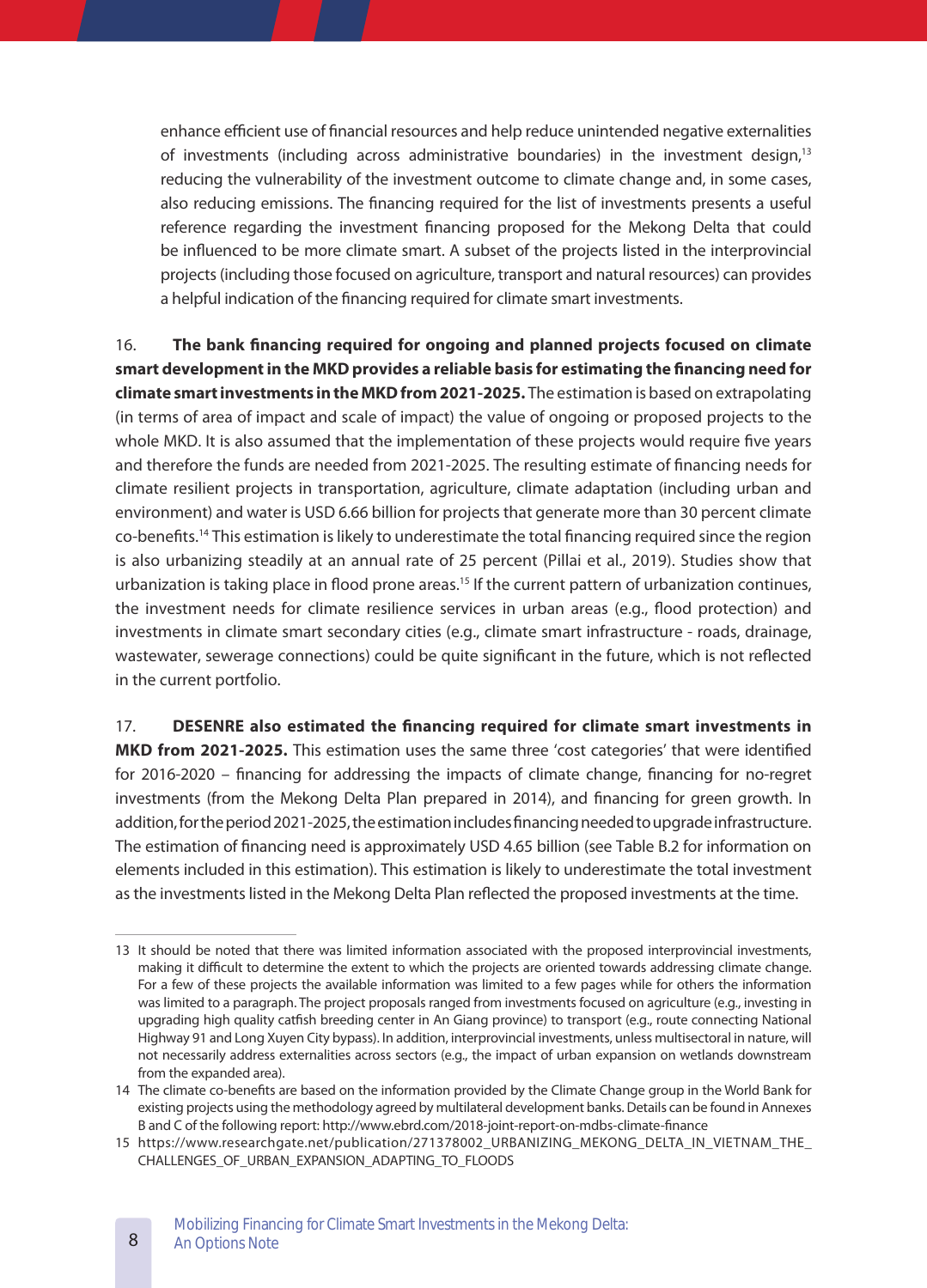18. **In the interprovincial project list, information was available on the financing needed**  for 80 of the 227 proposed projects. The total estimated investment value for these 80 projects is USD 22.1 billion. Of these 80 projects, 42 projects are led by line ministries - Ministry of Transportation (MOT - 10 projects) and Ministry of Agriculture and Rural Development (MARD - 32 projects) – two key ministries for climate smart investments. The total estimated value of the projects proposed by MOT and MARD is approximately USD 4.7 billion (see Table B.1 in Annex B). This figure provides a reliable approximation of financing required for climate smart interprovincial investments in the MKD for these two sectors. The financing need, while a robust approximation of what may be required in the two sectors, should not be considered a complete estimation.16

19. **Using available sources of information, it is estimated that approximately USD 4�7 billion to USD 6�7 billion could be needed for climate smart investments in the MKD in the next five years (2021-2025).** This is a reasonable, though conservative, estimation considering the approximated amount of financing required during the planning period from 2016-2020. It is also important to note that there is room to also make more climate smart the interprovincial investments that are proposed for the MKD. Based on a current list of interprovincial investments proposed by line ministries and provinces, this means about USD 22.1 billion of investment could be made more climate smart.

# **Financing Available for Climate Smart Investments in MKD**

20. **The tracking of financing available for climate smart investments/activities is still**  in its nascent phase in Vietnam. In July 2018, Ministry of Planning and Investment (MPI) issued Guidelines on Identification and Classification of Public Investment for Climate Change and Green Growth (No. 1085/QD-BKHDT). As per these MPI guidelines, UNDP, GIZ and USAID supported MPI to conduct a Climate Public Expenditure and Investment Review (CPEIR). The CPEIR examined the investment financing mobilized for climate smart development - adaptation, mitigation or both.<sup>17</sup>

## 21. **The CPEIR found that in 2015, a total of 927 climate-relevant projects were implemented in the MKD, with total climate change related expenditures of VND 8,210**

<sup>16</sup> The financing need for a subset of the interprovincial investments is considered a more helpful approximation of the financing needed for climate smart investments in MKD for interprovincial projects because these are for investments in sectors that are key for addressing climate change. This subset however, would not be a comprehensive estimation because of the following shortcomings: (i) the list of investments proposed for fiscal year 2020 may not reflect the full set of investments needed for the period 2021-2025 and may include non-priority investments for the region (although they are viewed as priority investments by the proponents); (ii) the proposed interprovincial investments may not have the highest climate benefits and could require additional investments; (iii) the list does not include provincial investments that are not interprovincial in nature; and (iv) the financing needs do not reflect other key sectors associated with urbanization.

<sup>17</sup> An investment is considered an "adaptation" investment if it explicitly aims to reduce the vulnerability of human or natural systems to the current and expected impacts of climate change, including climate variability, by maintaining or increasing resilience, through increased ability to adapt to, or absorb, climate change stresses, shocks and variability and/or by helping reduce exposure to them. There will need to be a clear and direct link between the climate change vulnerability context and the specific project or program activities. An investment would be considered a "mitigation" investment if it aims to promote efforts to reduce or limit GHG emissions or to enhance GHG sequestration. An investment would be coded as both "adaptation and mitigation" if its activities aim to achieve the objectives contained above for adaptation and mitigation.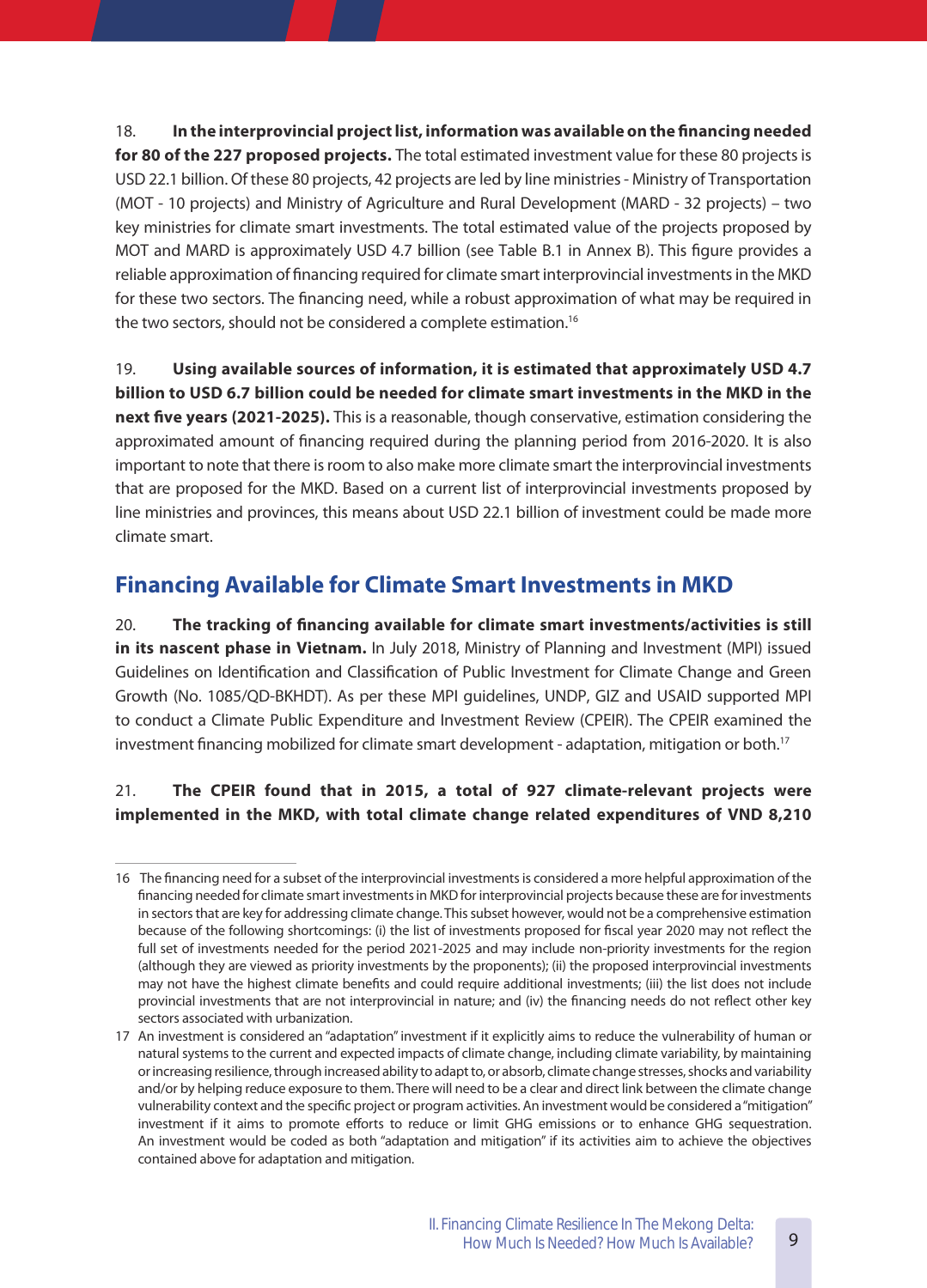**billion, equivalent to USD 357 million.** Total investment in climate change in the entire region in 2016 and 2017 was VND 19,555 billion, with an increase of 0.6 percent from VND 9,747 billion in 2016 to VND 9,808 billion in 2017.<sup>18</sup> The percentage of investment in climate change versus total investments in the entire region declined from 33.3 percent in 2016 to 28.2 percent in 2017, showing that, whilst there was an increase in absolute terms in 2017, climate investment took a smaller share of total public investment.

22. **The sources of local capital used to finance the investments include land use**  revenue, constructive lottery capital and preferential loans and other sources. Sources of central capital include capital from National Target Programs (NTPs) and Target Programs (TPs). ODA includes funding for the TP on climate change and green growth (CC&GG), which is fully financed by ODA, but also includes ODA funding for projects that do not come under this TP but make an implicit contribution to CC&GG. Some of the noteworthy points from the CPEIR when thinking about mobilizing financing are:

- At the current rate of CC&GG investment, it will take approximately 16 years to reach the level of investment that MPI estimate is required in the region (i.e., approximately VND 6.74 billion);
- Total public investment for CC&GG in the Mekong River Delta grew from USD 367 million in 2015 to USD 426 million in 2017. The number of projects, however, decreased from 1402 to 825, suggesting that CC&GG projects were becoming larger in value;
- The share of total public investment accounted for by CC&GG fell from 33.3 percent to 28.2 percent;<sup>19</sup>
- In all provinces, the majority of CC&GG investment was devoted to adaptation. For the whole region, 95.3 percent of CC&GG investment financed adaptation, with 1.1 percent for mitigation and 3.6 percent for both adaptation and mitigation;
- The CC&GG investment included investments on: sustainable urban development including urban flood protection (24 percent of total CC&GG investment), sustainable transport including roads (20 percent), irrigation (12 percent), water resources management and river strengthening (8 percent), agriculture (7 percent), coastal protection (7 percent) and water supply and drainage (6 percent). Ten further themes accounted for 15 percent of the total CC&GG investment;
- In the Medium-Term Public Investment Plan (MTIP), the key themes of CC&GG investment were sustainable urban development (30 percent of total CC&GG investment), sustainable transport (16 percent), irrigation (10 percent), agriculture (9 percent), water resources management (8 percent) and water supply (4 percent); and

10

<sup>18</sup> The investment data used in the review has been compiled from two main sources: the Medium-Term Public Investment Plans (MTIPs) for 2016-2020 for each province; and capital disbursement reports for 2015, 2016 and 2017. Other sources of evidence used in the assessment include: the Climate Change Action Plan, the Green Growth Action Plan; and various strategies and resolutions on sustainable development in Mekong River.

<sup>19</sup> The reason for this change is unclear – it could be a result of a deliberate policy or consequence of policy changes that are associated with routine development objectives.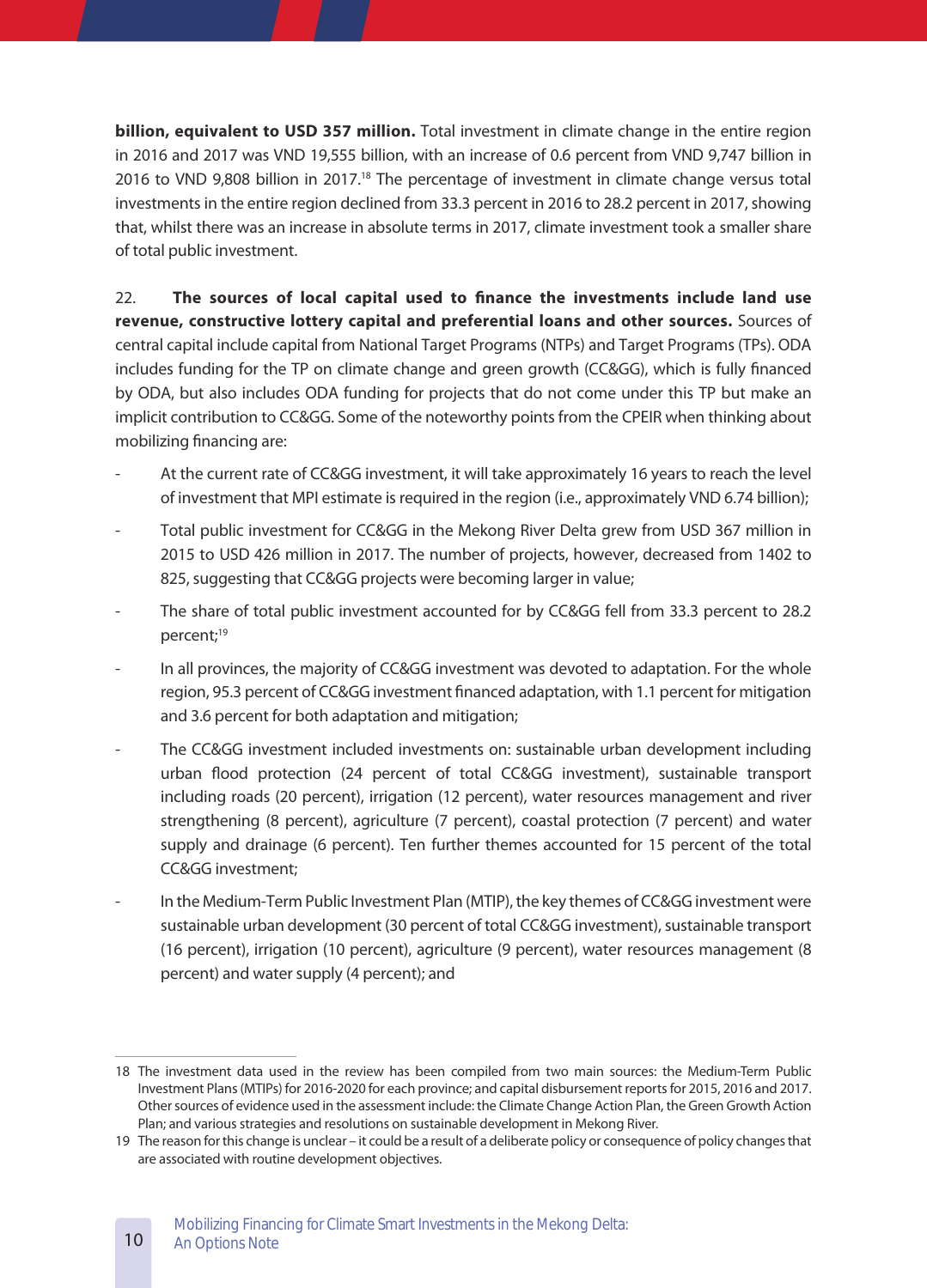The main sources of funding for CC&GG investment varied greatly between provinces and between years. The lottery was the largest source of funding in six provinces and the local budget was the largest in six provinces. ODA funding was relatively small and less than 10 percent in all but three provinces.

23. **There are other sources of financing for development investment capital of the MKD region – from the central budget and provincial budget.** These resources, however, are not dedicated to climate smart investments, but overall social investment. A recent report from MPI indicates that the total social investment capital of provinces in the region has grown annually at a compound growth rate of 4.87 percent (including inflation) - going from about VND 261,000 billion (in 2017) to VND 301,000 billion (in 2020). In the period 2016-2020, the state budget capital was expected to reach approximately VND 200,000 billion, of which:

- Central budget capital is about VND 86,000 billion (accounting for 18 percent of the total of localities), including: VND 26,000 billion of Government bonds, VND 22,000 billion of foreign capital (ODA); and
- Local budget balancing capital of VND 114,000 billion (reaching 15.6 percent of the total localities).

24. **A review of extrabudgetary funds (EBFs) highlights that several of these also make**  resources available for the MKD provinces. Several of the EBFs reviewed were established by state agencies with the aim of mobilizing additional resources to respond to specific financing needs<sup>20</sup> and allowed for the establishment of provincial sub-funds.<sup>21</sup> However, of those reviewed (see Annex D), only a subset has been established by the provinces. These EBFs finance a wide range of investments, some with more sector specific (e.g., environmental protection fund, forest protection and development fund, housing development fund) orientations while others are more cross-cutting (e.g., local development investment fund). None of the funds include explicit mention of climate smart investments. The financing that the funds make available range from investment loans with preferential terms, credit guarantees, and post-investment interest rate support. Expert opinion was used to determine which EBFs may be contributing to climate smart development. Of these, it is evident that that the volume of funds they make available to the provinces, while meaningful, are modest to meeting the overall objective of climate smart development for the region.

### 25. **The Government has not yet committed financing for the period 2021-2030 that could be available for climate smart development in MKD.** Assuming the increase in financing

<sup>20</sup> In general, they have been established to:

a. Provide additional financing support in cases where programs funded by the state budget are subject to budget cuts;

b. Attract private sector investment to mobilize additional financing to carry out tasks defined by the state; and

c. Meet flexible targets in each period (EBFs, unlike the state budget, are not required to be approved by the National Assembly. Therefore, provinces, ministries and state-owned enterprises are entitled to mobilize, spend and manage this type of fund, but within the framework of the rules prescribed by the Government).

<sup>21</sup> The funding sources for these EBFs vary, ranging from: direct allocation from state budget, fees (e.g., environmental protection fees, portion of land use fees), mandatory contributions from enterprises and citizens, and voluntary contributions from other domestic and international sources.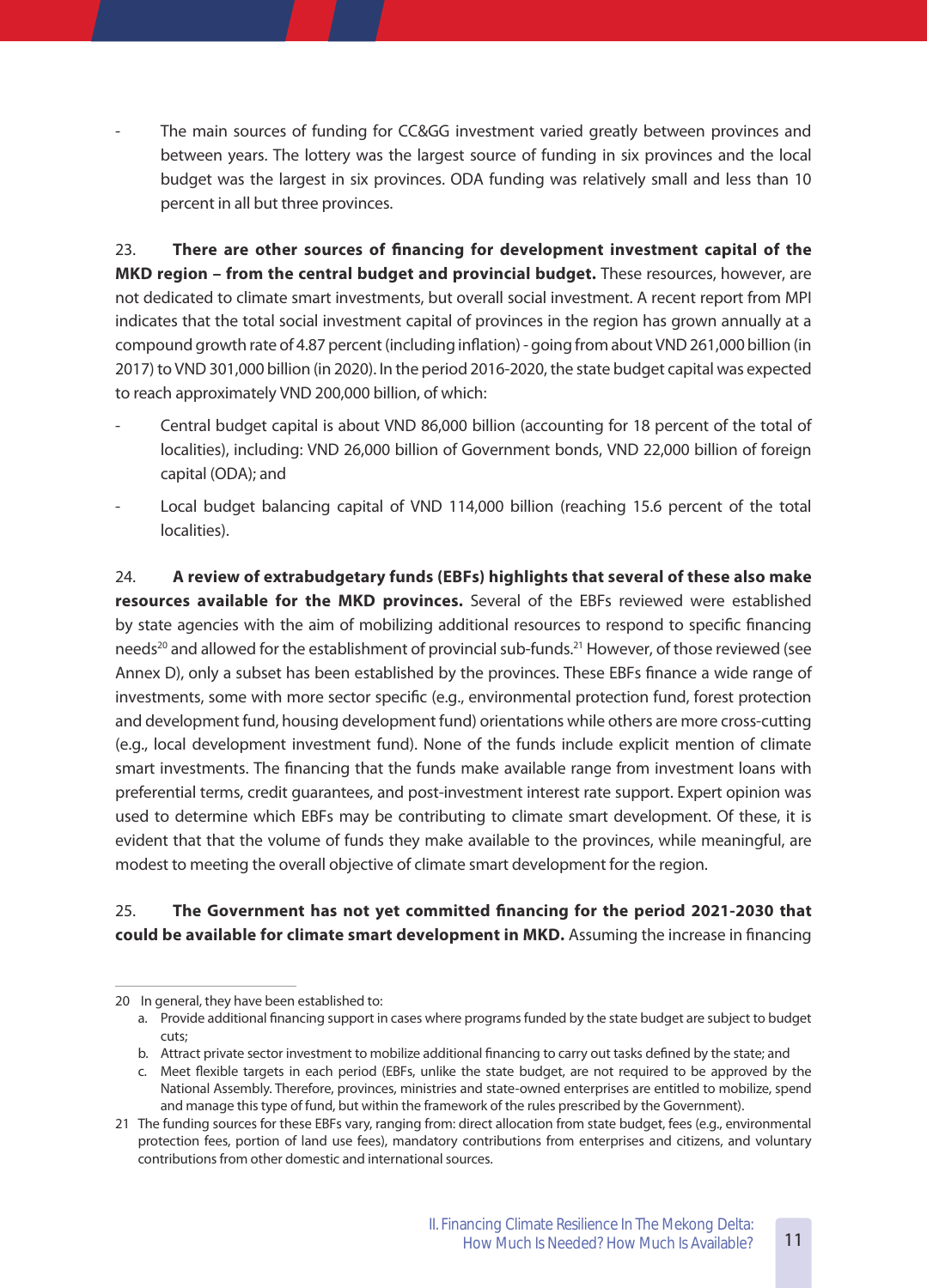for climate change remains the same as the increase in financing available between 2016-2017 (i.e., 0.6 percent), then from 2021-2025, the government can be expected to commit USD 2.21 billion for climate smart investments. This amount falls short of the conservative estimation of financing needed for climate smart investments for the same period by a range of USD 2.5 billion to USD 4.5 billion. The insufficient financing for both the socioeconomic development of the MKD and climate smart development of the MKD, underscores the importance of: (i) creating synergies between the two agendas where possible (e.g., making investments related to agriculture, environment, land, natural resources, tourism, transport, urbanization, water more climate smart) and (ii) mobilizing additional financing. The former could be achieved by providing incentives for 'green' / climate smart development investments, while the latter would require mobilizing additional resources (ideally private financial resources).

12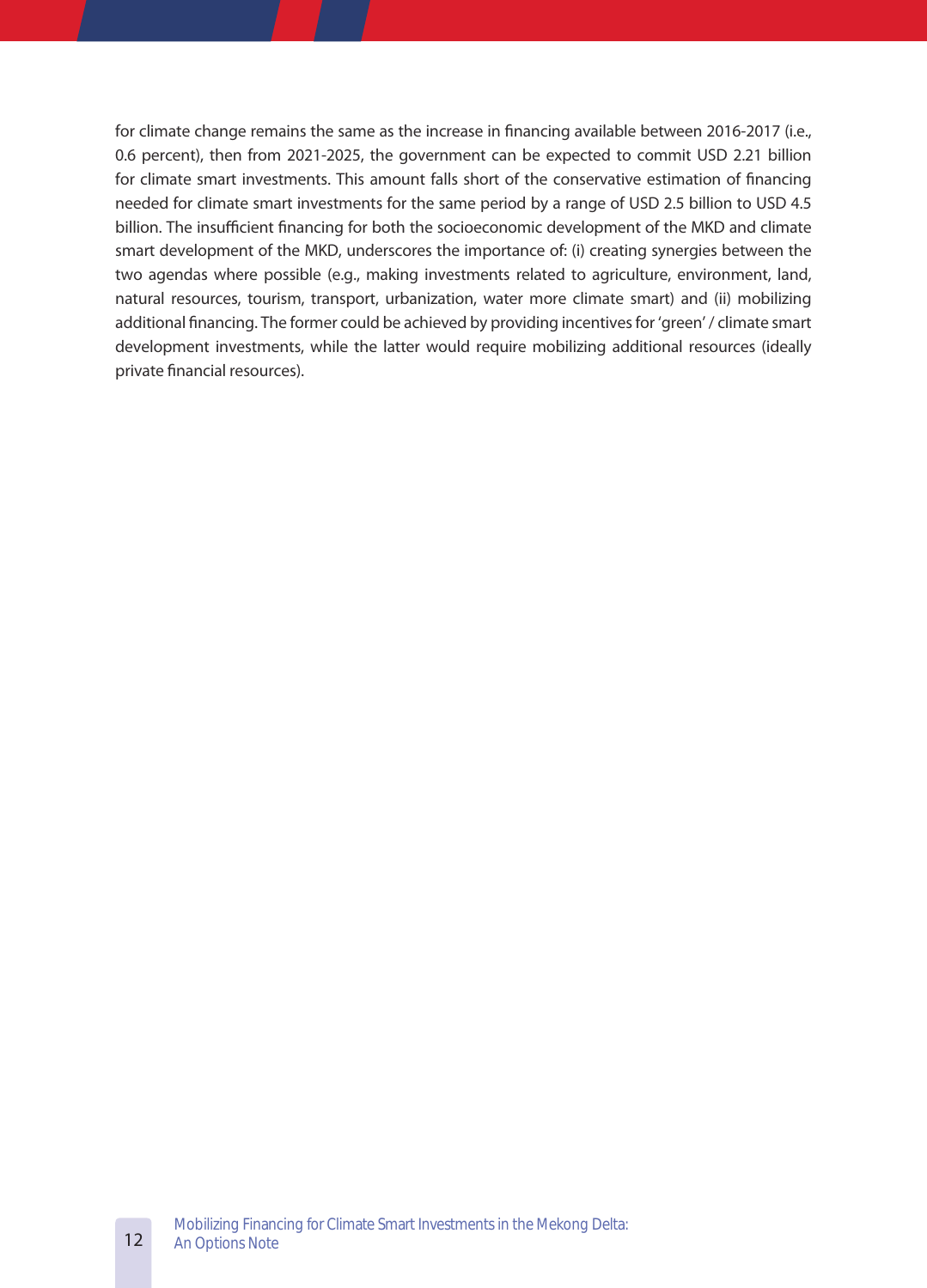# **Options For Financing Climate Smart Investments: Lessons From International Experiences For Vietnam**

**III**

26. **Mobilization of long-term financing for green investments and climate resilience has gained increasing attention among countries across income levels� <sup>22</sup>** Climate finance is often raised from public sources, such as government budgets, public sector companies, or public financial intermediaries such as bilateral aid agencies, climate funds, and development finance institutions such as national, bilateral, and multilateral development banks. Public climate finance may include some element of "concessionality", i.e. financing offered on terms that are more concessional than the markets. Another option for the public sector is to put in place incentives or use fiscal instruments to direct available financing towards more climate smart outcomes.

27. **Resolution 120 and Directive 23 provide the orientation for mobilizing private and public financing for the MKD,** especially for sectors for which climate smart financing should be prioritized. Resolution 120 and Directive 23 call for the use of an existing extrabudgetary fund and mobilizing of non-state budget and private sector engagement. In the MKD, efforts to promote climate smart economic transformation will need to incentivize use of available public financing for more climate smart investments and mobilize additional financing for gaps mentioned in the previous section. The financing would be important for key sectors such as agriculture, energy, environment, erosion protection, transport, urban upgrading, and water. This could include financing for:

- a. Infrastructure for restructuring agriculture in subregions of the delta (e.g., upper Delta). This includes irrigation infrastructure, energy infrastructure, secondary and tertiary level transport infrastructure (waterways and roads), infrastructure for value-addition and processing;
- b. Flood protection infrastructure (both nature-based and grey infrastructure);
- c. Freshwater retention infrastructure;
- d. Monitoring stations both for hydrometeorological monitoring and monitoring of groundwater and surface water, sediment load monitoring, etc.;
- e. Nature-based and grey infrastructure for river and coastal area erosion protection (e.g., mangrove forests in coastal areas, dykes and embankments, mixed systems for erosion control);

<sup>22</sup> This is hereafter referred to as green finance and climate finance interchangeably since there is overlap in concepts.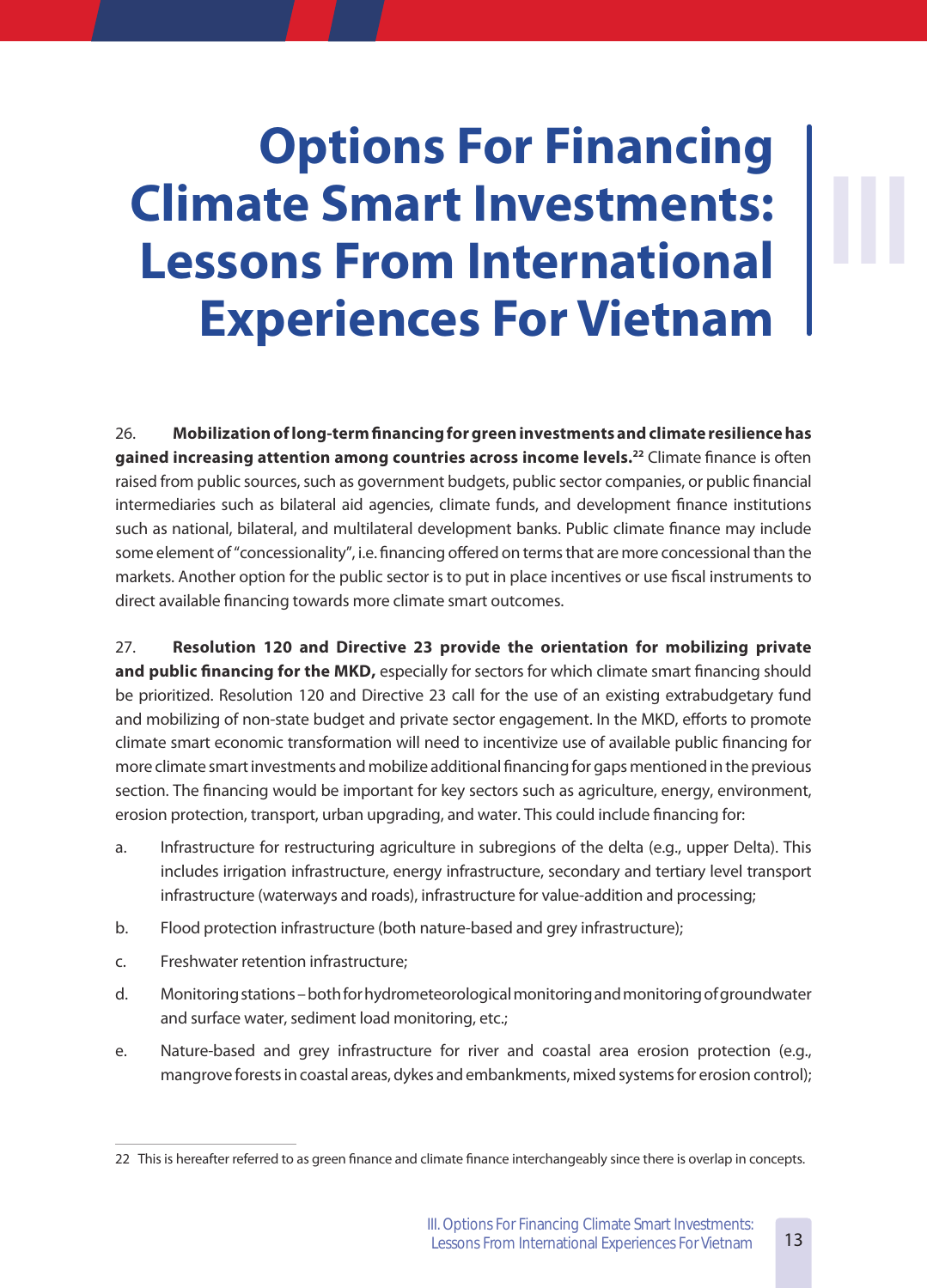- f. Port upgrades and storm shelters in coastal provinces where fisheries are a significant economic activity;
- g. Renewable energy; and
- h. Transport connectivity (both expressways and inland waterways).

28. **The financial and economic nature of such investments provide an indication of the type of non-state budget that may be most suited for these investments,** as well as the type of incentives that may be needed to shift the use of currently available resources. The international experiences provide useful insights for operationalizing Resolution 120 and Directive 23. The policy context and the maturity of capital markets in Vietnam, however, will influence the possibility of adapting international experiences to Vietnam.

29. **There are a host of instruments that can be deployed to mobilize financing for climate smart investments (both in terms of shifting how available resources are used and securing new financing).** These different instruments can be classified in different ways, according to how they can be used. One way to classify the instruments is to distinguish them according to whether they:

- a. Shift existing financing to more climate smart investments;
- b. Use existing financing to leverage other sources of financing (public/private);
- c. Mobilize new/additional financing.

These categories are not mutually exclusive and provide a way of framing the use of the various instruments. In Table 2, below, the instruments reviewed in this note are classified in terms of whether they directly influence how existing financing is used for more climate smart investments and whether they directly influence mobilization of new/additional financing. The category of using existing financing to leverage other sources of financing is not specified as then all instruments that achieve this also mobilize new/additional financing. In this section we describe a set of key instruments and their relevance for the MKD.

#### TABLE 2: **Classification of Instruments for Mobilizing Financing for Climate Smart Investments**

| <b>Instrument</b>                                                                                        | <b>Shifts existing financing to</b><br>climate smart investments | Mobilizes new/<br>additional financing |
|----------------------------------------------------------------------------------------------------------|------------------------------------------------------------------|----------------------------------------|
| Results-based climate finance (e.g., payments for<br>ecosystem services, payment for reducing emissions) | $\sqrt{\sqrt{}}$                                                 | √√                                     |
| Results-based payments - Ecological Fiscal Transfers                                                     | $\sqrt{\sqrt{}}$                                                 |                                        |
| Carbon pricing                                                                                           | $\sqrt{\sqrt{}}$                                                 | V                                      |
| Risk sharing instruments                                                                                 |                                                                  | $\sqrt{\sqrt{}}$                       |
| Green banking and green loans                                                                            |                                                                  | $\sqrt{\sqrt{}}$                       |
| Green bonds                                                                                              | $\sqrt{\sqrt{2}}$                                                | $\sqrt{\sqrt{}}$                       |
| Public sustainable development/ climate funding facility                                                 | $\sqrt{\sqrt{}}$                                                 | $\sqrt{\sqrt{2}}$                      |
| Strategic investment fund (green)                                                                        |                                                                  | $\sqrt{\sqrt{}}$                       |

*√ = on occasion; √√ = most of the time; √√√ = definitely*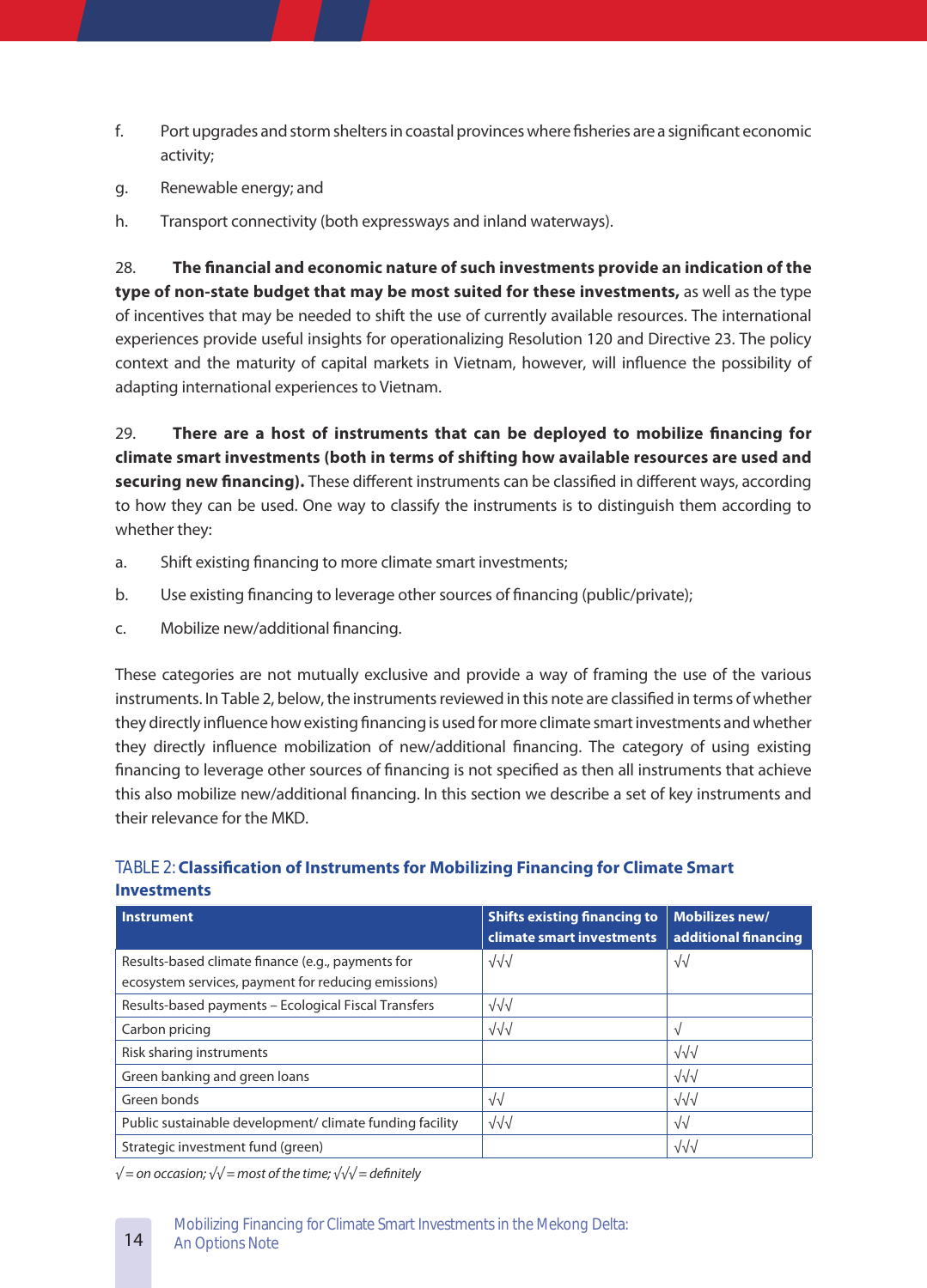# **Results-based Climate Finance**

30. **Results-based climate finance (RBCF) is typically provided to achieve specific outcomes.** Most RBCF is typically provided for achieving emission reductions targets, measured in tons of carbon dioxide equivalent (tCO2e). The financing is made available on performance – that is, for project operations that deliver specific levels of emission reductions. Typically, such financing also specifies the accepted methodologies with which the emission reductions from an identified project may be estimated or quantified. A design document with this estimate and the system for monitoring, reporting, and verifying the result parameters would be submitted for review to the financier or the manager of the financing. The financing is then disbursed at agreed intervals upon completion of verification by an independent consultant, thereby monetizing the climate asset generated by the project.

### **Relevance for Mekong Delta**

31. **The concept of RBCF has been applied in Vietnam�** The GoV has prepared an emissions reduction program (ERP) for the upland forests in the central highlands with the aim of reducing emissions from deforestation and forest degradation. The ERP is an innovative and effective instrument since it can use climate finance to leverage private or public investments to achieve the agreed target. However, the financial viability of such an approach is very important since upfront investment costs can be significant. These upfront investments relate to direct reductions in emissions (e.g., planting of forests) and investments for monitoring, reporting and verification systems and capacity building. The total costs can cover monitoring costs of additional emissions reduction.

32. **While RBCFs have not been applied widely outside of the energy or forest sector, other forms of results-based financing (RBFs) have been applied in agriculture and transport (at a pilot scale).** These RBFs provide financing for implementing agricultural practices with lower environmental footprints or transport systems with lower per capita user-based emissions (e.g., bus service networks). Funds for rewarding performance on a pilot scale have often come through donor grants. With effective monitoring systems in place, such agriculture and transport sector RBFs could be adapted for investments in more climate smart outcomes in the MKD (e.g., reduce freshwater consumption in agriculture, or increase usage of inland waterways). Such modified RBFs would aim to reward upfront financing of appropriately designed and implemented investments and would also require investments in the appropriate measurement, reporting and verification (MRV) system. If the funds for rewarding the results are from ODA, it would be important to resolve other challenges currently observed in the ERP process on how the performance-based payments should be classified and which government regulations apply.

# **Ecological Fiscal Transfers**

33. **Another form of results-based financing for positive environmental outcomes that**  is gaining popularity is ecological fiscal transfers (EFT). Fiscal transfers among governmental levels generally aim to provide each level of government with enough funds for its public functions. For government systems with multiple levels, there are vertical fiscal transfers that are distributed among the different levels of government (e.g., between the national government and provinces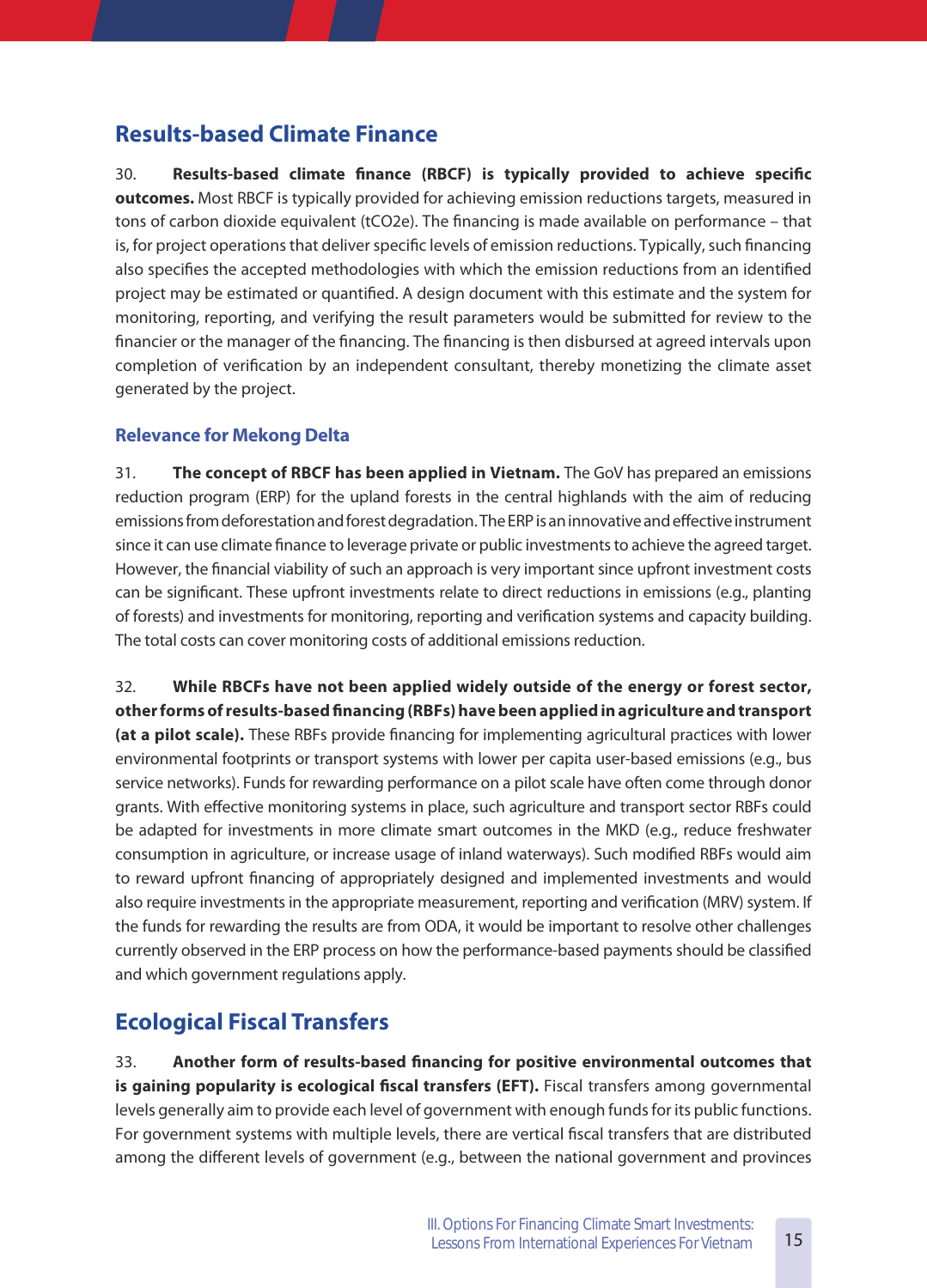or from provinces to communes). By contrast, horizontal fiscal transfers distribute funds among administrations at the same level of government and aim to create an equal level of fiscal capacities.<sup>23</sup> Fiscal transfers can take many forms. For example, they can include: (i) general purpose transfers that can be characterized as grant lump sums without spending conditions; (ii) performance-oriented fiscal transfers that are conditional on the provision of a public function; and, (iii) specific-purpose transfers that are earmarked for specific public functions and/or projects (Boadway and Shah 2009). Ecological fiscal transfers (EFTs) are an example of performance-oriented fiscal transfers and can be used to integrate ecological or climate-based indicators into the fiscal transfer scheme.

34. **EFTs work on the premise that the benefits of converting natural ecosystems are**  local while the costs of environmental degradation affect the broader public. Therefore, it is necessary to motivate environmental protection for a broader public benefit, and conditional payments for environmental benefits are one vehicle for providing the needed incentive. EFTs, unlike payments for ecosystem services and efforts to reduce emissions from deforestation and forest degradation, involve conditional payments from higher levels of a country's government to lower levels. EFTs also mostly work with the already-established structures for fiscal transfers between levels of government, and do not require the design of new institutions or assigning new property rights. EFT incentives can both reward and penalize - that is, the payers can penalize environmental degradation with reduced transfers and reward environmental improvement with increased transfers.

| <b>Country/Region</b> | <b>Transfer between</b><br>governmental level | <b>Types of transfer</b>                                         | <b>Status</b>                 |
|-----------------------|-----------------------------------------------|------------------------------------------------------------------|-------------------------------|
| France                | National => Municipal                         | General purpose                                                  | Small-scale<br>implementation |
| Germany               | States $\Rightarrow$ Municipal                | Specific purpose                                                 | Implemented                   |
|                       |                                               | General purpose (PA)                                             | Proposed                      |
| Germany               | National $\Rightarrow$ States                 | Performance-oriented                                             | Proposed                      |
| Poland                | National => Municipal                         | General purpose/<br>Performance-oriented<br>(ecological subsidy) | Proposed                      |
| Portugal              | National => Municipal                         | Performance-oriented                                             | Implemented since 2007        |
| Switzerland           | National $\Rightarrow$ Cantonal               | Specific purpose                                                 | Implemented                   |
|                       |                                               | Performance-oriented                                             | Proposed                      |
| European Union        | European Union => Regions                     | Performance-oriented                                             | Proposed                      |

#### TABLE 3: **Summary of EFT Schemes in Europe (Droste et al, 2018)**

35. **EFTs have been used to reward investments in preserving forest cover for biodiversity corridors (e.g., Brazil).** They are also used to incentivize local governments to create landfills or composting plants. In such cases, the main idea is that there is need for additional financing

16

<sup>23</sup> Such an equalization function can also be achieved within vertical fiscal transfers if tax revenue differentials of subnational government levels are considered when the transfers are determined.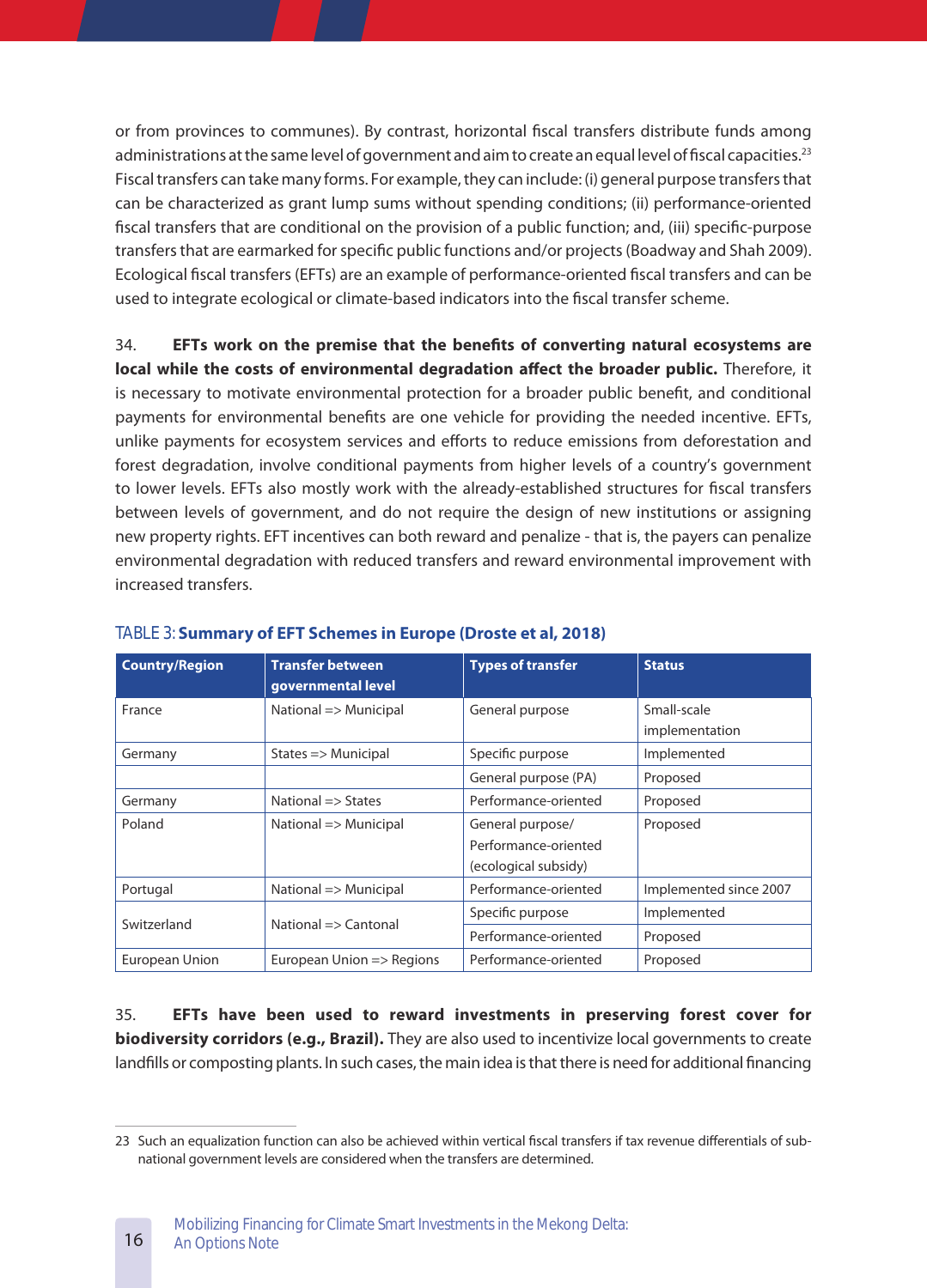to maintain waste services in municipal territories even after the fees paid by the households. In such contexts, EFTs can be an appealing policy instrument to help local governments create landfills or composting plants. EFTs have also been applied in Germany to conserve water or meet national conservation goals. In Germany, the proposed approach for conservation goals is based on a yearly assessment of protected area (PA) provisions by federal states compared to the average. The annual amount of EFT would depend on yearly conservation performance in terms of PA per state compared to the others and is thus performance based (Droste et al., 2018). For climate resilience, investments in nature-based solutions, such as area of coastal forests protected/restored across provinces, could be the proxy measure for rewards.

### **Relevance for Mekong Delta**

36. **Vietnam has a very decentralized fiscal system** – with significant devolution of powers and responsibilities to the provincial authorities, and accountability of communes, with regards to delivering public services such as education, health, and local infrastructure. As per the State Budget Law, provincial authorities have notable autonomy to determine their fiscal relationships with their provincial districts and communes. Provincial governments have three main sources of revenue:

- a. One hundred percent of locally collected revenue (e.g., collections to cover depreciation, taxes on the slaughter of livestock, and various fees and charges);
- b. Shared tax revenue with the central government (e.g., revenue from profits of central and local state-owned enterprises [SOEs] and industrial activities); and
- c. Conditional transfers to balance local governments' budgets. Vietnam uses intergovernmental fiscal transfers, which have been mostly rule-based both from the center down to provinces, but also from provinces down to local levels (districts/wards). These transfers are aimed to channel more spending to the poorest parts of the country where development needs and costs of service delivery are higher. They aim to reduce imbalances across provinces and across districts and promote equity and social inclusion across regions.

37. **The central government has also established a legal basis for the adoption of**  formula-based intergovernmental fiscal transfers. Vietnam uses two formulas to calculate balancing transfers, one to calculate recurrent spending needs and one to estimate capital spending needs. The formulas are based on transfer norms, which are assigned based on criteria including population, development, geographic area, and number of district administrative units. At the provincial level, there are allocation norms for spending estimates for districts across 19 categories of expenditure, mostly various functional areas of spending such as education, health, and economic services. For each functional area, a per capita allocation norm is based on geographic location (e.g., urban, plain areas, mountainous areas, and highlands and islands). In addition to these transfers, there are conditional transfers through the target programs that had specific areas of focus. Aside from the two national target programs, other target programs are being phased out due to their shortcomings and challenges in managing these programs.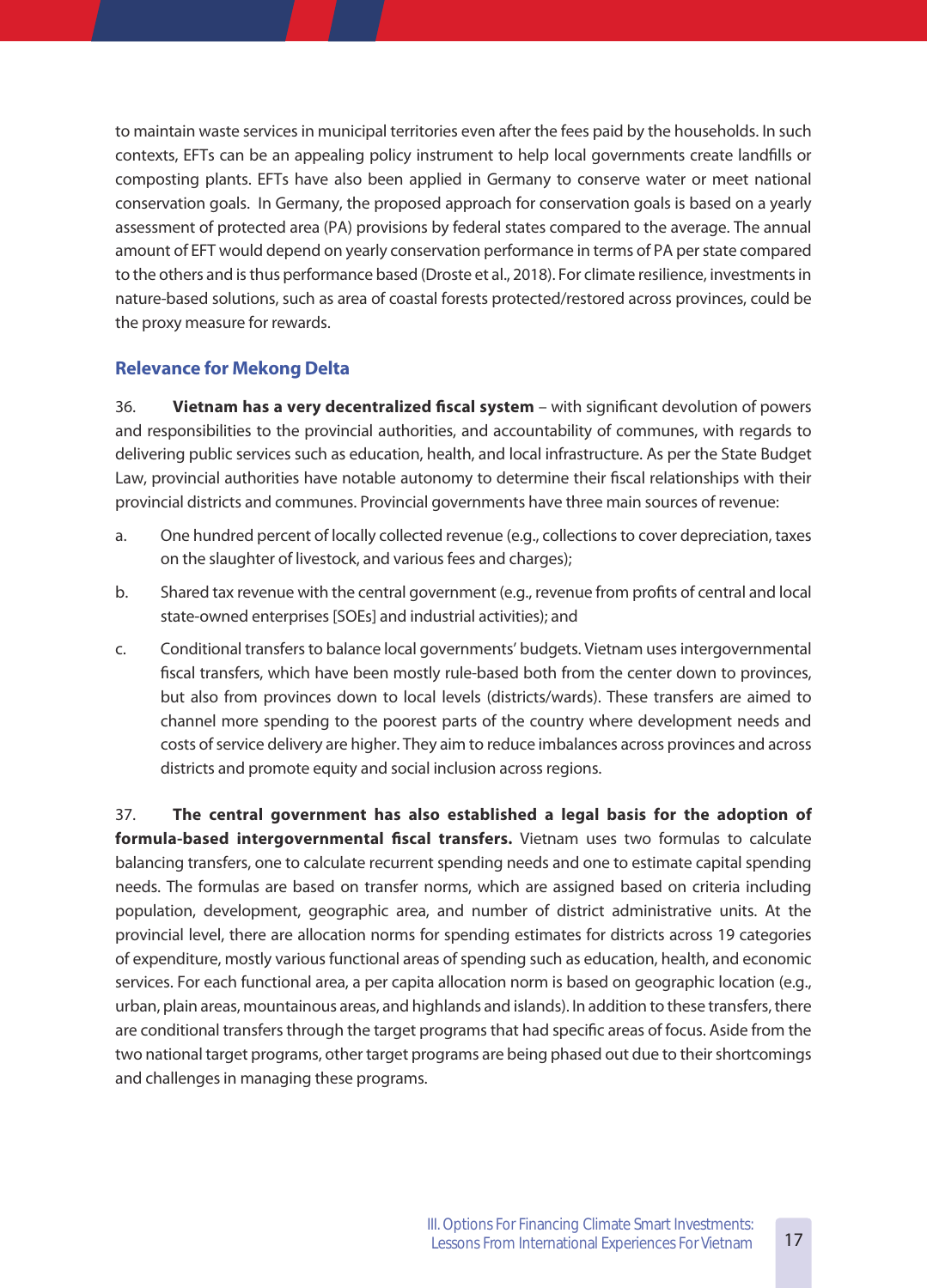38. **Currently, the basis on which Vietnam's intergovernmental fiscal transfers are made**  does not include ecological criteria.<sup>24</sup> If the government of Vietnam were to commit to ecological fiscal transfers (EFTs), it would require amending the fiscal code and introducing measurable indices for the ecological service (e.g., coastal mangrove forests as a proxy for erosion control) in the fiscal formula. There are investments required and running costs for such a change. The government would need to, at a minimum, conduct a feasibility study to reform the fiscal code and implement an advocacy campaign.<sup>25</sup> For fiscal transfers that are based on measures of forest cover, Vietnam has a data and information system – FORMIS – that can be used to determine baselines of forest cover and measure progress. For other parameters, it could require additional measures to determine baselines and build monitoring systems.<sup>26</sup>

39. **EFTs could be relevant for more climate smart investments in the Mekong Delta if used to incentivize the restoration and protection of coastal protection forests or promote**  water conservation. The use of EFTs for such a purpose in the MKD could be possible, initially at a pilot scale, because administrative and fiscal decentralization is quite advanced. Also, while the dependence on fiscal transfers is decreasing, local jurisdictions, on average, seem to still depend on fiscal transfers for a quarter of their revenue. Moreover, Vietnam also has some of the key characteristics of countries that have implemented EFTs, including having a share of domestic taxation to GDP that is higher than 10-15 percent of GDP.<sup>27</sup> Ideally the introduction of EFTs in MKD would occur when other fiscal and/or decentralization reforms are being carried out. An EFT program would also provide the opportunity to develop capacity and strengthen the monitoring framework.

## **Carbon Pricing Instruments**

40. **Carbon pricing is increasingly recognized as an essential instrument to costeffectively deliver the transition to low-carbon societies (see Annex D).** Explicitly pricing carbon helps internalize the societal costs of GHG emissions while leveling the playing field between polluters and non-polluters. Firms with low-carbon technologies or measures benefit from past and current mitigation investments while high-emitters are incentivized to efficiently reduce emissions for the avoidance of carbon payments, such as carbon tax, and penalty under the emission trading system. And like taxes, carbon pricing can be a source of revenue.<sup>28</sup>

### 41. **Carbon pricing is being used in innovative ways by the private sector to identify**  greater opportunities for GHG mitigation and reduce climate-related financial risks.

18

<sup>24</sup> Ecological fiscal transfers have been proposed in several countries to compensate decentralized jurisdictions for the costs of providing ecological goods and services which generate spillover benefits beyond their boundaries – these can range from conservation to water conservation, indigenous land, fire control, and erosion control.

<sup>25</sup> There are estimates that this could cost USD 200,000-300,000.

<sup>26</sup> There is no information on specific running costs for monitoring such indices in the overall fiscal system.

<sup>27</sup> Ecological fiscal transfers are less effective where the rate of domestic taxation is low. However, this should not be a concern in Vietnam, where the tax effort was approximately 18 percent of GDP in 2018.

<sup>28</sup> In the past year, the Intergovernmental Panel on Climate Change (IPCC), the International Monetary Fund (IMF) and the Organisation for Economic Co-operation and Development (OECD) all reiterated the need for strengthening and accelerating carbon pricing, and the IMF recently pushed for establishing a voluntary carbon price floor among large emitters.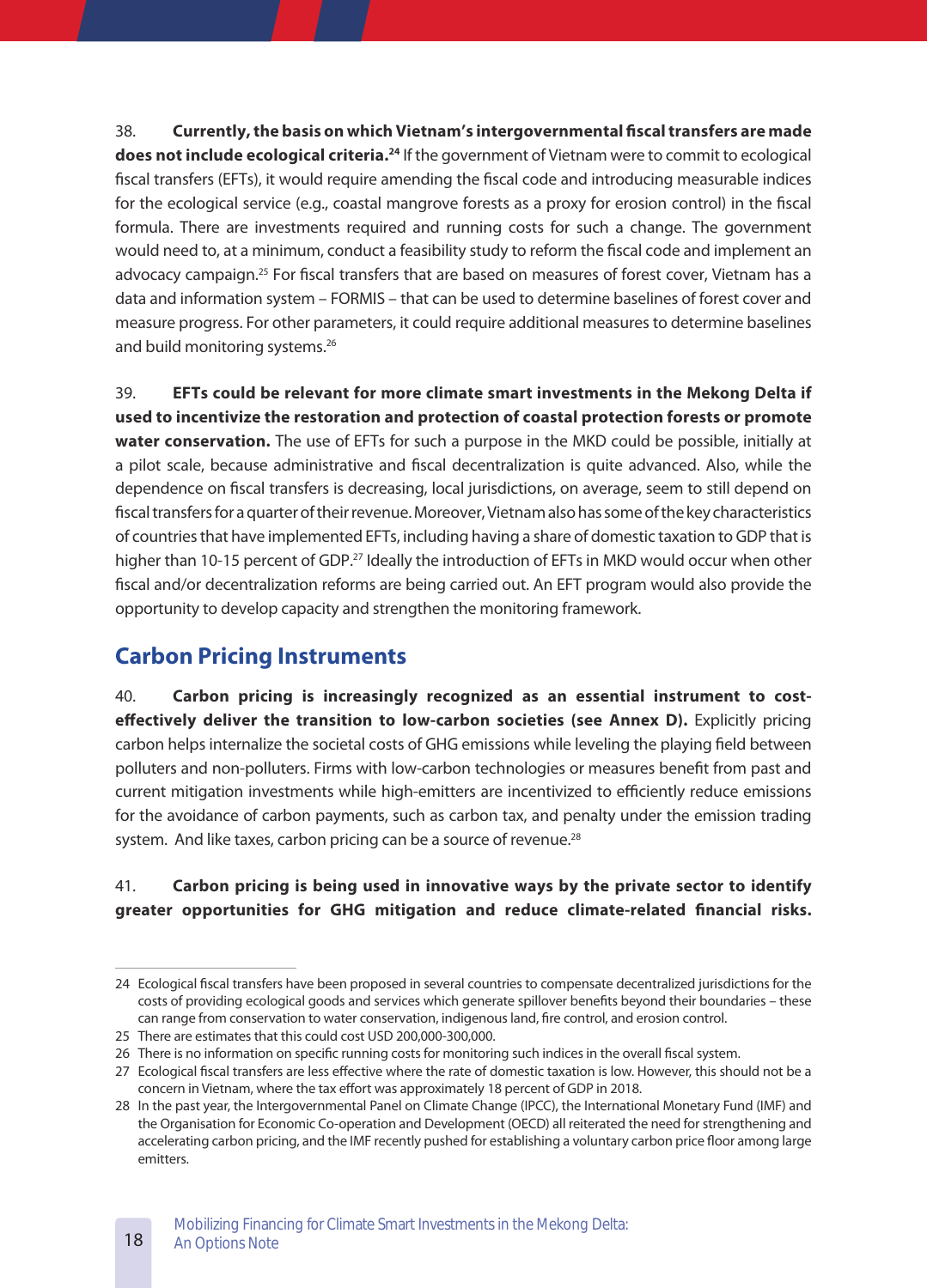Traditionally, companies have used internal carbon pricing in their investment decisions to evaluate risks from mandatory carbon pricing initiatives. New ways of using internal carbon pricing are being developed to manage long-term climate risks and align the private sector's investments with climate objectives. A successful carbon pricing instrument can catalyze private actors to mitigate emissions, stimulate clean innovation, create wider economic benefits through raised revenues and investments, and reduce technology costs as firms allocate its various assets and resources to optimize their investment to mitigate emissions.

42. **Carbon pricing has been used in several ways, such as through carbon taxes.** In the United Kingdom, coal use dropped significantly after the introduction of a carbon tax in 2013. In Colombia, the carbon tax came into force in 2017 and applies to the sales and imports of all fossil fuels except for coal. The tax covers 16 percent of Colombia's total emissions and 50 percent of the emissions from fossil fuels. Revenues from the tax are used to support the Sustainable Colombia Fund. In Mexico, a carbon tax is imposed on fossil fuels (gasoline, petroleum coke, carbon coke, propane, butane, kerosene and other jet fuels, fuel oil, and coal) and covers 40 percent of Mexico's emissions. Most recently, Singapore set its carbon tax at SGD 5/tCO2 e (USD 4/tCO2 e) in Singapore dollars (SGD) from 2019 to 2023. The government will review the carbon tax rate by 2023, with plans to increase the rate to SGD 10–15/tCO2 e (USD 8-11/tCO2 e) by 2030. The carbon tax applies to all facilities with annual GHG emissions over 25 ktCO2 equivalent and is expected to raise revenue of nearly SGD 1 billion (USD 760 million) in the first five years. The tax revenue will help support initiatives to address climate change such as incentives for energy efficiency improvements, including in industrial areas.

#### **Relevance for Mekong Delta**

43. **When considering the application of carbon pricing instruments in the MKD (or Vietnam more broadly), it is important to recognize that there are several policies in key sectors of Vietnam, ranging from strategies, plans and pricing policies, that influence the**  feasibility of adopting carbon pricing.<sup>29</sup> For example, the development and implementation of carbon pricing instruments are supported by the policies and plans for renewable electricity generation which allows for the incorporation of additional costs in electricity prices. In addition, pricing is supported by plans for revising Vietnam's financial and fiscal regulatory framework in line with green growth and low-carbon development ambitions and Paris Agreement obligations. In contrast, the least cost approach that is common in electricity-sector planning and electricity pricing policies, allows the government to set the prices. This role though limits the feasibility of carbon price being internalized in the pricing of electricity since the carbon price adds to the tariff. Accordingly, some policy reconciliation would be required to implement a carbon price.

44. **The potential for using carbon pricing to mobilize financing for the MKD would**  require additional analysis. The additional analysis would need to identify which sectors are currently significant emitters and which are expected to be major emitters in the future. Carbon pricing would not be applied at a sub-national level only, and would also not be feasible for the MKD.

<sup>29</sup> All information related to carbon pricing is based on the work that has been done by the team working of the Partnership for Market Readiness (PMR) in Vietnam – Ashraf El Arini, Taisei Matsuki, Thu Thi Le Nguyen.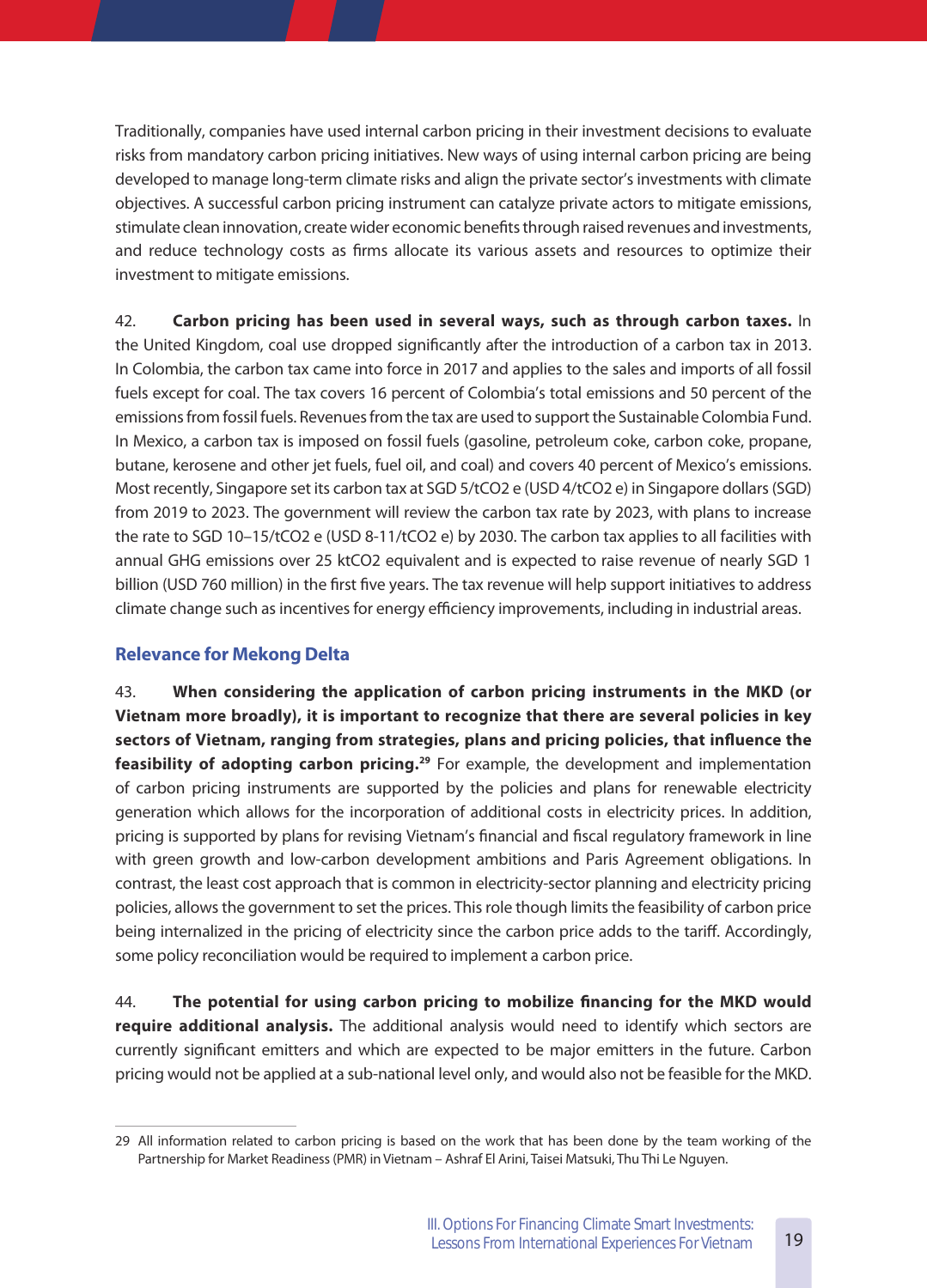The latter is the case because based on available information, currently the MKD does not have a lot of heavy industry or carbon-intensive power generation. In contrast, in the MKD region, there are a diverse and large number of emitters who are relatively small (small and medium enterprises [SMEs], households). Moreover, emissions from the dominant sector – agriculture – can be methodological challenging to measure for various reasons.30

45. **If the government wants to adopt carbon pricing instruments (at national level) to mobilize more revenue for climate smart investments in the MKD, it would be also be important to select an instrument that can earmark its revenue for reinvestment for these**  specific activities. This is currently not possible with the environmental tax system in Vietnam, where revenue generated from environmental taxes cannot be earmarked for specific use. However, analyses have looked at the experiences from earmarking environmental taxes. If the government is interested in pursuing a carbon pricing approach, it could draw on the work being done in Vietnam through the Partnership for Market Readiness.

# **Instruments for Reducing Risks**

46. **Investment risks can be a significant deterrent for private investors and private financing.** For private entities it is important to be able to estimate the occurrence of the uncertain event that could influence their investments. In sectors, such as agriculture, which are affected by climate change, estimating the risks can be challenging. As a result, having instruments that help reduce risks, share risks or, where possible remove the risk, are often important to motivate individual and institutional investors to engage in specific activities. The optimal approach to reducing the risks for private sources of financing depends on the relevant constraints to private financing (both domestic and foreign direct investment [FDI]) in the sector and range from access to credit to risks.

47. **There are several instruments that can assist with reducing risks.** Some of the wideranging tools that have been used include loan guarantees or insurance products that reimburse investors in the case of a default. For such products, public money is blended with private capital through a risk sharing mechanism. Risk sharing guarantee facilities, like the one established in Finland, aim to boost investments and improve the availability of financing to enterprises. They assist with obtaining loans at lower costs and reduce the collateral requirement and share the financing risk associated with the project. Partial credit guarantee acts as a partial substitute for conventional collateral, where if the borrower fails to repay, the lender can get partial repayment from a guarantor. This guarantee scheme shares credit risks with the partner financial institutions in exchange for the guarantee fee.<sup>31</sup>

48. **Insurance products are relevant for high-risk sectors such as agriculture.** Insurance enables the equitable transfer of a risk of loss from one entity to another in exchange for a premium or a guaranteed and quantifiable small loss to prevent a large and possibly devastating loss. Agricultural

<sup>30</sup> Some of the reasons that make estimating carbon challenging include, among other things, the diverse sources, the challenge in estimating sequestration in areas that are not converted to agriculture, and carbon footprint of inputs.

<sup>31</sup> Varangis, Panos, et al. 2019. Vietnam Agriculture Finance Diagnostic Report. Financial Inclusion Support Framework— Vietnam Country Support Program. World Bank.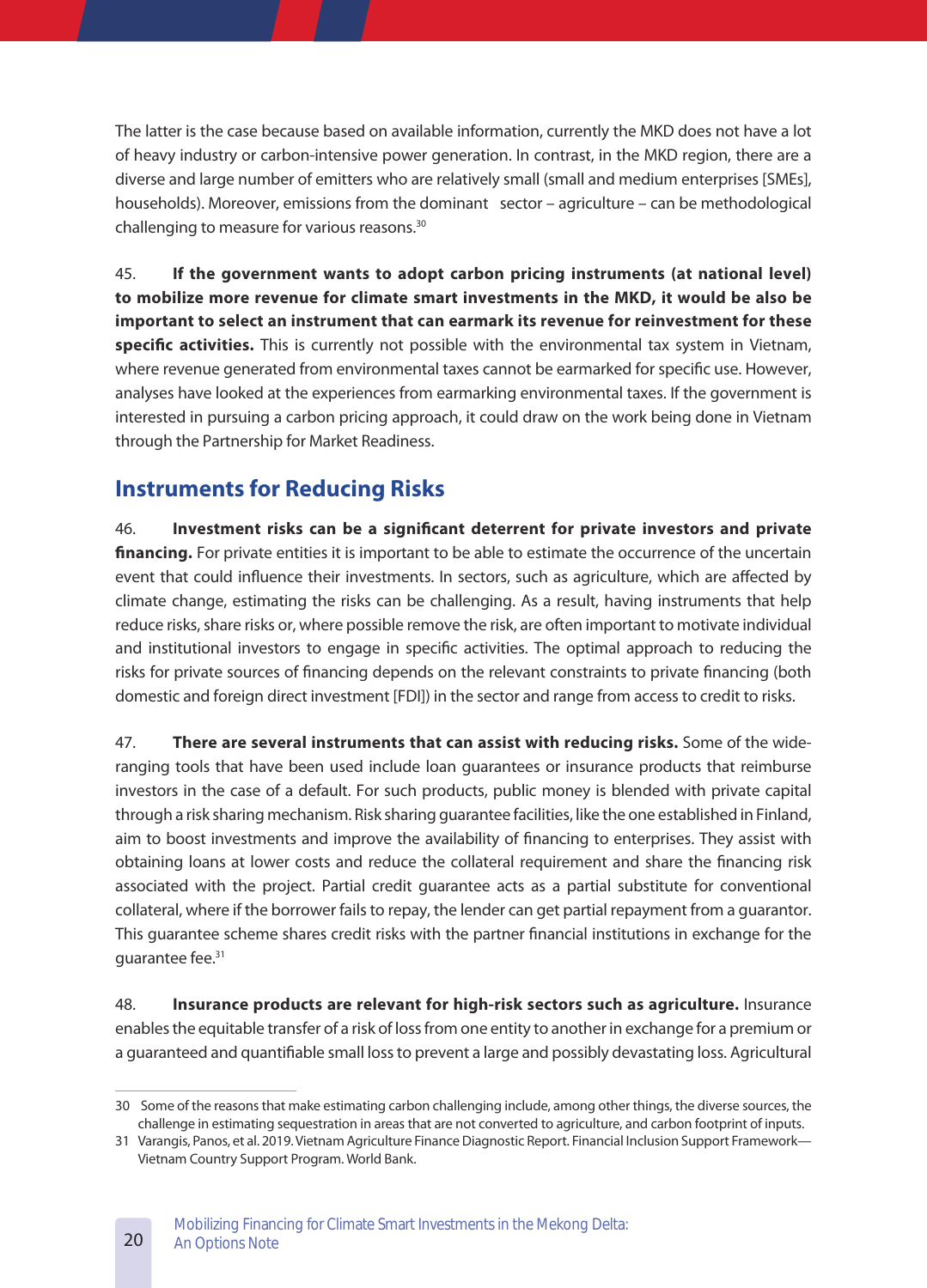insurance is not limited to crop insurance, it also applies to livestock, bloodstock, forestry, aquaculture, and greenhouses.<sup>32</sup>

49. **More recently there has been the establishment of risk sharing facilities.** Through such facilities, commercial banks are selected to provide loans for specific sectors. The lending from the bank is supported by the risk sharing facility. Under this arrangement, the risk sharing facility provides partial first and second loss risk coverage to the partner banks, who in turn generate highly scalable and standardized loans for the risky sector. Such facilities can help financial institutions develop sustainable lending businesses for risky sectors.

### **Relevance for Mekong Delta**

50. **To facilitate the mobilization of private sector finance it will be imperative for the Government of Vietnam to address risks through well-designed guarantee schemes and**  agriculture insurance. A recent agrifinance diagnostic for Vietnam revealed that Vietnam has been trying to leverage guarantee mechanisms to reduce the individual credit risk from the perspective of lenders. Efforts to develop credit guarantee funds faced operating or funding issues. The credit guarantee fund under the Vietnam Development Bank (VDB) covered 100 percent of the loan amount and the fee to obtain a guarantee was 0.5 percent, not borne by commercial banks but channeled to lending projects. The full coverage of loan amounts by guarantee and the low fee cost can easily lead to moral hazard from financial institutions by overlooking risk management of guaranteed loans. Severe disputes between VDB and commercial banks arose on the contingency of payment when loans become overdue, and the government suspended the credit guarantee fund. With regard to the city or provincial level credit guarantee fund, though Decision No. 58/ 2013/QD-TTg provided legislative endorsement encouraging the establishment of funds, some provinces currently still face difficulties with limited provincial budget revenue to support the establishment and operation of those funds. It should also be noted that regional funds often are exposed to concentrated risks such as localized problems (for example, production, price, market access, and so forth) that impact many or most borrowers at the same time. Therefore, designing the credit guarantee fund in a way to ensure its sustainability in the long run is an essential issue to ensure the success of the program.

51. **In Vietnam, a non-sovereign credit risk sharing facility is being piloted in the energy sector.** The risk sharing facility provides partial credit guarantees to participating financial institutions to cover potential defaults on loans provided by the financial institutions to industrial enterprises and energy service companies. The risk sharing facility is being established by Vietnam as a government program and uses green climate fund financing to support the objective. Scaling this initiative to other sectors will require significant review of the ongoing efforts.

52. **Vietnam has piloted agricultural insurance programs to deal with systemic risks imposed on the agriculture sector, such as vulnerability to natural disaster or disease.** In the context of agribusiness, there are two main types of credit guarantee funds in Vietnam: (a) the national credit guarantee fund for SMEs established by VDB with state budget support and (b) the

<sup>32</sup> Iturrioz, Ramiro. 2009. Agricultural Insurance. Primer series on insurance issue 12. World Bank: Washington, DC.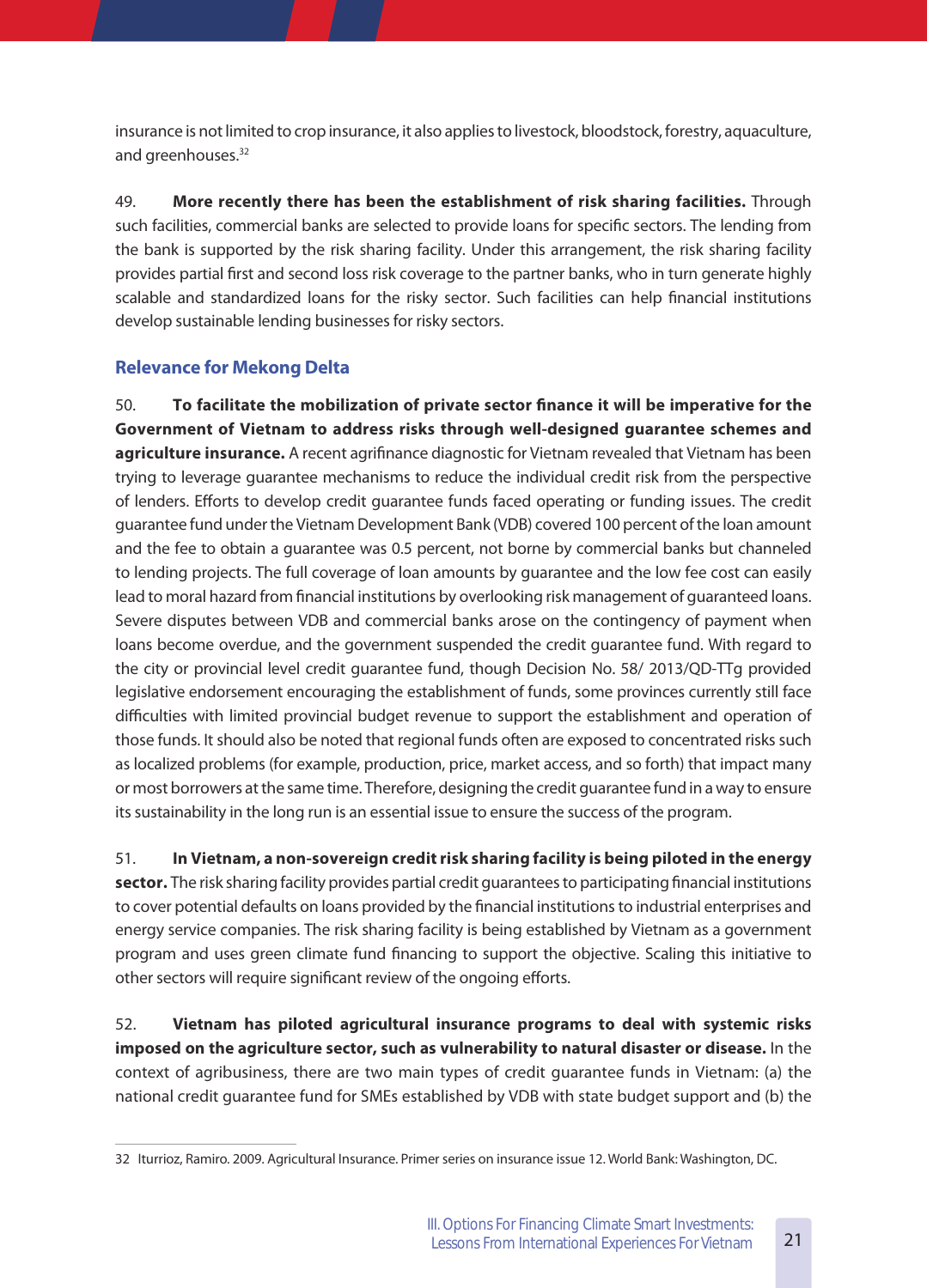city or provincial level credit guarantee fund for SMEs. In Vietnam, a National Agricultural Insurance Pilot Program was conducted from 2011 to 2013 per Decision No. 315/QD-TTg, targeting three agricultural subsectors: rice, livestock, and aquaculture. In this pilot program a top-down approach was used with two insurance companies participating in the pilot program, and reinsurance provided by Vietnam National Reinsurance Corporation and SwissRe. An in-depth assessment of the pilot program has not been conducted. Yet, it is known that those who enrolled in the program paid subsidized premiums which were well below the compensation for losses, resulting in significant losses for participating insurance companies. Some of the challenges stemmed from the limited understanding of the risks in the agriculture subsectors, and low level of financial literacy (understanding of insurance) among farmers.

53. **For future applications of insurance, there is the need for better targeting, designing, and implementing the right insurance products for the targeted group.** It is a good idea to bundle insurance also with other services. Governments can promote insurance through improving data/information systems, financial education, risk management awareness raising among farmers, and well-designed and targeted financial support for insurance premiums.

## **Green Banking and Green Loans**<sup>33</sup>

54. **The banking sector has an important role in redirecting capital flows to activities that address challenges of climate resilient economic transformation�** Globally, banks are ratcheting up financing of and lending to such projects, including energy efficiency, renewable energy, low-carbon agriculture, low-carbon transport, sustainable water and waste management, etc. Regulators, including central banks, are playing a key role in enabling green financial instruments through regulation, taxation, or incentives. Not just the Bank of England and Banque de France, but emerging market regulators are also advancing policies and regulations to encourage green credits. For example:

- a. The China Banking Regulatory Commission (CBRC), for instance, has issued Green Credit Guidelines, and the People's Bank of China (PBC) has launched guidelines to establish a green financial system. The results have been very positive. Green credits such as loans to projects offering energy savings or emission reductions currently make up approximately 10 percent of the portfolios of China's top 21 banks.<sup>34</sup>
- b. The Government of Malaysia introduced the Green Technology Financing Scheme (GTFS) in 2010, offering borrowers a rebate of 2 percent on the total interest charged by banks and a guarantee of 60 percent of the total approved loan for eligible green projects.<sup>35</sup> As of July 2018, 28 banks and financial institutions (FIs) participated and the Scheme successfully approved USD 875 million in loans for 319 projects, the bulk of which are in the renewable energy sector.

<sup>33</sup> The information on green banking and green loans is based on a note prepared by Farah Imrana Hussein (Sr. Financial Specialist).

<sup>34</sup> The Sustainable Banking Network (SBN) Global Progress Report reviewed the work of banks and their regulators: https://www.ifc.org/wps/wcm/connect/ae589874-6578-4ca9-9b3c-caef967ed52c/SBN-GlobalProgressReport. pdf?MOD=AJPERES&CVID=md0nvNj

<sup>35</sup> GreenTech: https://gtfs.my/FAQ#n34751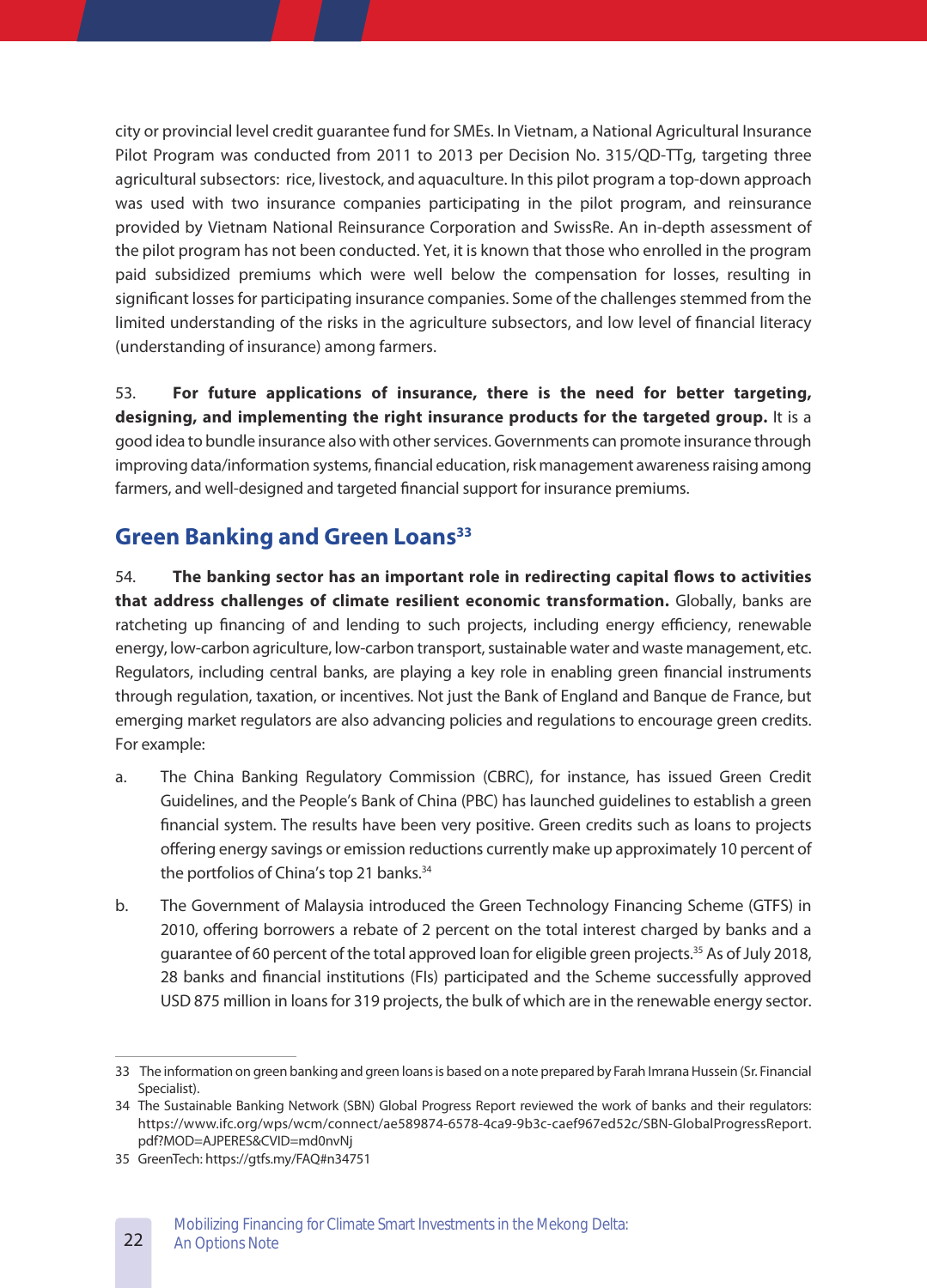c. The central bank of Bangladesh set a minimum annual target for banks and other FIs to dedicate 5 percent of total loan disbursements and investments to green financing. As a result, green lending increased from BDT 24 billion in Bangladeshi takas (BDT) in 2015 (when the minimum annual target was established by Bangladesh Bank) to BDT 94 billion in 2018.

55. **Using loan finance to fund green projects is not new�** In December 2018, the Loan Market Association, in coordination with representatives from leading financial institutions, developed a standardized industry framework - Green Loan Principles<sup>36</sup> (GLPs) - to finance projects that provide clear environmental benefits. These Principles are closely modelled on the widely-recognized Green Bond Principles (GBPs) and promote the same expectations of transparency regarding project selection, fund allocation and reporting.

56. **By aligning with the GLPs, a green loan follows a globally consistent methodology to identify itself as "green"** and can satisfy unmet demand for investment products from investors with dedicated pools of funding for impact investment, as well as those seeking to hedge against climate risk on their portfolios. Green loans are particularly useful for small-sized projects that require smaller investments that cannot be funded through the capital markets. While still in its early days, green loan issuance amounted to around USD 60 billion in 2018.<sup>37</sup> The distinction for the first GLPcompliant green loan in the ASEAN region goes to ING for financing a portfolio of rooftop solar projects developed and owned by Sunseap Commercial Assets Pte. Ltd., a subsidiary of Sunseap Group.38

57. **Another type of loan that is gaining traction is a sustainability-linked loan, which is also known as an environment social governance (ESG)-linked loan or positive incentive**  loan. The proceeds of such loans are used for general corporate purposes, rather than "green" projects. But the pricing of the loan is based on the borrower's environmental, social and governance (ESG) score or overall sustainability achievements, such as emission reductions. If the borrower achieves its sustainability target, they benefit from favorable interest rates on the loan. If the borrower fails, they pay a higher rate. These loans are also governed by standards developed by the Loan Market Association.39

58. **A global agricultural firm Louis Dreyfus (LDC), which is headquartered in the Netherlands, has two loans with sustainability-linked pricing mechanisms to its credit** - a USD 750 million revolving credit facility (RCF) in North America<sup>40</sup> and a USD 650 million RCF in Asia.<sup>41</sup> LDC benefits from a reduction in the interest rate on the RCFs each year it makes improvements in its sustainability performance. An independent auditor provides validation. Other companies like Nokia

<sup>36</sup> https://www.lma.eu.com/application/files/9115/4452/5458/741\_LM\_Green\_Loan\_Principles\_Booklet\_V8.pdf

<sup>37</sup> Institute of International Finance: https://www.iif.com/Publications/ID/3331/PageID/3331/Sustainable-Finance-in-Focus-Green-LoansKickoff-Time

<sup>38</sup> https://www.ingwb.com/themes/sustainable-finance-articles/ing-seals-first-green-loan-for-rooftop-solar-projectsin-asean

<sup>39</sup> https://www.lma.eu.com/application/files/8015/5307/4231/LMA\_Sustainability\_Linked\_Loan\_Principles.pdf

<sup>40</sup> https://www.ldc.com/global/en/investors-media/news/pre/louis-dreyfus-company-announces-its-firstsustainability-linked-revolving-credit-facility/

<sup>41</sup> https://www.comunicaffe.com/louis-dreyfus-secures-first-asia-sustainability-linked-revolving-credit-facility/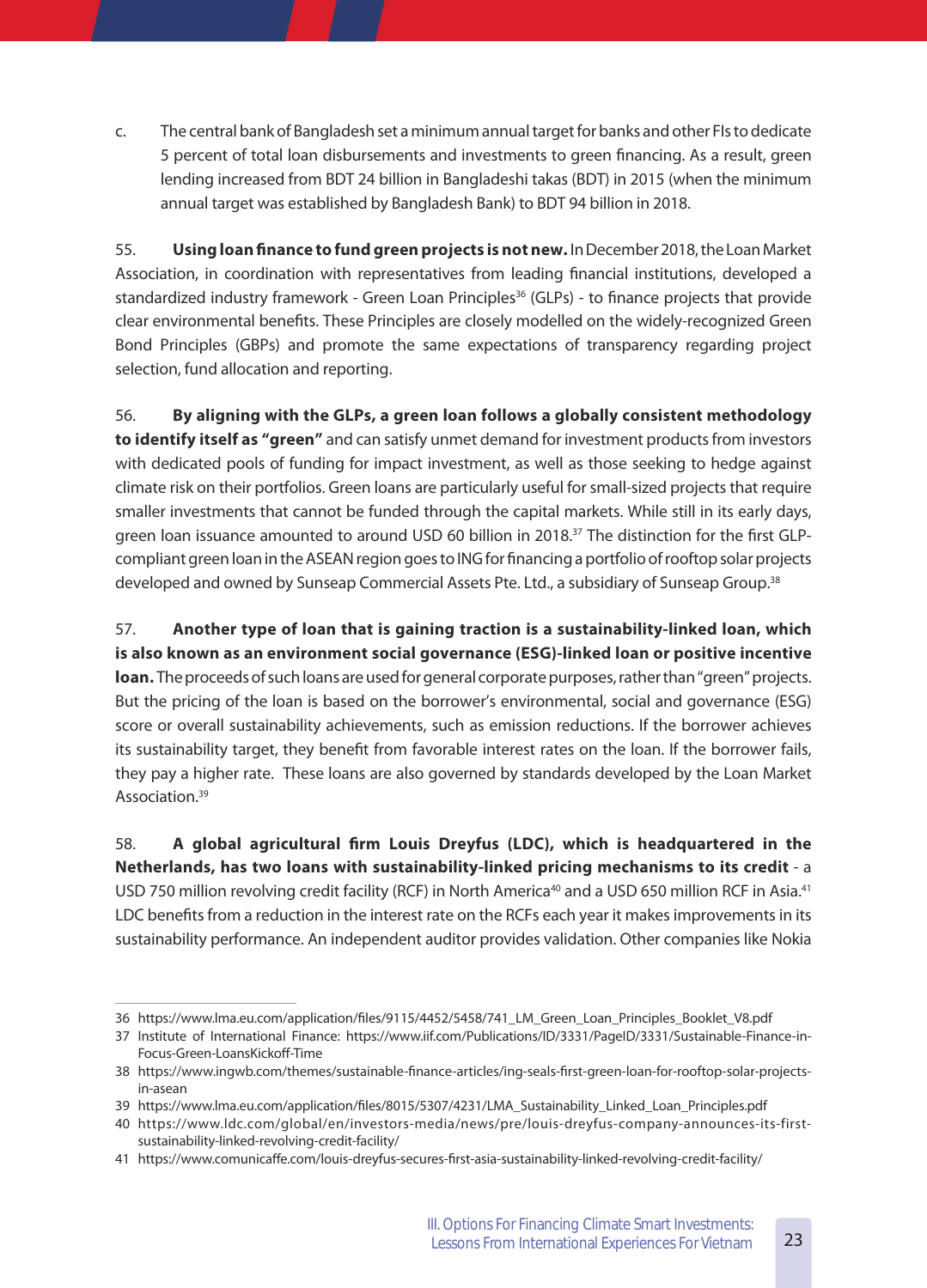(EUR 1.5 billion in Euros [EUR])<sup>42</sup> and US company CMS Energy (USD 1.4 billion)<sup>43</sup> have also signed sustainability-linked loans. As global demand for sustainable finance continues to surge, the supply of these types of loans is expected to increase, especially from companies committed to reducing their carbon footprint and achieving positive impact.

#### **Relevance for Mekong Delta**

59. **Systematic scale up of green loans and green banking could be very beneficial for Vietnam, and the MKD more specifically.** Initiatives that could be implemented in the short-term would be more pilot initiatives. Examples of such pilots include the recent (January 2020) effort from Prosperity Joint Stock Commercial Bank (VPBank) which secured a financing package amounting to USD 212.5 million to help expand its lending to small and medium enterprises and boost financing especially for climate-friendly projects. The green financing that will be available through VPBank will mostly be for near-term climate investments, such as those in renewable energy and infrastructure. The loan will qualify as per the Green Loan Principles – a widely accepted set of voluntary guidelines that specify the use of proceeds, monitoring, and reporting. VPBank will also establish a management system to track, manage and report on the use of proceeds of a loan for dedicated green projects through third-party verification.

60. **A more systematic scale up of green banking and green loans, than the current voluntary basis on which green financing is made available through the banking sector, would require overcoming some of the existing challenges in the banking sector.<sup>44</sup> In addition,** if the State Bank of Vietnam (SBV) is committed to mobilizing green financing through commercial banks, they will need to issue specific regulations to the banks in this regard. In 2015 the State Bank of Vietnam issued the Directive on Promoting Green Credit Growth and Environmental and Social Risks Management in Credit Granting Activities. This encourages credit institutions to "give funding priority to projects in the economic sectors which conserve, develop and utilize natural resources efficiently." Commercial banks have traditionally been the main funding supplier in Vietnam and Vietnamese banks can capture green finance opportunities in the MKD if bankable projects can be identified.

61. **Before further engaging in green credit, there should be an assessment on the demand for green financing to ensure there is not unnecessary competition between green financing and regular financing�** SBV should also assess the cost and transaction costs of establishing access to green financing, including the cost and time required to build the capacity within existing commercial banks (e.g., to establish credit processes and procedure, determine credit rating, loan classification, and so on). Should GoV decide to pursue such options, they could leverage the sustainability-linked loan or bond structure to scale up financing for MKD, i.e., they

<sup>42</sup> https://www.nokia.com/about-us/news/releases/2019/06/19/nokia-signs-revolving-credit-facility-with-its-pricingmechanism-linked-to-the-companys-sustainability-targets/

<sup>43</sup> https://www.cmsenergy.com/investor-relations/news-releases/news-release-details/2018/CMS-Energy-Becomes-First-US-Company-to-Enter-Sustainability-Linked-Loan/default.aspx

<sup>44</sup> The challenges to the banking sector are succinctly summarized in the 2019 Taking Stock Report which is on Finance in Transition - http://documents.worldbank.org/curated/en/971881576078190397/pdf/Finance-in-Transition-Unlocking-Capital-Markets-for-Vietnam-s-Future-Development.pdf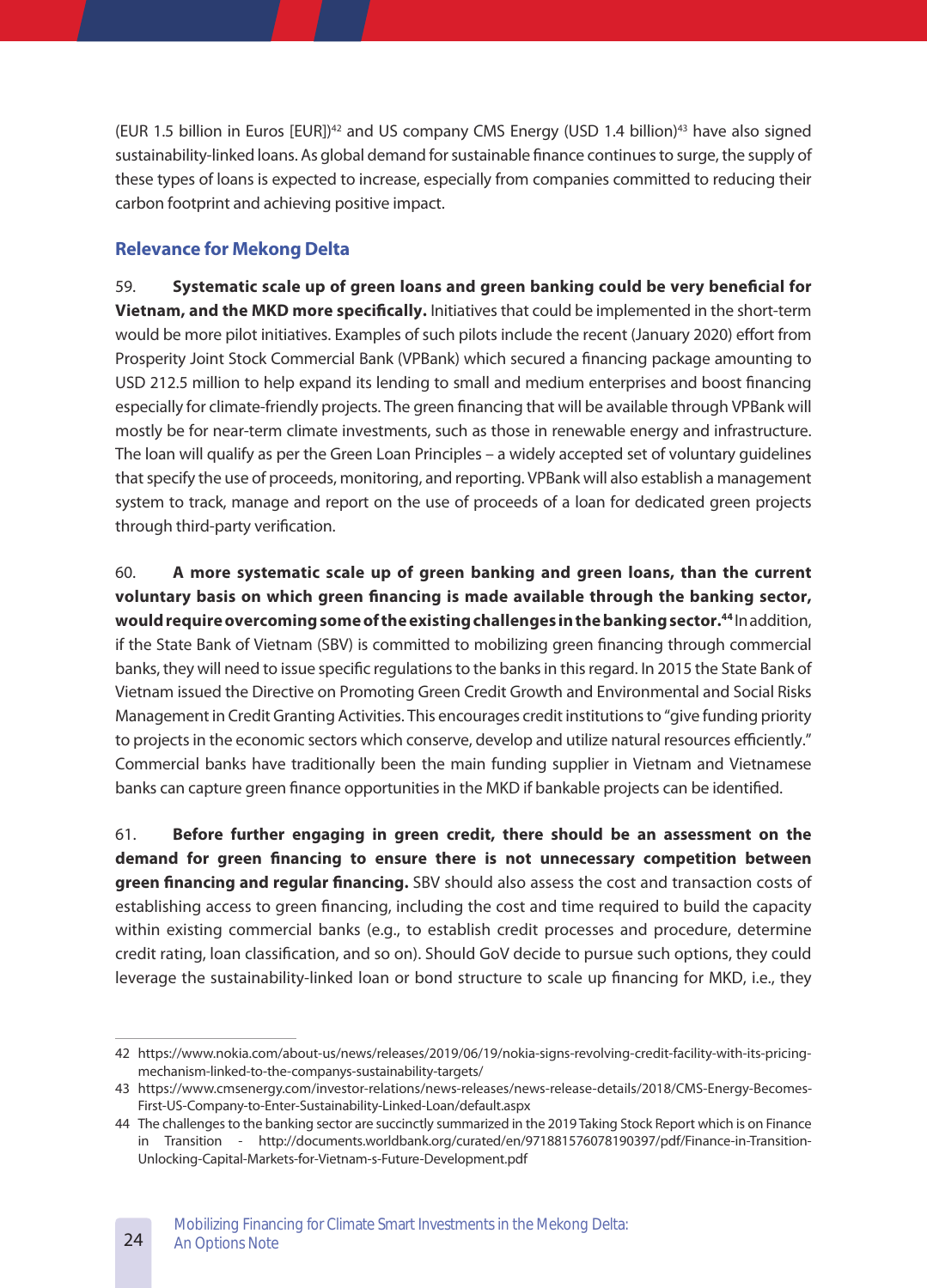could link the coupon of the loan or bond to the achievement of environment-related sustainability targets in the region.

### **Green Bonds45**

62. **Growing global interest in mobilizing long-term financing can help scale up investments dedicated to mitigate and adapt to climate change and other environmental challenges�** This interest is driven by the realization that to overcome the challenges from climate change, it is necessary to rethink how resources are used and reduce the cost of climate risks on finance. The International Finance Corporation (IFC) estimated that by 2030 the climate smart business investment potential in Vietnam could reach an estimated USD 753 billion. Various sources of private financing could be mobilized through efforts to attract foreign capital, mobilize funds from corporates (national/international) or mobilize savings from households. The financial instruments for mobilizing the private sector could include fixed-income instruments (conventional bonds, green bonds) issued by the sovereign or the provinces, lines of credit for private sector investment and potential investment through private equity or project finance. These instruments do not require sovereign guarantees<sup>46</sup> however the projects will need to be financially viable.<sup>47</sup>

63. **The popularity of green bonds for making climate financing available is increasing�** Since the World Bank issued the first labeled green bond in 2008, the market for green bonds has surged, resulting in USD 175 billion of new issuances in 2018 and more than USD 152 billion of issuances in 2019. The green bond is a fixed-income instrument that finances environmentally-friendly projects and appeals to an expanding pool of investors who are interested in making measurable, beneficial social and environmental impact at commercially appealing returns. It does not necessarily offer concessional financial terms.

64. **Green bonds are any type of bond instrument where the proceeds will be exclusively applied to finance or refinance in part or in full new and/or existing eligible green projects** (e.g., renewable energy, clean river projects, waste management, forestry and biodiversity, agriculture, water treatment and public transportation). For a bond to be green, an issuer must comply with three requirements:

a. Assign bond proceeds solely for the financing or refinancing of projects to improve or protect the environment;

<sup>45</sup> For the discussion on green and impact bonds, it is important to note that the report does not present information on the risk and creditworthiness of the MKD provinces. If green or impact bonds are going to be issued, such information would be necessary as it provides comfort to the investors of these bonds. Even though a MKD bond will most likely need to be issued at the central government level, it is important to demonstrate good financial management and prudence at the provincial level. Therefore, if the Government decides to pursue the options involving bonds, it will be important to collect information on risks and creditworthiness of the MKD provinces.

<sup>46</sup> This may not apply for bonds issued by provinces. These may need sovereign guarantees.

<sup>47</sup> "[F]inancially viable" here requires that the projects are deemed technically and financially viable before they are considered for green bond support. The projects do not need to be "revenue-generating". Most green bonds are "general obligation bonds"; bond holders do not rely on revenues from the projects to repay the bond obligation. The issuer could also issue "green revenue bonds", i.e. bonds that are repaid with the revenue generated from the projects that are financed with the bond. An assessment should be done on the different types of projects in the portfolio and how the different types of projects could be financed.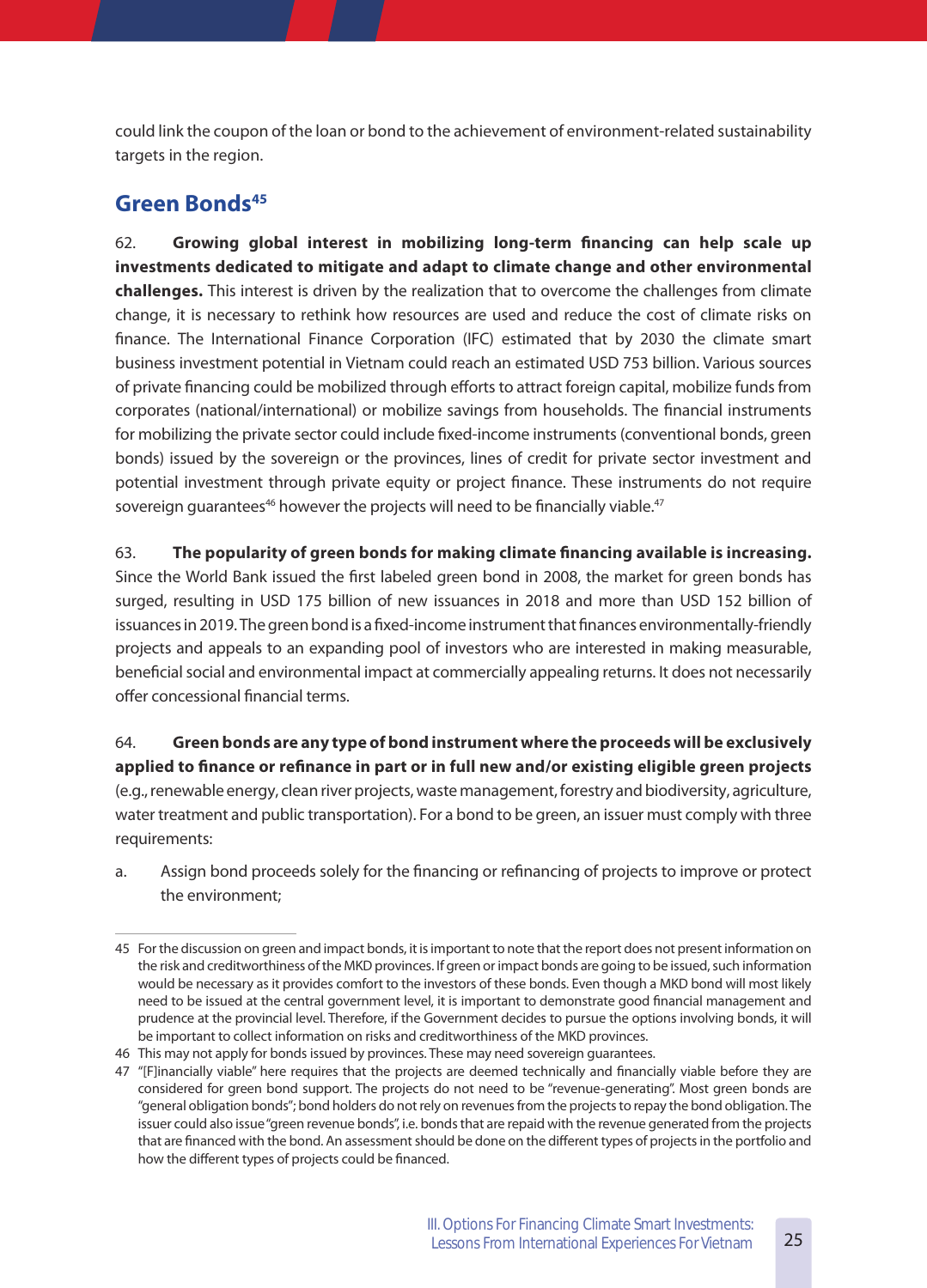- b. Declare the bond to be green (before issuance);
- c. Commit to a level of transparency and reporting on the bond's use of proceeds.

65. **The green bond issuer must develop a green framework to document the usage of the proceeds from the issuance�**The framework describes how the issuer intends to use the proceeds of the green bond issuance, for eligible green projects in a sustainable manner with appropriate transparency and disclosures to investors.48 In addition, the issuer would have to seek an external review from a third party on the proposed issuance. While this is an optional step, investors are increasingly expecting this as a norm. The third party could include groups such as CICERO, Climate Bonds Certification, RAM, Moody's Green Assessment, etc. Lastly, the issuer would need to prepare an impact report postissuance. While the latter is also an optional step, investors are increasingly expecting this.

66. **A wide range of countries have issued sovereign green bonds,** including Poland (in 2016), followed by France (which issued the largest sovereign green bond to date and has had 3 issuances), Fiji (which was the first emerging market sovereign green bond issuance), Nigeria, Indonesia (already had 2nd issuance) and Lithuania. The bulk of the sovereign green bonds finance has been for renewable energy (25 percent), land use (25 percent) and transport (25 percent).

67. **A MKD Green Bond would send a strong signal to the international community regarding the GoV's commitments to financing climate change actions in the region and**  Paris Agreement pledges. It may lead to greater investor demand, especially in the international market, and would also pave the way for corporate and sub-national entities to enter this space as issuers and as investors, giving the domestic green bond market a strong boost. International investors are increasingly scrutinizing issuers' Environmental Social and Governance-related credentials and a highly visible green bond would help establish GoV's commitment to sustainable development.

68. **Most green bonds are use-of-proceeds or general obligations bonds that are backed by the "full faith and credit" of the issuer who makes interest and principal payments using**  any source of revenue available to them. The revenue from the underlying MKD projects could be used to repay the bond obligations.

#### 69. **If the Government of Vietnam were to proceed with a MKD Green Bond issuance, it could involve the following:**

a. Potential issuer: The MKD green bonds can be issued either by MOF as a sovereign green bond or by the Fund (though the latter is less likely<sup>49</sup>). A sovereign green bond could also be privately placed with select investors with a special interest in/focus on Environment Social Governance issues. MOF can issue a sovereign green bond to raise financial resources:

<sup>48</sup> The framework usually includes information on: (i) use of proceeds, (ii) how the proceeds managed prior to investment, (iii) "eligible green projects", (iv) how the "eligible green projects" are selected and evaluated, (v) reporting by the issuer to the investors on: use and management of proceeds and environmental benefits achieved.

<sup>49</sup> The fund will have to be rated in order to issue the bonds. Given that they will not likely be investment grade, it is not clear how much external funds can be attracted to these bonds. There may perhaps be domestic investors that are interested, but that would raise a host of other issues that need to be considered.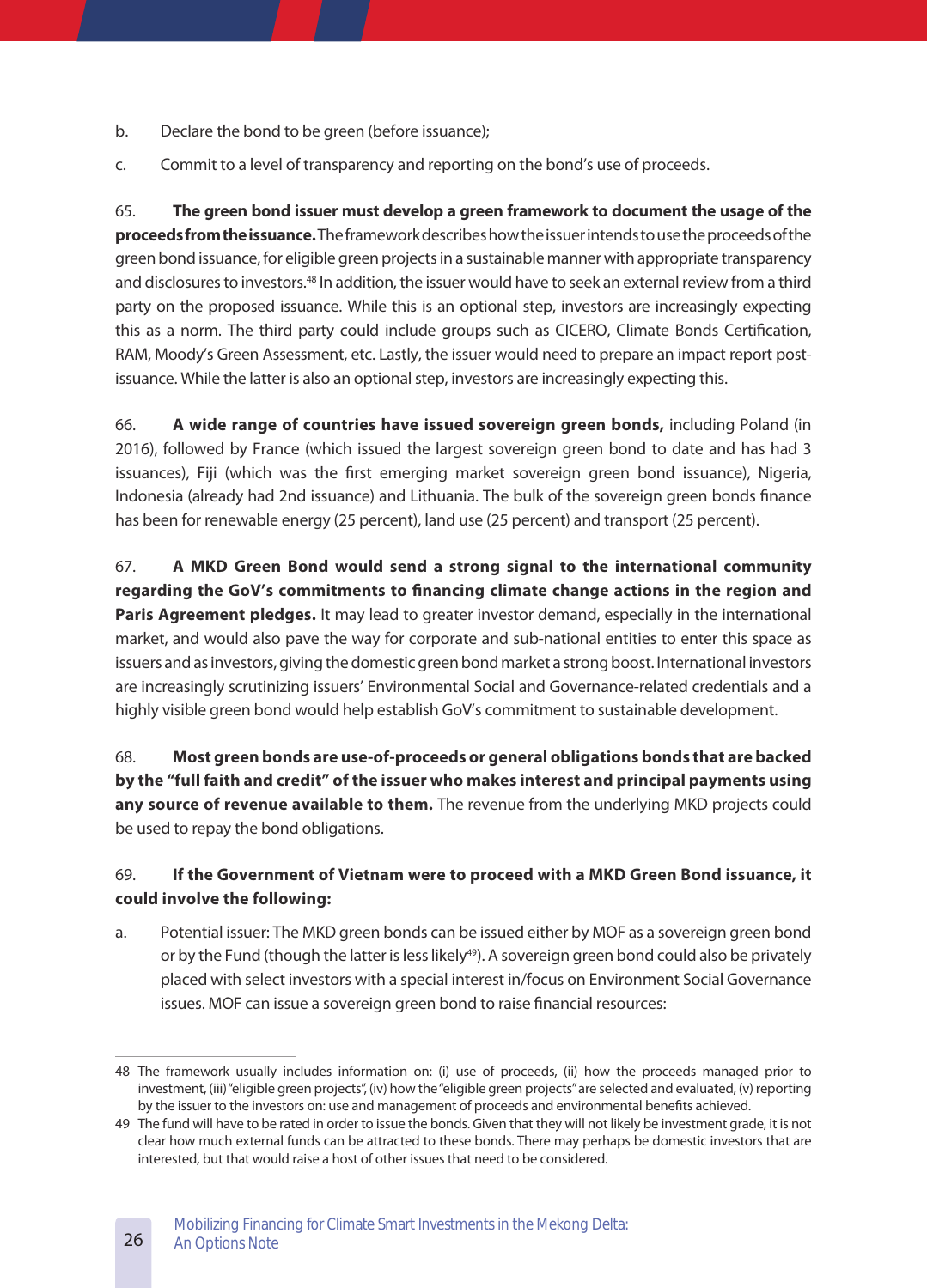- 1) For projects in the MKD (MKD Green Bond), or
- 2) As part of a larger portfolio of green projects.
- b. A non-government entity, like the Bank for Investment and Development of Vietnam (BIDV) which has a BB- credit rating from S&P and issues bonds in the domestic market. If BIDV runs the Fund's operation, it may be able to issue bonds on behalf of the Fund.<sup>50</sup> The requirements and processes below apply to both a sovereign green bond and a green bond issued by the Fund.

#### 70. **To issue bonds the following would need to be in place:**

- a. Green bond framework;
- b. Green project portfolio;
- c. Independent external verification of green projects;
- d. Annual investor reporting (on allocation of proceeds and expected environmental impact).

There is ongoing work to support the Government of Vietnam on the four key requirements for bond issuance by various development partners. One area that needs further work for a MKD Green Bond is the development of a green project portfolio that a green bond could finance or refinance. The projects in the MKD for this portfolio could include projects on:

- a. Renewable energy;
- b. Energy efficiency (including efficient buildings);
- c. Sustainable waste management;
- d. Sustainable land use (including sustainable forestry and agriculture);
- e. Biodiversity conservation;
- f. Clean transportation;
- g. Sustainable water management (including clean and/or drinking water);
- h. Climate change adaptation.

71. **While considering the use of green bonds to mobilize the additional financing needed for climate smart investments in the MKD, an important consideration is who**  will buy the bonds. If the green bonds are issued internationally, there is a large pool of funds dedicated to buying green bonds. Based on the Ministry of Finance's current focus, it is assumed that the sovereign green bond will be issued in the domestic market. While it is uncertain whether international green bond/impact investors would buy Vietnamese Dong denominated bonds issued in the domestic market, demand is expected to come from traditional government bond buyers (local banks and institutional investors such as pension funds and insurance companies) in the domestic market, as seen from the experience of Fiji and Nigeria which issued sovereign green bonds in their domestic markets.

<sup>50</sup> Though this would face the same point raised in the previous footnote.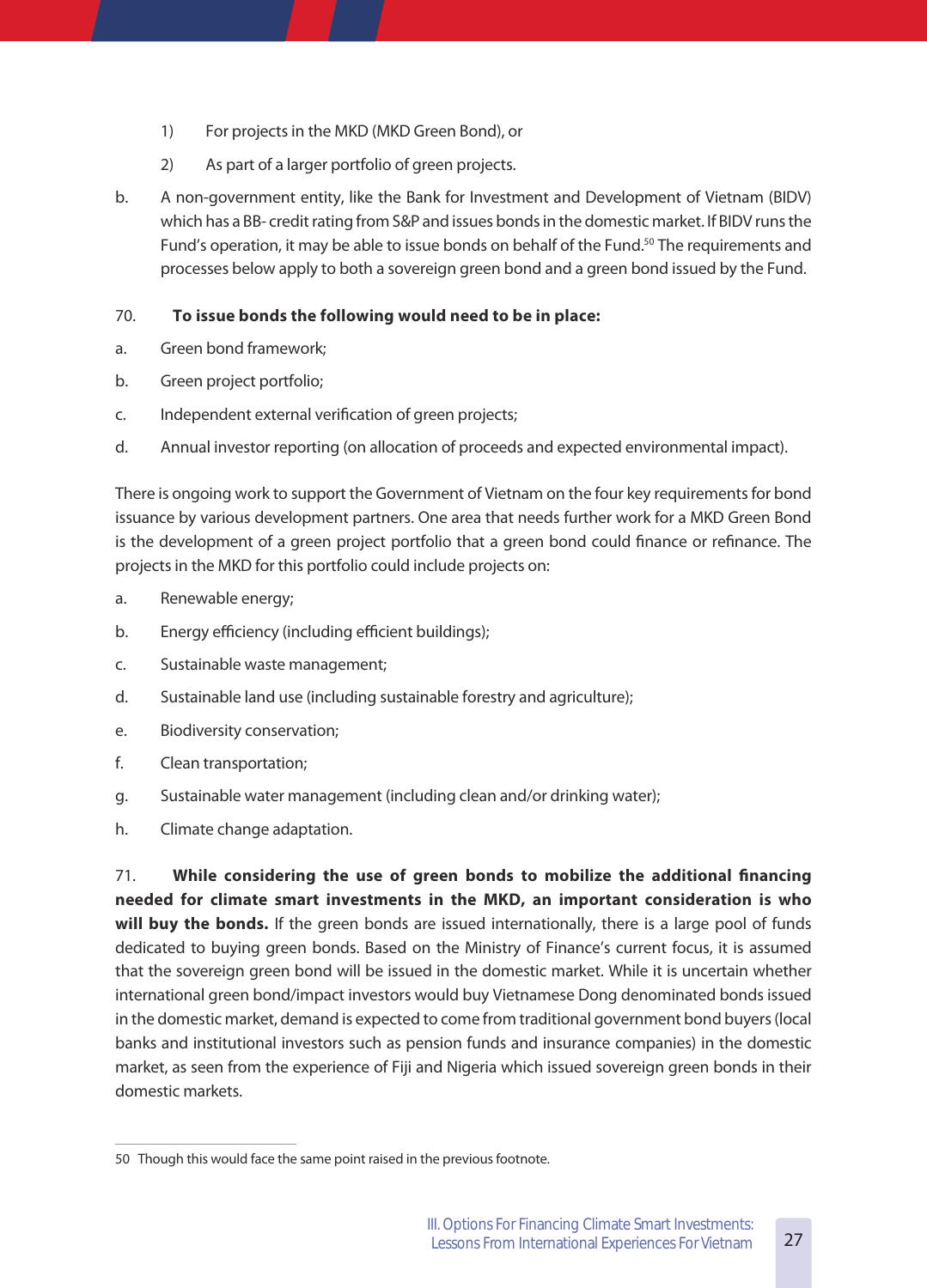72. **In parallel to developing the green bond framework, it is important to develop the portfolio of green investments in the MKD.** This would require ensuring that the project information includes robust analysis on the financing requirements and the potential income stream of the investment. A review of four randomly selected projects from the list of interprovincial investments, submitted by central ministries and provinces, points to the need to strengthen the development of project proposals that could be suitable for green bond financing. The information provided in the project proposals (which were 2-4 pages) made it hard to discern the technical and financial feasibility of the prospective project.

73. **Other than green bonds, local corporates with Corporate Social Responsibility programs as well as high net worth individuals (potentially targeted through wealth managers) may also be tapped to provide grants, below-market loans or invest in unlisted bonds through private placements to support this important region.** The money raised by the Fund could be on-lent to eligible projects. This has been done most recently for a Woman's Livelihood Bond in India that enables women to transition from subsistence living towards sustainable livelihoods by accessing credit at reasonable rates.<sup>51</sup> In the above case, the investors (local corporates with Corporate Social Responsibility programs as well as high net worth individuals) agreed to take a 50 percent cut in the coupon due to their interest in and support for the cause. The reduced return was guaranteed by the UK Department for International Development (DFID). Although a different sector altogether, the same concept could be applied in Vietnam for the MKD's sustainable development.

## **Public Fund Facilities and Strategic Investment Funds**

74. **Several instruments, such as aggregation vehicles or funds can be used to raise financing depending on the nature of financing required and the investment objective to be met.** The establishment of an extrabudgetary fund is a widely used approach for bringing together financing for a specific purpose and would be beneficial for the Mekong Delta. The establishment of new extrabudgetary funds (EBF), however, is not a priority for Ministry of Finance (MOF). Moreover, if an EBF were to be established, it must comply with the State Budget Law of 2015. More specifically, any EBF that is established must comply with Clause 11, Article 8 of the State Budget Law of 2015. The latter states that *"the state budget shall not support operating costs for state budget funds outside of the budget. In cases where the state budget supports the charter capital according to the provisions of law, this must comply with the state budget's capacity and can be realized only when the following conditions are fully met: establishment and operation are in accordance with the provisions of the law; financially viable; having revenues and expenditures different from revenues and expenditures of the state budget".* Therefore, the MKD Sustainable Development Fund (MDF), if established, would need to operate with non-state budget sources, the state budget shall only allocate charter capital (if any) and its revenue and expenditures shall not be identical to revenues and expenditures of the state budget.

<sup>51</sup> https://www.worldbank.org/en/news/press-release/2019/02/19/world-bank-signs-agreement-to-launch-newsocial-impact-bond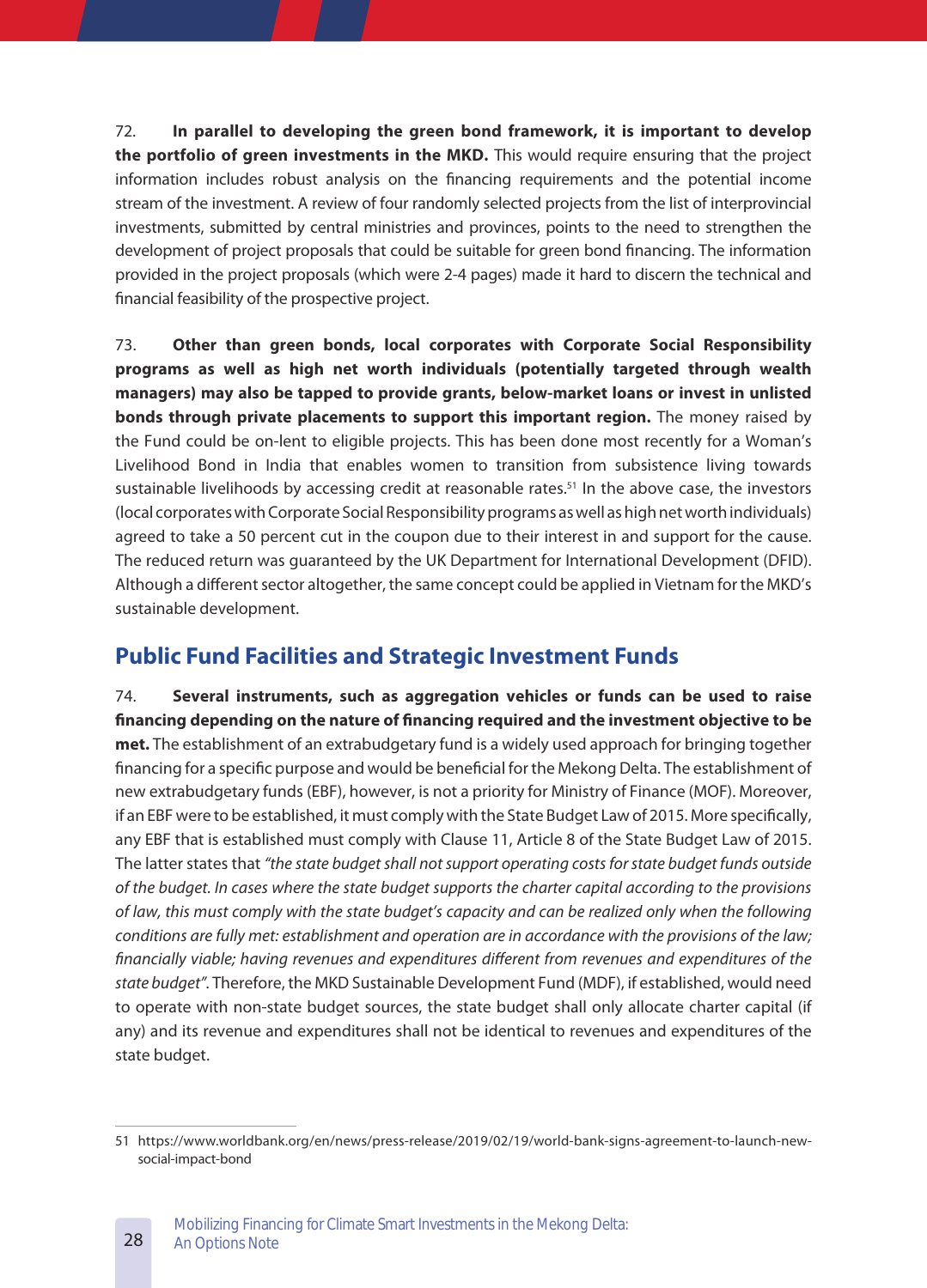75. **Within GoV it has been decided, as noted in Directive 23, that the MDF should be part of an expanded and modified version of the Vietnam Environment Protection Fund (VEPF).** The mandate of the VEPF includes key issues related to climate resilience and water security (which are also the identified focus areas of the proposed MDF), making it a strong candidate fund for including the MDF objectives. Moreover, the VEPF currently has five local environmental protection funds operating in the provinces of Kien Giang, An Giang, Long An, Ca Mau and Tien Giang. However, for the VEPF to deliver on the scale of investments envisaged in Resolution 120 would require a significant transformation in how the VEPF is governed and administered.

76. **Independent of whether the GoV is going to pursue modifying the scope and financing of the VEPF to include the objectives of the MDF, the creation of a dedicated financing source could optimize the use of limited public resources and leverage private sector financing** by blending resources from international financial institutions (ODA), donors (new grants and concessional sources of funding, foundations, philanthropic bodies) and, in the case of some funds, the private sector (mostly non-concessional funding). Two types of funds could be considered for meeting the objectives of Resolution 120: (i) a public sustainable development and climate resilience funding facility, and (ii) a green investment fund. Some international experiences such as the experience with strategic investment funds and public fund facilities could be useful for GoV as it thinks through how to reform the VEPF.

#### **Public Sustainable Development/ Climate Funding Facilities**

77. **There are several examples of public sustainable development and climate resilience funding facilities, which are funds that use public sector sources and are managed by government authorities�** These funds, depending on their purpose, have different eligibility criteria and access modalities for reviewing and approving fund requests. Projects covered by public funds are expected to include both revenue-generating and non-revenue-generating public goods projects and the resource mobilization strategy should dictate the use of suitable financial instruments based on targeted project types. Finances from public funds tend to include some element of "concessionality", i.e. financing offered on terms that are more attractive than the markets. There are several experiences and lessons from other countries, as mentioned in the earlier section. These are further elaborated in Annex D. An example is also the Dutch Delta Fund (see Box 2). Other relevant experiences include:

- China Clean Development Mechanism (CDM) Fund;
- Namibia Environmental Investment Fund;
- Ethiopia Climate-Resilient Green Economy (CRGE) initiative;
- Bangladesh Climate Change Trust.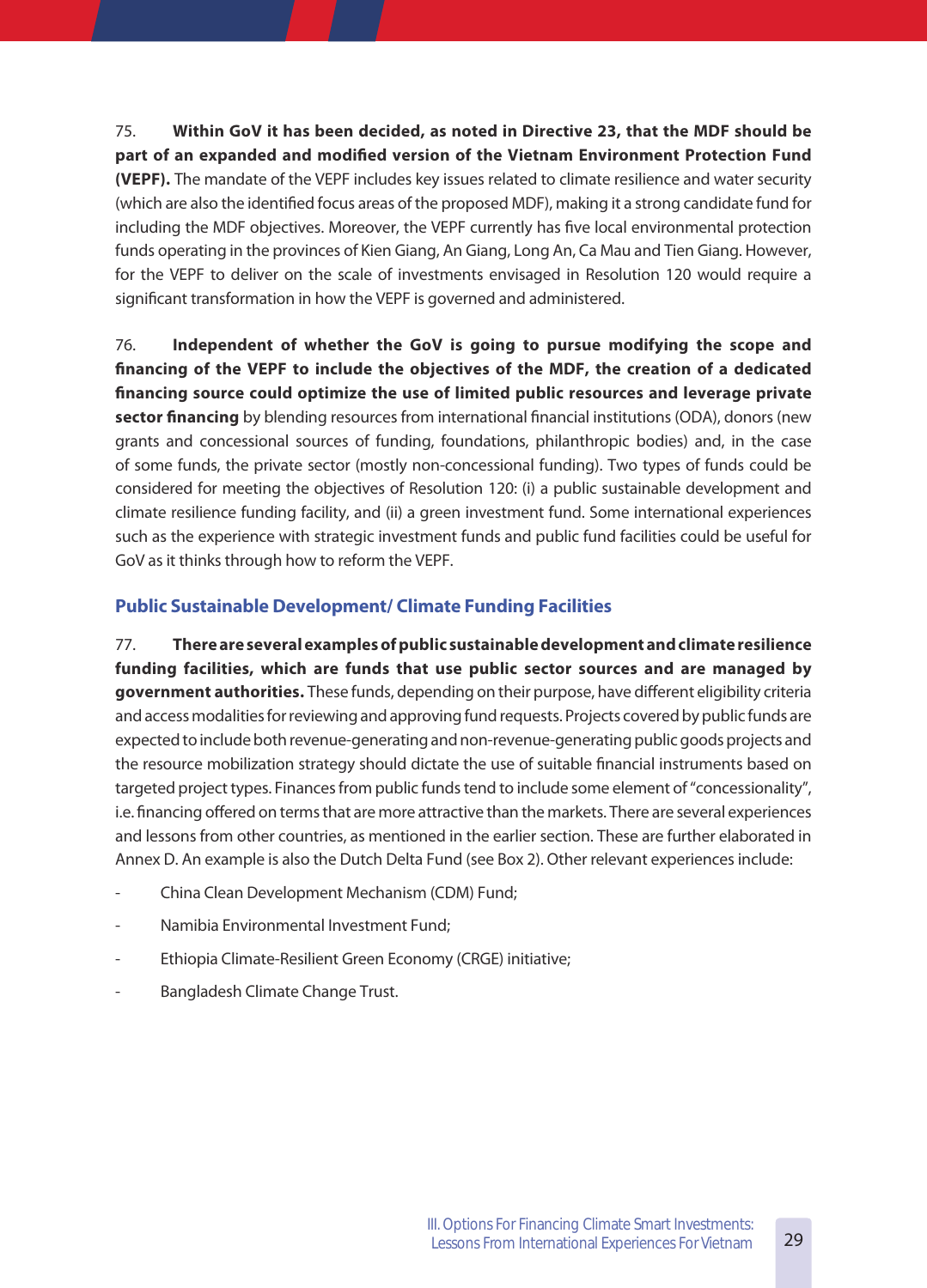#### BOX 2: **Dutch Delta Fund**

Another type of public sustainable development fund is the Dutch Delta Fund. The Delta Programme forms the Government of Netherlands' strategy for managing flood risk, freshwater supply, and the impact of climate change. To enable the Delta Programme to operate successfully it was incorporated into legislation in the Delta Act. The Act became effective on January 1, 2012 and is the legal basis for the Delta Programme to carry out its objectives and responsibilities. The Delta Act also outlines the role of the Delta commissioner, who manages the programme, and the Delta Fund, which finances it. Overall responsibility lies with the Ministry of Infrastructure and Water Management. The Delta Fund finances all the Delta Programme's activities. It is under the control of the minister for infrastructure and water management. The Delta Fund is capitalized using tax revenues collected nationally in the Netherlands. Until 2050, the estimated cost of the program is EUR 1.2 to EUR 1.6 billion annually, of which EUR 1 billion is designated for flood prevention and freshwater supply. This amount is divided into EUR 600 million for investment and EUR 400 million for "management, maintenance and organizational expenditure". Between 2050 and 2100, the predicted costs are between EUR 900 million and EUR 1.5 billion per year.

#### **Strategic Investment Funds<sup>52</sup>**

30

78. **Since the global financial crisis, governments across the globe have increasingly**  adapted the investment fund model to further development goals. These vehicles, known as strategic investment funds (SIFs), are a subset of the sovereign wealth fund (SWF) universe. They are typically capitalized by the sponsoring government to pursue a dual objective: targeting financial and development goals simultaneously by investing in unlisted strategic assets such as infrastructure and SMEs that fuel economic growth. These vehicles are professionally managed, and also used to catalyze private capital to strategic sectors. SIFs exhibit the properties of SWFs (since they are an investment agency of the government); SOEs (since they pursue a public policy purpose); and private equity funds (since they invest in unlisted assets, and can be active investors, taking board seats). The mandate of a SIF must be long term, but both the mandate and strategy need to be flexible and adaptable to align with national priorities.

<sup>52</sup> This section is drawn from a note by Shanthi Divakaran (Sr. Financial Sector Specialist), team leader and co-author of an upcoming World Bank publication on strategic investment funds.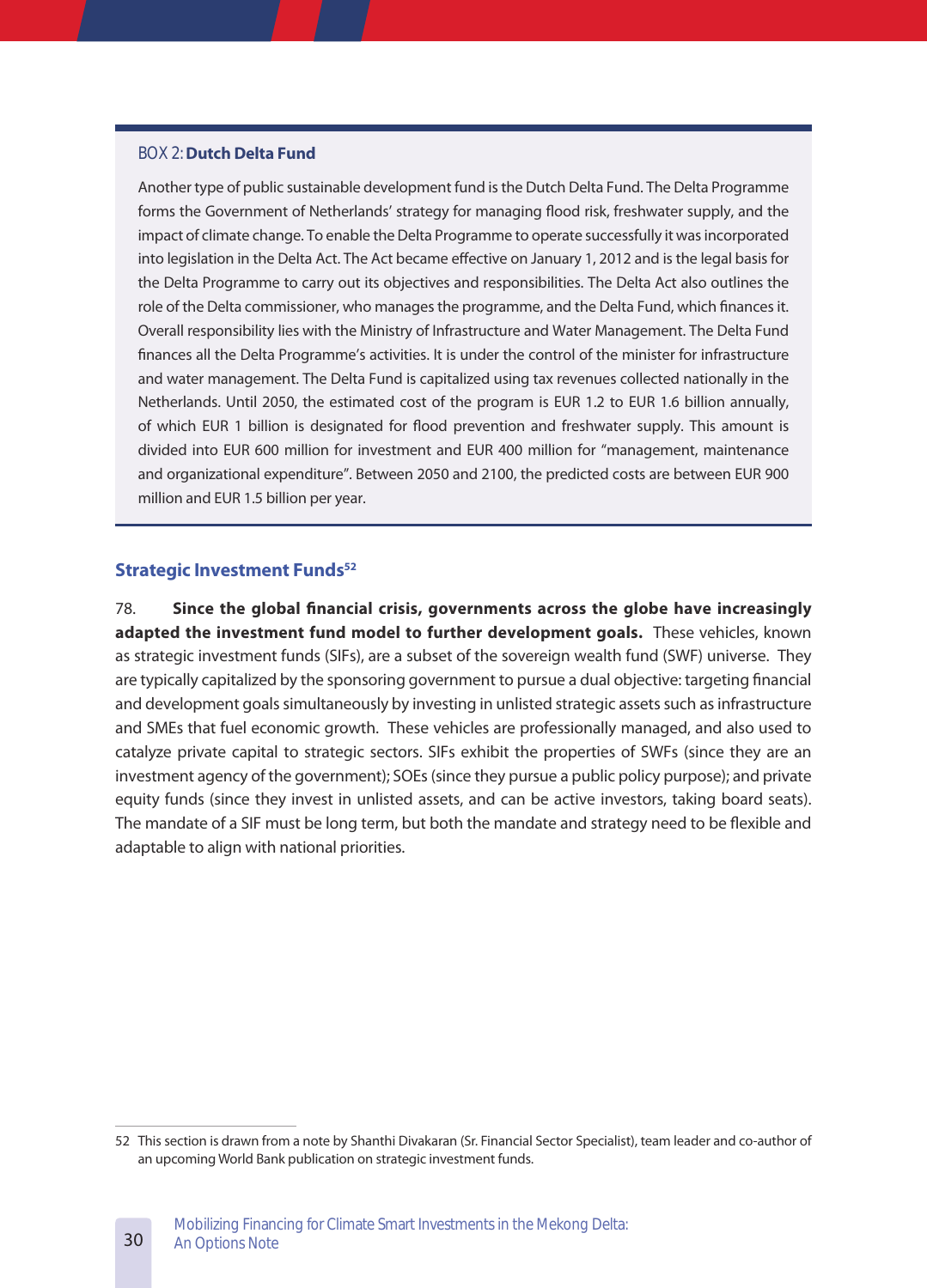|    | <b>Instrument</b>                        | <b>Availability</b><br>of Capital | <b>Pipeline</b><br><b>Origination</b> | <b>Structuring</b><br>& Execution | <b>Risk</b><br><b>Mitigation</b> | <b>Project</b><br><b>Operations</b> | <b>Market</b><br><b>Exit</b> |
|----|------------------------------------------|-----------------------------------|---------------------------------------|-----------------------------------|----------------------------------|-------------------------------------|------------------------------|
| 1. | <b>Green Banks</b>                       | ?                                 | $\sqrt{ }$                            | V                                 | ?                                | ?                                   | V                            |
|    | 2. Private Equity (PE)<br>Investments    | $\sqrt{ }$                        | $\sqrt{ }$                            | V                                 | X                                | X                                   | N                            |
|    | 3. PE Fund of Funds (FoF)<br>Investments | $\sqrt{ }$                        | $\sqrt{ }$                            | V                                 | $\boldsymbol{\mathsf{X}}$        | X                                   | $\sqrt{ }$                   |
| 4. | Direct Investments                       | ?                                 | V                                     | V                                 | $\boldsymbol{\mathsf{X}}$        | ?                                   | $\sqrt{ }$                   |
| 5. | Guarantees                               | ?                                 | $\times$                              | ?                                 | V                                | $\times$                            | $\times$                     |
| 6. | Green Bonds                              | V                                 | X                                     | X                                 | X                                | $\boldsymbol{\mathsf{x}}$           | $\boldsymbol{\mathsf{x}}$    |
|    | 7. Blended Climate Finance               | ?                                 | $\times$                              | X                                 | $\sqrt{ }$                       | $\times$                            | $\sqrt{ }$                   |
| 8. | <b>Other Concessional</b><br>Finance     | ?                                 | ?                                     | N                                 | ?                                | ?                                   | $\boldsymbol{\mathsf{X}}$    |
| 9. | SIFs                                     | N                                 | V                                     |                                   | $\sqrt{ }$                       | ٦I                                  |                              |

#### TABLE 4: **Comparison of SIFs and Other Financing Instruments**

79. **There are over 30 SIFs today set up at the national level, with almost 20 of these emerging after the financial crisis.** They pursue a variety of policy purposes, including economic development through investment in SMEs/infrastructure; attracting co-investment; and diversifying from oil and gas reliance. Several more are underway. For instance, in August 2019, the Financial Times reported that the EU is considering plans for a EUR 100 billion sovereign wealth fund, supported by member states, to finance European "industrial champions" to compete with multinational companies. Similarly, in February 2019, Kenya's government released a draft law to establish a new sovereign wealth fund that would channel petroleum and mineral revenues to savings, budget stabilization and domestic spending and investment.

#### 80. **SIFs bring implicit commercial advantages to the table that make them good partners for the private sector as well as for strategic alliances between governments**

#### BOX 3: **Examples of Global SIFs**

#### **FONSIS (Senegal) (2011)**

- Approx. USD 17 million from state budget + commercial credit line and donor funds;
- Investments to stimulate economic growth and job creation, infrastructure, SMEs.

#### **Ireland Strategic Investment Fund (2014)**

- USD 8 billion, sourced by share of assets from National Pension Reserve Fund;
- Investments to support Irish economy through infrastructure, housing, etc.

#### **Khazanah Nasional (Malaysia) (1993)**

- More than USD 40 billion, sourced by gov't share of privatized national agencies; issues Islamic bonds;
- Investments to promote development of strategic industries and for long-term economic interests.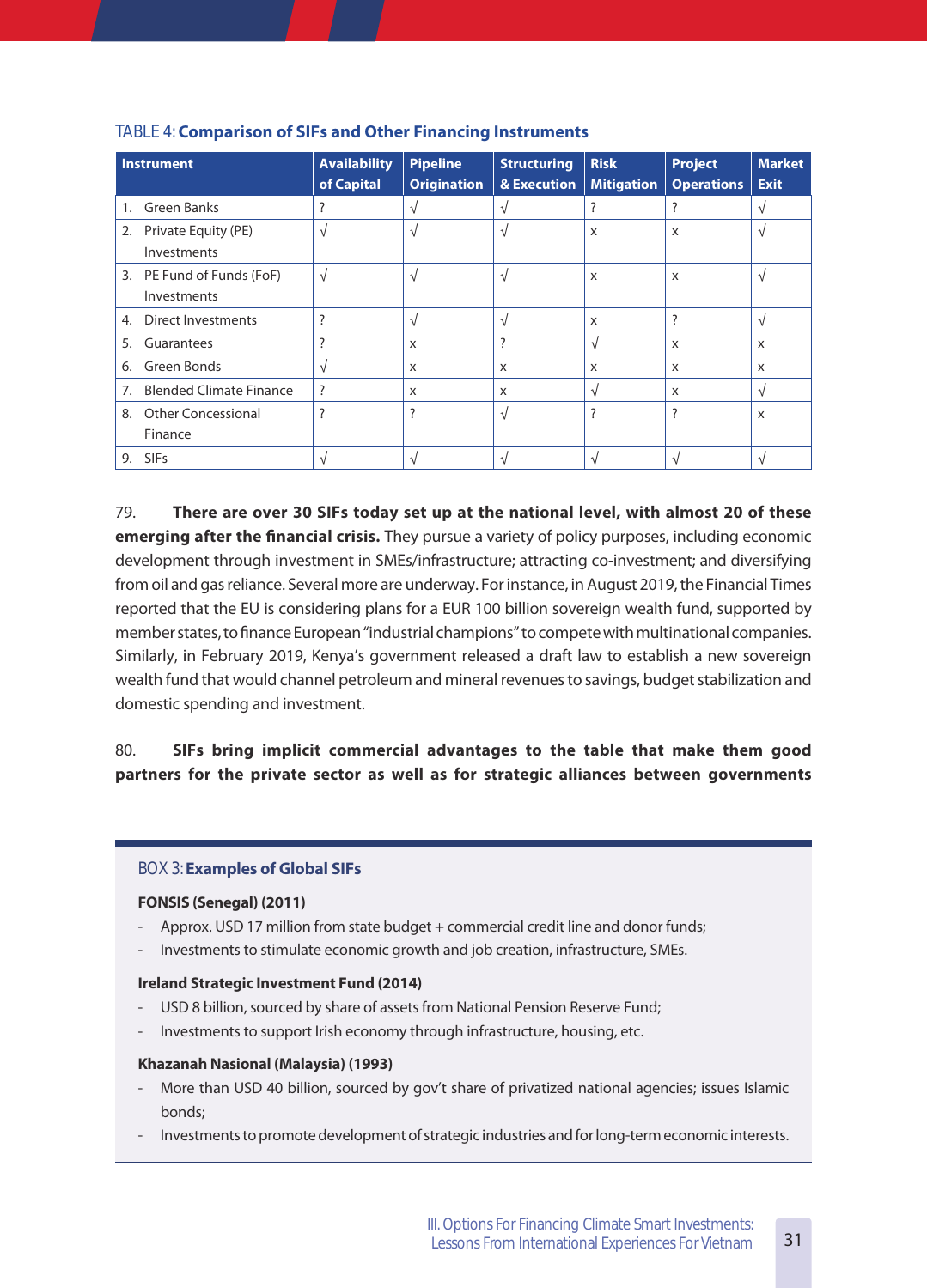and with other sovereign wealth funds. Given their proximity to the government and access to both commercial and government networks, they typically have the local knowledge to manage complexities; the ability to unlock a pipeline of strategic assets; the capacity to mitigate regulatory risk by providing a feedback mechanism to the government; and can therefore reduce the cost of doing business. Such advantages can be useful in securing commercial capital. For example, India's National Investment and Infrastructure Fund (NIIF)53 signed an investment agreement in October 2017 worth USD 1 billion with Abu Dhabi Investment Authority (ADIA) to invest in infrastructure in India.<sup>54</sup> And in September 2018, Singapore's SIF, Temasek, also agreed to invest as much as USD 400 million in NIIF.

81. **SIFs' affiliation with the government also allows them to deploy more patient capital**  to meet strategic challenges or riskier investments in underdeveloped sectors. For example, Ireland's Strategic Investment Fund (ISIF) has an investment horizon that can extend to 25-30 years; and the fund can invest across capital structure, from senior debt to start up equity. Senegal's SIF, FONSIS, acts as project developer or co-developer for greenfield projects. The Green Growth Equity Fund, established by NIIF and DFID, invests in renewable energy, clean transport, water treatment, and waste management.

82. **However, SIFs can also face challenges because they straddle both the commercial**  and public sectors. The central governance challenge of a SIF is that they must simultaneously maximize a policy objective while also maximizing financial returns/ commercial orientation. The risk of pursing such a dual objective is that if policy objectives are prioritized over commercial objectives, the SIF could fund politically motivated projects outside the rigor of the country's budget system. On the other hand, if commercial incentives are overly prioritized, the SIF could risk crowding out private investors. A few principles are therefore important to note:

- a. SIF should support policies that cannot be more efficiently implemented through government budget/ existing institutions (e.g., national development banks/ guarantee facilities);
- b. SIFs should generally not invest in projects justified primarily by social or economic returns alone. Such investments should be funded through regular budget process;
- c. SIF activities should be complementary/ additional to private capital.

83. **SIFs can also be subject to complex authorizing environments.** They could potentially be regulated by the Ministry of Finance (which is the typical owner of the SIF); the agency that oversees SOEs; as well as capital markets regulators and other regulatory bodies (depending on their sector of intervention). This can potentially subject SIFs to conflicting messages (e.g., to pursue the principle of capital preservation vs. the ability to take risk), reduce their competitiveness, or blur their strategic objectives.

84. **Since SIFs are set up in a heterogeneity of contexts with varying legal traditions, they can be set up by multiple legal frameworks and use multiple legal structures (see Annex D)�** Often SIFs are set up by ad hoc law passed by parliament (e.g., ISIF or Nigeria's SWF) and may either not

<sup>53</sup> A SIF set up by the government of India to boost infrastructure financing in the country.

<sup>54</sup> One of the largest sovereign wealth funds (SWFs) in the world.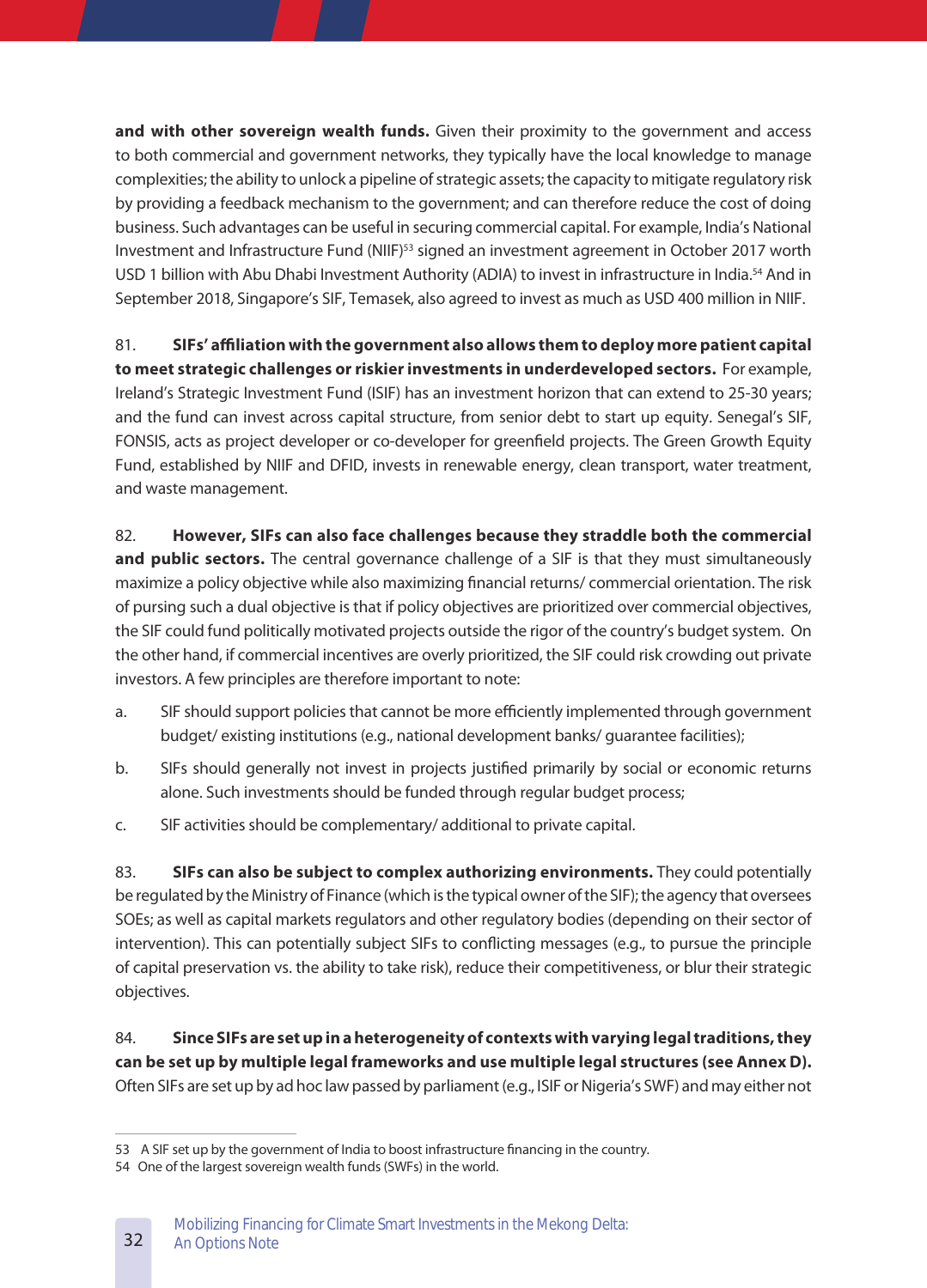have a legal identity or be statutory corporations. But they could equally be set up under a company (e.g., Senegal's FONSIS) and use trusts or even limited partnerships as legal structures. An evolution in the SIF model is exhibited by India's NIIF, which was set up under India's Alternative Investment Fund regulation and is therefore subject to supervision by the capital markets regulator. See Annex D for examples of these SIFs.

85. **SIF governance ideally focuses on government representation at the ownership**  level and increasingly private sector representation at the board and management levels. The board of the SIF should be independent from political influence/cycles, but accountable to the government and other investors, as well as committed to the double bottom line. Government should typically not be represented, particularly at the investment committee level of the SIF, since this could risk the perception of politically motivated investments. Ideally the CEO should have the discretion to select and hire his/her team.

86. **An example of a SIF which a focus on green investments is sometimes referred to**  as a strategic green investment fund (SGIF).<sup>55</sup> Like other SIFs, it is a special purpose investment fund, often with private equity or venture capital strategy. It can also be fully or partly capitalized by a government or several governments. It focuses on double bottom line returns, and focuses on long-term capital, primarily equity. The positive aspects of a SGIF is that the government can set the strategic direction. At the same time, the fund is professionally managed. Also, the fund can leverage private capital at multiple levels (fund and project level). However, governance of a SGIF can be a challenge. (See Annex D for a proposed structure for a SGIF in China).

#### **Relevance for Mekong Delta**

87. **The VEPF was established under the Prime Minister's Decision** No. 82/2002/QD-TTg of June 26, 2002 and is organized and operated under Decision No. 78/2014/QD-TTg dated December 26, 2014 of the Prime Minister (hereinafter referred to as Decision 78/2014/QD-TTg). The VEPF is the National Environment Protection Fund, a state financial institution under the Ministry of Natural Resources and Environment (MONRE). It has legal status, charter capital, its own stamp and balance sheet, and may open accounts at the State Treasury and credit institutions lawfully operating in Vietnam in accordance with the provisions of law. The function of the fund is to lend capital with preferential interest rates, grants, and interest rate support for loans on environmental protection and climate change response. Until June 30, 2019 the Fund has been granted operating capital from multiple sources, amounting to VND 1,661.45 billion. They have used VND 1,132.53 billion as of June 2019.

88. **A potentially feasible change to the VEPF may be to convert it to a public sustainable development/ climate funding facility to bring together different sources of public financing targeted for the Mekong Delta.** This could be an effective approach for coordinating financing for transformational climate resilient investments in the Integrated Regional Master Plan for the Mekong Delta and, if needed, similar investments in the MKD province's provincial master plans. Compliance with the current Budget Law, however, would require that such a facility be managed by an entity with budget authority (i.e., ministries or provinces). As the type of climate resilience-oriented

<sup>55</sup> This section draws on work led by FCI colleagues on strategic green investment funds for China.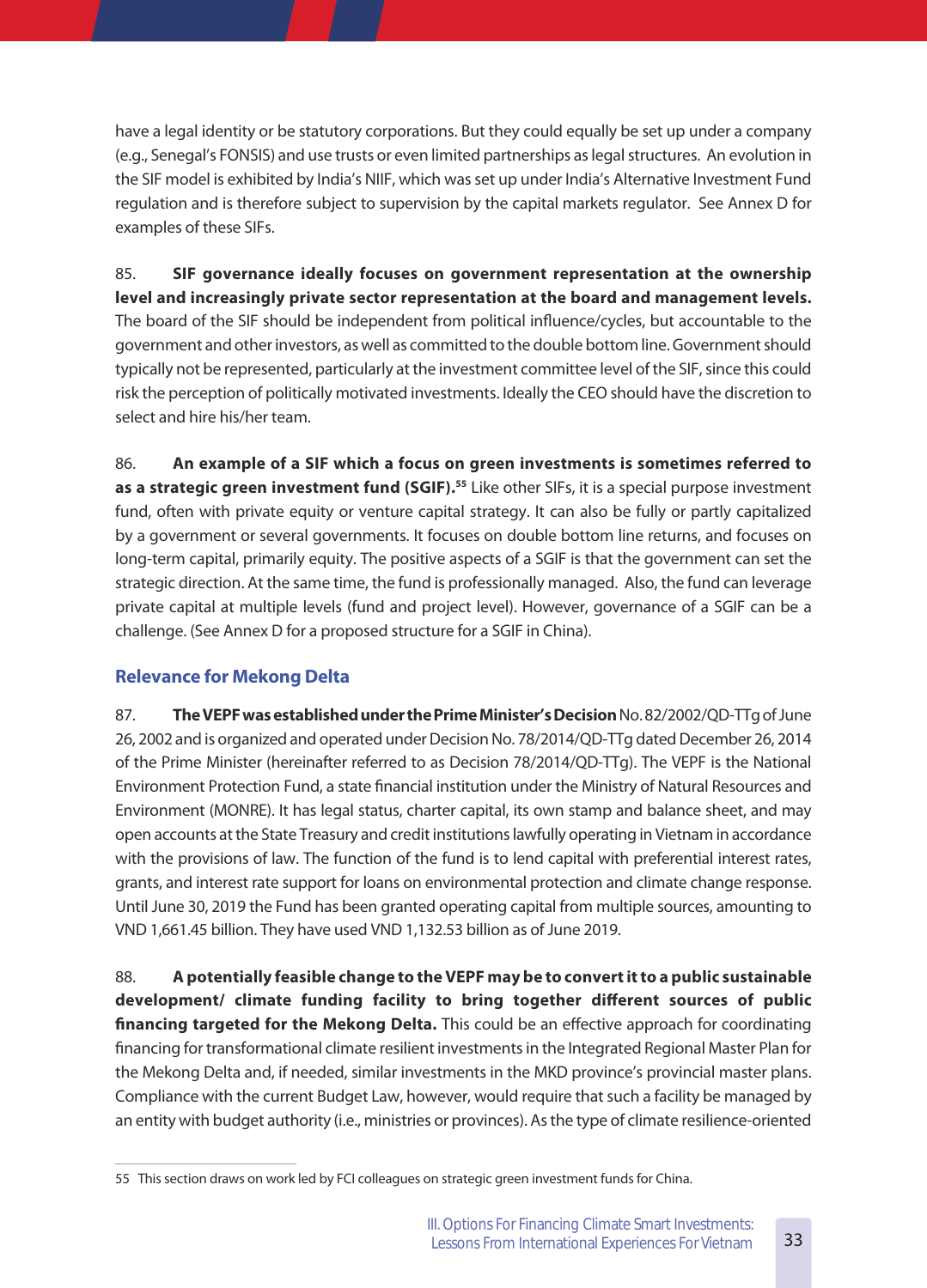investments requiring financing in the MKD span multiple sectors and different administrative units, effective management of such a facility would require oversight by a multi-stakeholder entity. An entity that could potentially play this role in Vietnam is the Regional Coordination Council (RCC), <sup>56</sup> once established.

89. **In compliance with the Law on Governmental Organization and the Law on Public Investment, there are a couple of feasible options to grant the RCC oversight over the**  sustainable development and climate resilience funding facility. The first is by declaring a special mechanism ("Cơ chế đặc thù"); the National Assembly Standing Committee would promulgate and assign the Government to implement a pilot regulation on the RCC. As a special mechanism, the RCC would be authorized to make regional investment decisions that are interprovincial and climate resilient and approve budget proposals for such investments from the financing facility. Another option would be for the RCC to be given the mandate of recommending allocations of the funds in the facility to the budget authority overseeing the facility. In both arrangements, the RCC would use a set of criteria<sup>57</sup> for prioritizing the investments and ensuring the selected investments are aligned with the Mekong Delta Regional Master Plan and climate smart.

#### 90. **The sources of financing for such a facility could include:**

- a. International financial institutions (IFI) loans: Loans from the World Bank (IBRD), Asian Development Bank (ADB), and bilateral donors such as the Japan International Cooperation Agency (JICA) can be channeled through MOF to support the Fund. The IBRD loan for instance can be structured as a credit line or a financial intermediary loan. The facility authority could on-lend the funds to eligible projects that are financially viable and can repay the loan with an on-lending fee to MOF;
- b. Donor grants: These could be from the public sector and be offered in the form of grants at the project or the program level to address a specific barrier or to reduce overall cost. Grants can be used to close funding gaps, especially for non-revenue-generating projects. Grants can also be used to buy down the principal and/or interest of non-concessional loans from IFIs (IBRD, ADB, etc.) to lower the overall financing cost for specific projects. The grants could be from the Global Environment Facility, Green Climate Fund, or UK Prosperity Fund, especially for nonrevenue-generating projects;
- c. Local budgets of provinces involved; and
- d. Budget from central budget.

<sup>56</sup> The Ministry of Planning and Investment (MPI) has proposed for the Prime Minister's decision the creation of an institution called the Regional Coordination Council (RCC) for the Mekong Delta. The RCC's main responsibility will be to support the development and implementation of interprovincial activities that promote climate smart and sustainable economic transformation of the region. The RCC will include representation from all provinces and key sectors, and will base its recommendations on evidence and critical data and information.

<sup>57</sup> The criteria used by the RCC could be the climate smart investment selection criteria for the Mekong Delta that MONRE is developing as part of their tasks under Resolution 120 and the regional linkage investment selection criteria for the Mekong Delta that MPI developed under Decision 593 (and is subjected to be revised for the new socio-economic development period). The criteria could also include a measure on alignment with the Mekong Delta Regional Master Plan, augmenting the likelihood that the financed regional investments are both climate smart and contribute to economic transformation.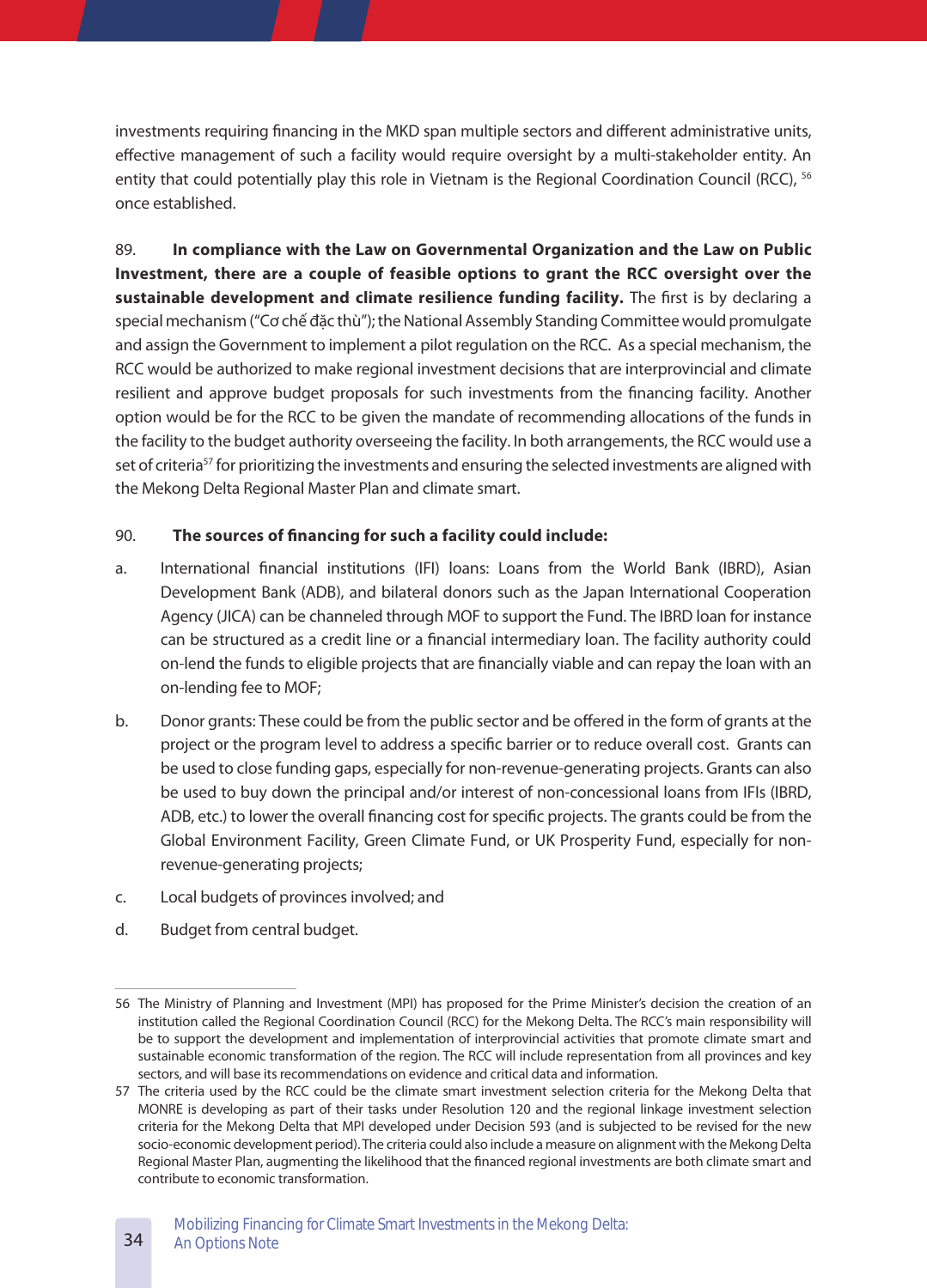#### 91. **There are several benefits to a public sustainable development/ climate funding**  facility in Vietnam. These include:

- Act as a one-stop-shop for international and domestic sustainable finance, climate finance, environmental finance;
- Channel domestic investments towards sustainable activities by mainstreaming climate change in development planning and investment programming (e.g., climate risk screening, climate finance tracking, GHG accounting, etc.);
- Leverage multilateral and bilateral climate financing;
- Leverage RBCF through carbon markets if the portfolio of investments includes mitigation investments;
- The facility could also leverage capital markets financing through issuance of sovereign green bonds.

92. **To modify the VEPF to internalize on the objectives of the MDF and be structured**  as a SGIF would require several significant changes.<sup>58</sup> GoV would need to first conduct robust analysis to develop the concept. The government should ideally conduct a preliminary analysis that considers the desired objectives and identifies the other relevant policy instruments which aim to achieve the same objectives, and review the desired role, mandate and objectives of the fund. The analysis should also consider the market failure the fund will address and the investor landscape in which it will operate. After this preliminary analysis, a feasibility study can be conducted to clarify the fund's key policy features; refine the mandate; outline the design of the fund's operational features; and the most effective governance and legal arrangements. Rushing the process towards establishing the fund (e.g., driven by political/electoral considerations) could hamper the functionality and sustainability of the fund.

93. **There are several positive elements to upgrading the VEPF to a public financing**  facility. For example, the VEPF could leverage, as the focal point for the Global Environmental Facility (GEF), financing available through GEF to meet international climate conventions and agreements covering the incremental costs for measures that deliver on climate resilience in the MKD. Furthermore, the VEPF already collects and manages the fees for certified greenhouse gas emissions reduction (CERs) for CDM projects implemented in Vietnam. Moving forward, VEPF could leverage the next generation of climate markets under Article 6 of the Paris Agreement.<sup>59</sup> In general, readiness conditions for becoming a financing facility are easier to meet, however financial sustainability will require a mindset shift in the operation of the VEPF. The challenge with a public sustainable development and climate resilience financing facility includes the low long-term certainty of public finance provisions due to scarcity of public funds. There also is a risk of crowding out private spending, if there is no detailed analysis on how the public expenditure addresses market failure.

<sup>58</sup> See Annex E for information on elements of MONRE's proposal for modification of the VEPF.

<sup>59</sup> The rules and guidance for Article 6 of the Paris Agreement remain unclear, which could create uncertainty for accessing RBCF through post-2020 carbon markets.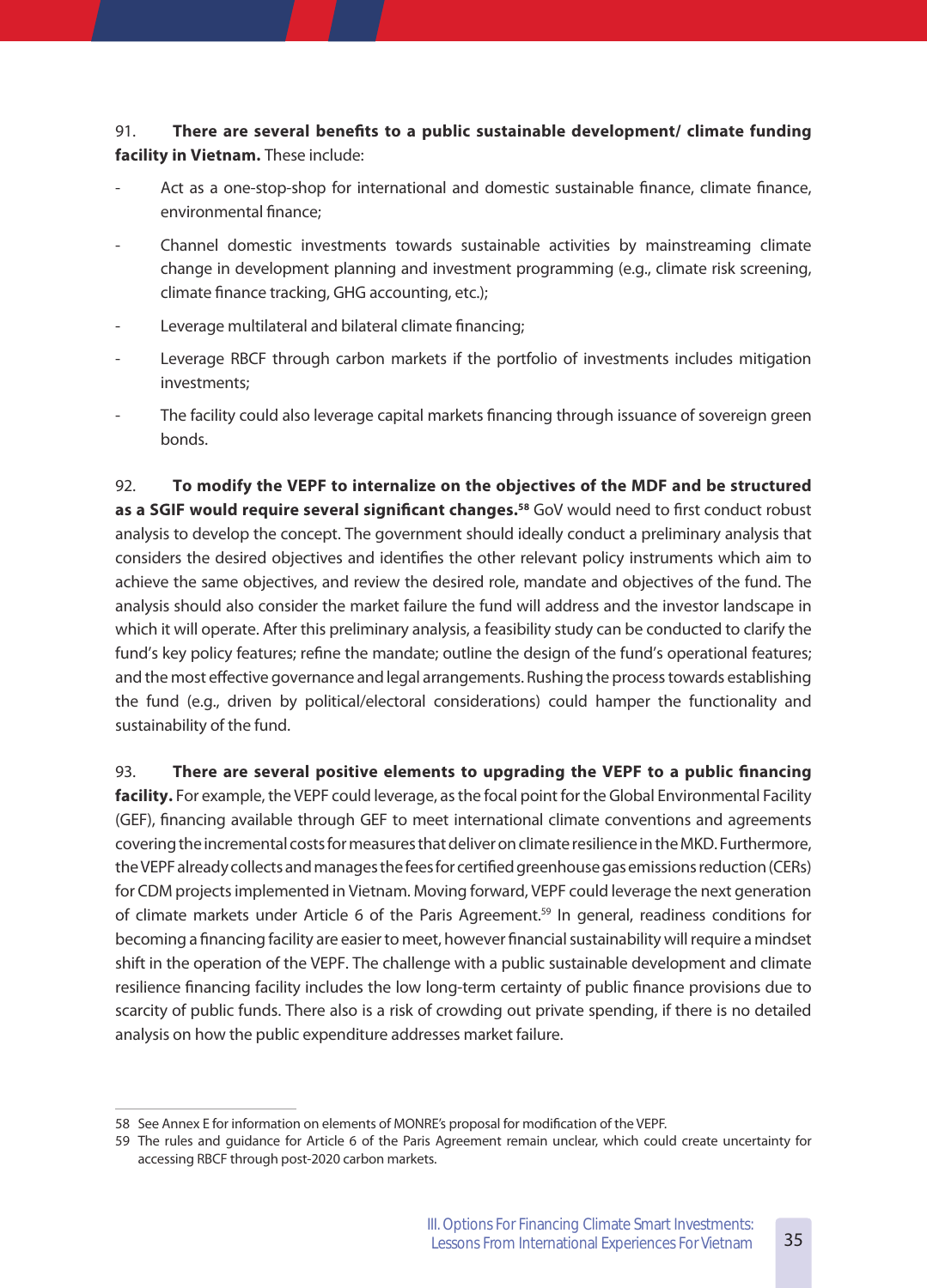94. **A sustainable development and climate resilience financing facility, while an effective way to enhance efficiencies in investments, will require the highest level of commitment from Vietnam's National Assembly and Government through the approval of a special mechanism�** Effective use of these public funds to also leverage other non-state sources of financing could help address some of the challenges posed by insufficient funding. A key element of the effective operation of the facility will be the overall governance structure, the criteria for project selection, and the monitoring, evaluation and reporting mechanism.

95. **The pathway to creating a sovereign owned SGIF hinges on the strategic objective that the government articulates, and the commercial orientation of the proposed fund�** The double bottom line mandate of the SIF – that is, the simultaneous objective to seek both financial and development returns – is its distinguishing characteristic. Therefore, the government must first clarify its intention in setting up the fund and assess whether a commercial orientation is indeed both viable and desired. Based on a clear intention and the findings of the assessment, the structure of the fund can be determined. The structure should allow for a commercial orientation and robust governance structure (details in Annex D). In addition, for a well-functioning SGIF, the government must commit to a governance structure that ensures that the SGIF board is independent from political influence/cycles, but accountable to the government and other investors, as well as committed to the double bottom line. This often means, as mentioned earlier, that the government should not be represented, particularly at the investment committee level of the SGIF, and there should be no interference in staff recruitment.

96. **A potential structure for a such a fund is presented in Figure 1.** Projects financed by the fund could include both revenue-generating and non-revenue-generating public goods projects and the resource mobilization strategy could dictate the use of suitable financial instruments based on targeted project types.



#### FIGURE 1: **Structure for a Fund Focused on the Climate Resilient and Interprovincial Investments for MKD**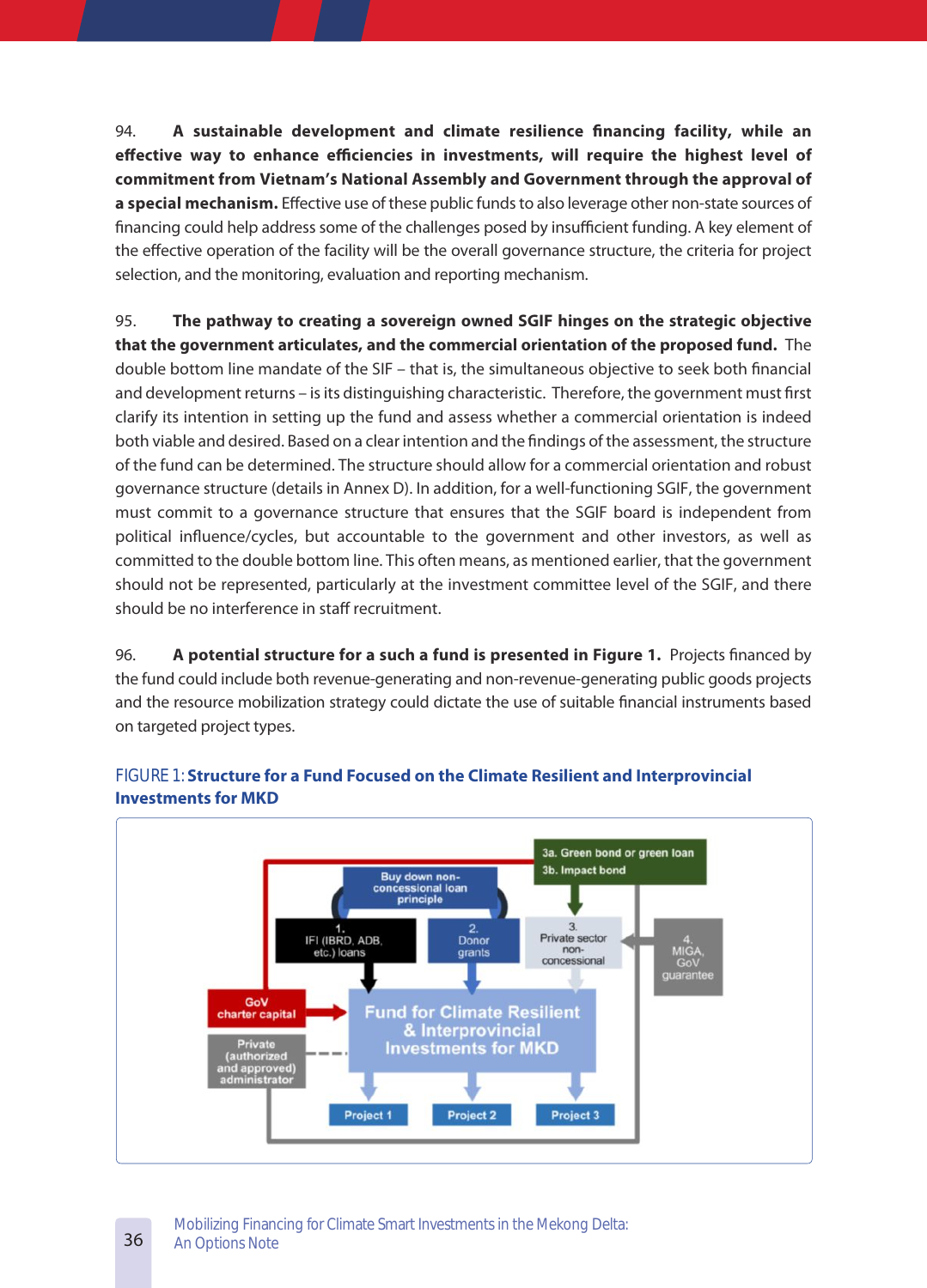#### 97. **The sources of financing for such a Fund could include:**

- a. Donor grants for climate finance, same as those listed above;
- b. Project equity: Equity offers long-term capital, and may offer an opportunity to leverage investors' expertise, in addition to financing. Climate finance in the form of early stage equity investment may be raised from venture capital funds focused on impact investments, or private equity funds. Public sector sources such as the Green Climate Fund also make equity investments;
- c. Debt: Project debt may be low-cost or market-rate, depending on the type of project and source of financing. For example, debt financing from public sector sources may include some element of "concessionality". Debt may also be raised on various terms (e.g., senior or subordinated debt, or mezzanine financing). Debt may be raised directly from financial institutions; for example, through loans. It may also be raised from institutional investors; for example, through green bonds or other type of impact bonds;
- d. IFI loans: IFI loans from IBRD, ADB, and bilateral donors such as JICA can be channeled through MOF to support the Fund. The IBRD loan for instance can be structured as a credit line or a financial intermediary loan. The fund would then on-lend the financing to eligible projects that are financially viable and can repay the loan with an on-lending fee to MOF;
- e. Risk mitigation instruments: Risk mitigation instruments are off-balance sheet financing instruments that strengthen the project to enable it to raise financing from other sources. For example, a partial loss guarantee could offer to cover a part of the debt repayments for a project, thereby increasing the availability or reducing the cost of commercial finance;
- f. Private sector financing: Includes conventional loans, guarantees and bonds, and green loans and bonds. The Fund may have to establish a track record of project revenues before it can access private sector financing. Guarantees from the Multilateral Investment Guarantee Agency (MIGA), Green Climate Fund, or the GoV can be used to credit enhance the loan or bond in order to catalyze the participation of the private sector. The private-side funding could include: institutional investors, National Security Fund Council, securities companies, private equity/ venture capital funds, sovereign investment funds, corporates, entrepreneurs, or high networth individuals as per GoV laws. Investors are already participating in green growth-oriented funds in regions with a high share of private economy. The key drivers for their participation are the commercial viability of the investments, diversification of sectors and geographies, and sound governance and robust decision-making processes; and
- g. MIGA coverage: MIGA's non-honoring of financial obligations (NHFO) coverage could provide credit enhancement in cross-border transactions involving sovereign and sub-sovereign entities, as well as state-owned enterprises. The primary beneficiaries that can benefit from this coverage are commercial lenders that provide loans to these public sector entities for infrastructure and other productive investments. A GoV transaction does not need credit enhancement. Cross-border loans or bond transactions from the proposed Fund could benefit from MIGA NHFO coverage.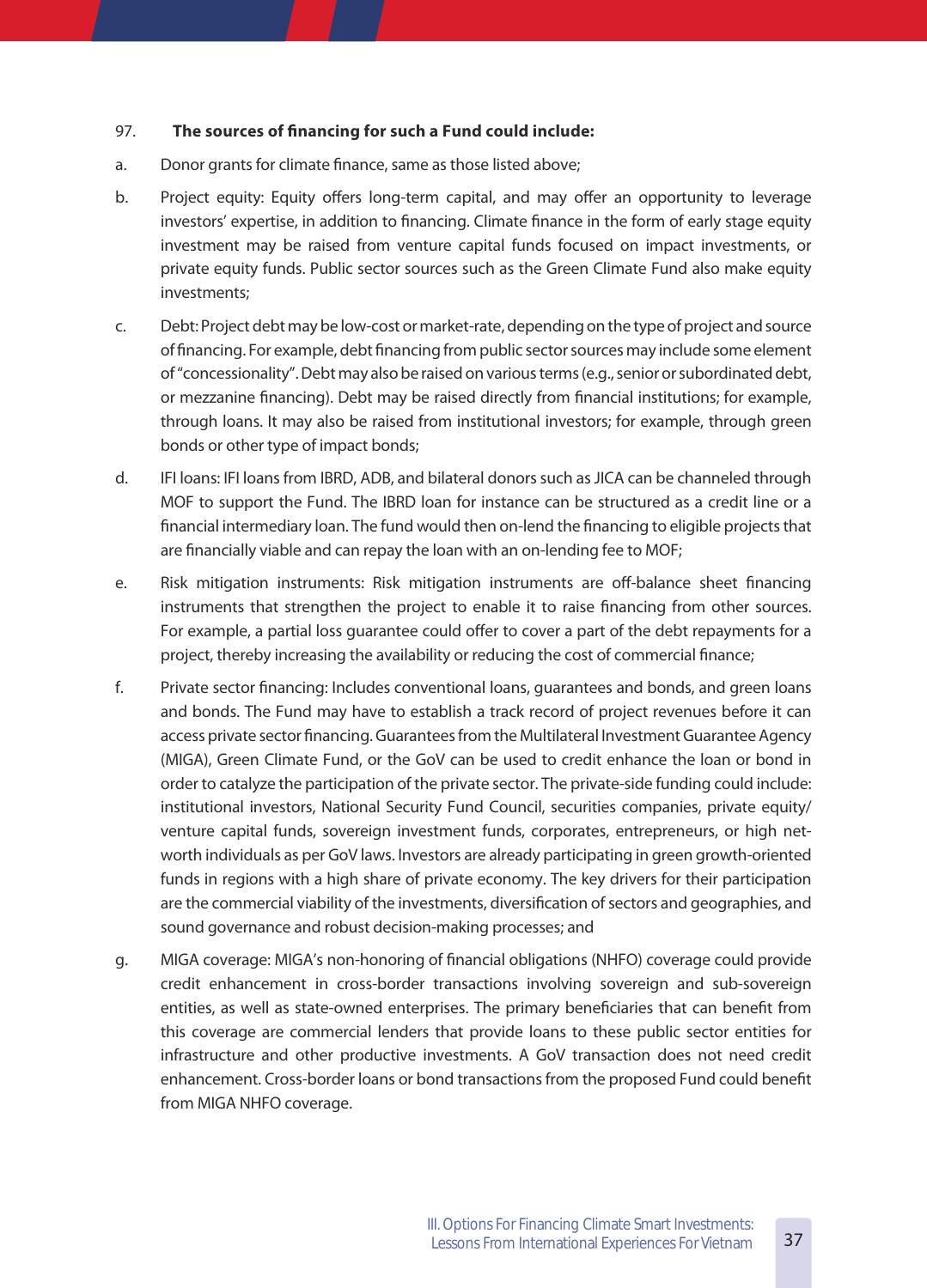98. **There are several benefits to considering a SGIF, including: the potential to leverage large amounts of private sector investments, including many institutional investors,**  particularly for financially profitable projects. It also brings commercial advantages that enable strategic alliances with the private sector. However, establishing a SGIF is complex both in terms of ensuring it is based on suitable upstream analytics, has the right governance structure and transparent functioning. It also can be difficult to mobilize investments for non-revenue-generating projects, which including certain types of climate resilience and adaptation projects. Meeting the readiness conditions (policy, institution, financing) for a SGIF will require more time and effort, assuming there is political commitment, to meet.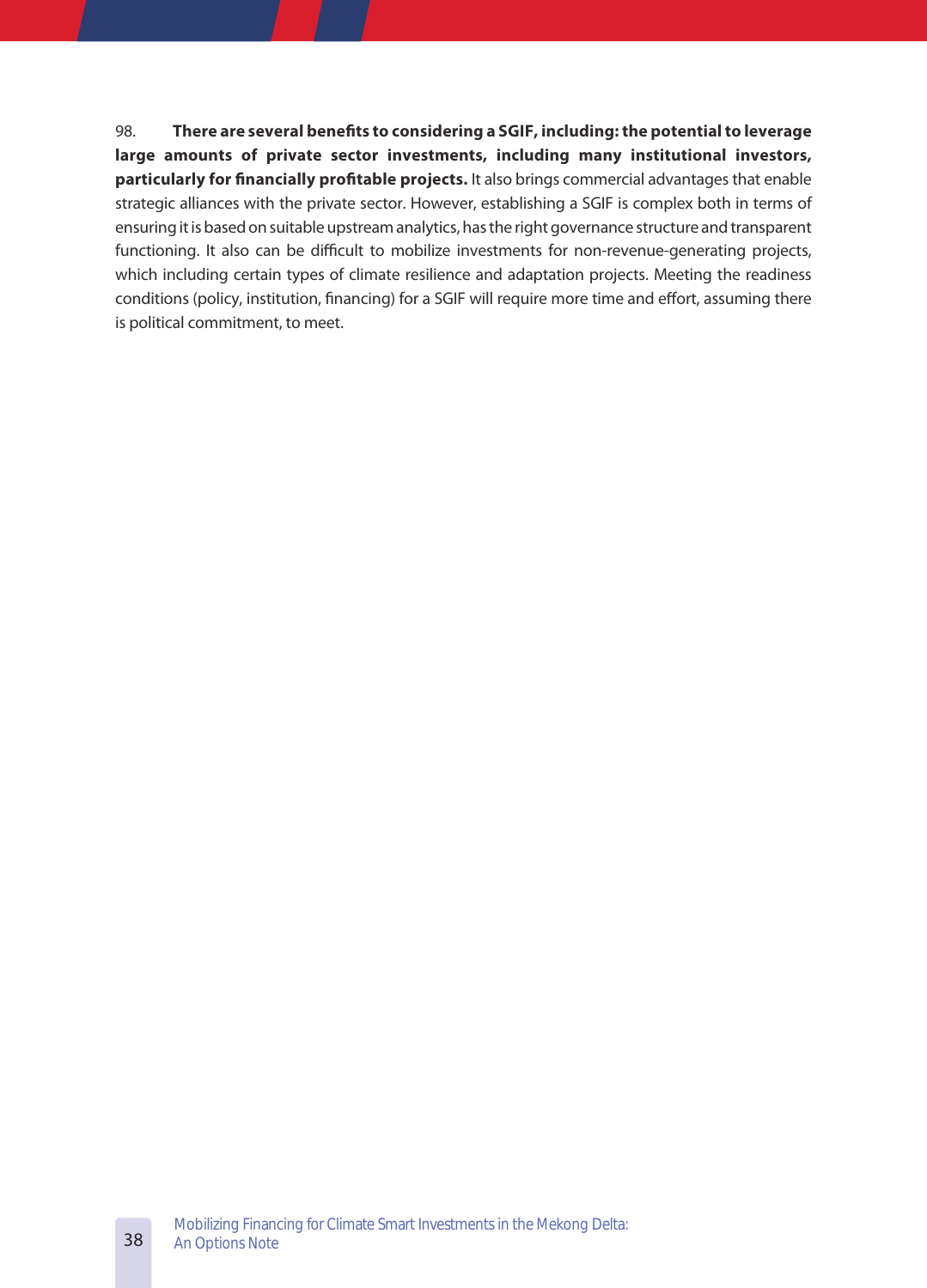# **Conclusion IV**

99. **High level commitments to the Mekong Delta have enabled some significant advancements in the implementation of Resolution 120�** MPI has been leading the drafting of the Integrated Regional Master Plan for the Mekong Delta and has developed proposals for improving the existing regional coordination mechanisms. MARD leadership has made progress in developing the strategy and orientations for master planning of agricultural development for the entire Mekong Delta, covering issues of crop diversification. They have also advanced the thinking on modernizing irrigation in the region and preventing natural disasters. Similarly, MONRE has been leading the establishment of an interdisciplinary database on the Mekong Delta for sustainable development and adaptation to climate change. MONRE is also working on updating the climate scenarios for the MKD to put in place a common understanding of the climate threats to the region. These efforts need to be complemented by the GoV commitment to operationalize suitable instruments to mobilize financing for climate smart investments in the MKD.

100. **The future financing needs for climate smart economic transformation can be indicatively estimated using various sources of available information.** It is expected that between 2021-2030 the Mekong Delta could require, at a minimum, between USD 4.7 billion and USD 6.7 billion of financing for climate smart investments. Depending on the definition used for climate smart and the infrastructure investments included, the amount could be significantly higher. Mobilizing such volumes of financing will require making available financing for investments more climate smart and securing additional funds for the prioritized investments, especially from non-state financing sources.

101. **The Government's commitment to mobilizing dedicated financing for climate smart investments in the MKD and willingness to make the needed mindset shifts should inform**  its selection of the suitable suite of instruments it could deploy. Table 5, below, presents the possible instruments that could be used for financing of prioritized climate smart interprovincial investments in the Mekong Delta. It also provides information on the likelihood of being to operationalize each of the proposed instruments in the short, medium and long term. Depending on the instrument (or combination of options) the Government selects, a more elaborate roadmap would need to be developed, and there are resources and expertise that can be mobilized to assist the government in such an endeavor.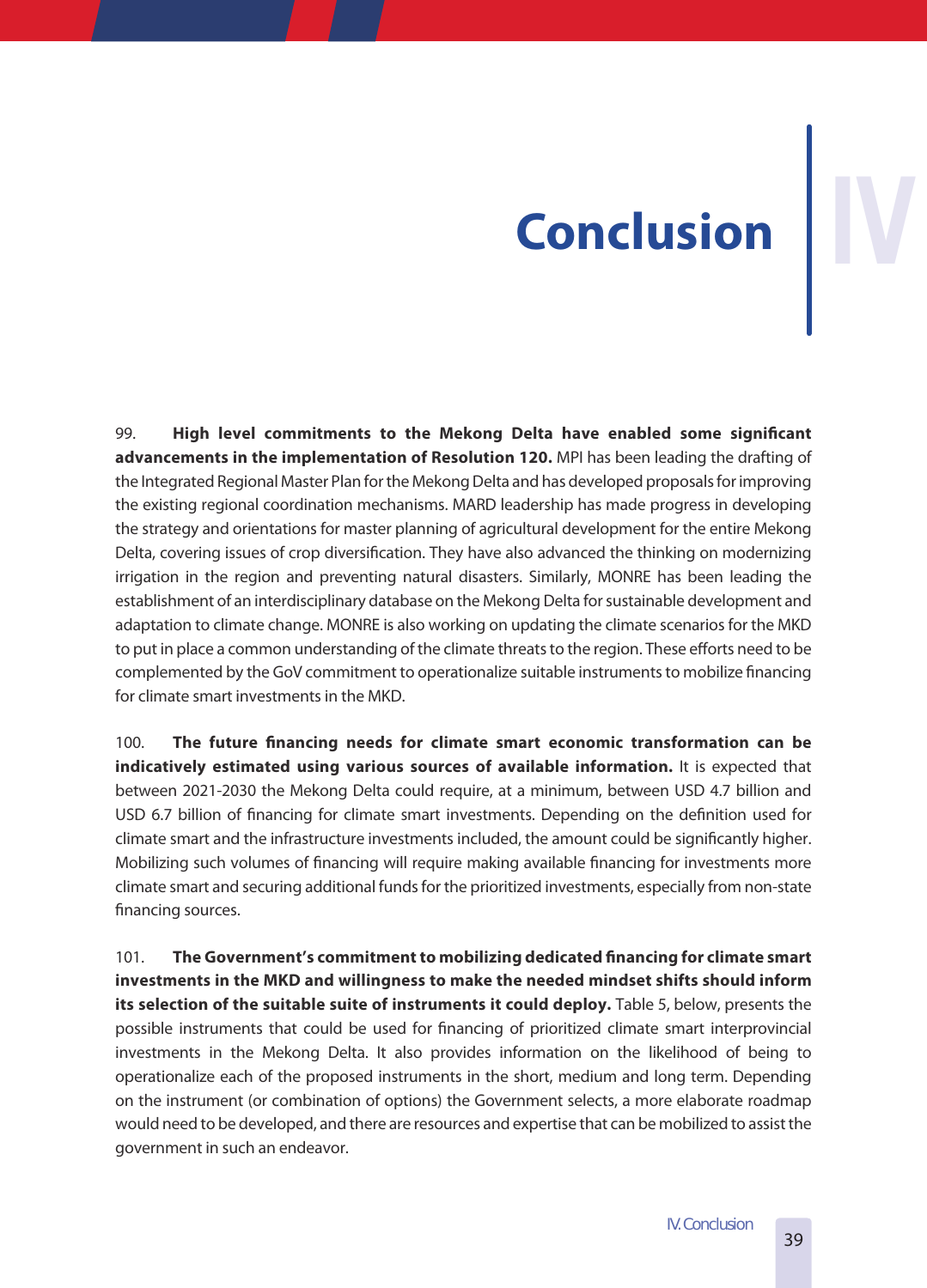102. **Independent of the instruments selected, Vietnam, as has been done in other countries,**  will need to commit to a paradigm shift in how business is conducted going forward. To achieve results, such as climate smart economic transformation in the MKD, the Government will need to address key issues that inform design of financing instruments, choice of financing instruments, and the structure, institutions and regulations that influence the effectiveness of these financing instruments. It will also be imperative to improve government's financial management of their investment projects going forward in order to attract private capital in the future.

|                                       |                                 |                                                                                             |                                     | $\sqrt{ABLE}$ 5: Summary of Options for Mobilizing Financing for the MKD                                                                                                                                                                                                                   |                                                                                                                                                                                                                                                                                                                           |
|---------------------------------------|---------------------------------|---------------------------------------------------------------------------------------------|-------------------------------------|--------------------------------------------------------------------------------------------------------------------------------------------------------------------------------------------------------------------------------------------------------------------------------------------|---------------------------------------------------------------------------------------------------------------------------------------------------------------------------------------------------------------------------------------------------------------------------------------------------------------------------|
| Instrument                            |                                 | Feasibility of operationalizing the proposed<br>instrument for climate smart investments in |                                     | the instrument is to be<br>Key actions by Gov't if                                                                                                                                                                                                                                         | instrument could incentivize<br>Key areas for which the                                                                                                                                                                                                                                                                   |
|                                       | Mek                             | ong Delta in the short to long term /1                                                      |                                     | <b>operationalized</b> /2                                                                                                                                                                                                                                                                  | use of existing financing or                                                                                                                                                                                                                                                                                              |
|                                       | Short Term<br>years)<br>$(0-2)$ | <b>Medium Term</b><br>$(3-5$ years)                                                         | $(5-10 \text{ years})$<br>Long Term |                                                                                                                                                                                                                                                                                            | mobilize funds /2,3                                                                                                                                                                                                                                                                                                       |
| Results-based<br>Financing<br>Climate | Low                             | Medium                                                                                      | High                                | and conduct baseline analysis for<br>Expand the use of RBCFs beyond<br>Develop MRV system (including<br>data and information needed),<br>monitoring the climate smart<br>action, and processing of the<br>Determine feasibility of<br>forest sector<br>emissions<br>payment                | Nature-based infrastructure for<br>river and coastal erosion<br>Energy infrastructure<br>(renewable energy)                                                                                                                                                                                                               |
| Fiscal Transfers<br>Ecological        | Low                             | High (for pilot)                                                                            | High                                | Determine baseline and measure<br>Introduce measurable indices for<br>Conduct a feasibility study to<br>amend the fiscal code<br>the ecological service<br>progress                                                                                                                        | Nature-based infrastructure for<br>river and coastal erosion<br>Floodwater retention<br>infrastructure                                                                                                                                                                                                                    |
| Carbon Pricing                        | Low                             | $\overline{\mathsf{S}}$                                                                     | Medium                              | earmarking carbon tax revenue for<br>includes conducting the analysis<br>financial) of carbon pricing and<br>selecting suitable carbon price<br>on impact (distributional and<br>between carbon tax or ETS<br>Complete analysis to select<br>Reform tax code to allow<br>specific purposes | Flood protection infrastructure<br>Nature-based river and coastal<br>unless earmarked for specific<br>be focused on climate smart<br>All areas needing financing<br>areas. If earmarked, could<br>Freshwater retention<br>Renewable energy<br>investments such as:<br>erosion control<br>infrastructure<br>infrastructure |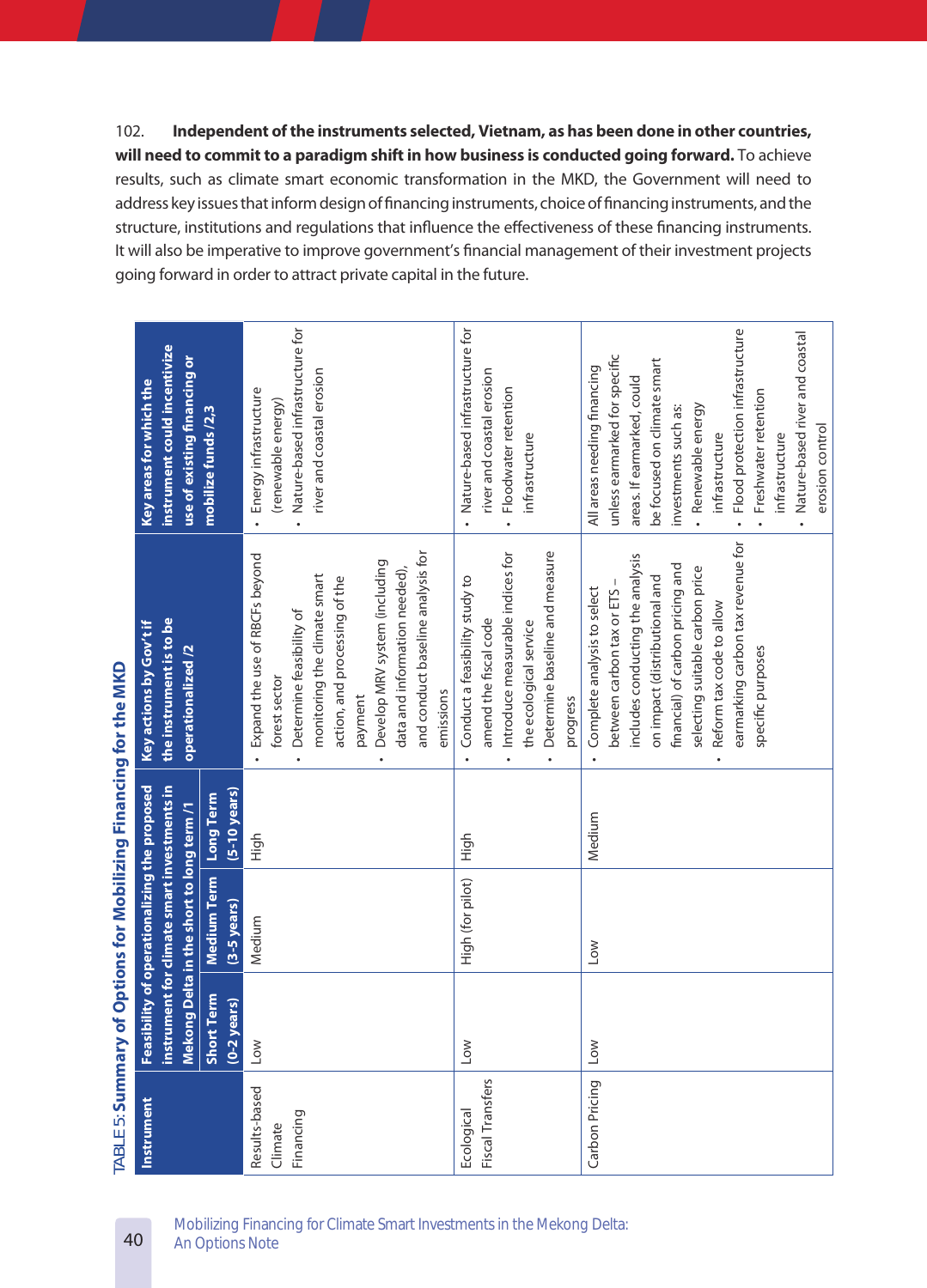|                                                                                                 |                                                    |                                                        |                                                   | ("Well" of Summary Summary of Alberta Political Summary of the Microsoft Control ("Discussion")                                                                                                                                                                                                                                                                                                                                                                                                                                                                                                                                                                     |                                                                                                                                                                                                                                 |
|-------------------------------------------------------------------------------------------------|----------------------------------------------------|--------------------------------------------------------|---------------------------------------------------|---------------------------------------------------------------------------------------------------------------------------------------------------------------------------------------------------------------------------------------------------------------------------------------------------------------------------------------------------------------------------------------------------------------------------------------------------------------------------------------------------------------------------------------------------------------------------------------------------------------------------------------------------------------------|---------------------------------------------------------------------------------------------------------------------------------------------------------------------------------------------------------------------------------|
| Instrument                                                                                      |                                                    | Feasibility of operationalizing t                      | he proposed                                       | Key actions by Gov't if the instrument is to be                                                                                                                                                                                                                                                                                                                                                                                                                                                                                                                                                                                                                     | Key areas for which the instrument                                                                                                                                                                                              |
|                                                                                                 |                                                    | instrument for climate smart investments in            |                                                   | <b>operationalized</b> /2                                                                                                                                                                                                                                                                                                                                                                                                                                                                                                                                                                                                                                           | could incentivize use of existing                                                                                                                                                                                               |
|                                                                                                 |                                                    | Mekong Delta in the short to long term /1              |                                                   |                                                                                                                                                                                                                                                                                                                                                                                                                                                                                                                                                                                                                                                                     | financing or mobilize funds /2,3                                                                                                                                                                                                |
|                                                                                                 | Short Term<br>$(0-2 \text{ years})$                | <b>Medium Term</b><br>$(3-5 \text{ years})$            | $(5-10 \text{ years})$<br>Long Term               |                                                                                                                                                                                                                                                                                                                                                                                                                                                                                                                                                                                                                                                                     |                                                                                                                                                                                                                                 |
| (e.g., guarantees,<br>Instruments for<br>Reducing Risks<br>sharing facility)<br>insurance, risk | Low                                                | Low                                                    | Medium                                            | For insurance - need to ensure good understanding<br>targeting, design of right insurance product for the<br>sovereign fund would be needed. For both need<br>of risk in the sectors of concern. Have improved<br>sovereign guarantee/ partial guarantee, a non-<br>to do analysis to design the fund to ensure its<br>For a sovereign guarantee, work with MOF to<br>sustainability - for example limit exposure to<br>Assessment of key risk constraints to private<br>financing (both domestic and foreign direct<br>establish a credit guarantee fund. For non-<br>investment [FDI]) in the sectors of interest<br>concentrated risks<br>$\bullet$<br>$\bullet$ | Infrastructure for agricultural<br>Value added infrastructure<br>Energy infrastructure<br>Port upgrades<br>restructuring                                                                                                        |
| and Green Loans<br>Green Banking                                                                | on a voluntary<br>(established<br>Medium<br>basis) | issuance of SBV<br>regulations)<br>(based on<br>Medium | issuance of SBV<br>High (based on<br>regulations) | specific regulations for commercial banks on green<br>important to address the current challenges in the<br>Leverage the sustainability-linked loan or bond<br>Assess demand for green financing and ensure<br>there is not unnecessary competition between<br>existing commercial banks to meet SBV issue-<br>Determine capacity building required within<br>While specific actions are listed below, it is also<br>structure to scale up financing for MKD.<br>green financing and regular financing<br>target group identified<br>overall banking sector<br>financing<br>$\ddot{\phantom{0}}$                                                                    | infrastructure (e.g., inland waterways)<br>Energy infrastructure (focused on<br>Infrastructure for agricultural<br>Transport and connectivity<br>Value chain infrastructure<br>Renewable energy<br>restructuring<br>efficiency) |

 $TAR \models F$  Summary of Options for Mobilizing Financing for the MKD (Cont.) TABLE 5: **Summary of Options for Mobilizing Financing for the MKD (Cont�)**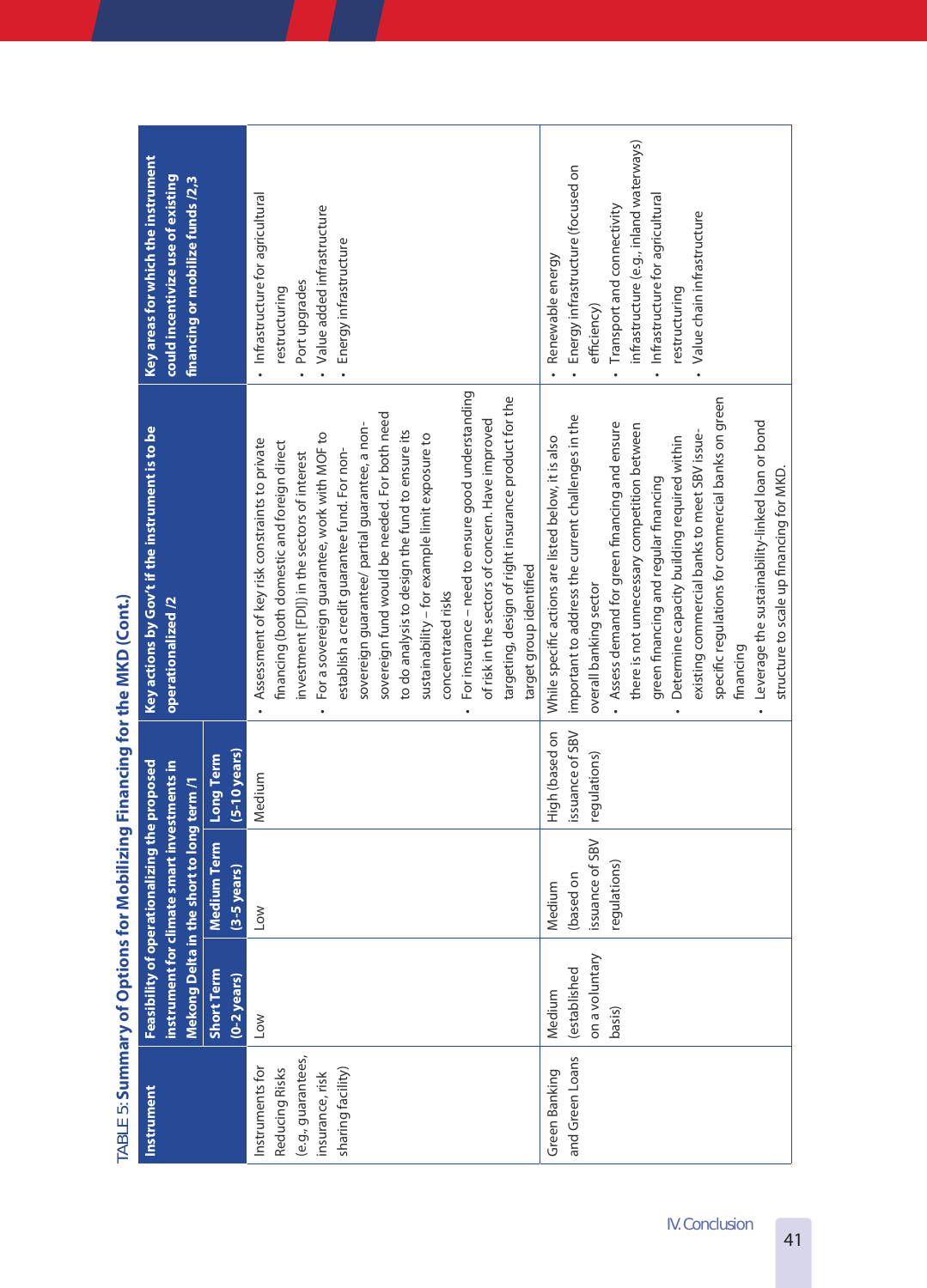|                                      |                                 |                                           |                                           | (Apple of Summary of Christian Montered Entertainment) or the window of the control of the control of the control of the control of the control of the control of the control of the control of the control of the control of                                                                                                                                                                                                                                                                                                                                                    |                                                                                                                                                                                                                                                                                                                                                                                              |
|--------------------------------------|---------------------------------|-------------------------------------------|-------------------------------------------|----------------------------------------------------------------------------------------------------------------------------------------------------------------------------------------------------------------------------------------------------------------------------------------------------------------------------------------------------------------------------------------------------------------------------------------------------------------------------------------------------------------------------------------------------------------------------------|----------------------------------------------------------------------------------------------------------------------------------------------------------------------------------------------------------------------------------------------------------------------------------------------------------------------------------------------------------------------------------------------|
| <b>Instrument</b>                    |                                 | <b>Feasibility of operationalizing t</b>  | he proposed                               | Key actions by Gov't if the instrument is to be                                                                                                                                                                                                                                                                                                                                                                                                                                                                                                                                  | Key areas for which the instrument                                                                                                                                                                                                                                                                                                                                                           |
|                                      | instrument for climate smart in | Mekong Delta in the short to long term /1 | vestments in                              | <b>operationalized</b> /2                                                                                                                                                                                                                                                                                                                                                                                                                                                                                                                                                        | could incentivize use of existing<br>financing or mobilize funds /2,3                                                                                                                                                                                                                                                                                                                        |
|                                      | Short Term<br>$(0-2$ years)     | <b>Medium Term</b><br>$(3-5)$ years)      | $(5-10$ years)<br>Long Term               |                                                                                                                                                                                                                                                                                                                                                                                                                                                                                                                                                                                  |                                                                                                                                                                                                                                                                                                                                                                                              |
| Green Bond for<br><b>MKD</b>         | Gov't issuance)<br>Medium (if   | Gov't issuance)<br>Medium (if             | international<br>Medium (for<br>issuance) | Independent external verification of green projects<br>green bond is for MKD, it would need to identify<br>proceeds and expected environmental impact)<br>Green project portfolio (if the sovereign issued<br>financially viable green investments in MKD)<br>Annual investor reporting (on allocation of<br>Green bond framework                                                                                                                                                                                                                                                | Value-added infrastructure (if includes<br>infrastructure (e.g., inland waterways)<br>Transport infrastructure (if lowers<br>Renewable energy infrastructure<br>All climate adaptation-oriented<br>sustainable/green elements)<br>Transport and connectivity<br>investments<br>emissions)                                                                                                    |
| Public Financing<br>Facility for MKD | Low                             | Medium                                    | High                                      | proposed Regional Coordination Council to oversee<br>facility to bring together different sources of public<br>expenditure from a public financing facility would<br>public sustainable development/ climate funding<br>If proceeding, consider converting the VEPF to a<br>Review the governance regime required for the<br>public finance facility and consider declaring a<br>special mechanism ("Cơ chế đặc thù") to allow<br>Conduct detailed analysis on how public<br>financing targeted for the Mekong Delta<br>the public financing facility<br>address market failures | restructuring (irrigation infrastructure<br>Erosion control infrastructure (nature-<br>Freshwater retention infrastructure<br>Transport infrastructure (including<br>Energy infrastructure (including<br>Flood protection infrastructure<br>Infrastructure for agricultural<br>Monitoring stations<br>and value addition)<br>inland waterways)<br>based and grey)<br>renewable)<br>$\bullet$ |

 $\Gamma$ ARLE 5: Summary of Options for Mobilizing Financing for the MKD (Cont.) TABLE 5: **Summary of Options for Mobilizing Financing for the MKD (Cont�)**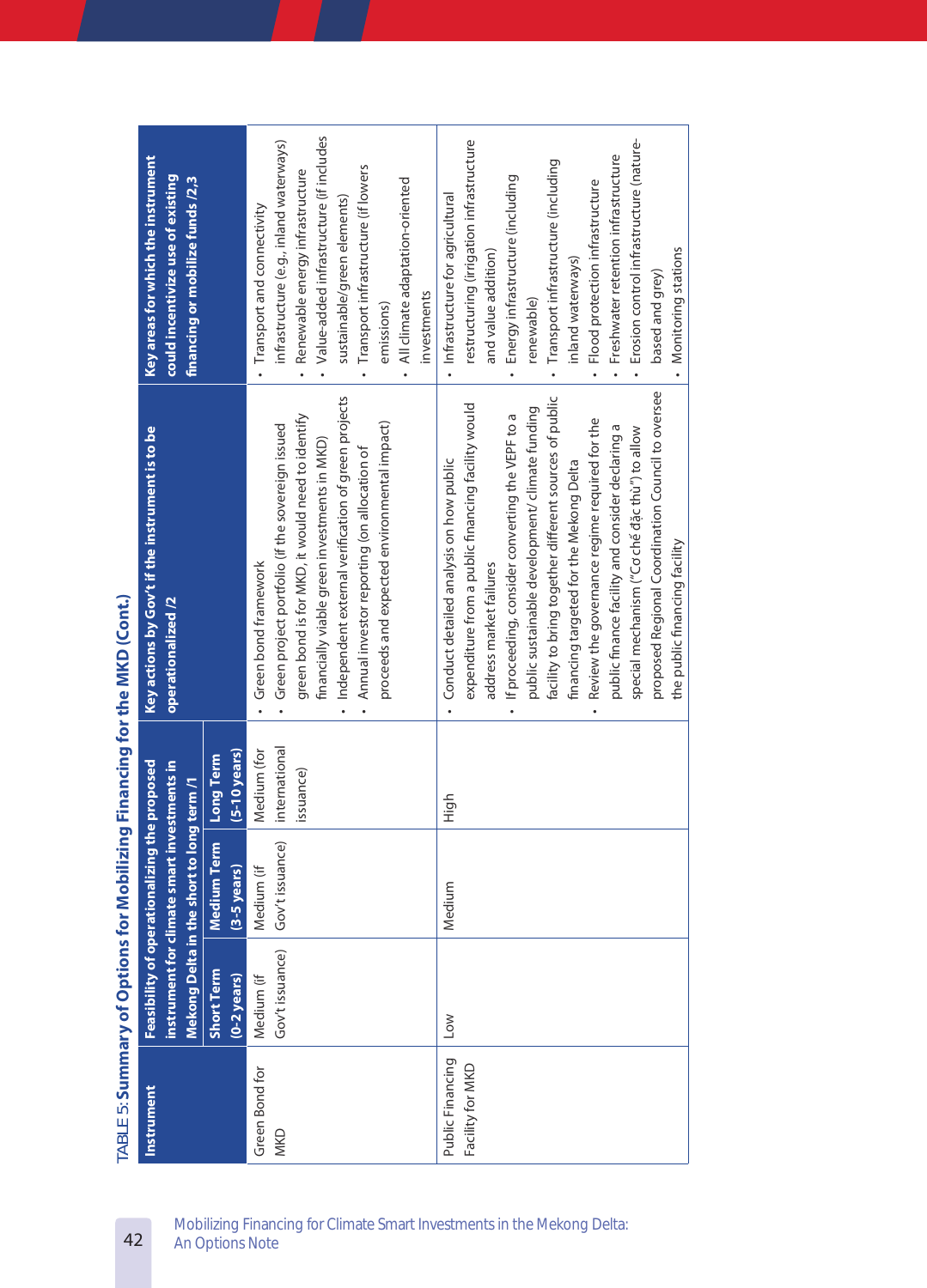|                   |                                     |                                                                                                                                          |                             | ADEL J. Sunning y on oppulating ringing in the wing it is the wind (Conic)                                                                                                                                                                                                                                                                                                                              |                                                                                                                                                                                                 |
|-------------------|-------------------------------------|------------------------------------------------------------------------------------------------------------------------------------------|-----------------------------|---------------------------------------------------------------------------------------------------------------------------------------------------------------------------------------------------------------------------------------------------------------------------------------------------------------------------------------------------------------------------------------------------------|-------------------------------------------------------------------------------------------------------------------------------------------------------------------------------------------------|
| <b>Instrument</b> |                                     | Feasibility of operationalizing the proposed<br>instrument for climate smart investments in<br>Mekong Delta in the short to long term /1 |                             | Key actions by Gov't if the instrument is to be<br><b>operationalized</b> /2                                                                                                                                                                                                                                                                                                                            | Key areas for which the instrument<br>could incentivize use of existing<br>financing or mobilize funds /2,3                                                                                     |
|                   | Short Term<br>$(0-2 \text{ years})$ | Medium Term<br>$(3-5 \text{ years})$                                                                                                     | $(5-10$ years)<br>Long Term |                                                                                                                                                                                                                                                                                                                                                                                                         |                                                                                                                                                                                                 |
| SGIF for MKD      | <b>NOT</b>                          | Low                                                                                                                                      | Medium                      | · Suitable and detailed upstream analytics on range<br>- Design suitable governance for SGIF (government<br>increasingly private sector representation at the<br>Establishment of SGIF through appropriate<br>• Mindset change on fund management and<br>representation at the ownership level and<br>board and management levels)<br>regulation or ad hoc law<br>investment selection<br>of key issues | · Renewable energy infrastructure<br>Only the areas of financing that are<br>· Infrastructure for value-added in<br>· Transport infrastructure<br>· Port upgrades<br>agriculture<br>profitable: |
|                   |                                     |                                                                                                                                          |                             | · Transparent project selection process                                                                                                                                                                                                                                                                                                                                                                 |                                                                                                                                                                                                 |

 $TAB \vdash F$  . Summary of Options for Mobilizing Financing for the MKD (Cont.) TABLE 5: **Summary of Options for Mobilizing Financing for the MKD (Cont�)**

- Important to note that the assessment of "feasibility" does not include an assessment of the potential volume of financing in comparison to the needs. The latter would depend 1/ Important to note that the assessment of "feasibility" does not include an assessment of the potential volume of financing in comparison to the needs. The latter would depend on numerous parameters that could be assessed in a deep dive or a specific option. on numerous parameters that could be assessed in a deep dive or a specific option.  $\geq$
- The key actions and key areas for financing listed in these columns provide an indicative list of the actions and areas for financing respectively and should be used more to obtain  $2/$  The key actions and key areas for financing listed in these columns provide an indicative list of the actions and areas for financing respectively and should be used more to obtain an indication of how different instruments compare with each other. A more thorough and in-depth analysis of the selected instrument would be needed to provide a more an indication of how different instruments compare with each other. A more thorough and in-depth analysis of the selected instrument would be needed to provide a more robust and comprehensive list of actions and areas for financing. robust and comprehensive list of actions and areas for financing.  $\overline{2}$
- The key areas of financing are from the list presented in paragraph 27 of the report (key areas of financing identified in Resolution 120). It should be noted that this column does 3/ The key areas of financing are from the list presented in paragraph 27 of the report (key areas of financing identified in Resolution 120). It should be noted that this column does not indicate that the instrument can mobilize enough financing for the listed investment areas. It indicates that the funds mobilized could be used for the listed investment areas not indicate that the instrument can mobilize enough financing for the listed investment areas. It indicates that the funds mobilized could be used for the listed investment areas but does not indicate if the financing would be sufficient to meet the needs. but does not indicate if the financing would be sufficient to meet the needs.  $\frac{1}{2}$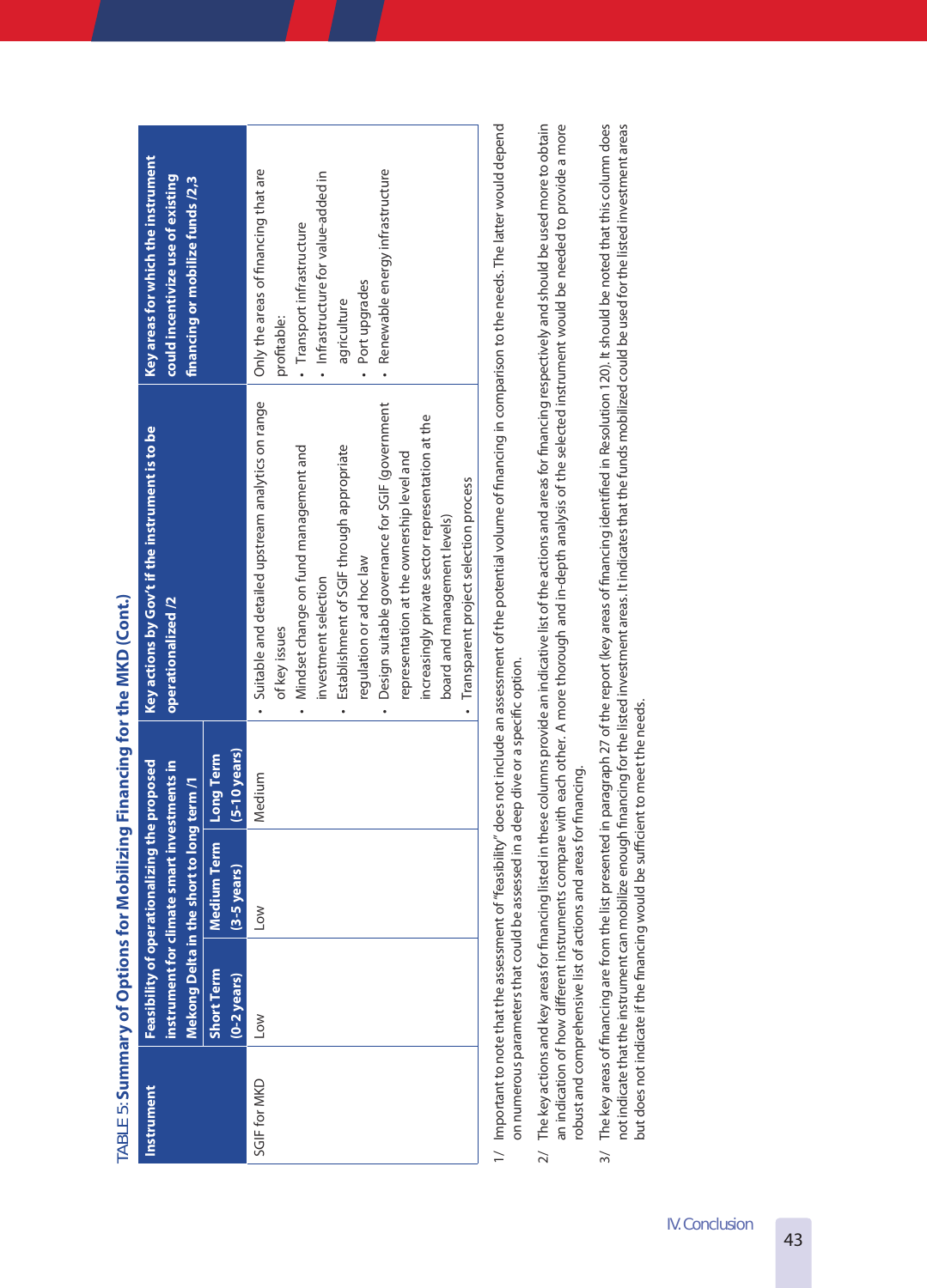# **Annex A: Key Elements of Directive 23**

Directive 23 urges ministries to accelerate the implementation of financing related actions. More specifically, it calls for:

- Ministry of Planning and Investment (MPI) to lead and coordinate with the Ministry of Finance (MOF) and, the Ministry of Natural Resources and Environment (MONRE) to develop financial mechanisms and mechanisms to attract resources for the Mekong River Delta region. The mechanisms could involve provinces and central level actors. It also mandated MPI to lead and coordinate with concerned ministries and sectors to mobilize an additional USD 2 billion for the period 2021-2025 to complete investment programs and projects in the Overall Action Program for Resolution 120 (No. 417/QD-TTg dated April 13, 2019) and any prioritized new investment in intra-regional and interregional projects in the fields of transportation, agriculture, water supply, irrigation, and climate change adaptation which are in accordance with the MKD Regional Master Plan of period 2021 - 2030, with a vision to 2050;
- MONRE to supplement the functions of and increase charter capital and resources for Vietnam Environment Protection Fund (VEPF) in the direction of adding additional tasks related to sustainable development of the MKD and submit to the Prime Minister in 2019;
- MOF to allocate budget for recurrent expenditures to carry out the Overall Action Program to implement Resolution No. 120/NQ-CP and improve the mechanism to regulate and share benefits and allocate revenues from inter-regional and multi-objective projects;
- Ministry of Construction (MOC) to lead and coordinate with the State Bank of Vietnam and concerned ministries and sectors to promote the implementation of mechanisms and policies on housing support credit for poor households and ethnic minority people; and
- Business, professional associations, and investors to participate in the transformation process, increase investment in financial resources and high technology, develop brands for regional products, innovate promotional activities and product consumption, and proactively participate in global value chains.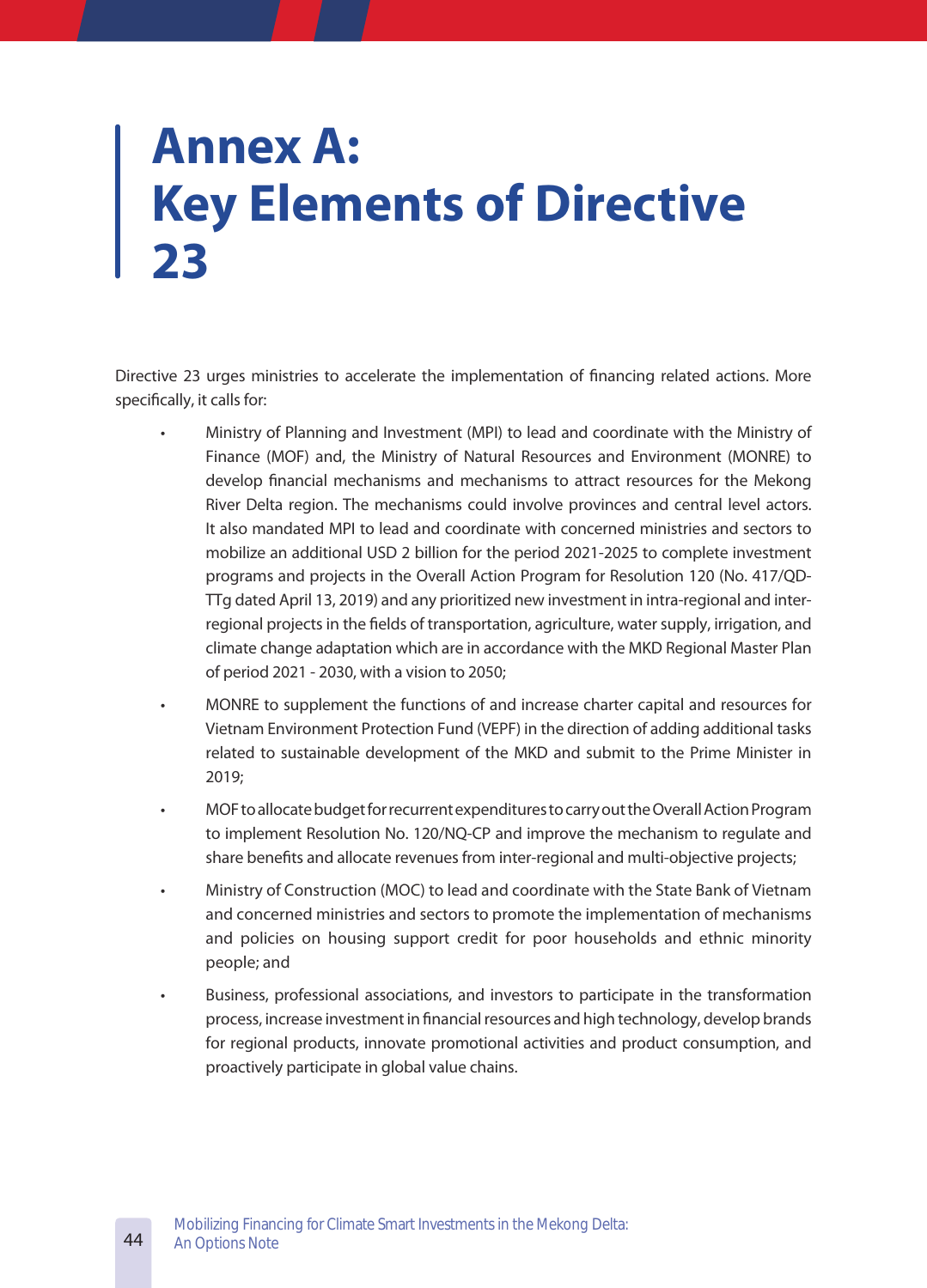# **Annex B: Estimating Financing Need and Financing Available**

#### TABLE B.1: **Regional Coordination Projects Proposed by MOT, MARD and MONRE**

| <b>Sectors</b> | <b>MOT</b>                        |                           |                                            | <b>MARD</b>   | <b>MONRE</b>                               |               | <b>Total</b>                               |                |
|----------------|-----------------------------------|---------------------------|--------------------------------------------|---------------|--------------------------------------------|---------------|--------------------------------------------|----------------|
|                | Number of<br>proposed<br>projects | Proposed<br><b>Budget</b> | Number of Proposed<br>proposed<br>projects | <b>Budget</b> | Number of Proposed<br>proposed<br>projects | <b>Budget</b> | Number of Proposed<br>proposed<br>projects | <b>Budget</b>  |
| Transport      | 10                                |                           |                                            |               |                                            |               |                                            |                |
|                |                                   | 96,286                    |                                            |               |                                            |               | 10                                         | 96,286         |
| Agriculture    |                                   |                           |                                            |               |                                            |               |                                            |                |
|                |                                   |                           | 32                                         | 11,508        |                                            |               | 32                                         | 11,508         |
| Natural        |                                   |                           |                                            |               |                                            | Unknown       |                                            | <b>Unknown</b> |
| resources      |                                   |                           |                                            |               | 11                                         |               | 11                                         |                |
| Total          | 10                                |                           |                                            |               |                                            |               |                                            |                |
|                |                                   | 96,286                    | 32                                         | 11,508        | 11                                         |               | 53                                         | 107,794        |

Total number of projects proposed by provinces and ministries: 227 (53 from MOT, MARD, MONRE)

Total number of projects approved in MTIP: 18

Total number of projects proposed but not approved: 209

To determine whether the estimated financing need for interprovincial investments submitted by MARD can be considered robust, the amount was triangulated using information on estimated financing needs for specific programs being applied in the Mekong Delta. For example, the total estimated financing required for the Agricultural Transformation Program in the MKD is about VND 17,500 billion (approximately USD 760 million), of which VND 5,500 billion (approximately USD 239 million) would be from the state budget, and the remaining from other sources.<sup>60</sup> This indicative estimate is based on summing up financing needs of different programs and proposals of the government that are focused on the objectives of agricultural transformation – which include more than generating climate smart outcomes. Moreover, the agricultural sector requires more than the estimated financing for the Agricultural Transformation Program, as there are also other key programs that are relevant for climate resilience of the agricultural sector in the MKD, including irrigation modernization. The estimated value of interprovincial investments in the agriculture sector, therefore, likely provides a lower end estimate of the financing required for climate smart agriculture in the MKD.

<sup>60</sup> This estimation may include some of the investment projects that are listed in the proposed list of interprovincial investments, but it was not possible to confirm this.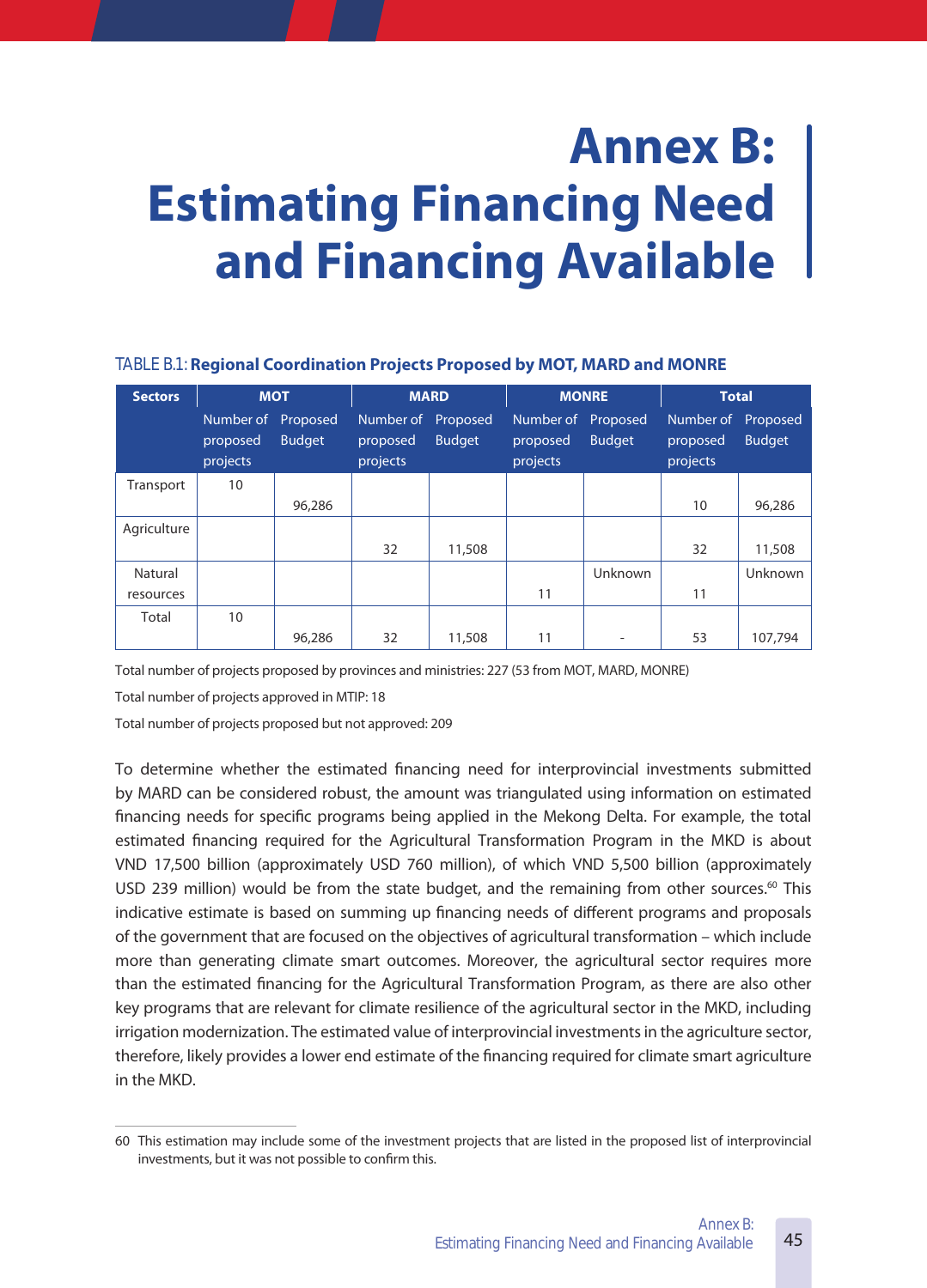| <b>Area for financing</b>          | <b>Amount needed (trillion VND)</b> | <b>Amount available (trillion VND)</b> |
|------------------------------------|-------------------------------------|----------------------------------------|
| Addressing impacts of climate*     | 112                                 | 100                                    |
| Mekong Delta Plan (2014) no-regret | 23.8                                |                                        |
| investments                        |                                     |                                        |
| Large-scale transport and inland   | 63.1                                |                                        |
| waterways                          |                                     |                                        |
| Green growth                       | 10                                  |                                        |

#### TABLE B.2: **Estimation of Financing Needs for 2021-2025 (DESENRE 2017)**

\* The amount is based on a cost estimation of the impacts of climate change.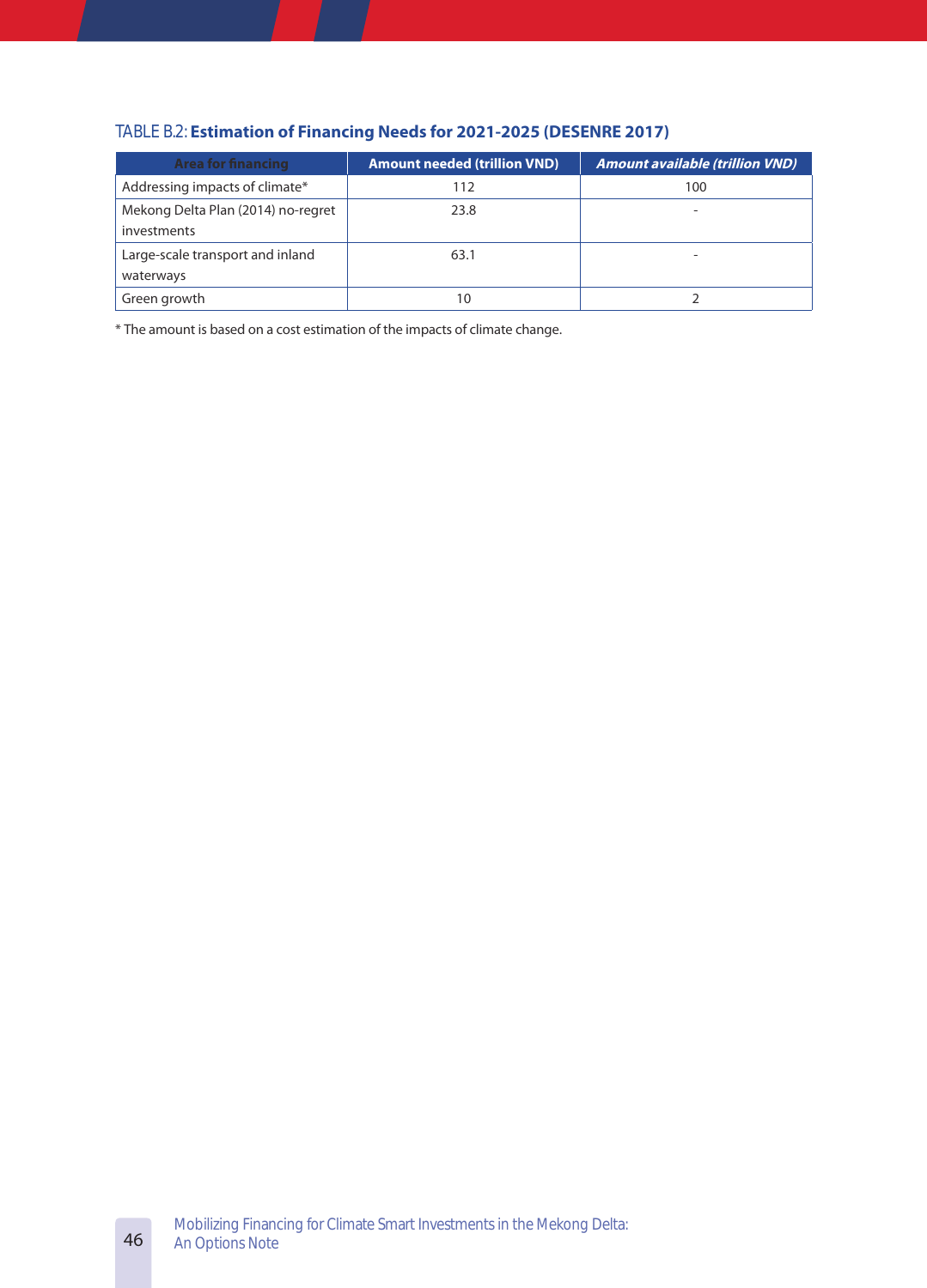# **Annex C: Review of Extrabudgetary Funds in Vietnam That Have Use in MKD**

| <b>Fund Name</b>                                   | nages/<br>Who Mai                | Geographic    | <b>Fund Sources</b> | Financing     | Eligible Expenditures                                                                                                                                                                                                                                            |         | <b>Contribution to Climate</b> |
|----------------------------------------------------|----------------------------------|---------------|---------------------|---------------|------------------------------------------------------------------------------------------------------------------------------------------------------------------------------------------------------------------------------------------------------------------|---------|--------------------------------|
|                                                    | the<br><b>Decides</b>            | Coverage in   |                     | Instruments   |                                                                                                                                                                                                                                                                  |         | Resilient/Smart Growth         |
|                                                    | <b>Iment</b><br><b>Establish</b> | the Mekong    |                     |               |                                                                                                                                                                                                                                                                  | Current | Potential                      |
| Supporting                                         | The Standing                     | Provincial    | State budget,       | Loans         | Support and assist farmer                                                                                                                                                                                                                                        | MEDIUM  | HIGH (if                       |
| Funds for                                          | Committee of                     | Funds         | contributions       | without       | members in the development                                                                                                                                                                                                                                       |         | oriented                       |
| Farmers <sup>61</sup>                              | the Farmers'                     | established   | from cadres of      | interest, but | and replication of economic                                                                                                                                                                                                                                      |         | towards                        |
|                                                    | Association of                   | in all Mekong | farmers, cadres     | with fees     | development models for                                                                                                                                                                                                                                           |         | climate smart                  |
|                                                    | the same level                   | provinces     | of civil servants,  |               | poverty reduction; to raise                                                                                                                                                                                                                                      |         | production                     |
|                                                    | shall issue a                    |               | professional        |               | the scale of production and                                                                                                                                                                                                                                      |         | systems and                    |
|                                                    | decision on                      |               | soldiers in         |               | goods production, industry                                                                                                                                                                                                                                       |         | economic                       |
|                                                    | establishment;                   |               | the armed           |               | development contributing to                                                                                                                                                                                                                                      |         | development                    |
|                                                    | Farmers                          |               | forces, non-        |               | the economic restructuring                                                                                                                                                                                                                                       |         | models)                        |
|                                                    | Association at                   |               | agricultural        |               | and the development of                                                                                                                                                                                                                                           |         |                                |
|                                                    | the same level                   |               | households,         |               | collective economic forms                                                                                                                                                                                                                                        |         |                                |
|                                                    | the<br>manages                   |               | enterprises,        |               | in rural areas; job creation,                                                                                                                                                                                                                                    |         |                                |
|                                                    | Fund                             |               | organizations,      |               | promotion of advanced                                                                                                                                                                                                                                            |         |                                |
|                                                    |                                  |               | individuals,        |               | technological practices;                                                                                                                                                                                                                                         |         |                                |
|                                                    |                                  |               | international       |               | support for Vietnam Farmers'                                                                                                                                                                                                                                     |         |                                |
|                                                    |                                  |               | organizations       |               | Associations                                                                                                                                                                                                                                                     |         |                                |
|                                                    |                                  |               |                     |               |                                                                                                                                                                                                                                                                  |         |                                |
|                                                    |                                  |               |                     |               |                                                                                                                                                                                                                                                                  |         |                                |
|                                                    |                                  |               |                     |               |                                                                                                                                                                                                                                                                  |         |                                |
|                                                    |                                  |               |                     |               |                                                                                                                                                                                                                                                                  |         |                                |
|                                                    |                                  |               |                     |               |                                                                                                                                                                                                                                                                  |         |                                |
|                                                    |                                  |               |                     |               |                                                                                                                                                                                                                                                                  |         |                                |
|                                                    |                                  |               |                     |               |                                                                                                                                                                                                                                                                  |         |                                |
|                                                    |                                  |               |                     |               |                                                                                                                                                                                                                                                                  |         |                                |
|                                                    |                                  |               |                     |               |                                                                                                                                                                                                                                                                  |         |                                |
|                                                    |                                  |               |                     |               |                                                                                                                                                                                                                                                                  |         |                                |
| 61                                                 |                                  |               |                     |               | Financing available for Mekong Delta provinces: 1. An Giang: VND 20 billion (Feb 2018); 2. Bac Lieu: VND 2.41 billion at provincial level; VND 1,821                                                                                                             |         |                                |
| billion at district level<br>(early 2018); 6. Dong |                                  |               |                     |               | (April 2017); 3. Ben Tre: VND 22,405 billion (May 2018); 4. Ca Mau: VND 4.4 billion (2015-2016); 5. Can Tho: VND 19.2 billion<br>Thap: VND 37.4 billion (end of 2017); 7. Hau Giang: VND 26,072 billion (May 2018); 8. Kien Giang: VND 32.522 billion (2017); 9. |         |                                |

Long An VND 26 billion (2016); 10. Soc Trang: VND 19.4 billion (end of 2017); 11. Tien Giang: VND 62 billion (end of 2017); 12. Tra Vinh: VND 15.7 billion (end of 2017); 13. Vinh Long VND 20.87 billion (end of 2017) billion (end of 2017); 13. Vinh Long VND 20.87 billion (end of 2017)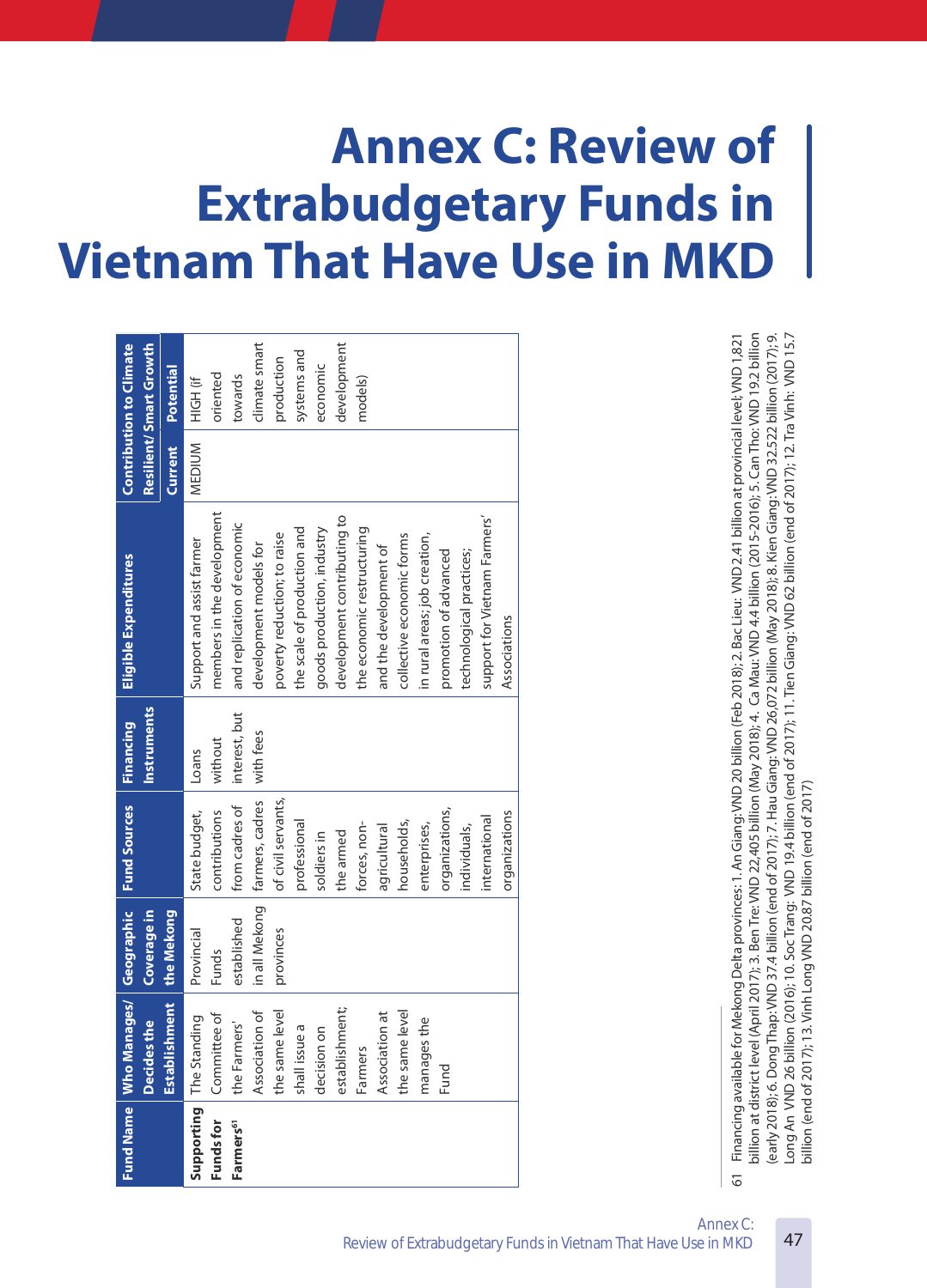|                    | Fund Name   Who Manages/ Decides the<br><b>Establishment</b> | Geographic<br>Coverage in | <b>Fund Sources</b> | <b>Instruments</b><br>Financing | Eligible Expenditures            |         | Resilient/Smart Growth<br><b>Contribution to Climate</b> |
|--------------------|--------------------------------------------------------------|---------------------------|---------------------|---------------------------------|----------------------------------|---------|----------------------------------------------------------|
|                    |                                                              | the Mekong                |                     |                                 |                                  | Current | <b>Potential</b>                                         |
| Environ-           | 1. The Prime Minister shall decide                           | Provincial                | State budget;       | Preferential                    | Projects and plans in the fields | エクテ     | H <sub>OH</sub>                                          |
| mental             | on the establishment, organization                           | Funds                     | Environmental       | loans for                       | of environmental pollution       |         |                                                          |
| Protection         | and operation of the national                                | established               | protection fee;     | environmental                   | management, natural              |         |                                                          |
| Fund <sup>62</sup> | Environmental Protection Fund,                               | in An Giang,              | compensation for    | protection                      | resource management,             |         |                                                          |
|                    | Environmental Protection Funds of                            | Kien Giang,               | environmental       | projects; Interest              | biodiversity, prevention         |         |                                                          |
|                    | ministries, ministerial-level agencies,                      | Tien Giang,               | damage; and         | support for                     | of pollution, degradation,       |         |                                                          |
|                    | corporations, state corporations                             | Long An and               | voluntary           | environmental                   | environmental incidents,         |         |                                                          |
|                    | 2. The provincial People's                                   | Ca Mau                    | contributions       | protection                      | climate change response and      |         |                                                          |
|                    | Committee shall decide on the                                |                           | (domestic and       | projects                        | clean agriculture                |         |                                                          |
|                    | establishment, organization                                  |                           | international)      | borrowing                       |                                  |         |                                                          |
|                    | and operation of the local                                   |                           |                     | capital                         |                                  |         |                                                          |
|                    | Environmental Protection Fund                                |                           |                     | from credit                     |                                  |         |                                                          |
|                    | 3. The Ministry of Natural Resources                         |                           |                     | institutions;                   |                                  |         |                                                          |
|                    | and Environment manages Vietnam                              |                           |                     | Financing, co-                  |                                  |         |                                                          |
|                    | Environment Protection Fund                                  |                           |                     | financing for                   |                                  |         |                                                          |
|                    | 4. The Department of Natural                                 |                           |                     | environmental                   |                                  |         |                                                          |
|                    | Resources and Environment                                    |                           |                     | protection                      |                                  |         |                                                          |
|                    | manages the local Environmental                              |                           |                     | activities                      |                                  |         |                                                          |
|                    | Protection Fund                                              |                           |                     |                                 |                                  |         |                                                          |
|                    |                                                              |                           |                     |                                 |                                  |         |                                                          |

The charter capital of the Vietnam Environment Protection Fund (VEPF) increased from VND 500 billion to VND 1 trillion during 2015-2017 as prescribed in the Prime Minister's<br>Decision No. 02/2014/QD-TTg of January 13, 2014. 62 The charter capital of the Vietnam Environment Protection Fund (VEPF) increased from VND 500 billion to VND 1 trillion during 2015-2017 as prescribed in the Prime Minister's Decision No. 02/2014/QD-TTg of January 13, 2014. In December 31, 2014, the total operating capital of the Fund is VND 844.2 billion; of which the state budget is VND 758.28  $62$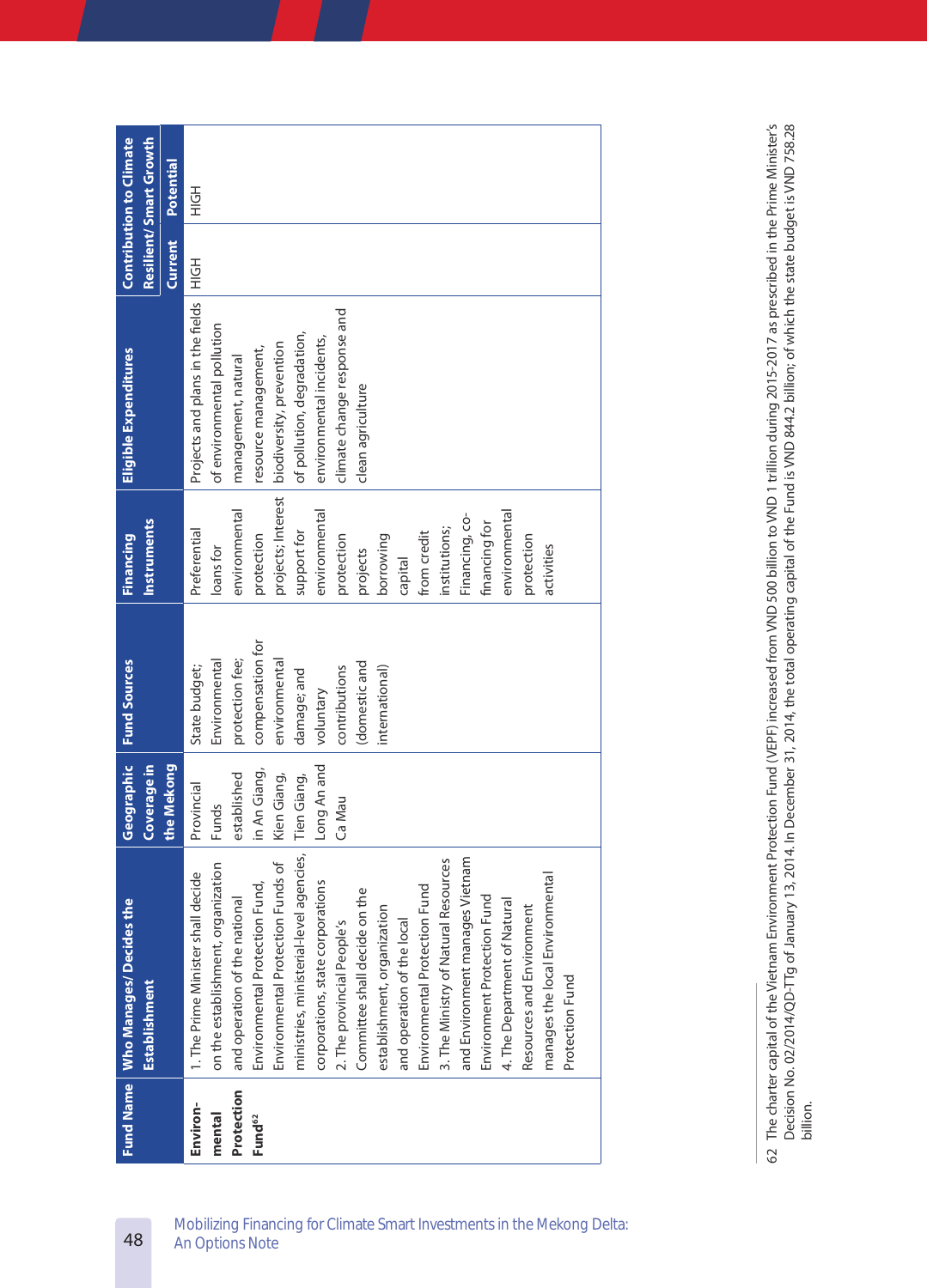| Ministry of Agriculture and Rural<br>Central funds managed by the<br>Development.<br>Protection and<br>Development<br>Forest<br>Fund <sup>63</sup> |                                     | Coverage in         |                            | <b>Instruments</b>           |                                                 | Resilient/Smart Growth |                 |
|----------------------------------------------------------------------------------------------------------------------------------------------------|-------------------------------------|---------------------|----------------------------|------------------------------|-------------------------------------------------|------------------------|-----------------|
|                                                                                                                                                    |                                     | the Mekong          |                            |                              |                                                 | Current                | Potential       |
|                                                                                                                                                    |                                     | Provincial<br>Funds | State budget,<br>voluntary | environmental<br>Payment for | development; awareness<br>Forest protection and | H <sub>OH</sub>        | H <sub>OH</sub> |
|                                                                                                                                                    |                                     | established         | contributions; Capital     | services to                  | raising; capacity building                      |                        |                 |
|                                                                                                                                                    | Funds established at the provincial | in Tra Vinh         | entrusted from             | forest service               | for forest management,                          |                        |                 |
|                                                                                                                                                    | level are decided by the provincial | and Kien            | organizations and          | providers                    | utilization and protection                      |                        |                 |
| People's Committee                                                                                                                                 |                                     | Giang               | individuals (domestic      |                              |                                                 |                        |                 |
|                                                                                                                                                    | Funds at the provincial level are   |                     | and international)         |                              |                                                 |                        |                 |
|                                                                                                                                                    | managed directly by the provincial  |                     |                            |                              |                                                 |                        |                 |
|                                                                                                                                                    | People's committee or by the        |                     |                            |                              |                                                 |                        |                 |
|                                                                                                                                                    | Department of Agriculture and       |                     |                            |                              |                                                 |                        |                 |
| Rural Development                                                                                                                                  |                                     |                     |                            |                              |                                                 |                        |                 |
| The National Science and<br>Fund for                                                                                                               |                                     | Provincial          | State budget;              | 100 percent or               | Activities that improve                         | MEDIUM                 | <b>MEDIUM</b>   |
| Scientific and                                                                                                                                     | Technology Development Fund         | <b>Funds</b>        | revenues from the          | partial financing,           | science and technology                          |                        | (depends on     |
| <b>Technological</b>                                                                                                                               | is established by the Government    | established         | fund's operation,          | lending, loan                | capacity and research                           |                        | the areas of    |
| Development <sup>64</sup>                                                                                                                          | and managed by the Ministry of      | in An Giang         | profit from scientific     | guarantee                    | including loans for                             |                        | science and     |
| Science and Technology.                                                                                                                            |                                     | (established        | research and               |                              | projects for the application                    |                        | technology      |
|                                                                                                                                                    | Ministries, People's Committees of  | but not yet         | technological              |                              | of research results to                          |                        | that are        |
|                                                                                                                                                    | provinces are competent to set up   | operational),       | development                |                              | production and life;                            |                        | prioritized)    |
|                                                                                                                                                    | funds in ministries and provinces.  | Tien Giang,         | funds; voluntary           |                              | activities to improve                           |                        |                 |
|                                                                                                                                                    | Provincial funds are managed by     | Ben Tre, Tra        | contributions              |                              | the capacity of science                         |                        |                 |
|                                                                                                                                                    | the Department of Science and       | Vinh and Bac        | (domestic and              |                              | and technology within                           |                        |                 |
| Technology                                                                                                                                         |                                     | Lieu                | international)             |                              | ministries or provinces and                     |                        |                 |
|                                                                                                                                                    |                                     |                     |                            |                              | to support, talented young                      |                        |                 |
|                                                                                                                                                    |                                     |                     |                            |                              | scientists.                                     |                        |                 |

63 The Fund is forecast to collect approximately VND 2.5 trillion (USD 106.4 million) from payments of environmental services in 2018. During the 10-year operation of the Vietnam<br>Forest Protection and Development Fund (VNF 63 The Fund is forecast to collect approximately VND 2.5 trillion (USD 106.4 million) from payments of environmental services in 2018. During the 10-year operation of the Vietnam Forest Protection and Development Fund (VNFF), the fund has mobilized an average of over VND 1.3 trillion (USD 55.3 million) a year from environment service fees. 64 There are two sub-national funds in Mekong Provinces - For Bac Lieu and Ben Tre: the initial charter capital is VND 10 billion.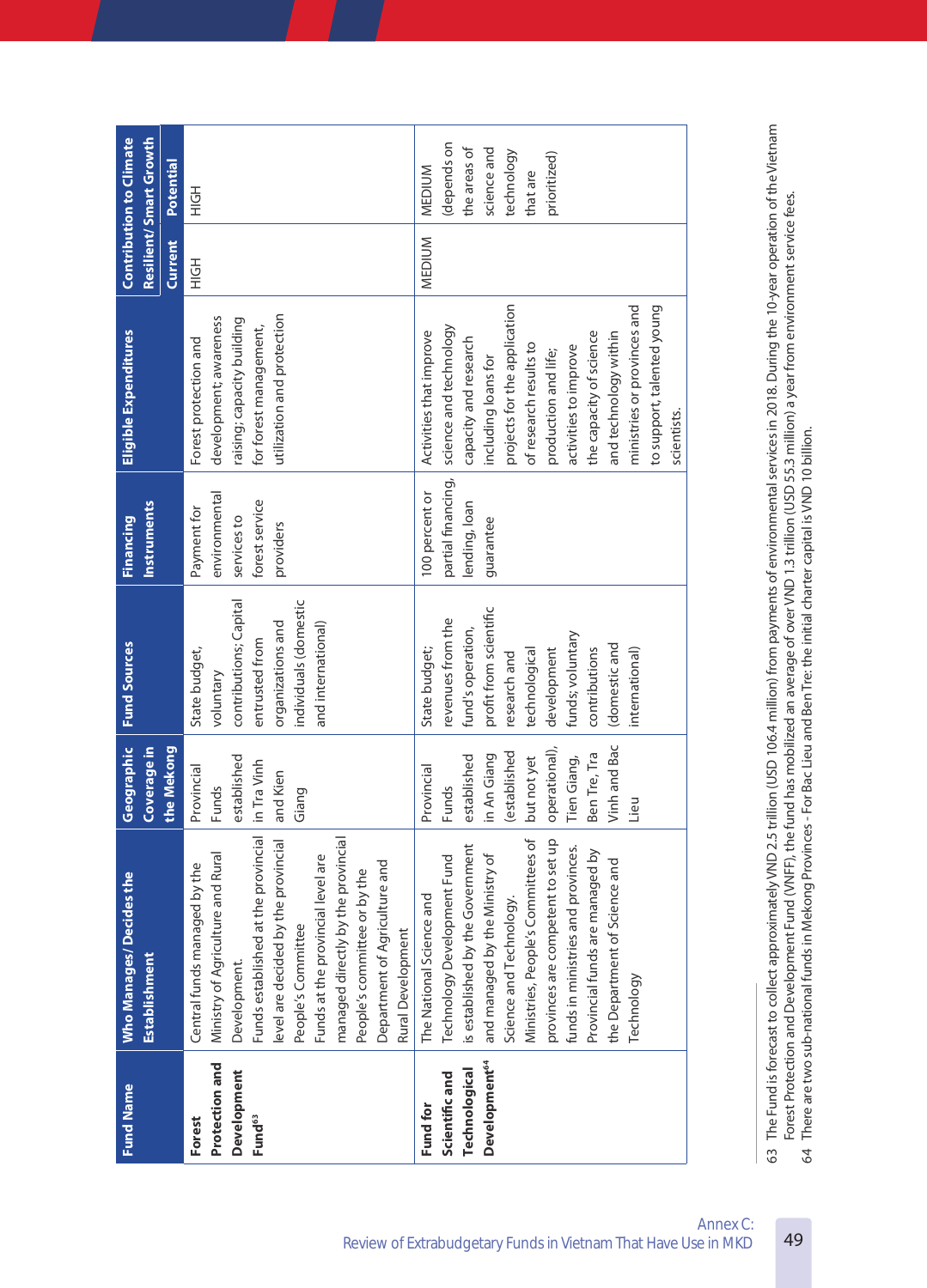| Resilient/Smart Growth<br>Potential<br>includes<br>HIGH (if<br>resilient<br>climate<br><b>NOT</b><br>Current<br>LOW<br><b>NO7</b><br>Expenses for maintenance<br>New investment activities<br>and management of road<br>works; and other relevant<br>that expand production<br>and business capacities<br>cooperative alliances<br>of cooperatives and<br>expenses<br>post-investment<br>Non-refundable.<br>guarantee; and<br><b>Instruments</b><br>loans; credit<br>interest rate<br>Investment<br>support<br>State budget, road<br>(domestic and<br>contributions<br>State budget;<br>international)<br>voluntary<br>tolls<br>in all Mekong<br>Tra Vinh, Soc<br>Coverage in<br>the Mekong<br>in An Giang,<br>Dong Thap,<br>Lieu and Ca<br>established<br>Vinh Long,<br>established<br>Hau Giang,<br>Trang, Bac<br>provinces<br>Provincial<br>Provincial<br>Long An,<br>Funds<br><b>Funds</b><br>Nau<br>funds are managed by the Ministry<br>People's Committee and managed<br>shall decide on the organizational<br>Central funds established by the<br>Government. The Prime Minister<br>Assistance Fund is set up by the<br>and managed by the provincial<br>The Cooperative Development<br>is established by the provincial<br>Development Assistance Fund<br>regulation of the Central Fund<br>by the provincial Cooperative<br>Management Council. Central<br>the Fund's management and<br>Local funds are established<br>The provincial Cooperative<br>structure and apparatus of<br>promulgate the operation<br>managed by the Vietnam<br>Cooperative Alliance.<br>People's Committee.<br>Prime Minister and<br><b>Establishment</b><br>of Transport.<br>Alliance.<br>Maintenance<br>Cooperative<br>Fund (CAF) <sup>65</sup><br>Assistance<br>Fund <sup>66</sup><br>Road | <b>Fund Name</b> | <b>Who Manages/ Decides the</b> | Geographic | <b>Fund Sources</b> | Financing | <b>Eligible Expenditures</b> | <b>Contribution to Climate</b> |
|-----------------------------------------------------------------------------------------------------------------------------------------------------------------------------------------------------------------------------------------------------------------------------------------------------------------------------------------------------------------------------------------------------------------------------------------------------------------------------------------------------------------------------------------------------------------------------------------------------------------------------------------------------------------------------------------------------------------------------------------------------------------------------------------------------------------------------------------------------------------------------------------------------------------------------------------------------------------------------------------------------------------------------------------------------------------------------------------------------------------------------------------------------------------------------------------------------------------------------------------------------------------------------------------------------------------------------------------------------------------------------------------------------------------------------------------------------------------------------------------------------------------------------------------------------------------------------------------------------------------------------------------------------------------------------------------------------------------------------------------------------------------------------------|------------------|---------------------------------|------------|---------------------|-----------|------------------------------|--------------------------------|
|                                                                                                                                                                                                                                                                                                                                                                                                                                                                                                                                                                                                                                                                                                                                                                                                                                                                                                                                                                                                                                                                                                                                                                                                                                                                                                                                                                                                                                                                                                                                                                                                                                                                                                                                                                                   |                  |                                 |            |                     |           |                              |                                |
|                                                                                                                                                                                                                                                                                                                                                                                                                                                                                                                                                                                                                                                                                                                                                                                                                                                                                                                                                                                                                                                                                                                                                                                                                                                                                                                                                                                                                                                                                                                                                                                                                                                                                                                                                                                   |                  |                                 |            |                     |           |                              |                                |
|                                                                                                                                                                                                                                                                                                                                                                                                                                                                                                                                                                                                                                                                                                                                                                                                                                                                                                                                                                                                                                                                                                                                                                                                                                                                                                                                                                                                                                                                                                                                                                                                                                                                                                                                                                                   |                  |                                 |            |                     |           |                              |                                |
|                                                                                                                                                                                                                                                                                                                                                                                                                                                                                                                                                                                                                                                                                                                                                                                                                                                                                                                                                                                                                                                                                                                                                                                                                                                                                                                                                                                                                                                                                                                                                                                                                                                                                                                                                                                   |                  |                                 |            |                     |           |                              | maintenance)                   |

The charter capital of the CAF at the central level will be VND 500 billion from the state budget for development investment in 2018 and up to VND 1,000 billion by 2020. 65 The charter capital of the CAF at the central level will be VND 500 billion from the state budget for development investment in 2018 and up to VND 1,000 billion by 2020. Information was not available for provincial funds. Information was not available for provincial funds. 65

66 From 2013 to 2017, the fund has earned VND 29.497 trillion from road tolls, of which in 2017, the estimated amount collected is VND 7,047 billion. The Fund's capital was<br>estimated at VND 10,747 billion in 2017 (addition 66 From 2013 to 2017, the fund has earned VND 29.497 trillion from road tolls, of which in 2017, the estimated amount collected is VND 7,047 billion. The Fund's capital was estimated at VND 10,747 billion in 2017 (additional state budget allocations account for the remaining VND 3,700 billion – these are budget allocations for maintenance)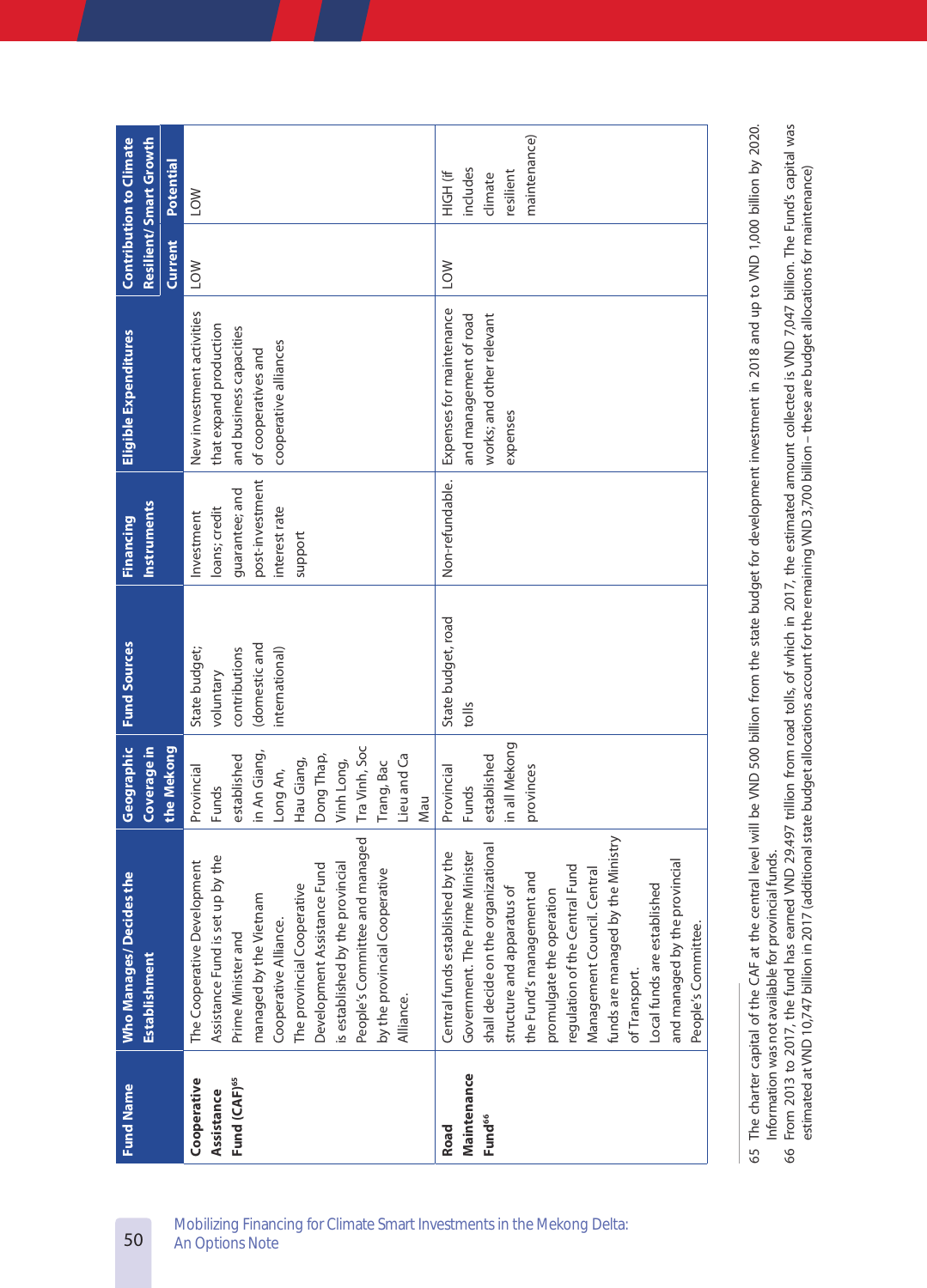| voluntary<br>Tho, Tra Vinh,<br>Long An, Can<br>Ca Mau, Tien<br>Geographic<br>Coverage in<br>the Mekong<br>Giang, Dong<br>in An Giang,<br>in An Giang,<br>Dong Thap,<br>Bac Lieu, Ca<br>Giang, Vinh<br>Kien Giang,<br>established<br>established<br>Thap, Hau<br>Long, Bac<br>Provincial<br>Provincial<br>Mau, Can<br><b>Funds</b><br>Funds<br>Lieu<br>The provincial People's Committee<br>accordance with the Decree of the<br>Local funds are established by the<br>establishment in accordance with<br>shall decide on the establishment<br>provincial People's Committee in<br>the Decree of the Government.<br>The People's Committee of the<br>Provincial People's Committee<br>province decides to set up the<br><b>Who Manages/ Decides the</b><br>of an independent executive<br>(PPC) directly manages the<br>development fund.<br><b>Establishment</b><br>Government.<br><b>Development</b><br>Investment<br>Guarantee<br>Enterprise<br>Small and<br>Medium<br>Fund <sup>68</sup><br>Fund <sup>67</sup><br>Credit<br>Local | (domestic and<br>contributions<br>State budget,<br>international) | Instruments<br>Investment<br><b>Financing</b><br>loans | projects and establishment<br>in the fields of developing<br>of enterprises operating<br>Eligible Expenditures<br>Direct investment in<br>socio-economic<br>infrastructure | Current<br><b>NO1</b> | Development<br>Resilient/Smart Growth<br>infrastructure<br>in the criteria<br>for the Local<br>on revisions<br>used for the<br>(depending<br>selection or<br>Investment<br>Fund (LDIF)<br>standards<br>Potential<br>MEDIUM |
|---------------------------------------------------------------------------------------------------------------------------------------------------------------------------------------------------------------------------------------------------------------------------------------------------------------------------------------------------------------------------------------------------------------------------------------------------------------------------------------------------------------------------------------------------------------------------------------------------------------------------------------------------------------------------------------------------------------------------------------------------------------------------------------------------------------------------------------------------------------------------------------------------------------------------------------------------------------------------------------------------------------------------------------|-------------------------------------------------------------------|--------------------------------------------------------|----------------------------------------------------------------------------------------------------------------------------------------------------------------------------|-----------------------|----------------------------------------------------------------------------------------------------------------------------------------------------------------------------------------------------------------------------|
|                                                                                                                                                                                                                                                                                                                                                                                                                                                                                                                                                                                                                                                                                                                                                                                                                                                                                                                                                                                                                                       |                                                                   |                                                        |                                                                                                                                                                            |                       |                                                                                                                                                                                                                            |
|                                                                                                                                                                                                                                                                                                                                                                                                                                                                                                                                                                                                                                                                                                                                                                                                                                                                                                                                                                                                                                       |                                                                   |                                                        |                                                                                                                                                                            |                       |                                                                                                                                                                                                                            |
|                                                                                                                                                                                                                                                                                                                                                                                                                                                                                                                                                                                                                                                                                                                                                                                                                                                                                                                                                                                                                                       |                                                                   |                                                        |                                                                                                                                                                            |                       |                                                                                                                                                                                                                            |
|                                                                                                                                                                                                                                                                                                                                                                                                                                                                                                                                                                                                                                                                                                                                                                                                                                                                                                                                                                                                                                       |                                                                   |                                                        |                                                                                                                                                                            |                       |                                                                                                                                                                                                                            |
|                                                                                                                                                                                                                                                                                                                                                                                                                                                                                                                                                                                                                                                                                                                                                                                                                                                                                                                                                                                                                                       |                                                                   |                                                        |                                                                                                                                                                            |                       |                                                                                                                                                                                                                            |
|                                                                                                                                                                                                                                                                                                                                                                                                                                                                                                                                                                                                                                                                                                                                                                                                                                                                                                                                                                                                                                       |                                                                   |                                                        |                                                                                                                                                                            |                       |                                                                                                                                                                                                                            |
|                                                                                                                                                                                                                                                                                                                                                                                                                                                                                                                                                                                                                                                                                                                                                                                                                                                                                                                                                                                                                                       |                                                                   |                                                        |                                                                                                                                                                            |                       |                                                                                                                                                                                                                            |
|                                                                                                                                                                                                                                                                                                                                                                                                                                                                                                                                                                                                                                                                                                                                                                                                                                                                                                                                                                                                                                       |                                                                   |                                                        |                                                                                                                                                                            |                       |                                                                                                                                                                                                                            |
|                                                                                                                                                                                                                                                                                                                                                                                                                                                                                                                                                                                                                                                                                                                                                                                                                                                                                                                                                                                                                                       |                                                                   |                                                        |                                                                                                                                                                            |                       |                                                                                                                                                                                                                            |
|                                                                                                                                                                                                                                                                                                                                                                                                                                                                                                                                                                                                                                                                                                                                                                                                                                                                                                                                                                                                                                       |                                                                   |                                                        |                                                                                                                                                                            |                       |                                                                                                                                                                                                                            |
|                                                                                                                                                                                                                                                                                                                                                                                                                                                                                                                                                                                                                                                                                                                                                                                                                                                                                                                                                                                                                                       |                                                                   |                                                        |                                                                                                                                                                            |                       |                                                                                                                                                                                                                            |
|                                                                                                                                                                                                                                                                                                                                                                                                                                                                                                                                                                                                                                                                                                                                                                                                                                                                                                                                                                                                                                       |                                                                   |                                                        |                                                                                                                                                                            |                       |                                                                                                                                                                                                                            |
|                                                                                                                                                                                                                                                                                                                                                                                                                                                                                                                                                                                                                                                                                                                                                                                                                                                                                                                                                                                                                                       |                                                                   |                                                        |                                                                                                                                                                            |                       |                                                                                                                                                                                                                            |
|                                                                                                                                                                                                                                                                                                                                                                                                                                                                                                                                                                                                                                                                                                                                                                                                                                                                                                                                                                                                                                       |                                                                   |                                                        |                                                                                                                                                                            |                       |                                                                                                                                                                                                                            |
|                                                                                                                                                                                                                                                                                                                                                                                                                                                                                                                                                                                                                                                                                                                                                                                                                                                                                                                                                                                                                                       |                                                                   |                                                        |                                                                                                                                                                            |                       | socioeconomic                                                                                                                                                                                                              |
|                                                                                                                                                                                                                                                                                                                                                                                                                                                                                                                                                                                                                                                                                                                                                                                                                                                                                                                                                                                                                                       |                                                                   |                                                        |                                                                                                                                                                            |                       | infrastructure                                                                                                                                                                                                             |
|                                                                                                                                                                                                                                                                                                                                                                                                                                                                                                                                                                                                                                                                                                                                                                                                                                                                                                                                                                                                                                       | State budget                                                      | Credit                                                 | SMEs that are not                                                                                                                                                          | <b>NO7</b>            | MEDIUM (if                                                                                                                                                                                                                 |
|                                                                                                                                                                                                                                                                                                                                                                                                                                                                                                                                                                                                                                                                                                                                                                                                                                                                                                                                                                                                                                       |                                                                   | guarantee                                              | sufficiently qualified to                                                                                                                                                  |                       | priority is                                                                                                                                                                                                                |
|                                                                                                                                                                                                                                                                                                                                                                                                                                                                                                                                                                                                                                                                                                                                                                                                                                                                                                                                                                                                                                       |                                                                   |                                                        | credit access in priority                                                                                                                                                  |                       | given to SMEs                                                                                                                                                                                                              |
|                                                                                                                                                                                                                                                                                                                                                                                                                                                                                                                                                                                                                                                                                                                                                                                                                                                                                                                                                                                                                                       |                                                                   |                                                        | areas may receive                                                                                                                                                          |                       | that promote                                                                                                                                                                                                               |
|                                                                                                                                                                                                                                                                                                                                                                                                                                                                                                                                                                                                                                                                                                                                                                                                                                                                                                                                                                                                                                       |                                                                   |                                                        | borrowing capital in                                                                                                                                                       |                       | climate smart                                                                                                                                                                                                              |
|                                                                                                                                                                                                                                                                                                                                                                                                                                                                                                                                                                                                                                                                                                                                                                                                                                                                                                                                                                                                                                       |                                                                   |                                                        | (a) areas where credit                                                                                                                                                     |                       | enterprises)                                                                                                                                                                                                               |
|                                                                                                                                                                                                                                                                                                                                                                                                                                                                                                                                                                                                                                                                                                                                                                                                                                                                                                                                                                                                                                       |                                                                   |                                                        | priority is given under the                                                                                                                                                |                       |                                                                                                                                                                                                                            |
| Tho, Kien<br>management organization or                                                                                                                                                                                                                                                                                                                                                                                                                                                                                                                                                                                                                                                                                                                                                                                                                                                                                                                                                                                               |                                                                   |                                                        | guidance of the State Bank                                                                                                                                                 |                       |                                                                                                                                                                                                                            |
| Giang and<br>entrust the local finance fund                                                                                                                                                                                                                                                                                                                                                                                                                                                                                                                                                                                                                                                                                                                                                                                                                                                                                                                                                                                           |                                                                   |                                                        | of Vietnam in each period;                                                                                                                                                 |                       |                                                                                                                                                                                                                            |
| SocTrang<br>in the locality to organize the                                                                                                                                                                                                                                                                                                                                                                                                                                                                                                                                                                                                                                                                                                                                                                                                                                                                                                                                                                                           |                                                                   |                                                        | (b) areas or projects in                                                                                                                                                   |                       |                                                                                                                                                                                                                            |
| management and administration                                                                                                                                                                                                                                                                                                                                                                                                                                                                                                                                                                                                                                                                                                                                                                                                                                                                                                                                                                                                         |                                                                   |                                                        | priority socio-economic                                                                                                                                                    |                       |                                                                                                                                                                                                                            |
| of the operation of Credit                                                                                                                                                                                                                                                                                                                                                                                                                                                                                                                                                                                                                                                                                                                                                                                                                                                                                                                                                                                                            |                                                                   |                                                        | development areas in each                                                                                                                                                  |                       |                                                                                                                                                                                                                            |
| Guarantee Funds.                                                                                                                                                                                                                                                                                                                                                                                                                                                                                                                                                                                                                                                                                                                                                                                                                                                                                                                                                                                                                      |                                                                   |                                                        | period.                                                                                                                                                                    |                       |                                                                                                                                                                                                                            |

68 Information on financing available for Mekong Delta provinces includes: 1. An Giang: charter capital is VND 130 billion; 2. Bac Lieu: charter capital is VND 50 billion; 3. Cán Thơ:<br>charter capital is VND 70 billion; 4 68 Information on financing available for Mekong Delta provinces includes: 1. An Giang: charter capital is VND 130 billion; 2. Bac Lieu: charter capital is VND 50 billion; 3. Cần Thơ: charter capital is VND 70 billion; 4. Dong Thap: charter capital is VND 90 billion; 5. Soc Trang: charter capital is at VND 30 billion; 6. Ca Mau (no capital); 7. Kien Giang: information not available. not available.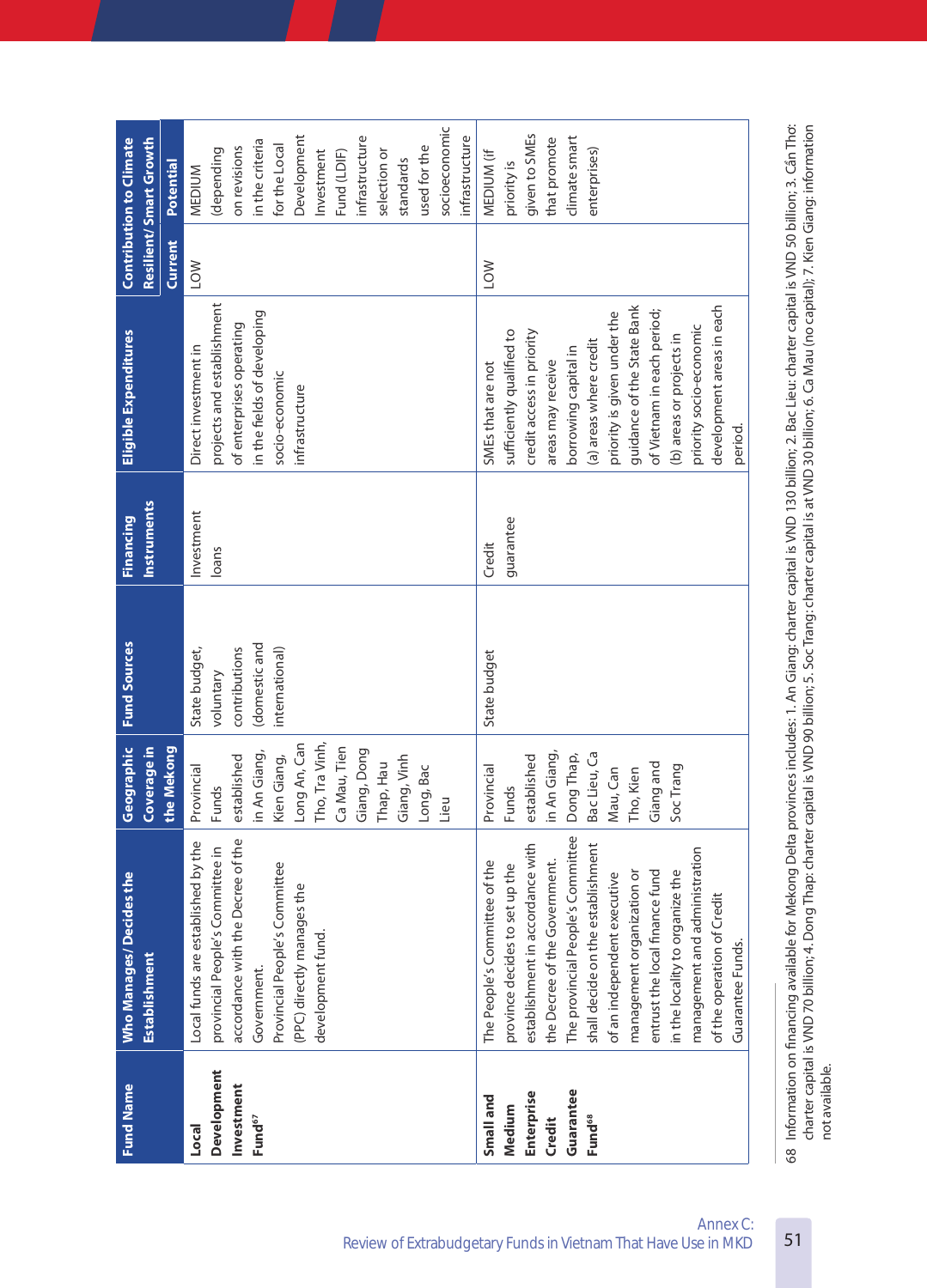| <b>Fund Name</b>   | <b>Who Manages/ Decides the</b>    | Geographic     | <b>Fund Sources</b>     | Financing          | Eligible Expenditures       |            | <b>Contribution to Climate</b> |
|--------------------|------------------------------------|----------------|-------------------------|--------------------|-----------------------------|------------|--------------------------------|
|                    | Establishment                      | Coverage in    |                         | <b>Instruments</b> |                             |            | Resilient/Smart Growth         |
|                    |                                    | the Mekong     |                         |                    |                             | Current    | Potential                      |
| Land               | Local funds are set up by the      | Provincial     | Portion of land use     | Advance for        | Land Fund Development       | MEDIUM     | MEDIUM                         |
| <b>Development</b> | provincial People's Committee in   | <b>Funds</b>   | levies, land rents, and | investment         | Organizations; for land     |            | (unlikely                      |
| Fund <sup>69</sup> | accordance with the Decree of the  | established    | land use right auction  |                    | fund and resettlement       |            | to change                      |
|                    | Government.                        | in An Giang,   | amounts                 |                    | fund; land recovery,        |            | significantly)                 |
|                    | Land Development Fund is           | Kien Giang,    |                         |                    | compensation and ground     |            |                                |
|                    | directly managed by the provincial | Long An,       |                         |                    | clearance, education        |            |                                |
|                    | People's Committee, or entrusted   | Can Tho, Tra   |                         |                    | and training, vocational    |            |                                |
|                    | to the Development Investment      | Vinh, Ca Mau   |                         |                    | training, physical          |            |                                |
|                    | Fund or another fund.              | and Can Tho.   |                         |                    | training and sports, the    |            |                                |
|                    |                                    | (Note: Tien    |                         |                    | environment and other       |            |                                |
|                    |                                    | Giang Land     |                         |                    | local needs; construction   |            |                                |
|                    |                                    | Development    |                         |                    | of resettlement             |            |                                |
|                    |                                    | Fund           |                         |                    | areas; construction of      |            |                                |
|                    |                                    | merged into    |                         |                    | infrastructure works where  |            |                                |
|                    |                                    | Tien Giang     |                         |                    | land is recovered; and      |            |                                |
|                    |                                    | Development    |                         |                    | supporting the difference   |            |                                |
|                    |                                    | Investment     |                         |                    | for households and          |            |                                |
|                    |                                    | Fund)          |                         |                    | individuals in resettlement |            |                                |
|                    |                                    |                |                         |                    | areas                       |            |                                |
| Housing            | Local funds are set up by the      | Provincial     | Portion from land       | Direct capital     | Housing development         | <b>MOT</b> | MEDIUM (if                     |
| Development        | provincial People's Committee in   | Funds          | use fee; portion        | investment,        |                             |            | design of                      |
| Fund <sup>70</sup> | accordance with the Decree of the  | established    | of sale and lease       | loans for social   |                             |            | houses is                      |
|                    | Government.                        | in Tien Giang, | from state-owned        | housing projects   |                             |            | more climate                   |
|                    | Housing development funds may      | Kien Giang,    | housing; voluntary      |                    |                             |            | smart)                         |
|                    | be set up separately or entrusted  | and Long An    | contributions           |                    |                             |            |                                |
|                    | to the Development Investment      |                |                         |                    |                             |            |                                |
|                    | Fund.                              |                |                         |                    |                             |            |                                |

69 Could not access information on available financing.<br>70 Could not access information on available financing. 69 Could not access information on available financing. 70 Could not access information on available financing.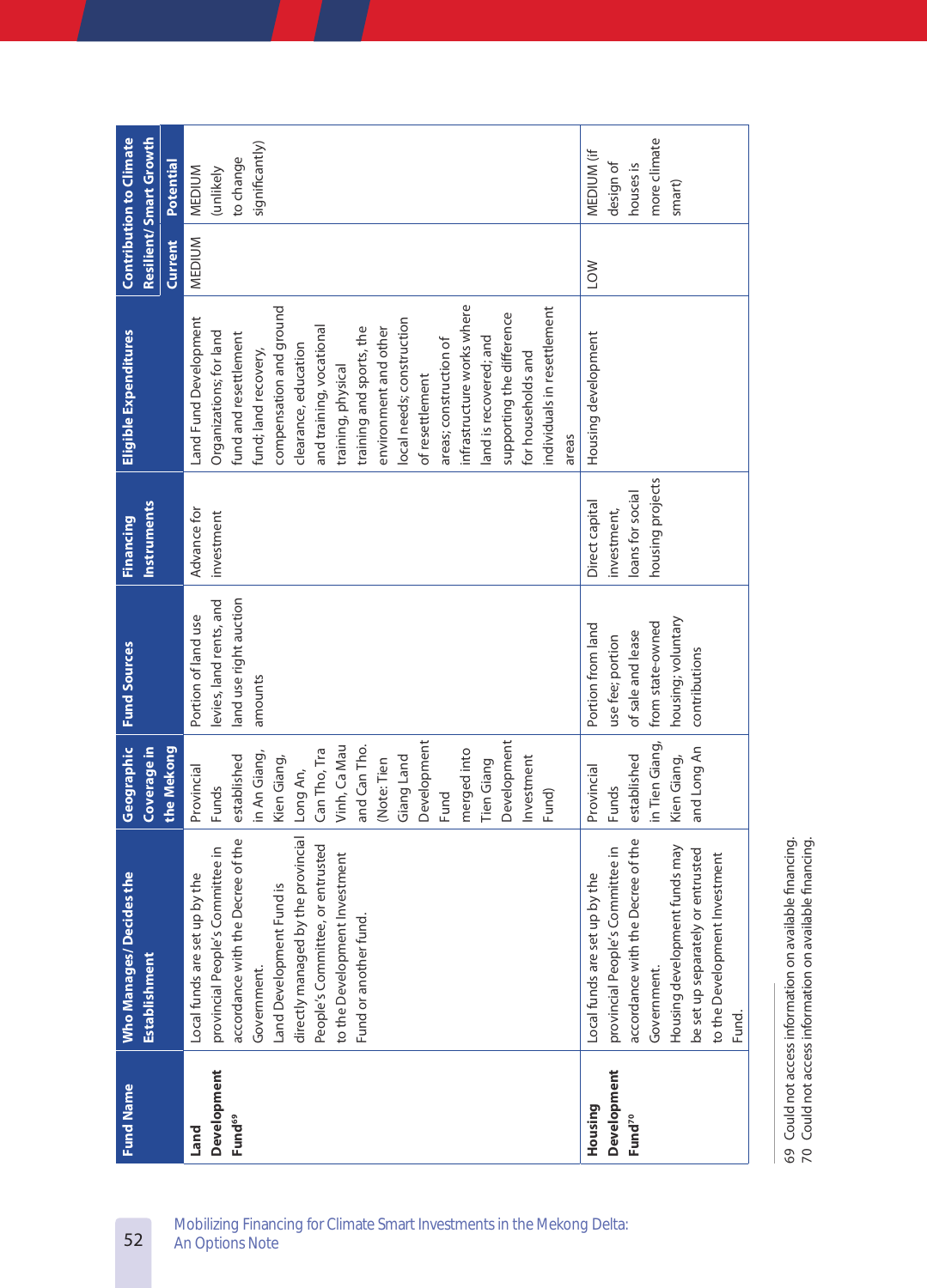| <b>Fund Name</b>                                         | <b>Who Manages/ Decides the</b><br>Establishment                                                                                                                         | Coverage in<br>Geographic                                                                                                     | <b>Fund Sources</b>                                                                                                                                             | Instruments<br>Financing | Eligible Expenditures                                                                                                                                                                                                                                                                                                                                                                                                                                                                                          |            | Resilient/Smart Growth<br><b>Contribution to Climate</b>                                   |
|----------------------------------------------------------|--------------------------------------------------------------------------------------------------------------------------------------------------------------------------|-------------------------------------------------------------------------------------------------------------------------------|-----------------------------------------------------------------------------------------------------------------------------------------------------------------|--------------------------|----------------------------------------------------------------------------------------------------------------------------------------------------------------------------------------------------------------------------------------------------------------------------------------------------------------------------------------------------------------------------------------------------------------------------------------------------------------------------------------------------------------|------------|--------------------------------------------------------------------------------------------|
|                                                          |                                                                                                                                                                          | the Mekong                                                                                                                    |                                                                                                                                                                 |                          |                                                                                                                                                                                                                                                                                                                                                                                                                                                                                                                | Current    | Potential                                                                                  |
| Investment)<br>Promotion<br>Trade-<br>Fund <sup>71</sup> | Department of Finance and The<br>Provincial People's Committee<br>-Trade - Tourism Promotion<br>Centre of Investment Center<br>decided to establish.<br>manage the Fund. | in Tien Giang,<br>Long An and<br>established<br>Provincial<br>Ca Mau<br>Funds                                                 | Provincial budget<br>support; national<br>promotion, trade<br>funds; voluntary<br>(domestic and<br>contributions<br>international)<br>and tourism<br>investment | Partial financing        | export products, improved<br>marketing knowledge and<br>improving the commodity<br>conditions for enterprises<br>to access export markets,<br>investment in province -<br>raise competitiveness of<br>skills in export activities;<br>including promotion of<br>investment preferential<br>domestic consumption<br>structure, expanding<br>activities that attract<br>Includes support for<br>policies, conditions;<br>support to creating<br>market and export.<br>diversifying goods,<br>Varies by province. | <b>NO7</b> | there is a focus<br>resilient crops)<br>MEDIUM (if<br>on climate                           |
| Promotion<br>Industrial<br>Fund <sup>72</sup>            | Department of Industry and Trade<br>Provincial People's Committee<br>decided to establish.<br>manages the fund.                                                          | Tre (inactive<br>established<br>Dong Thap<br>Giang, Ben<br>2015) and<br>Provincial<br>(inactive)<br>in Tien<br>Funds<br>since | Provincial budgets;<br>national industrial<br>support from the<br>fund; voluntary<br>domestic and<br>contributions<br>international)<br>promotion               | Interest rate<br>support | services including activities<br>trade promotion, energy<br>consultancy, technology<br>and services in training<br>information provision,<br>industrial production<br>Industrial promotion<br>efficiency and other<br>activities related to<br>transfer research,                                                                                                                                                                                                                                              | MEDIUM     | clean industrial<br>efficiency and<br>greater focus<br>production<br>on energy<br>HIGH (if |

71 Could not access information on available financing.<br>72 Could not access information on available financing. 71 Could not access information on available financing. 72 Could not access information on available financing.

53 Annex C:

Review of Extrabudgetary Funds in Vietnam That Have Use in MKD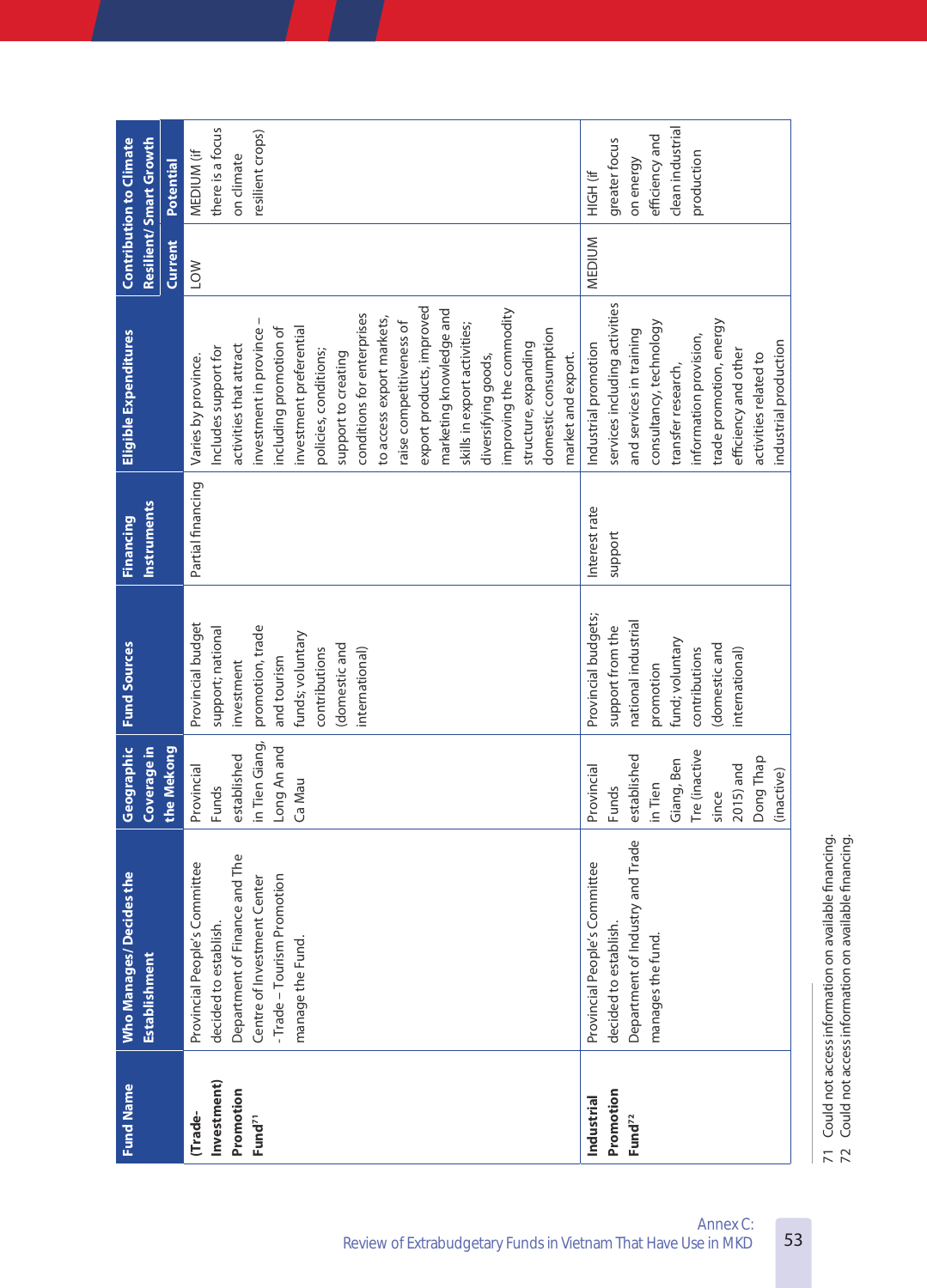| Profits and dividends<br>Revenues from other<br>equitization of state-<br>such as assignment,<br>forms of conversion<br>owned enterprises;<br>Revenues from the<br>from state-owned<br>sale, dissolution,<br>and bankruptcy;<br>State budget<br>enterprises<br>Coverage in<br>the Mekong<br>Geographic<br>provinces in<br>provinces in<br>the Mekong<br>the Mekong<br>are eligible.<br>are eligible.<br>a national<br>a national<br>Since it is<br>Since it is<br>fund, all<br>fund, all<br>Corporation (SCIC) manages the<br>Investment manages the fund<br><b>Who Manages/ Decides the</b><br>The Ministry of Planning and<br>Prime Minister decided to<br>Prime Minister decided to<br>State Capital Investment<br>Establishment<br>establish.<br>establish.<br>fund.<br>Fund (national-<br>Development<br>Development<br>Restructure<br>Enterprises<br>$level$ <sup>73</sup><br>Fund <sup>74</sup><br>SME<br>and |  | Instruments<br><b>Financing</b> | SMEs with projects and<br>Eligible Expenditures | Current    | Resilient/Smart Growth<br>Potential |
|----------------------------------------------------------------------------------------------------------------------------------------------------------------------------------------------------------------------------------------------------------------------------------------------------------------------------------------------------------------------------------------------------------------------------------------------------------------------------------------------------------------------------------------------------------------------------------------------------------------------------------------------------------------------------------------------------------------------------------------------------------------------------------------------------------------------------------------------------------------------------------------------------------------------|--|---------------------------------|-------------------------------------------------|------------|-------------------------------------|
|                                                                                                                                                                                                                                                                                                                                                                                                                                                                                                                                                                                                                                                                                                                                                                                                                                                                                                                      |  |                                 |                                                 |            |                                     |
|                                                                                                                                                                                                                                                                                                                                                                                                                                                                                                                                                                                                                                                                                                                                                                                                                                                                                                                      |  |                                 |                                                 |            |                                     |
|                                                                                                                                                                                                                                                                                                                                                                                                                                                                                                                                                                                                                                                                                                                                                                                                                                                                                                                      |  | Preferential                    |                                                 | <b>NO7</b> | MEDIUM                              |
|                                                                                                                                                                                                                                                                                                                                                                                                                                                                                                                                                                                                                                                                                                                                                                                                                                                                                                                      |  | loans                           | feasible production                             |            | (same reason                        |
|                                                                                                                                                                                                                                                                                                                                                                                                                                                                                                                                                                                                                                                                                                                                                                                                                                                                                                                      |  |                                 | and business plans                              |            | as previous                         |
|                                                                                                                                                                                                                                                                                                                                                                                                                                                                                                                                                                                                                                                                                                                                                                                                                                                                                                                      |  |                                 | in priority fields. The                         |            | row)                                |
|                                                                                                                                                                                                                                                                                                                                                                                                                                                                                                                                                                                                                                                                                                                                                                                                                                                                                                                      |  |                                 | Funds aim to improve                            |            |                                     |
|                                                                                                                                                                                                                                                                                                                                                                                                                                                                                                                                                                                                                                                                                                                                                                                                                                                                                                                      |  |                                 | the competitiveness                             |            |                                     |
|                                                                                                                                                                                                                                                                                                                                                                                                                                                                                                                                                                                                                                                                                                                                                                                                                                                                                                                      |  |                                 | of enterprises, thus                            |            |                                     |
|                                                                                                                                                                                                                                                                                                                                                                                                                                                                                                                                                                                                                                                                                                                                                                                                                                                                                                                      |  |                                 | contributing to increasing                      |            |                                     |
|                                                                                                                                                                                                                                                                                                                                                                                                                                                                                                                                                                                                                                                                                                                                                                                                                                                                                                                      |  |                                 | income and creating jobs                        |            |                                     |
|                                                                                                                                                                                                                                                                                                                                                                                                                                                                                                                                                                                                                                                                                                                                                                                                                                                                                                                      |  |                                 | for laborers.                                   |            |                                     |
|                                                                                                                                                                                                                                                                                                                                                                                                                                                                                                                                                                                                                                                                                                                                                                                                                                                                                                                      |  | Provides                        | Support redundant and                           | <b>NOT</b> | MEDIUM (if                          |
|                                                                                                                                                                                                                                                                                                                                                                                                                                                                                                                                                                                                                                                                                                                                                                                                                                                                                                                      |  | financial support               | dismissed laborers when                         |            | the SOEs                            |
|                                                                                                                                                                                                                                                                                                                                                                                                                                                                                                                                                                                                                                                                                                                                                                                                                                                                                                                      |  | for redundant                   | state-owned enterprises                         |            | that are                            |
|                                                                                                                                                                                                                                                                                                                                                                                                                                                                                                                                                                                                                                                                                                                                                                                                                                                                                                                      |  | laborers and                    | are restructured                                |            | restructured                        |
|                                                                                                                                                                                                                                                                                                                                                                                                                                                                                                                                                                                                                                                                                                                                                                                                                                                                                                                      |  | laborers who                    |                                                 |            | are prioritized                     |
|                                                                                                                                                                                                                                                                                                                                                                                                                                                                                                                                                                                                                                                                                                                                                                                                                                                                                                                      |  | lose their                      |                                                 |            | to include                          |
|                                                                                                                                                                                                                                                                                                                                                                                                                                                                                                                                                                                                                                                                                                                                                                                                                                                                                                                      |  | jobs when                       |                                                 |            | those that                          |
|                                                                                                                                                                                                                                                                                                                                                                                                                                                                                                                                                                                                                                                                                                                                                                                                                                                                                                                      |  | state-owned                     |                                                 |            | through                             |
|                                                                                                                                                                                                                                                                                                                                                                                                                                                                                                                                                                                                                                                                                                                                                                                                                                                                                                                      |  | enterprises are                 |                                                 |            | more efficient                      |
|                                                                                                                                                                                                                                                                                                                                                                                                                                                                                                                                                                                                                                                                                                                                                                                                                                                                                                                      |  | restructured.                   |                                                 |            | management                          |
|                                                                                                                                                                                                                                                                                                                                                                                                                                                                                                                                                                                                                                                                                                                                                                                                                                                                                                                      |  | In case                         |                                                 |            | could                               |
|                                                                                                                                                                                                                                                                                                                                                                                                                                                                                                                                                                                                                                                                                                                                                                                                                                                                                                                      |  | proceeds from                   |                                                 |            | contribute                          |
|                                                                                                                                                                                                                                                                                                                                                                                                                                                                                                                                                                                                                                                                                                                                                                                                                                                                                                                      |  | the business                    |                                                 |            | to climate                          |
|                                                                                                                                                                                                                                                                                                                                                                                                                                                                                                                                                                                                                                                                                                                                                                                                                                                                                                                      |  | restructuring                   |                                                 |            | resilience or                       |
|                                                                                                                                                                                                                                                                                                                                                                                                                                                                                                                                                                                                                                                                                                                                                                                                                                                                                                                      |  | are not enough;                 |                                                 |            | lower GHG                           |
|                                                                                                                                                                                                                                                                                                                                                                                                                                                                                                                                                                                                                                                                                                                                                                                                                                                                                                                      |  | supplementary                   |                                                 |            | emissions)                          |
|                                                                                                                                                                                                                                                                                                                                                                                                                                                                                                                                                                                                                                                                                                                                                                                                                                                                                                                      |  | charter capital is              |                                                 |            |                                     |
|                                                                                                                                                                                                                                                                                                                                                                                                                                                                                                                                                                                                                                                                                                                                                                                                                                                                                                                      |  | provided to the                 |                                                 |            |                                     |
|                                                                                                                                                                                                                                                                                                                                                                                                                                                                                                                                                                                                                                                                                                                                                                                                                                                                                                                      |  | parent company                  |                                                 |            |                                     |

73 Charter capital is VND 2,000 billion.

73 Charter capital is VND 2,000 billion.<br>74 Fund balance at the beginning of 2017 is VND 13,254 billion. In 2017, the fund collected VND 130,093 billion, paid to the state budget in accordance with the Resolution of the<br>Na 74 Fund balance at the beginning of 2017 is VND 13,254 billion. In 2017, the fund collected VND 130,093 billion, paid to the state budget in accordance with the Resolution of the National Assembly of VND 60,000 billion and the balance of VND 80,488 billion at the end of 2017.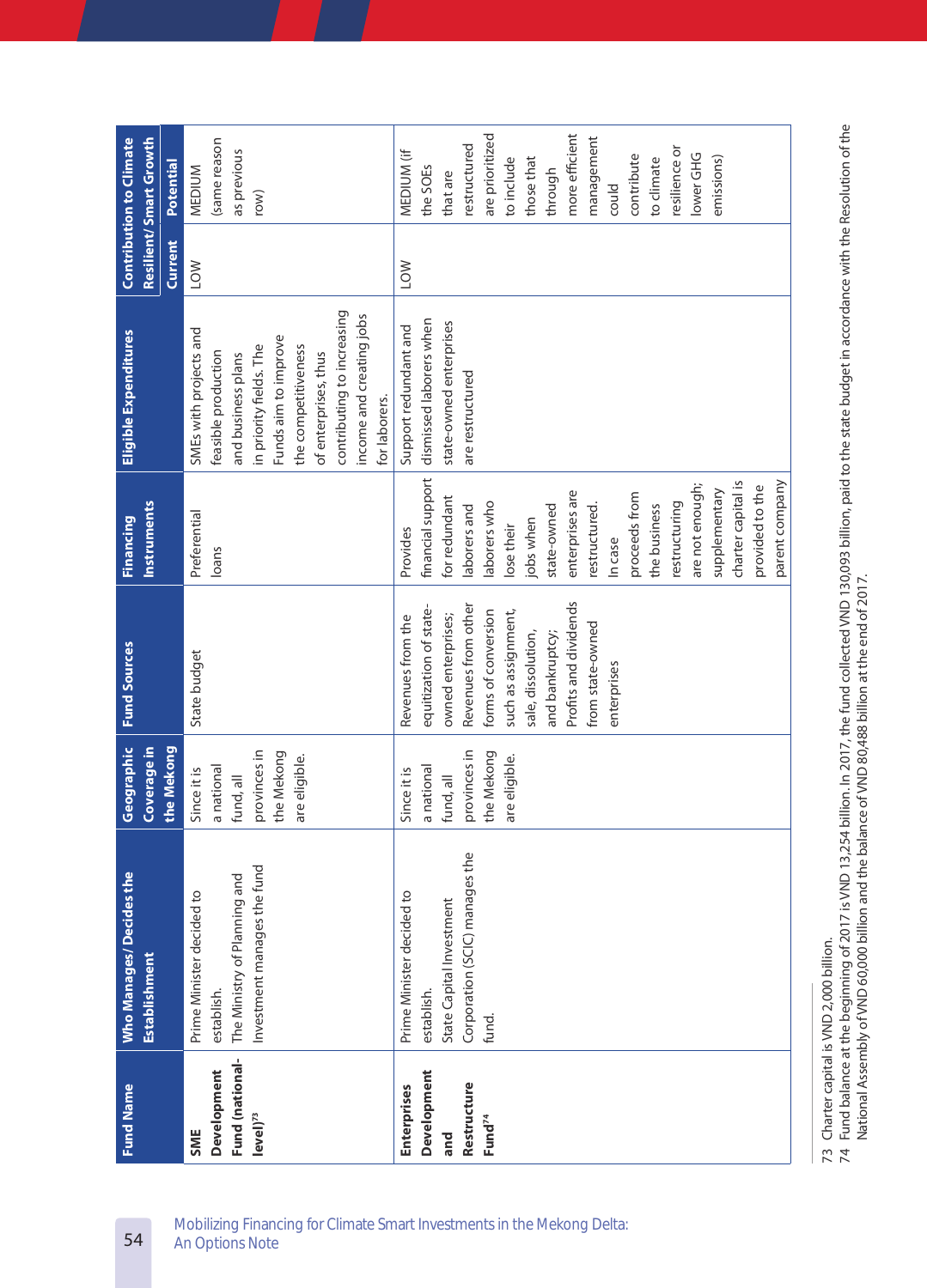|                    | <b>Who Manages/ Decides the</b>   | Geographic    | <b>Fund Sources</b>     | <b>Financing</b>   | Eligible Expenditures         |                | <b>Contribution to Climate</b> |
|--------------------|-----------------------------------|---------------|-------------------------|--------------------|-------------------------------|----------------|--------------------------------|
|                    | <b>Establishment</b>              | Coverage in   |                         | <b>Instruments</b> |                               |                | Resilient/Smart Growth         |
|                    |                                   | the Mekong    |                         |                    |                               | <b>Current</b> | Potential                      |
| National           | Government established the Fund.  | Since it is   | State budget;           | Preferential       | Small and medium              | LOW            | <b>NO1</b>                     |
| Employment         | The Ministry of Labour, War       | a national    | Assistance from         | loans              | enterprises, cooperatives,    |                |                                |
| Fund <sup>75</sup> | Invalids and Social Affairs shall | fund, all     | domestic and foreign    |                    | cooperative groups,           |                |                                |
|                    | perform the state                 | provinces in  | organizations and       |                    | business households and       |                |                                |
|                    | management over funds.            | the Mekong    | individuals             |                    | laborers to create jobs,      |                |                                |
|                    | The Social Policy Bank manages    | are eligible. |                         |                    | maintain and expand jobs;     |                |                                |
|                    | the Fund.                         |               |                         |                    | laborers going to work        |                |                                |
|                    |                                   |               |                         |                    | overseas under contracts      |                |                                |
| Provincial         |                                   | Provincial    | Required                | Financial          | Disaster relief and support;  | こっエ            | こうエ                            |
| <b>Disaster</b>    |                                   | <b>Funds</b>  | contributions from      | support, food      | disaster response activities, |                |                                |
| Response           |                                   | established   | enterprises and their   | and water          | disaster preparedness;        |                |                                |
| Fund <sup>76</sup> |                                   | in all Mekong | employees, official/    | support,           | transfers to other localities |                |                                |
|                    |                                   | provinces     | civil servants, private | healthcare         | suffering losses due to       |                |                                |
|                    |                                   |               | citizens, and voluntary | support            | natural disasters             |                |                                |
|                    |                                   |               | contributions           |                    |                               |                |                                |

LOW: does not have any direct or indirect contribution to climate resilience or reducing GHG emissions LOW: does not have any direct or indirect contribution to climate resilience or reducing GHG emissions •

MEDIUM: Supports activities that contribute indirectly to climate resilience or reducing GHG emissions (e.g., makes credit available to those who could implement climate smart MEDIUM: Supports activities that contribute indirectly to climate resilience or reducing GHG emissions (e.g., makes credit available to those who could implement climate smart or low-carbon activities, or creates the possibility of using the funds for climate smart activities) or low-carbon activities, or creates the possibility of using the funds for climate smart activities) •

HIGH: Supports activities that contribute directly to climate resilience or reducing GHG emissions (e.g., the funds are only for activities that sequester carbon or enhance resilience)  $\cdot$  HIGH: Supports activities that contribute directly to climate resilience or reducing GHG emissions (e.g., the funds are only for activities that sequester carbon or enhance resilience) •

June 2018, the annual loan amount is about VND 2500-3000 billion. In the first six months of 2018, lending activities from the National Employment Fund have seen remarkable 75 Up to September 2018, according to the report of the Social Policy Bank, loans from the National Employment Fund reached over VND 4,497 billion in the period of 2016 to 75 Up to September 2018, according to the report of the Social Policy Bank, loans from the National Employment Fund reached over VND 4,497 billion in the period of 2016 to June 2018, the annual loan amount is about VND 2500-3000 billion. In the first six months of 2018, lending activities from the National Employment Fund have seen remarkable progress, with loans of around VND 2,500 billion. progress, with loans of around VND 2,500 billion.

Could not access information on available financing. 76 Could not access information on available financing. 76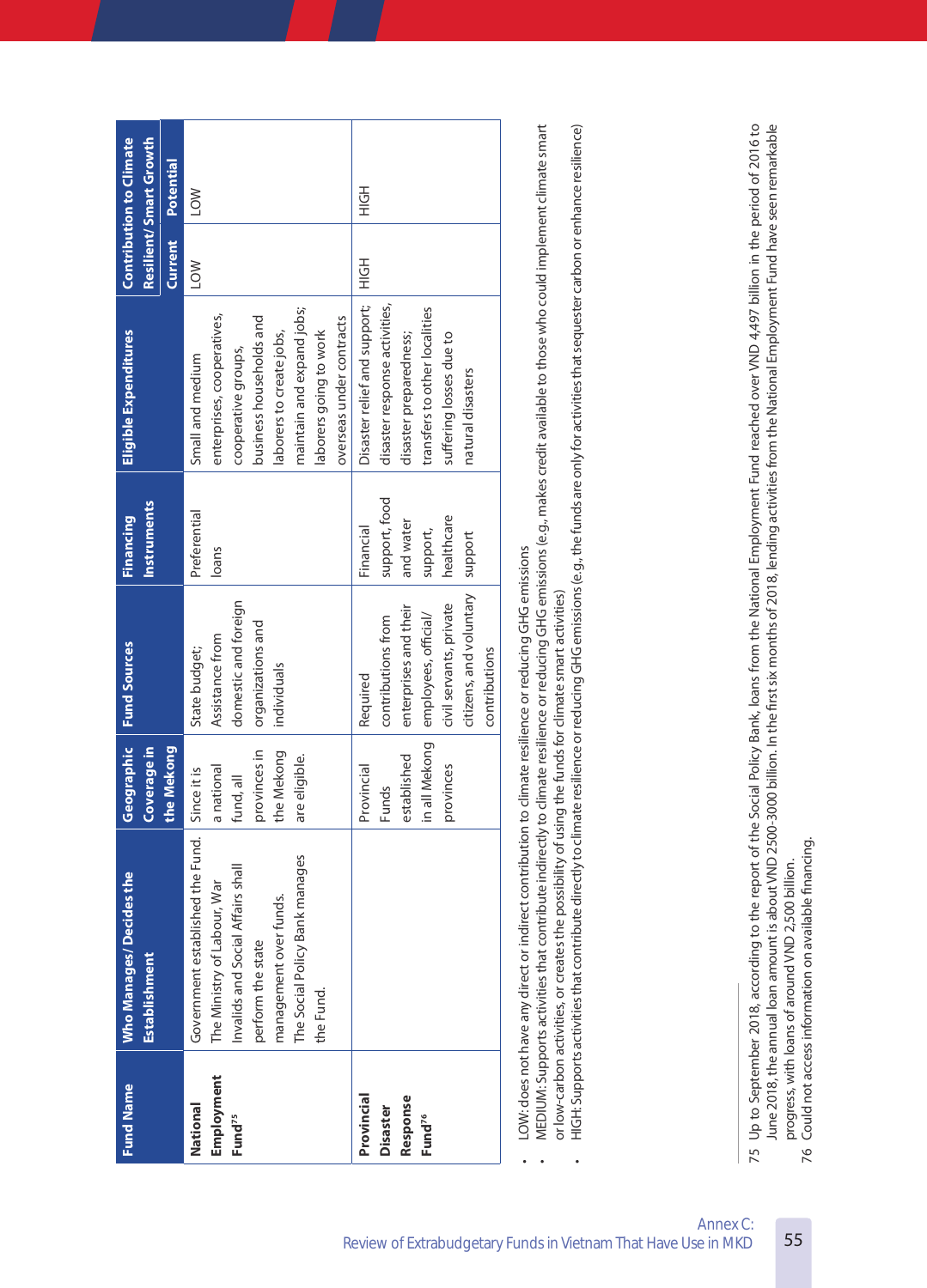# **Annex D: Additional Information on Instruments for Incentivizing or Mobilizing Additional Financing for Climate Smart Activities**

## **Carbon Pricing Instruments**

By April 2019, 40 governments worldwide had adopted some form of carbon pricing, either through direct taxes on fossil fuels or through cap-and-trade programs. Figure A presents the wide-ranging initiatives on carbon pricing.

## ETS implemented or scheduled for implementation ETS and carbon tax implemented or scheduled Carbon tax implemented or scheduled, ETS under consideration Carbon tax implemented or scheduled for implementation ETS implemented or scheduled, carbon tax under consideration ETS or carbon tax under consideration ETS and carbon tax implemented or scheduled, ETS or carbon tax under consideration Öri Californi Côte d'Ivoire Rio de Janeiro São Paulo South Africa

#### FIGURE A: **Ongoing and Planned Initiatives for Carbon Pricing**

*Source:* http://documents.worldbank.org/curated/en/191801559846379845/pdf/State-and-Trends-of-Carbon-Pricing-2019.pdf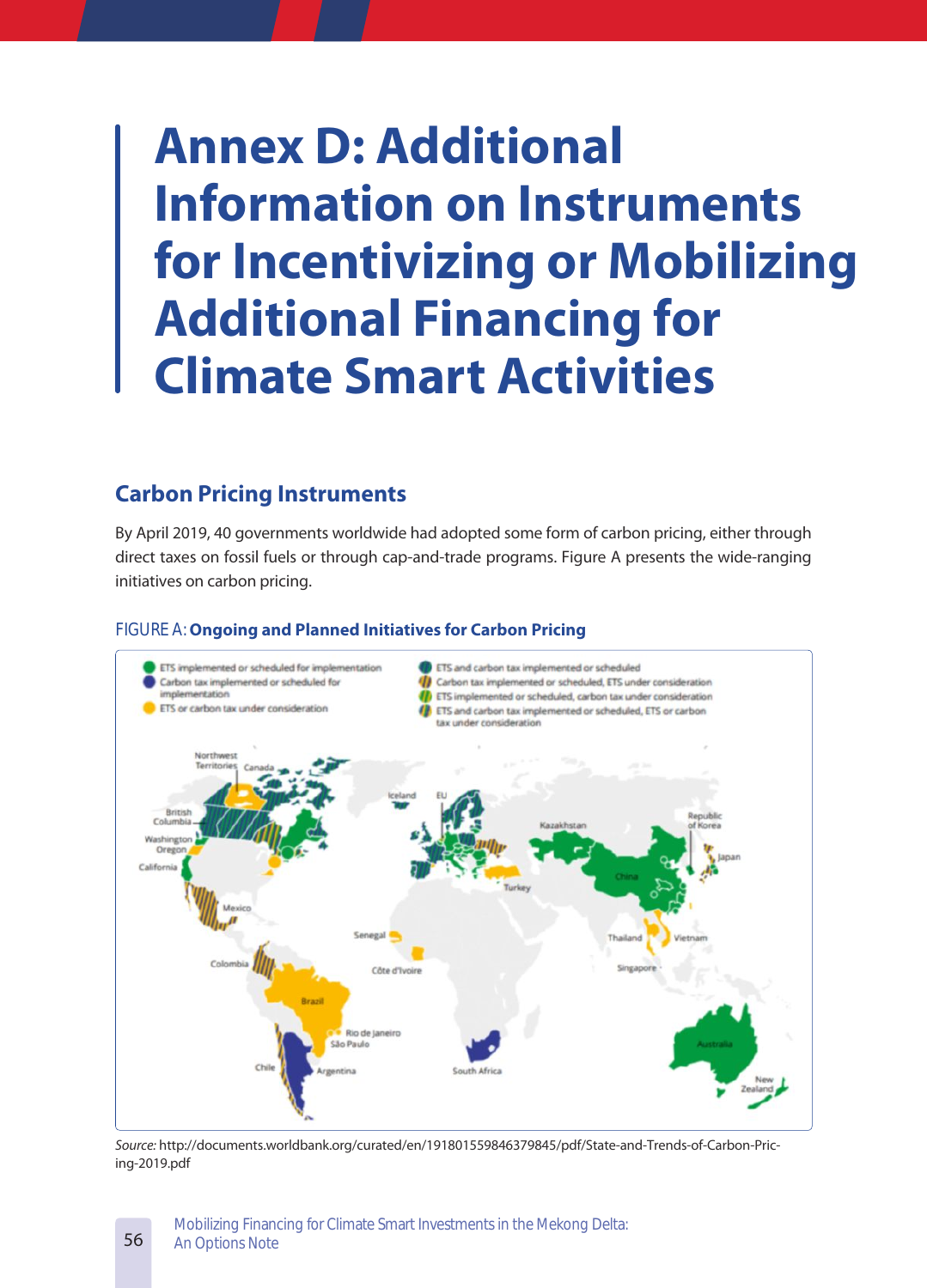#### **Structural Features of SIFs77**

Below are three examples of sovereign-sponsored SIFs and their structural features. As these examples show, and as discussed above, the government may choose ad hoc law or commercial law to create the fund. The examples also show a variety of ways in which the government chooses the management structure for the fund such that there is an identified professional manager who can invest the fund's assets in a commercial manner to meet its strategic objective.

| SIF.                                     | <b>Legal Framework</b>               | <b>Legal Structure</b>         |
|------------------------------------------|--------------------------------------|--------------------------------|
| <b>Ireland Strategic Investment Fund</b> | <b>Set up by Act of Parliament:</b>  | Not a separate legal entity    |
| 2014                                     | NTMA (Amendment) Act, 2014:          | Fund is a collection of assets |
| [Ireland]                                | sets up the fund under state agency, | managed by NTMA                |
|                                          | transferring assets/liabilities of   |                                |
|                                          | NPRF into Fund;                      |                                |
|                                          | Complies with EU State Aid rules (no |                                |
|                                          | market distortion)                   |                                |

The Ireland Strategic Investment Fund (ISIF) is a fully state-owned EUR 8.8 billion fund (as of December 31, 2018) with the double bottom-line mandate to invest (i) on a commercial basis and (ii) in a manner designed to support economic activity and employment in Ireland. It was established by an act of parliament, specifically the NTMA (Amendment) Act, 2014.78 ISIF is not a separate legal entity; it is a fund comprising a collection of assets, owned by the Ministry of Finance and managed and controlled by the National Treasury Management Agency (NTMA) (subject to the direction of the Minister for Finance in respect of the directed portfolio element of the ISIF). The NTMA is a public agency that provides a range of asset and liability management services to the Irish government. ISIF does not include third-party capital.

| Nigeria Infrastructure Fund (NIF |
|----------------------------------|
| – NSIA)                          |
| 2011                             |

**Set up by ad hoc parliamentary law: NSIA Act, 2011** Exempt from securities law, bank/ financial institutions legislation

**"Body corporate"** (but not governed by corporate law)

The Nigeria Infrastructure Fund (NIF or the "Fund") is a fund established by the Nigeria Sovereign Investment Authority (NSIA or the "Authority") to boost the development of the country's infrastructure, with the double bottom-line goal of realizing a commercial return and investing in infrastructure that might otherwise not be financed and developed. The fund size was USD 650 million as at June 2018. NSIA is an agency of the Nigerian Federation. NSIA is funded with hydrocarbon revenues in excess of Nigeria's budgetary requirements, allocated to central and local governments and then partially channeled to the Authority. Nigeria's federal constitution allocates oil revenues to central and sub-national governments in pre-determined ratios. In turn, these recipients allocate funds to NSIA according to the same ratios, which are reflected in their ownership stakes in the Authority. NSIA's current ownership structure is as follows: federal government 45.8 percent, state governments 36.2 percent, local governments 17.8 percent, federal capital territory 0.2 percent. NSIA was established by ad hoc parliamentary law – the NSIA Act – in May 2011, as a "body corporate." NIF is a ring-fenced pool of capital managed by NSIA under its own distinct investment policy. It is a fund without a separate legal identity.

<sup>77</sup> This section is drawn from a note by Shanthi Divakaran, team leader and co-author of an upcoming World Bank publication on strategic investment funds.

<sup>78</sup> NTMA (Amendment) Act, 2014. Link: http://www.irishstatutebook.ie/eli/2014/act/23/enacted/en/pdf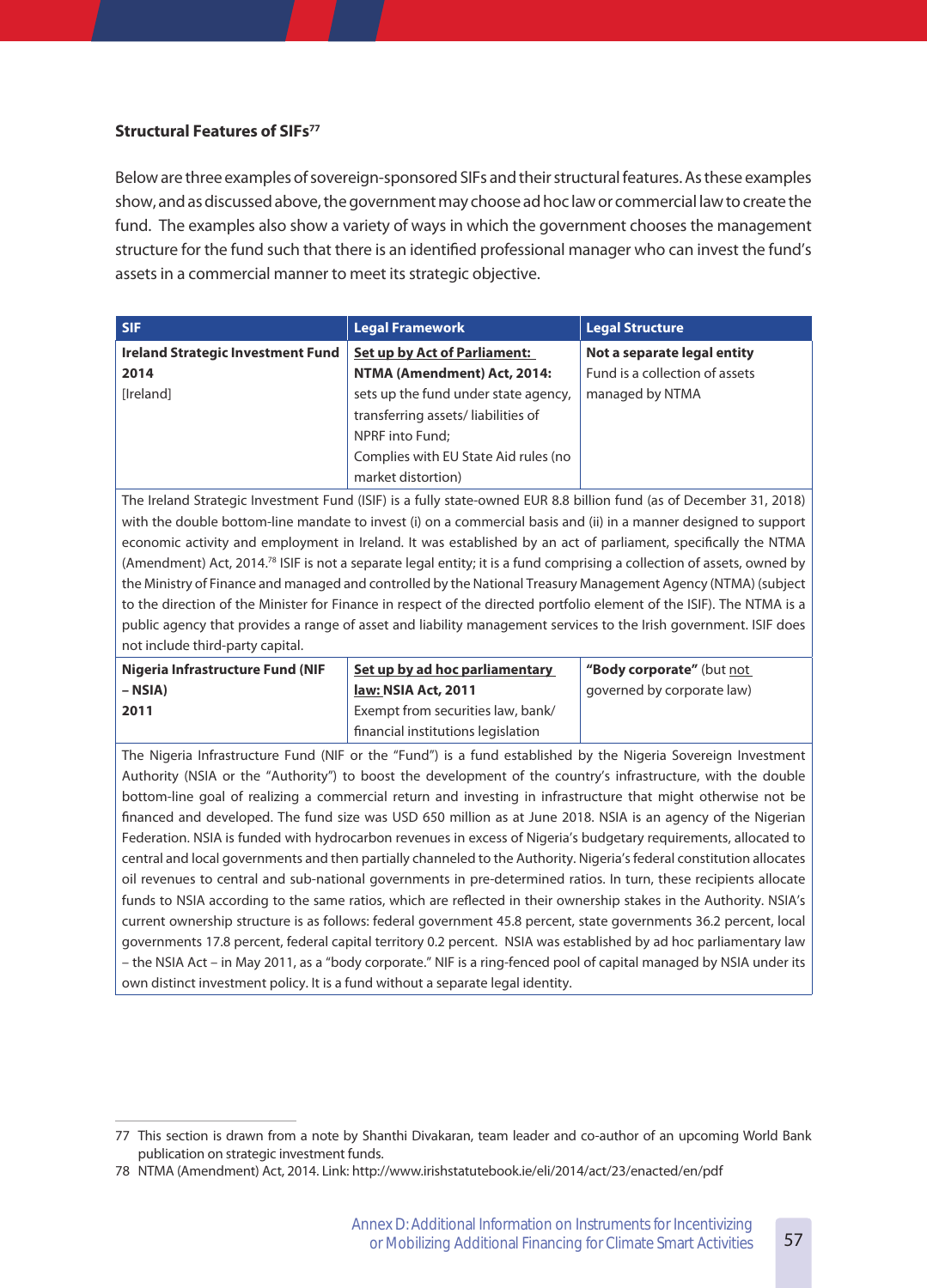| <b>SIF</b>                        | <b>Legal Framework</b>                   | <b>Legal Structure</b>              |
|-----------------------------------|------------------------------------------|-------------------------------------|
| <b>FONSIS</b>                     | <b>Established by Senegal National</b>   | <b>Limited liability company</b>    |
| 2012                              | <b>Assembly with Law 2012-34,</b>        | (governed by and subject to all     |
| [Senegal]                         | ratified by President of Republic        | provisions of corporate law)        |
|                                   | Complies with <b>OHADA legislation</b> , |                                     |
|                                   | system of corporate law for West/        |                                     |
|                                   | <b>Central African nations</b>           |                                     |
| <b>National Investment and</b>    | Set up under commercial                  | <b>Trust (governed by Trust Law</b> |
| <b>Infrastructure Fund (NIIF)</b> | legislation: India's Alternative         | under common law model) to          |
| <b>2014</b> [India]               | <b>Investment Fund (AIF) Regulation</b>  | mimic class GP/LP structure         |

The National Investment and Infrastructure Fund (NIIF) was set up by the Government of India to catalyze foreign institutional equity capital for the Indian infrastructure sector and related businesses. NIIF is governed by certain select core principles, including that the Government would be a minority investor in each fund, with a stake of 49 percent and the rest of the capital would be provided by commercial investors; and each fund invests on a full commercial basis. The Government's capital towards NIIF is currently allocated across three funds – the Master Fund, the Fund of Funds and the Strategic Opportunities Fund (together referred to as "NIIF") – all managed by the same investment manager (NIIF Limited). NIIF Limited was intentionally set up by the Government as a company (not a state-controlled development agency) to emphasize its role as a manager of commercial investments and the independence of investment decisions from policy objectives. As an independent, commercial entity, NIIF has no formal right to any infrastructure project that the Government may consider divesting, nor obligations to invest in policy-driven projects. All three NIIF funds are AIF Category II funds under India's alternative investment funds (AIF) regulations and do not have any special dispensations under the law. NIIF funds are unit trusts under the common law model which are set up to mimic the classic private equity GP/LP structure. Given the principle of government as minority investor, NIIF currently has both external sovereign investors, such as Abu Dhabi Investment Authority (ADIA) and Singapore's Temasek investing in the NIIF Master Fund, as well as pension funds (Australian Super and Ontario Teachers), investing alongside the Government of India's capital in infrastructure assets in India.

#### **Strategic Green Investment Fund79**

Discussions are underway in China on the creation of a SGIF. The rationale for the investment fund was to address the financing gap in China's economy. The objectives of the fund would be to attract private capital in the financing of green investments. It would contribute to the establishment of a green financial system in China – with clear standards for green assets and investment, transparent and professional selection of investments, reporting and information disclosure, and compliance mechanisms. The Fund would create an innovative financing structure to serve the growing investment needs. The comparison of SGIFs with other instruments for mobilizing financing reveals its comparative advantage (see Table 4 comparing SIFs with other instruments)

The investment focus is proposed to cover six priority green finance sectors:

- a. Energy efficiency;
- b. Renewable energy;

58

- c. Pollution control and prevention;
- d. Resource efficiency and recycling;

<sup>79</sup> This section draws on work led by FCI colleagues on strategic green investment funds for China.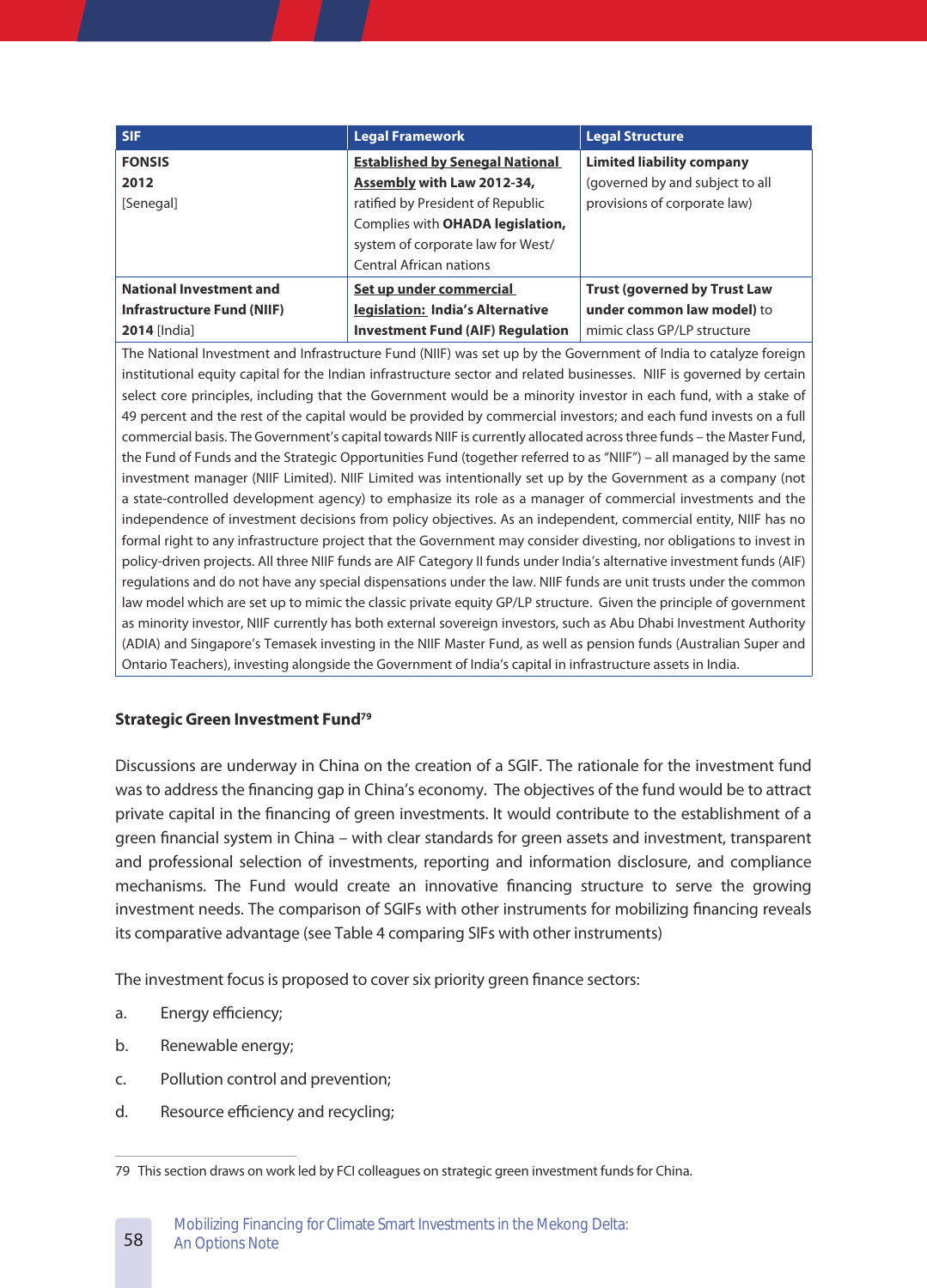- e. Cleaner transport;
- f. Ecological protection and climate adaptation,

The aim would be investments with a double bottom line. This implies both financial returns (IRR) and social and economic returns (ERR). For the latter, the World Bank Group shadow-price costbenefit analysis would be applied. The SGIF could also adopt ESG Standards. The proposed structure is described in Figure B.



### FIGURE B: **Proposed Structure and Features of a SGIF in China**

#### **Examples of Public Sustainable Development/ Climate Funding Facility**

| <b>Fund</b>     | <b>Governance</b>                      | <b>Funded Activities</b> | <b>Funding Source</b>                          | <b>Sustainability</b> |
|-----------------|----------------------------------------|--------------------------|------------------------------------------------|-----------------------|
| China           | - Governed by a                        | Mainly used to           | Revenue from<br>$\equiv$                       | - CCDMF               |
| <b>CDM Fund</b> | board. The board                       | finance investment       | CDM projects in                                | develops wealth       |
| (CCDMF)         | is inter-ministerial,                  | programs to              | China; operating                               | management            |
|                 | comprised of                           | leverage additional      | revenue; donations                             | activities through    |
|                 | NDRC, MOF, MOFA,                       | private resources        | from domestic                                  | bank deposits         |
|                 | Ministry of Science                    | and test innovative      | and international                              | and purchase of       |
|                 | and Technology,                        | financial instruments    | institutions/                                  | treasury bonds,       |
|                 | MEE, Ministry of                       | for climate change       | individuals                                    | financial bonds and   |
|                 | Agriculture and                        | - Investments resulted   | There is more than<br>$\overline{\phantom{0}}$ | corporate bonds       |
|                 | China Meteorological                   | in a direct reduction    | USD 81 million in                              | Revenue from CDM      |
|                 | Administration                         | of over 7 m tCO2e        | grants committed                               | revenues is the main  |
|                 | Managed by<br>$\overline{\phantom{0}}$ | - CCDMF focuses on       | to support over 200                            | source of finance.    |
|                 | the CCDMF                              | grants                   | projects                                       | This could become     |
|                 | Management Center,                     | - The fund also          |                                                | a challenge in the    |
|                 | which is responsible                   | supported policy         |                                                | long term given the   |
|                 | for raising and                        | studies, capacity        |                                                | transition from CDM   |
|                 | managing funds                         | building and             |                                                | to post-2020 climate  |
|                 | - Uses World Bank                      | outreach                 |                                                | markets. However,     |
|                 | & ADB social and                       |                          |                                                | CCDMF is the          |
|                 | environmental                          |                          |                                                | accredited entity for |
|                 | safeguards                             |                          |                                                | the GCF               |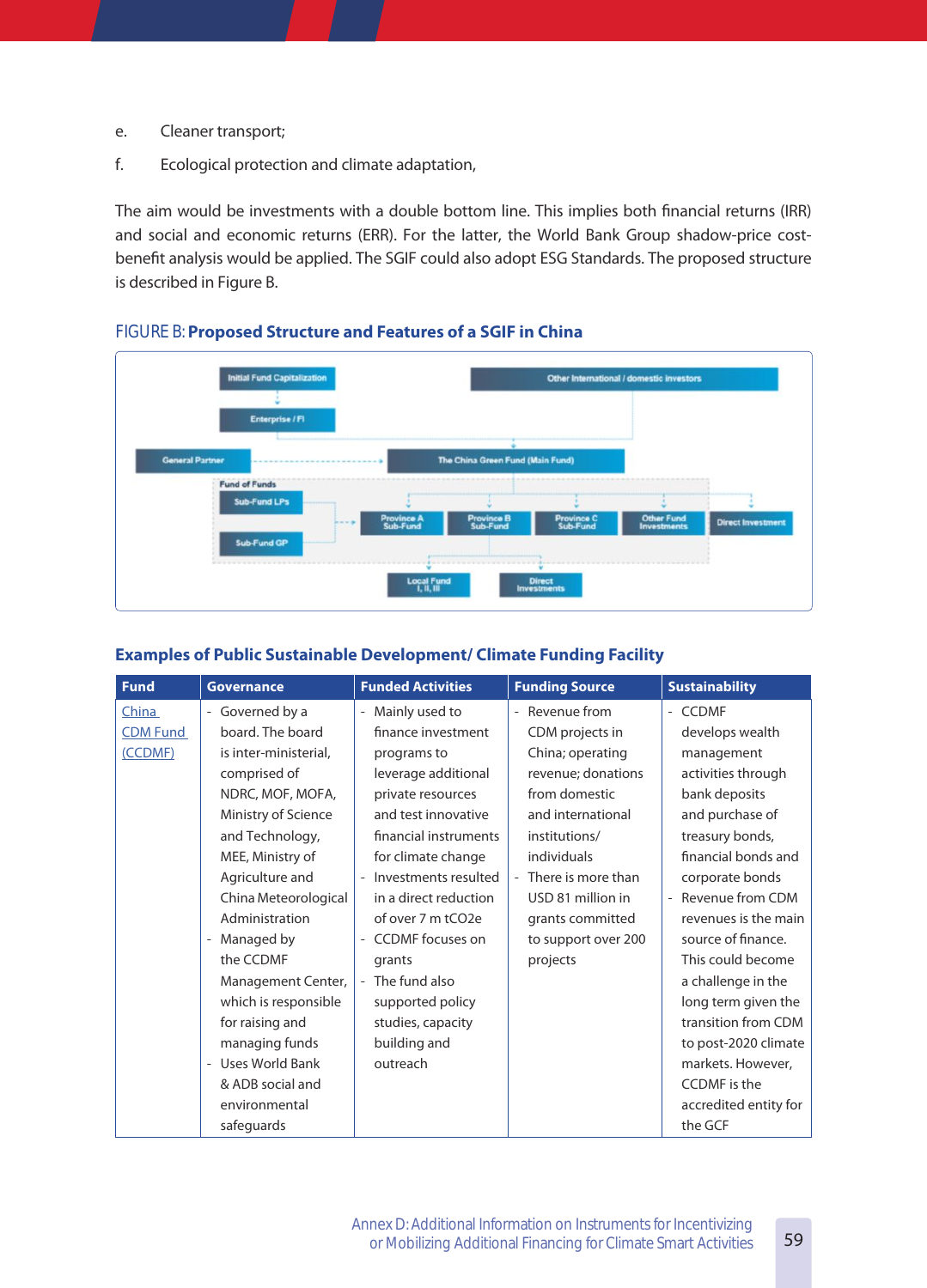| <b>Fund</b>                                                                       | <b>Governance</b>                                                                                                                                                                                                                                                                                                                                                                                                                                                                                | <b>Funded Activities</b>                                                                                                                                                                                                                                                                                                                                                                                                                                                                                          | <b>Funding Source</b>                                                                                                                                                                                                                                                                                                              | <b>Sustainability</b>                                                                                                                                                                                                                                                                                                                                                                                                                                        |
|-----------------------------------------------------------------------------------|--------------------------------------------------------------------------------------------------------------------------------------------------------------------------------------------------------------------------------------------------------------------------------------------------------------------------------------------------------------------------------------------------------------------------------------------------------------------------------------------------|-------------------------------------------------------------------------------------------------------------------------------------------------------------------------------------------------------------------------------------------------------------------------------------------------------------------------------------------------------------------------------------------------------------------------------------------------------------------------------------------------------------------|------------------------------------------------------------------------------------------------------------------------------------------------------------------------------------------------------------------------------------------------------------------------------------------------------------------------------------|--------------------------------------------------------------------------------------------------------------------------------------------------------------------------------------------------------------------------------------------------------------------------------------------------------------------------------------------------------------------------------------------------------------------------------------------------------------|
| <b>Namibia</b><br>Environmental<br>Investment<br><b>Fund</b>                      | - In 1995, the Ministry<br>of Environment and<br>Tourism (MET) was<br>asked to identify<br>the implementing<br>agency independent<br>of the government<br>to manage the<br>Fund. The Fund<br>was considered<br>to complement<br>but not substitute<br>government actions.<br>The fund was<br>officially launched in<br>2012.<br>- Governance consists<br>of the Board of<br>Directors, technical<br>advisory and staff<br>team (office of<br>the CEO, finance<br>& administration,<br>operation) | - Financial<br>instruments<br>include grants<br>(for adaptation,<br>tourism etc.),<br>concessional loans<br>(for low-carbon<br>development<br>pathways), subsidies<br>(private sector,<br>individuals)                                                                                                                                                                                                                                                                                                            | - Created by the<br>Act 13 of 2001 of<br>the Parliament of<br>the Republic of<br>Namibia.<br>- Currently funded<br>by the Government<br>budget with<br>mandates to<br>tap on local<br>conservation fees<br>and environmental<br>levees.                                                                                            | - Primarily depends<br>on government<br>budget availability.<br>However, the 2018<br>-2022 business<br>strategy highlights<br>the need to identify<br>financing from<br>private sector<br>and development<br>partners<br>- EIF is the national<br>implementing<br>entity of GCF and<br><b>GEF</b>                                                                                                                                                            |
| Ethiopia<br>Climate-<br><b>Resilient Green</b><br>Economy<br>(CRGE)<br>Initiative | - Directed by the<br>Ministerial Steering<br>Committee<br>and Technical<br>Committee.<br>- There are<br>sub-technical<br>committees for<br>different sectors<br>(electric power<br>supply, agriculture,<br>transport, industry<br>etc.)<br>- Overall responsibility<br>lies with Ethiopia's<br>Environmental<br>Council. The council<br>is chaired by the<br><b>Prime Minister</b><br>and comprises of<br>members drawn<br>from Federal<br>Ministers, Presidents                                 | - Follows a sectoral<br>approach and has<br>identified more than<br>60 initiatives based<br>on their feasibility<br>and relevance to<br>government targets<br>Focuses on four<br>$\overline{\phantom{a}}$<br>pillars: (a) crop and<br>livestock production;<br>(b) forestry;<br>(c) electricity<br>generation from<br>renewable sources<br>for domestic and<br>regional markets;<br>(d) leapfrogging<br>to modern and<br>energy efficient<br>technologies in<br>transport, industrial<br>sectors and<br>buildings | - Government budget<br>- Identified that a<br>funding pool of at<br>least USD 20 billion<br>a year should be<br>obtained through<br>various climate<br>finance schemes,<br>including: bi/<br>multilateral grants;<br>bi/multilateral pay-<br>for-performance<br>deals (e.g., results-<br>based finance); and<br>offset markets/ETS | - Three types of<br>financing required:<br>(a) those with<br>positive return and<br>only require short-<br>term financing;<br>(b) those with<br>positive return<br>but require long-<br>term financing,<br>and (c) those that<br>do not yield a<br>positive (financial)<br>return and hence<br>require grants<br>or performance<br>payments<br>- The fund would<br>fund more<br>than half of its<br>expenditure on<br>initiatives with<br>positive financial |

## **Examples of Public Sustainable Development/ Climate Funding Facility (Cont�)**

60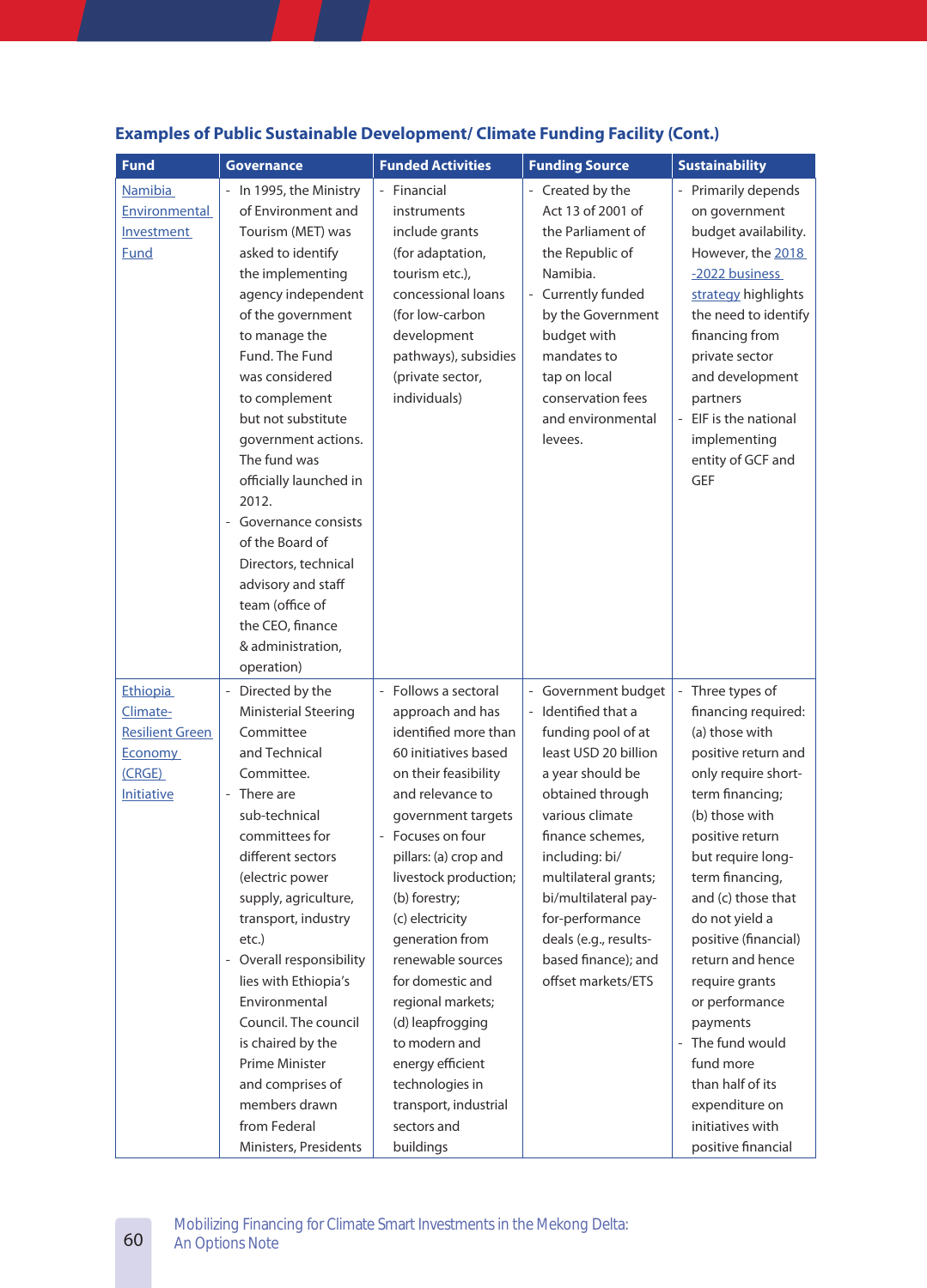| representatives from<br>non-governmental<br>bodies, private sector<br>and trade unions.<br>The Environmental                                                                                                                                                                                                                                                                                                                      | for fast track<br>implementation:<br>exploit hydropower<br>potential large-<br>scale promotion<br>of rural cooking                                                                  |                                                          | than 20 percent of<br>the expenditure<br>will already have<br>positive returns<br>and be paid back in<br>the short run) |
|-----------------------------------------------------------------------------------------------------------------------------------------------------------------------------------------------------------------------------------------------------------------------------------------------------------------------------------------------------------------------------------------------------------------------------------|-------------------------------------------------------------------------------------------------------------------------------------------------------------------------------------|----------------------------------------------------------|-------------------------------------------------------------------------------------------------------------------------|
| environmental<br>standards<br>and directives<br>independently. The<br>Council can also<br>install a subsidiary<br>body to directly<br>oversee the CRGE.<br>This could be<br>governed under the<br>co-responsibility<br>of the EPA and the<br>Ministry of Finance                                                                                                                                                                  | efficiency<br>improvements<br>to livestock value<br>chain; REDDD                                                                                                                    |                                                          |                                                                                                                         |
| Development                                                                                                                                                                                                                                                                                                                                                                                                                       |                                                                                                                                                                                     |                                                          |                                                                                                                         |
| - Governed by the<br>board<br>- Managed by<br>the Ministry of<br>Environment and<br>Forest (MOEF)<br>- Established under<br>the Climate Change<br>Trust Act (2010) <sup>80</sup><br>- Supported by a<br><b>Technical Committee</b><br>headed by the<br>Secretary of the<br>MOEF, which is<br>responsible for<br>examining projects.<br>The Palli Karma<br>Sahayak Foundation<br>(a government-<br>owned company)<br>is overseeing | - 66 percent of<br>budget for funding<br>projects and<br>34 percent for<br>responding to<br>emergencies81<br>- As of 2014, 218<br>government and 63<br>non-governmental<br>projects | - USD 400 million<br>allocated by the<br>national budget | - Depends on<br>government<br>budget availability                                                                       |
|                                                                                                                                                                                                                                                                                                                                                                                                                                   | Council can approve<br>and Economic<br>non-governmental<br>projects                                                                                                                 | technologies;                                            |                                                                                                                         |

<sup>80</sup> http://www.icccad.net/introduction-to-the-bangladesh-climate-change-trust-fund-2/

<sup>81</sup> http://www.icccad.net/introduction-to-the-bangladesh-climate-change-trust-fund-2/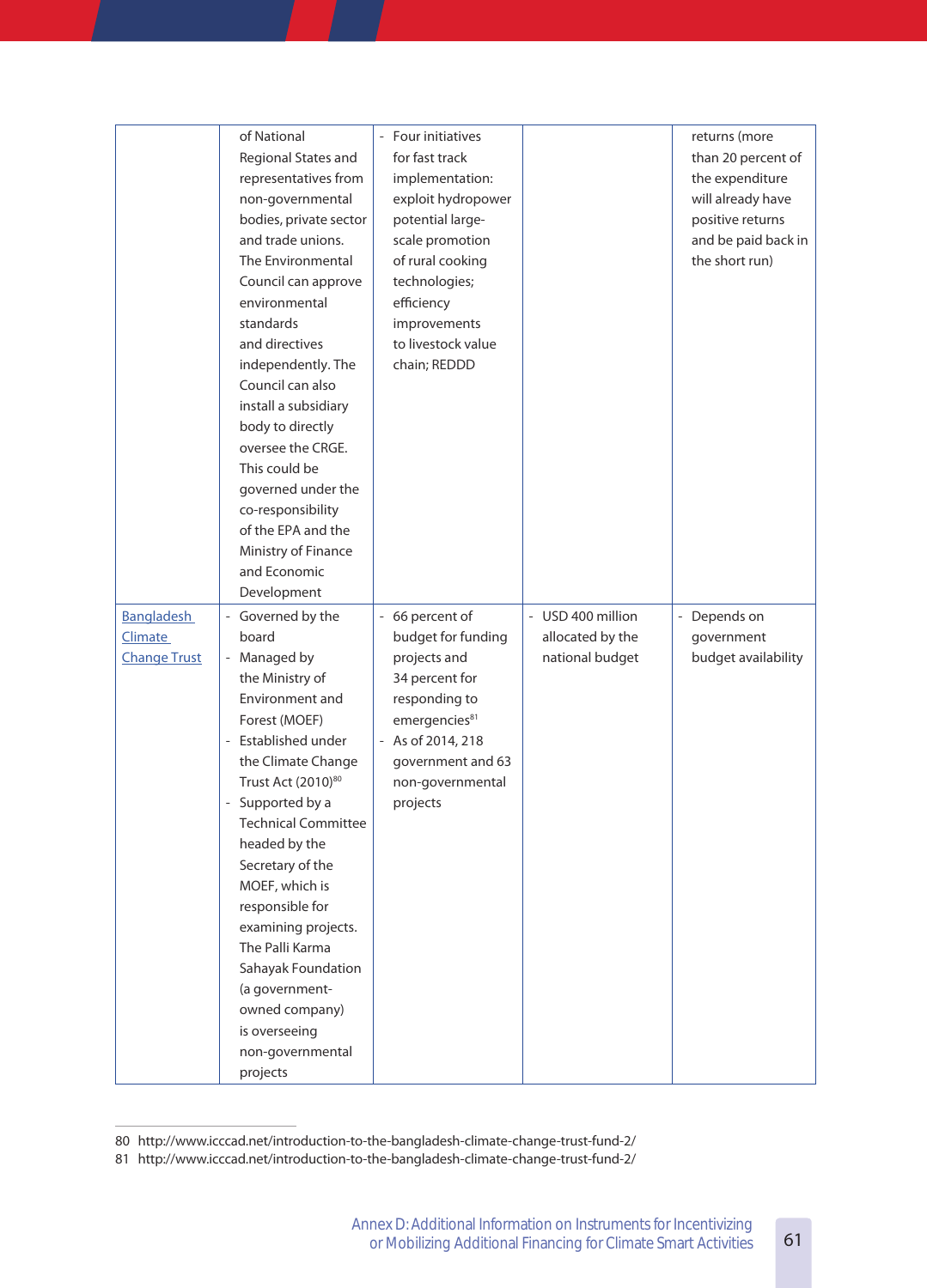# **Annex E: Elements of MONRE's Proposal for Modifying the VEPF to Include Objectives of the MDF**

The current submission from MONRE to Vietnam's Prime Minister for drafting of the Prime Minister's Decision on organization and operation of VEPF (replacing Decision No. 78/2014/QD-TTg dated December 26, 2014) proposes various changes to the VEPF. This includes the following requests:

- a. Amend and supplement the principle that the Fund is subject to examination, inspection and audit by competent state management agencies in accordance with provisions of law; and revenues and spending tasks of the Fund do not overlap with revenues and spending tasks of the State budget;
- b. Supplement the task of financial support for activities related to sustainable and climate resilient development of the MKD;
- c. Supplement the fund powers to: i) inspect the organizations using the Fund's capital to implement climate change response activities nationwide and activities on sustainable and climate resilient development of the MKD; ii) recover loan capital before maturity for investors that violate commitments; iii) directly accept the entrustments of domestic and foreign organizations and individuals;
- d. Keep the current Fund's operating model, organizational structure, management and administration apparatus for the following reasons:
	- i. The Fund's operating results in recent years have proven that the current operating model is appropriate and effective and contributed to reducing environmental pollution; at the same time, for the past 17 years, the Fund has not used the state budget to spend on regular activities;
	- ii. The current operating model is suitable for the specific task of providing financial support for environmental protection activities nationwide, and it is also more convenient for emergency assistance to address environmental pollution caused by natural disasters and environmental incidents. If moving to a 100 percent state-owned limited liability company, it will operate under the Enterprise Law, and then be difficult for the Prime Minister and the Minister of MONRE to directly assign tasks to the VEPF, while in reality,

62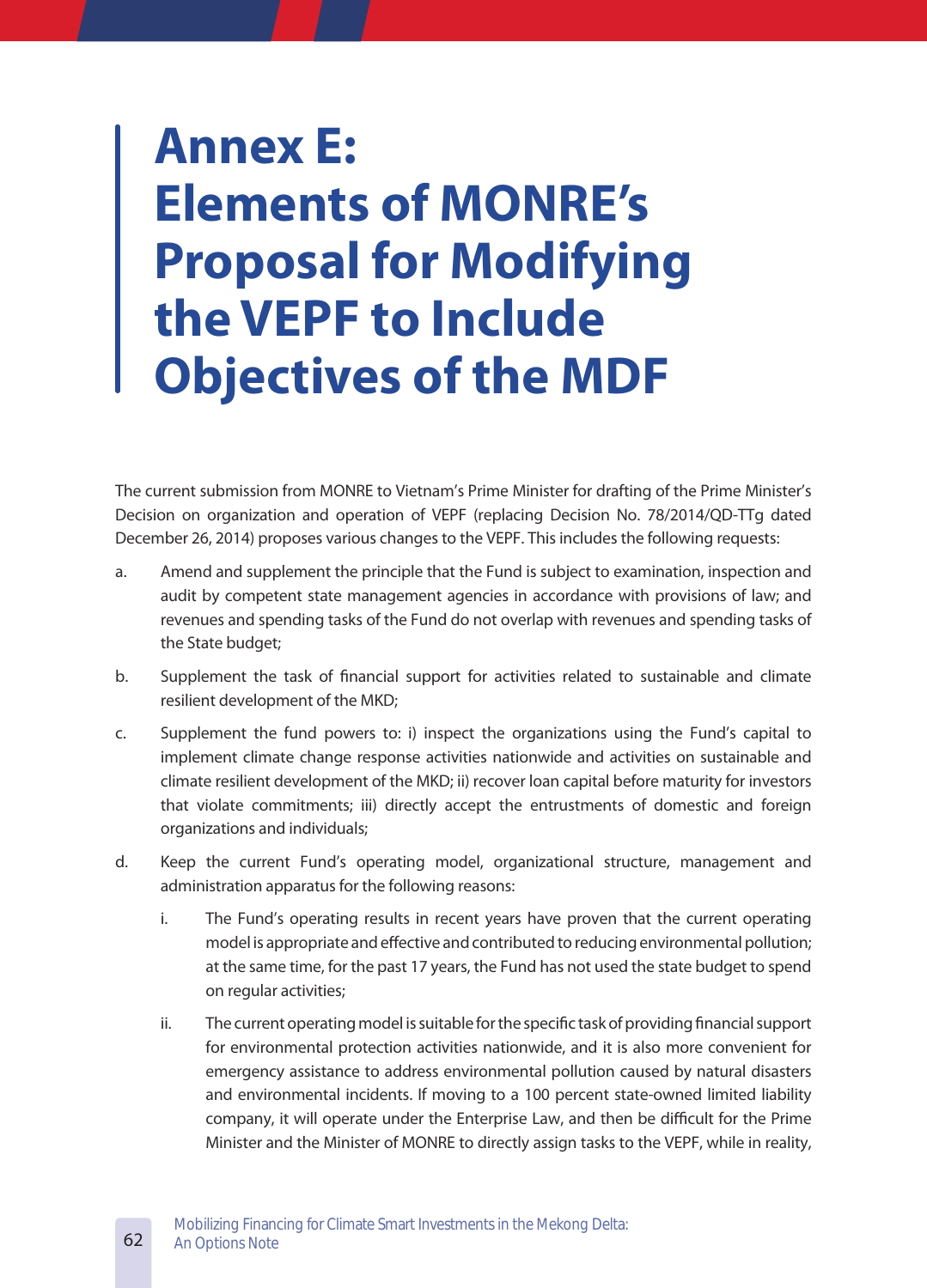there are many tasks on addressing the incidents, environmental protection with specific characteristics, which need to be handled and solved immediately;

- iii. The current management and administration apparatuses of the Fund ensures participation of state management agencies right from the beginning (representatives of the MONRE, MOF, MPI and SBV); helping to maximize the role of the state in managing financial support activities, ensuring that capital sources are used for the right purposes, right subjects and efficiently.
- e. Supplement the Fund's capital sources to include the charter capital and annual supplementary capital. Increase the Fund's charter capital from VND 1,000 billion to VND 3,000 billion; by 2022, fully granted with VND 3,000 billion. The Fund's charter capital is supplemented by the state budget and the Fund's Development Investment Fund and there would be annual supplementary capital from the following sources: the state budget's spending on the environmental cause to provide funding, support for the environmental protection projects and tasks performed annually and to offset the amounts spent by the Fund for implementation of programs and projects assigned by the Prime Minister and the Minister of MONRE; fees for selling and transferring CERs; grants, supports, voluntary contributions and entrusted investments of domestic and foreign organizations and individuals; the Fund's capital sources lawfully created before the effectiveness date of this Decision;
- f. Do not change the responsibilities of concerned Ministries and sectors.